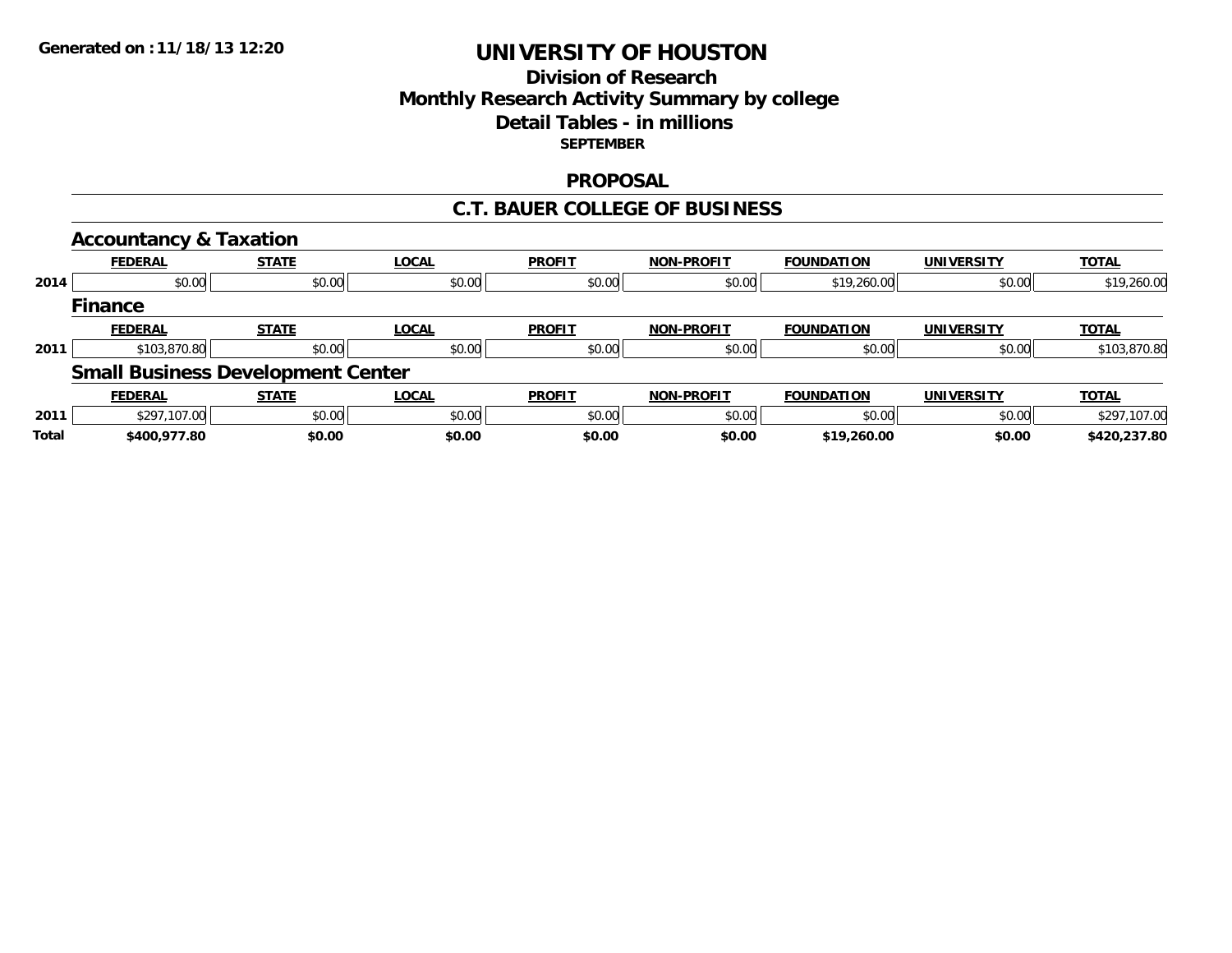### **Division of Research Monthly Research Activity Summary by college Detail Tables - in millions SEPTEMBER**

#### **PROPOSAL**

#### **COLLEGE OF ARCHITECTURE**

|              | tecture        |              |              |               |                   |                   |                   |              |  |  |  |  |
|--------------|----------------|--------------|--------------|---------------|-------------------|-------------------|-------------------|--------------|--|--|--|--|
|              | <b>FEDERAL</b> | <b>STATE</b> | <u>_OCAL</u> | <b>PROFIT</b> | <b>NON-PROFIT</b> | <b>FOUNDATION</b> | <b>UNIVERSITY</b> | <b>TOTAL</b> |  |  |  |  |
| 2011         | $17.096$ .     | \$0.00       | \$0.00       | \$0.00        | \$0.00            | \$0.00            | \$0.00            | . รบ         |  |  |  |  |
| <b>Total</b> | \$1,317,096.30 | \$0.00       | \$0.00       | \$0.00        | \$0.00            | \$0.00            | \$0.00            | 7,096.30     |  |  |  |  |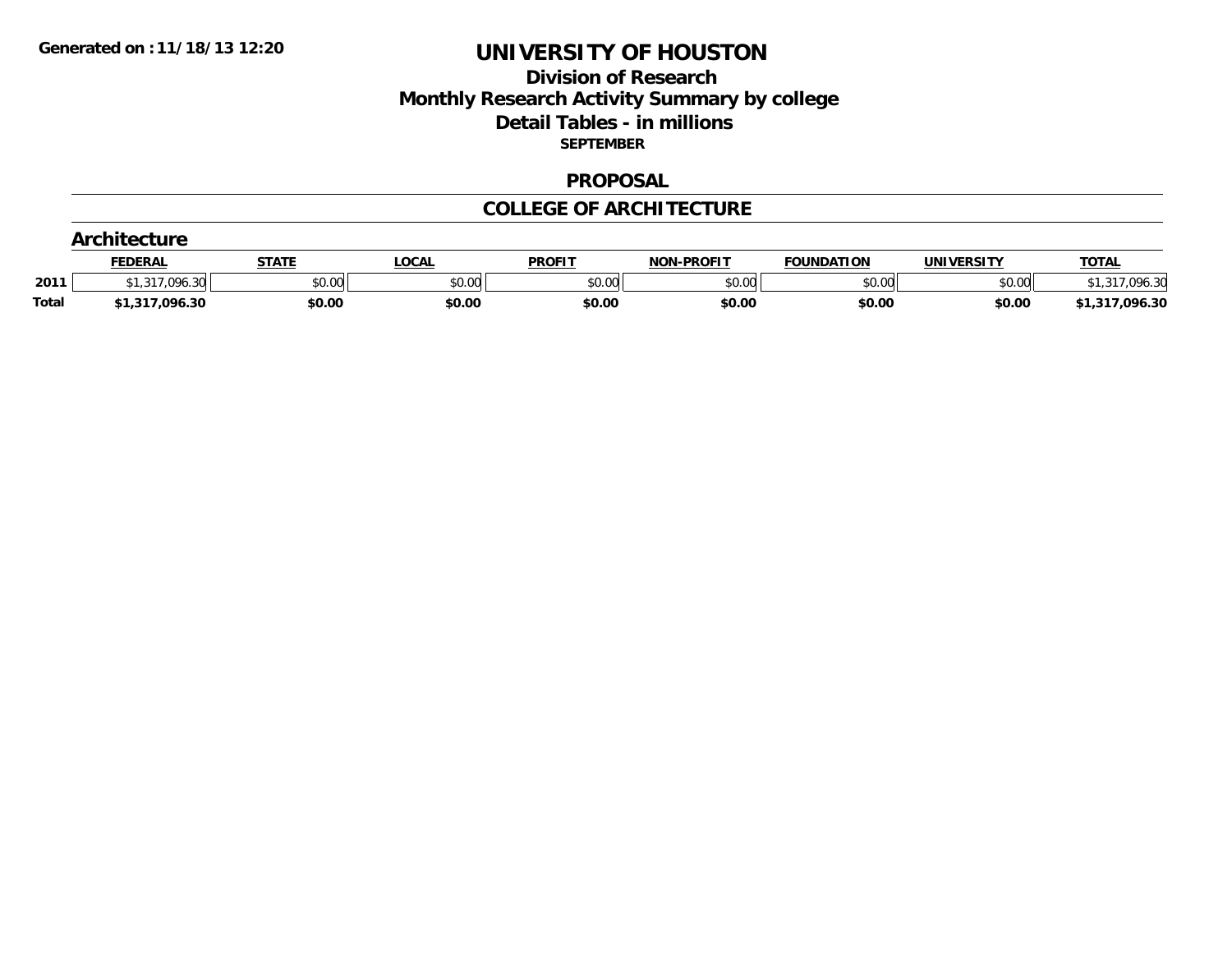## **Division of ResearchMonthly Research Activity Summary by college Detail Tables - in millions SEPTEMBER**

#### **PROPOSAL**

### **COLLEGE OF EDUCATION**

## **Consistency Mgmt and Coop Disc**

|      | <b>FEDERAL</b> | <b>STATE</b> | <b>LOCAL</b> | <b>PROFIT</b> | <b>NON-PROFIT</b> | <b>FOUNDATION</b> | <b>UNIVERSITY</b> | <b>TOTAL</b>      |
|------|----------------|--------------|--------------|---------------|-------------------|-------------------|-------------------|-------------------|
| 2010 | \$0.00         | \$0.00       | \$1,250.00   | \$0.00        | \$0.00            | \$0.00            | \$0.00            | ,250.00           |
| 2011 | \$0.00         | \$0.00       | \$0.00       | \$0.00        | \$106.<br>.154.00 | \$0.00            | \$0.00            | .154.00<br>\$106. |
| 2014 | \$0.00         | \$0.00       | \$135,592.00 | \$0.00        | \$0.00            | \$0.00            | \$0.00            | \$135,592.00      |

#### **Curriculum and Instruction**

|      | <b>FEDERAL</b> | <b>STATE</b>   | LOCAI              | <b>PROFIT</b> | <b>N-PROFIT</b><br><b>BIABI</b> | <b>FOUNDATION</b> | <b>UNIVERSITY</b>                               | <b>TOTA</b>                               |
|------|----------------|----------------|--------------------|---------------|---------------------------------|-------------------|-------------------------------------------------|-------------------------------------------|
| 2012 | 0000<br>⊋U.UU  | 40.00<br>JU.UU | 0000<br>JU.UU      | \$0.00        | \$0.00                          | \$0.00            | \$629,939,00<br>DUZ.                            | ,939.00<br>$\sim$ 0.0<br>∠ט               |
| 2014 | 0000<br>DU.UU  | en uu<br>JU.UU | $\sim$ 00<br>DU.UU | \$0.00        | \$0.00                          | \$0.00            | 125 $\Omega$<br>0.110<br><b>ILLO</b> .UU<br>10. | <b>¢110</b><br>1050<br>الر10 اب<br>120.UU |

### **Educational Psychology**

|       | <b>FEDERAL</b> | <b>STATE</b>   | <b>LOCAL</b> | <b>PROFIT</b> | <b>NON-PROFIT</b> | <b>FOUNDATION</b> | <b>UNIVERSITY</b> | <b>TOTAL</b>    |
|-------|----------------|----------------|--------------|---------------|-------------------|-------------------|-------------------|-----------------|
| 2010  | \$174,741.00   | \$650,719.65   | \$0.00       | \$43,282.00   | \$0.00            | \$0.00            | \$201,757.00      | \$1,070,499.65  |
| 2011  | \$996,175.60   | \$49,995.00    | \$0.00       | \$0.00        | \$0.00            | \$0.65            | \$0.00            | \$1,046,171.25  |
| 2012  | \$0.00         | \$1,544,564.00 | \$0.00       | \$0.00        | \$0.00            | \$0.00            | \$1,505,884.70    | \$3,050,448.70  |
| 2013  | \$0.00         | \$0.00         | \$0.00       | \$0.00        | \$0.00            | \$0.00            | \$437,848.00      | \$437,848.00    |
| 2014  | \$4,622,215.00 | \$0.00         | \$0.00       | \$0.00        | \$0.00            | \$0.00            | \$219,165.00      | \$4,841,380.00  |
| Total | \$5,793,131.60 | \$2,245,278.65 | \$136,842.00 | \$43,282.00   | \$106,154.00      | \$0.65            | \$3,112,718.70    | \$11,437,407.60 |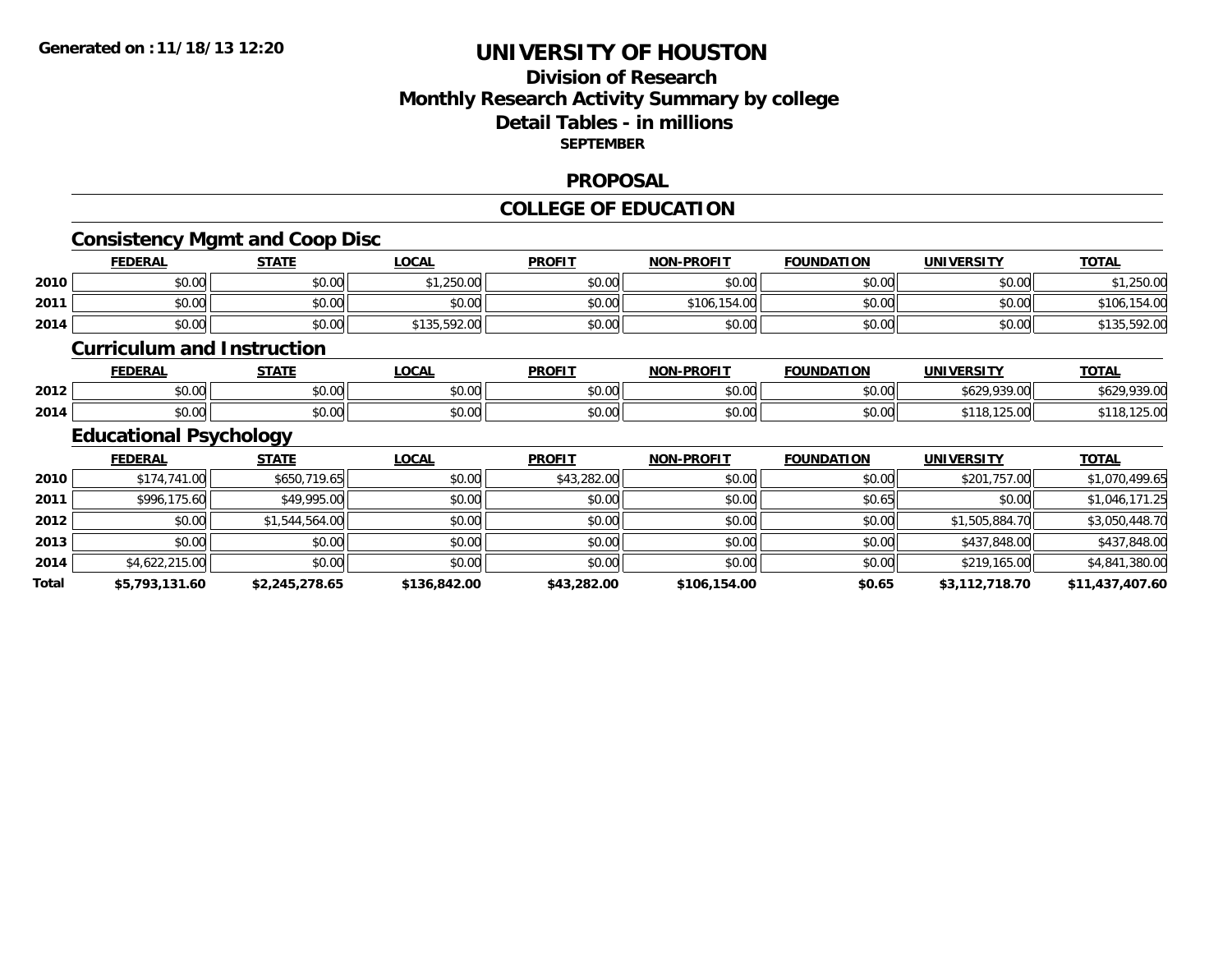### **Division of Research Monthly Research Activity Summary by college Detail Tables - in millions SEPTEMBER**

#### **PROPOSAL**

#### **COLLEGE OF LIBERAL ARTS AND SOCIAL SCIENCES**

|      | <b>African-American Studies</b>     |              |              |               |                   |                   |                   |                |
|------|-------------------------------------|--------------|--------------|---------------|-------------------|-------------------|-------------------|----------------|
|      | <b>FEDERAL</b>                      | <b>STATE</b> | <b>LOCAL</b> | <b>PROFIT</b> | <b>NON-PROFIT</b> | <b>FOUNDATION</b> | <b>UNIVERSITY</b> | <b>TOTAL</b>   |
| 2014 | \$0.00                              | \$0.00       | \$0.00       | \$0.00        | \$1,500.00        | \$0.00            | \$0.00            | \$1,500.00     |
|      | Art                                 |              |              |               |                   |                   |                   |                |
|      | <b>FEDERAL</b>                      | <b>STATE</b> | <b>LOCAL</b> | <b>PROFIT</b> | NON-PROFIT        | <b>FOUNDATION</b> | <b>UNIVERSITY</b> | <b>TOTAL</b>   |
| 2012 | \$199,887.00                        | \$0.00       | \$0.00       | \$0.00        | \$0.00            | \$0.00            | \$0.00            | \$199,887.00   |
|      | <b>Arte Publico Press</b>           |              |              |               |                   |                   |                   |                |
|      | <b>FEDERAL</b>                      | <b>STATE</b> | <b>LOCAL</b> | <b>PROFIT</b> | NON-PROFIT        | <b>FOUNDATION</b> | <b>UNIVERSITY</b> | <b>TOTAL</b>   |
| 2012 | \$198,497.00                        | \$0.00       | \$0.00       | \$0.00        | \$0.00            | \$0.00            | \$0.00            | \$198,497.00   |
|      | <b>Blaffer Gallery</b>              |              |              |               |                   |                   |                   |                |
|      | <b>FEDERAL</b>                      | <b>STATE</b> | <b>LOCAL</b> | <b>PROFIT</b> | NON-PROFIT        | <b>FOUNDATION</b> | <b>UNIVERSITY</b> | <b>TOTAL</b>   |
| 2010 | \$10,000.00                         | \$0.00       | \$0.00       | \$0.00        | \$0.00            | \$0.00            | \$0.00            | \$10,000.00    |
| 2013 | \$0.00                              | \$0.00       | \$0.00       | \$0.00        | \$1,500.00        | \$0.00            | \$0.00            | \$1,500.00     |
|      | <b>Economics</b>                    |              |              |               |                   |                   |                   |                |
|      | <b>FEDERAL</b>                      | <b>STATE</b> | <b>LOCAL</b> | <b>PROFIT</b> | NON-PROFIT        | <b>FOUNDATION</b> | <b>UNIVERSITY</b> | <b>TOTAL</b>   |
| 2011 | \$0.00                              | \$0.00       | \$0.00       | \$0.00        | \$0.00            | \$35,000.00       | \$0.00            | \$35,000.00    |
| 2013 | \$133,160.00                        | \$0.00       | \$0.00       | \$0.00        | \$0.00            | \$0.00            | \$0.00            | \$133,160.00   |
|      | English                             |              |              |               |                   |                   |                   |                |
|      | <b>FEDERAL</b>                      | <b>STATE</b> | <b>LOCAL</b> | <b>PROFIT</b> | NON-PROFIT        | <b>FOUNDATION</b> | <b>UNIVERSITY</b> | <b>TOTAL</b>   |
| 2010 | \$0.00                              | \$0.00       | \$0.00       | \$0.00        | \$1,000.00        | \$0.00            | \$0.00            | \$1,000.00     |
|      | <b>Health and Human Performance</b> |              |              |               |                   |                   |                   |                |
|      | <b>FEDERAL</b>                      | <b>STATE</b> | <b>LOCAL</b> | <b>PROFIT</b> | NON-PROFIT        | <b>FOUNDATION</b> | <b>UNIVERSITY</b> | <b>TOTAL</b>   |
| 2010 | \$1,050,000.00                      | \$536,062.00 | \$0.00       | \$774,222.00  | \$0.00            | \$0.00            | \$0.00            | \$2,360,284.00 |
| 2011 | \$0.00                              | \$0.00       | \$0.00       | \$21,925.00   | \$0.00            | \$150,500.30      | \$0.00            | \$172,425.30   |
| 2012 | \$0.00                              | \$302,818.00 | \$0.00       | \$0.00        | \$0.00            | \$0.00            | \$0.00            | \$302,818.00   |
|      | <b>History</b>                      |              |              |               |                   |                   |                   |                |
|      | <b>FEDERAL</b>                      | <b>STATE</b> | <b>LOCAL</b> | <b>PROFIT</b> | NON-PROFIT        | <b>FOUNDATION</b> | <b>UNIVERSITY</b> | <b>TOTAL</b>   |
| 2011 | \$0.00                              | \$0.00       | \$0.00       | \$0.00        | \$14,000.00       | \$0.00            | \$0.00            | \$14,000.00    |
|      | <b>Modern/Classical Languages</b>   |              |              |               |                   |                   |                   |                |
|      | <b>FEDERAL</b>                      | <b>STATE</b> | <b>LOCAL</b> | <b>PROFIT</b> | NON-PROFIT        | <b>FOUNDATION</b> | <b>UNIVERSITY</b> | <b>TOTAL</b>   |
| 2010 | \$0.00                              | \$0.00       | \$0.00       | \$0.00        | \$7,000.00        | \$0.00            | \$0.00            | \$7,000.00     |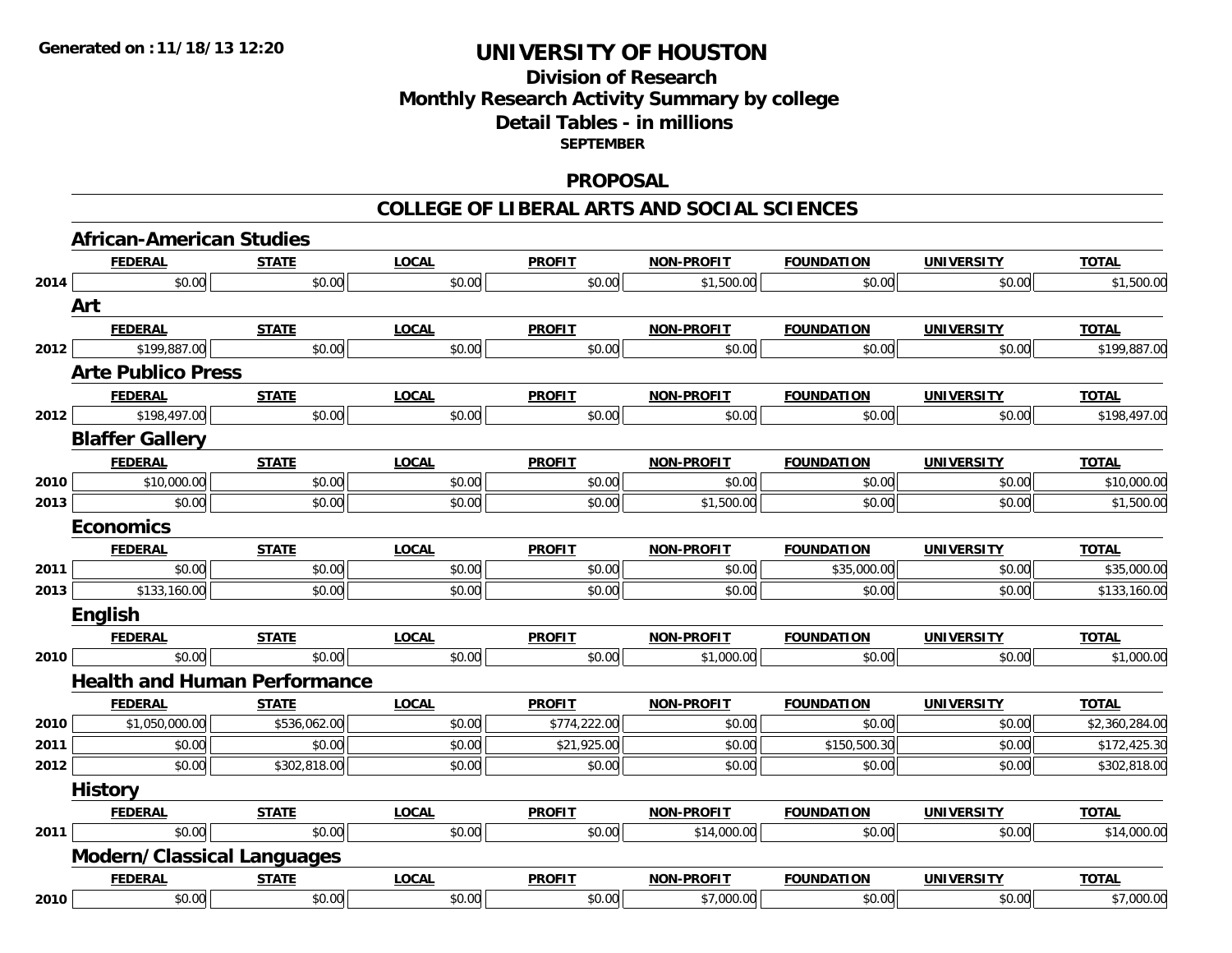### **Division of Research Monthly Research Activity Summary by college Detail Tables - in millions SEPTEMBER**

#### **PROPOSAL**

#### **COLLEGE OF LIBERAL ARTS AND SOCIAL SCIENCES**

|       | <b>Philosophy</b>              |                 |              |               |                   |                   |                   |                 |
|-------|--------------------------------|-----------------|--------------|---------------|-------------------|-------------------|-------------------|-----------------|
|       | <b>FEDERAL</b>                 | <b>STATE</b>    | <b>LOCAL</b> | <b>PROFIT</b> | <b>NON-PROFIT</b> | <b>FOUNDATION</b> | <b>UNIVERSITY</b> | <b>TOTAL</b>    |
| 2012  | \$23,229.00                    | \$0.00          | \$0.00       | \$0.00        | \$0.00            | \$0.00            | \$0.00            | \$23,229.00     |
| 2013  | \$24,897.00                    | \$0.00          | \$0.00       | \$0.00        | \$0.00            | \$0.00            | \$0.00            | \$24,897.00     |
|       | <b>Political Science</b>       |                 |              |               |                   |                   |                   |                 |
|       | <b>FEDERAL</b>                 | <b>STATE</b>    | <b>LOCAL</b> | <b>PROFIT</b> | <b>NON-PROFIT</b> | <b>FOUNDATION</b> | <b>UNIVERSITY</b> | <b>TOTAL</b>    |
| 2010  | \$0.00                         | \$0.00          | \$0.00       | \$0.00        | \$0.00            | \$0.00            | \$0.00            | \$0.00          |
| 2012  | \$23,374.00                    | \$0.00          | \$0.00       | \$0.00        | \$0.00            | \$0.00            | \$0.00            | \$23,374.00     |
|       | <b>Psychology</b>              |                 |              |               |                   |                   |                   |                 |
|       | <b>FEDERAL</b>                 | <b>STATE</b>    | <b>LOCAL</b> | <b>PROFIT</b> | <b>NON-PROFIT</b> | <b>FOUNDATION</b> | <b>UNIVERSITY</b> | <b>TOTAL</b>    |
| 2010  | \$0.00                         | \$8,438,305.35  | \$0.00       | \$0.00        | \$10,000.00       | \$0.00            | \$22,714.00       | \$8,471,019.35  |
| 2011  | \$6,225.00                     | \$1,798,034.00  | \$0.00       | \$0.00        | \$0.00            | \$100,000.00      | \$0.00            | \$1,904,259.00  |
| 2012  | \$0.00                         | \$0.00          | \$0.00       | \$69,793.00   | \$0.00            | \$0.00            | \$0.00            | \$69,793.00     |
| 2013  | \$104,670.00                   | \$0.00          | \$0.00       | \$30,240.00   | \$0.00            | \$0.00            | \$0.00            | \$134,910.00    |
| 2014  | \$815,000.00                   | \$0.00          | \$0.00       | \$0.00        | \$48,523.60       | \$0.00            | \$1,403,572.00    | \$2,267,095.60  |
|       | <b>School of Communication</b> |                 |              |               |                   |                   |                   |                 |
|       | <b>FEDERAL</b>                 | <b>STATE</b>    | <b>LOCAL</b> | <b>PROFIT</b> | <b>NON-PROFIT</b> | <b>FOUNDATION</b> | <b>UNIVERSITY</b> | <b>TOTAL</b>    |
| 2014  | \$0.00                         | \$0.00          | \$0.00       | \$0.00        | \$0.00            | \$0.00            | \$9,591.00        | \$9,591.00      |
|       | <b>School of Music</b>         |                 |              |               |                   |                   |                   |                 |
|       | <b>FEDERAL</b>                 | <b>STATE</b>    | <b>LOCAL</b> | <b>PROFIT</b> | <b>NON-PROFIT</b> | <b>FOUNDATION</b> | <b>UNIVERSITY</b> | <b>TOTAL</b>    |
| 2011  | \$0.00                         | \$1,500.00      | \$0.00       | \$0.00        | \$0.00            | \$0.00            | \$0.00            | \$1,500.00      |
|       | Sociology                      |                 |              |               |                   |                   |                   |                 |
|       | <b>FEDERAL</b>                 | <b>STATE</b>    | <b>LOCAL</b> | <b>PROFIT</b> | <b>NON-PROFIT</b> | <b>FOUNDATION</b> | <b>UNIVERSITY</b> | <b>TOTAL</b>    |
| 2012  | \$0.00                         | \$0.00          | \$0.00       | \$0.00        | \$0.00            | \$0.00            | \$508,467.30      | \$508,467.30    |
|       | <b>Theatre</b>                 |                 |              |               |                   |                   |                   |                 |
|       | <b>FEDERAL</b>                 | <b>STATE</b>    | <b>LOCAL</b> | <b>PROFIT</b> | NON-PROFIT        | <b>FOUNDATION</b> | <b>UNIVERSITY</b> | <b>TOTAL</b>    |
| 2013  | \$0.00                         | \$0.00          | \$0.00       | \$0.00        | \$100,027.00      | \$0.00            | \$0.00            | \$100,027.00    |
| Total | \$2,588,939.00                 | \$11,076,719.35 | \$0.00       | \$896,180.00  | \$183,550.60      | \$285,500.30      | \$1,944,344.30    | \$16,975,233.55 |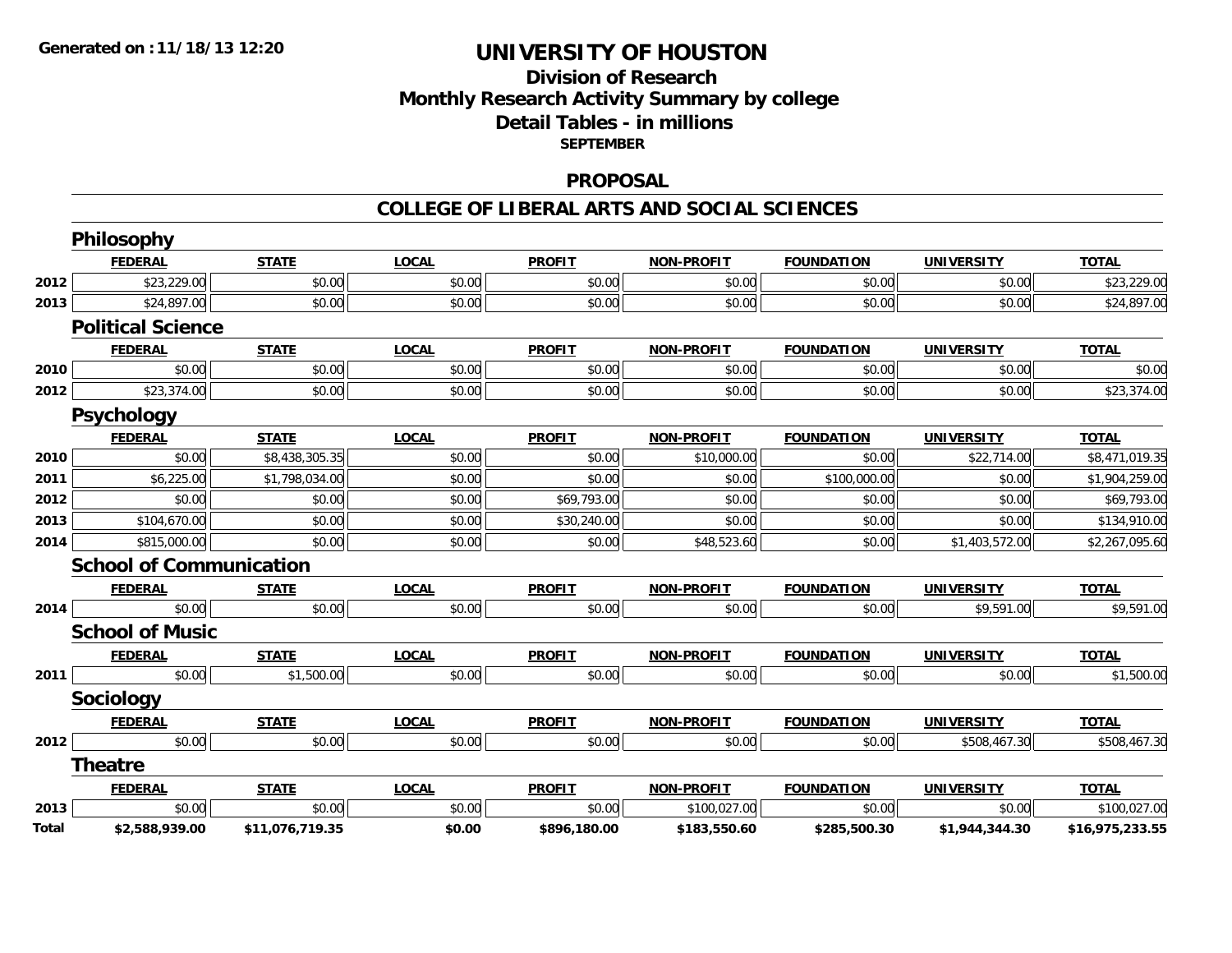## **Division of ResearchMonthly Research Activity Summary by college Detail Tables - in millions SEPTEMBER**

#### **PROPOSAL**

#### **COLLEGE OF NATURAL SCIENCES AND MATHEMATICS**

## **Biology/Biochemistry**

|      | <b>FEDERAL</b>                                         | <b>STATE</b>   | <b>LOCAL</b> | <b>PROFIT</b>  | <b>NON-PROFIT</b> | <b>FOUNDATION</b> | <b>UNIVERSITY</b> | <b>TOTAL</b>    |
|------|--------------------------------------------------------|----------------|--------------|----------------|-------------------|-------------------|-------------------|-----------------|
| 2010 | \$5,311,853.00                                         | \$2,823,432.00 | \$0.00       | \$1,033,331.00 | \$0.00            | \$20,000.00       | \$1,208,038.00    | \$10,396,654.00 |
| 2011 | \$0.00                                                 | \$0.00         | \$0.00       | \$0.00         | \$60,056.00       | \$0.00            | \$0.00            | \$60,056.00     |
| 2012 | \$999,882.50                                           | \$0.00         | \$0.00       | \$0.00         | \$119,998.80      | \$0.00            | \$107,139.30      | \$1,227,020.60  |
| 2013 | \$0.00                                                 | \$0.00         | \$0.00       | \$0.00         | \$0.00            | \$20,000.00       | \$0.00            | \$20,000.00     |
|      | <b>Center for Nuclear Receptors and Cell Signaling</b> |                |              |                |                   |                   |                   |                 |
|      | <b>FEDERAL</b>                                         | <b>STATE</b>   | <b>LOCAL</b> | <b>PROFIT</b>  | <b>NON-PROFIT</b> | <b>FOUNDATION</b> | <b>UNIVERSITY</b> | <b>TOTAL</b>    |
| 2010 | \$0.00                                                 | \$200,000.00   | \$0.00       | \$0.00         | \$0.00            | \$0.00            | \$0.00            | \$200,000.00    |
| 2011 | \$277,658.00                                           | \$0.00         | \$0.00       | \$0.00         | \$50,126.00       | \$0.00            | \$0.00            | \$327,784.00    |
| 2012 | \$1,918,240.00                                         | \$0.00         | \$0.00       | \$0.00         | \$0.00            | \$300,000.00      | \$0.00            | \$2,218,240.00  |
| 2013 | \$0.00                                                 | \$0.00         | \$0.00       | \$0.00         | \$0.00            | \$0.00            | \$0.00            | \$0.00          |
|      | Chemistry                                              |                |              |                |                   |                   |                   |                 |
|      | <b>FEDERAL</b>                                         | <b>STATE</b>   | <b>LOCAL</b> | <b>PROFIT</b>  | <b>NON-PROFIT</b> | <b>FOUNDATION</b> | <b>UNIVERSITY</b> | <b>TOTAL</b>    |
| 2010 | \$4,757,454.80                                         | \$3,015,120.00 | \$0.00       | \$0.00         | \$0.00            | \$222,156.99      | \$0.00            | \$7,994,731.79  |
| 2011 | \$4,136,614.60                                         | \$0.00         | \$0.00       | \$50,000.00    | \$0.00            | \$0.00            | \$0.00            | \$4,186,614.60  |
| 2012 | \$928,430.50                                           | \$0.00         | \$0.00       | \$0.00         | \$81,930.00       | \$0.00            | \$0.00            | \$1,010,360.50  |
| 2013 | \$279,242.00                                           | \$0.00         | \$0.00       | \$0.00         | \$0.00            | \$0.00            | \$0.00            | \$279,242.00    |
| 2014 | \$0.00                                                 | \$0.00         | \$0.00       | \$0.00         | \$0.00            | \$50,000.00       | \$0.00            | \$50,000.00     |
|      | <b>Computer Science</b>                                |                |              |                |                   |                   |                   |                 |
|      | <b>FEDERAL</b>                                         | <b>STATE</b>   | <b>LOCAL</b> | <b>PROFIT</b>  | <b>NON-PROFIT</b> | <b>FOUNDATION</b> | <b>UNIVERSITY</b> | <b>TOTAL</b>    |
| 2010 | \$1,874,596.20                                         | \$2,638,000.00 | \$0.00       | \$1,512,001.00 | \$46,490.00       | \$0.00            | \$0.00            | \$6,071,087.20  |
| 2011 | \$1,296,226.44                                         | \$433,402.00   | \$0.00       | \$0.00         | \$20,054.00       | \$0.00            | \$0.00            | \$1,749,682.44  |
| 2012 | \$526,903.00                                           | \$0.00         | \$0.00       | \$0.00         | \$0.00            | \$0.00            | \$964,253.70      | \$1,491,156.70  |
| 2013 | \$0.00                                                 | \$0.00         | \$0.00       | \$0.00         | \$0.00            | \$0.00            | \$0.00            | \$0.00          |
|      | Dean, Natural Sciences and Mathematics                 |                |              |                |                   |                   |                   |                 |
|      | <b>FEDERAL</b>                                         | <b>STATE</b>   | <b>LOCAL</b> | <b>PROFIT</b>  | <b>NON-PROFIT</b> | <b>FOUNDATION</b> | <b>UNIVERSITY</b> | <b>TOTAL</b>    |
| 2011 | \$1,795,698.00                                         | \$0.00         | \$0.00       | \$0.00         | \$0.00            | \$0.00            | \$0.00            | \$1,795,698.00  |
|      | <b>Earth &amp; Atmospheric Sciences</b>                |                |              |                |                   |                   |                   |                 |
|      | <b>FEDERAL</b>                                         | <b>STATE</b>   | <b>LOCAL</b> | <b>PROFIT</b>  | <b>NON-PROFIT</b> | <b>FOUNDATION</b> | <b>UNIVERSITY</b> | <b>TOTAL</b>    |
| 2010 | \$0.00                                                 | \$525,000.00   | \$0.00       | \$0.00         | \$0.00            | \$0.00            | \$0.00            | \$525,000.00    |
| 2011 | \$158,224.00                                           | \$77,571.00    | \$0.00       | \$0.00         | \$0.00            | \$0.00            | \$0.00            | \$235,795.00    |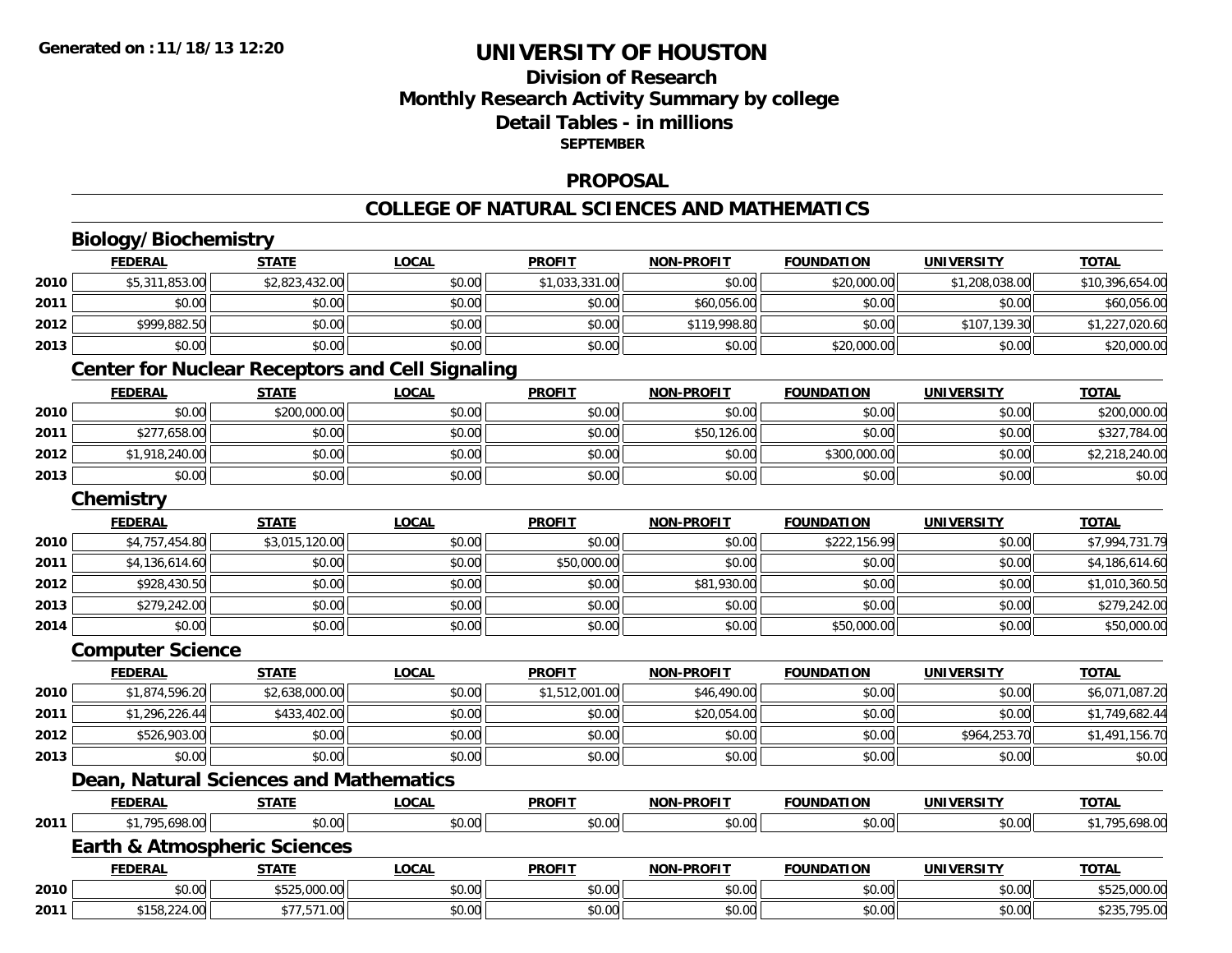## **Division of ResearchMonthly Research Activity Summary by college Detail Tables - in millions SEPTEMBER**

#### **PROPOSAL**

#### **COLLEGE OF NATURAL SCIENCES AND MATHEMATICS**

|       | <b>Mathematics</b> |                |              |               |                   |                   |                   |                |  |  |
|-------|--------------------|----------------|--------------|---------------|-------------------|-------------------|-------------------|----------------|--|--|
|       | <b>FEDERAL</b>     | <b>STATE</b>   | <b>LOCAL</b> | <b>PROFIT</b> | <b>NON-PROFIT</b> | <b>FOUNDATION</b> | <b>UNIVERSITY</b> | <b>TOTAL</b>   |  |  |
| 2010  | \$1,067,542.80     | \$756,850.00   | \$0.00       | \$0.00        | \$0.00            | \$0.00            | \$0.00            | \$1,824,392.80 |  |  |
| 2011  | \$1,565,170.00     | \$0.00         | \$0.00       | \$0.00        | \$0.00            | \$0.00            | \$0.00            | \$1,565,170.00 |  |  |
| 2012  | \$547,573.00       | \$0.00         | \$0.00       | \$0.00        | \$0.00            | \$0.00            | \$75,000.00       | \$622,573.00   |  |  |
| 2013  | \$375,706.00       | \$0.00         | \$0.00       | \$0.00        | \$0.00            | \$0.00            | \$0.00            | \$375,706.00   |  |  |
| 2014  | \$293,889.36       | \$0.00         | \$0.00       | \$0.00        | \$0.00            | \$0.00            | \$0.00            | \$293,889.36   |  |  |
|       | <b>Physics</b>     |                |              |               |                   |                   |                   |                |  |  |
|       | <b>FEDERAL</b>     | <b>STATE</b>   | <b>LOCAL</b> | <b>PROFIT</b> | <b>NON-PROFIT</b> | <b>FOUNDATION</b> | <b>UNIVERSITY</b> | <b>TOTAL</b>   |  |  |
| 2010  | \$2,162,569.00     | \$3,307,000.00 | \$0.00       | \$591,668.00  | \$0.00            | \$451,046.01      | \$0.00            | \$6,512,283.01 |  |  |
| 2011  | \$5,453,934.66     | \$0.00         | \$0.00       | \$50,000.00   | \$0.00            | \$0.00            | \$0.00            | \$5,503,934.66 |  |  |
| 2012  | \$0.00             | \$0.00         | \$0.00       | \$60,000.00   | \$0.00            | \$0.00            | \$0.00            | \$60,000.00    |  |  |
| 2013  | \$590,688.50       | \$0.00         | \$0.00       | \$0.00        | \$0.00            | \$0.00            | \$0.00            | \$590,688.50   |  |  |
| 2014  | \$2,116,978.00     | \$0.00         | \$0.00       | \$0.00        | \$0.00            | \$0.00            | \$0.00            | \$2,116,978.00 |  |  |
| Total | \$38,435,074.36    |                |              |               |                   |                   |                   |                |  |  |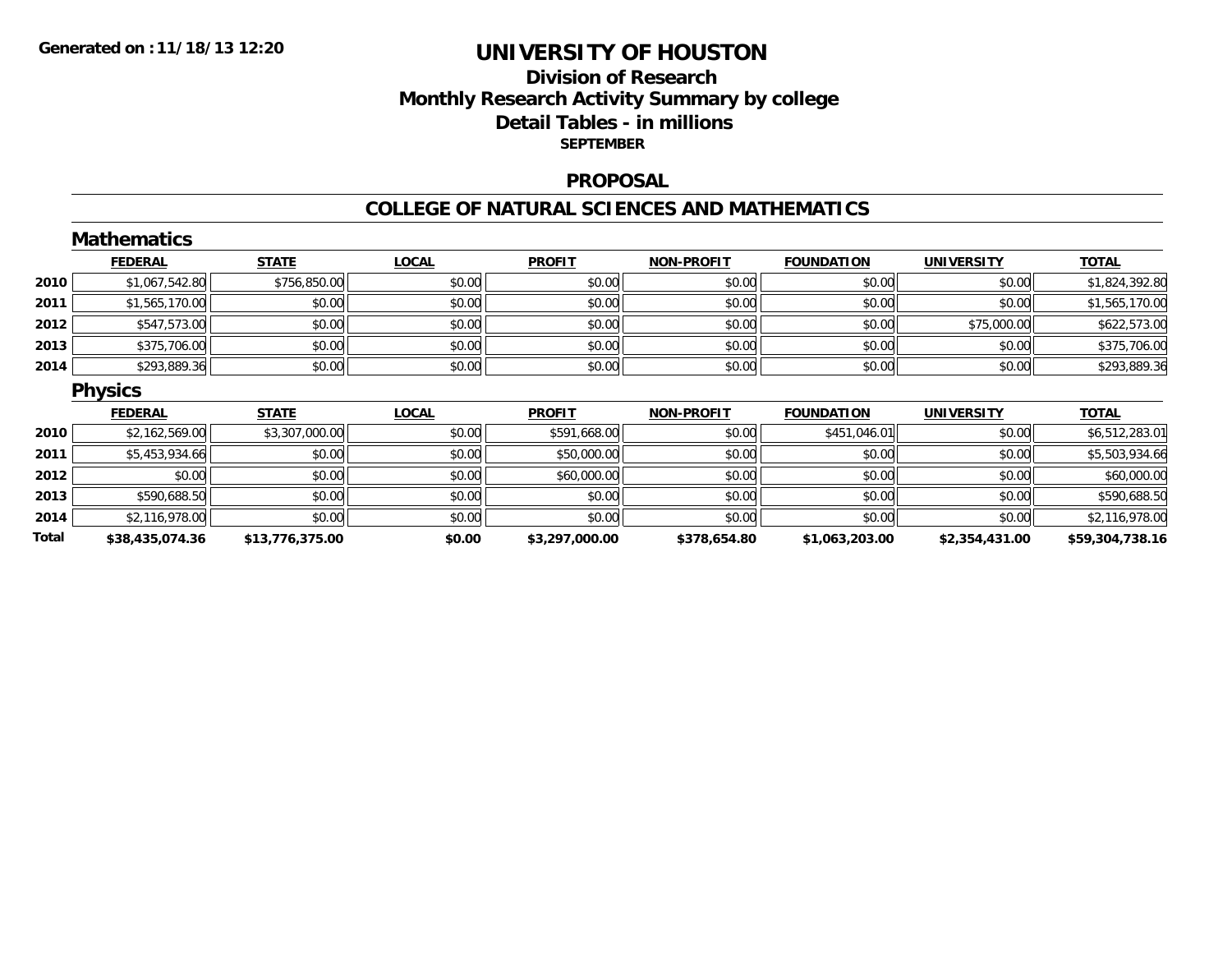### **Division of Research Monthly Research Activity Summary by college Detail Tables - in millions SEPTEMBER**

#### **PROPOSAL**

#### **COLLEGE OF OPTOMETRY**

## **Optometry, Community**

|       | <b>FEDERAL</b> | <b>STATE</b> | <b>LOCAL</b> | <b>PROFIT</b> | <b>NON-PROFIT</b> | <b>FOUNDATION</b> | <b>UNIVERSITY</b> | <b>TOTAL</b>   |
|-------|----------------|--------------|--------------|---------------|-------------------|-------------------|-------------------|----------------|
| 2010  | \$0.00         | \$720,000.00 | \$0.00       | \$6,200.00    | \$0.00            | \$0.00            | \$0.00            | \$726,200.00   |
| 2011  | \$0.00         | \$0.00       | \$0.00       | \$0.00        | \$0.00            | \$80,000.00       | \$0.00            | \$80,000.00    |
| 2012  | \$3,888,461.00 | \$0.00       | \$0.00       | \$0.00        | \$0.00            | \$0.00            | \$0.00            | \$3,888,461.00 |
| 2013  | \$3,289,039.00 | \$0.00       | \$0.00       | \$9,960.00    | \$0.00            | \$0.00            | \$0.00            | \$3,298,999.00 |
| 2014  | \$661,132.00   | \$0.00       | \$0.00       | \$313,317.00  | \$0.00            | \$0.00            | \$0.00            | \$974,449.00   |
| Total | \$7,838,632.00 | \$720,000.00 | \$0.00       | \$329,477.00  | \$0.00            | \$80,000.00       | \$0.00            | \$8,968,109.00 |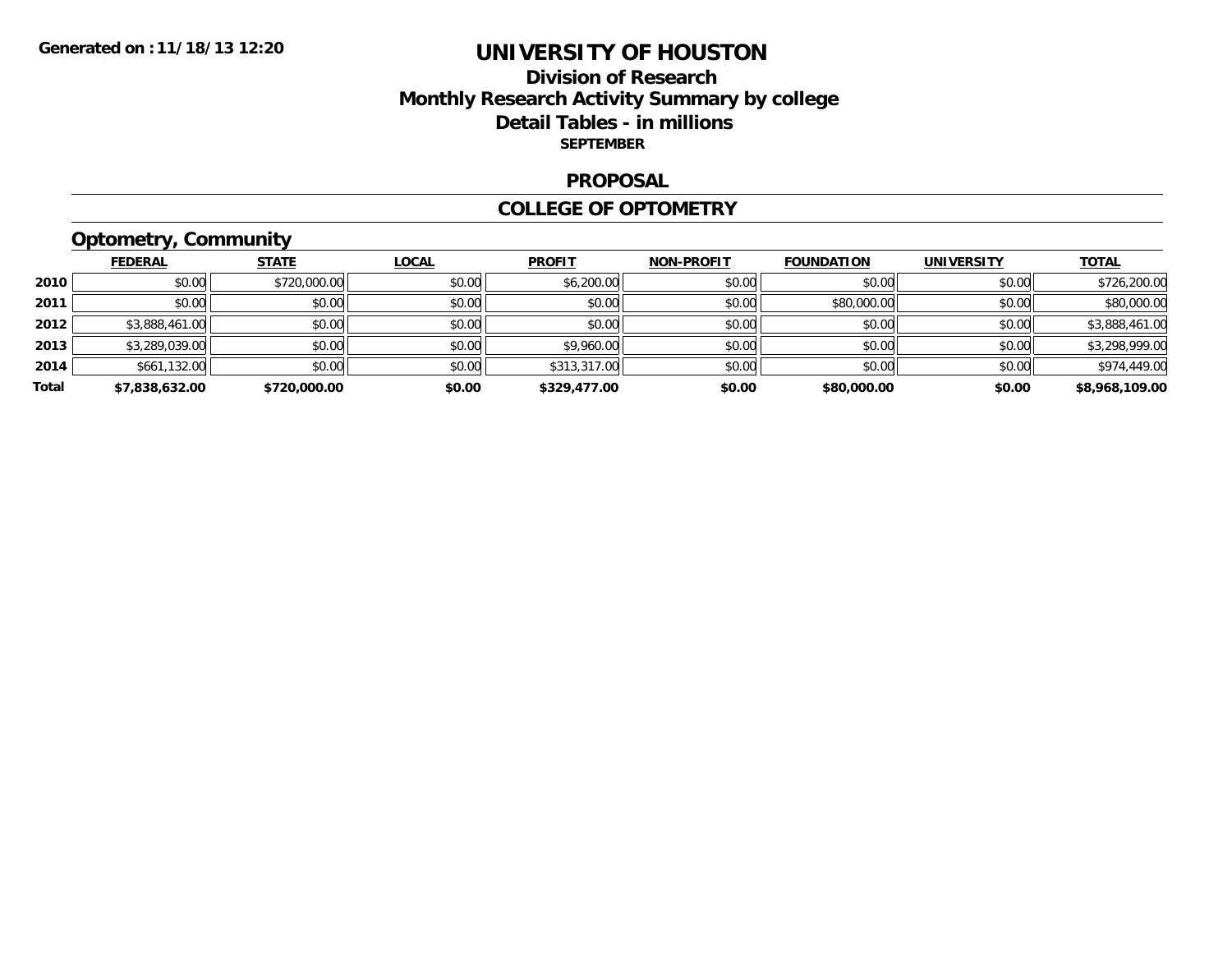## **Division of ResearchMonthly Research Activity Summary by college Detail Tables - in millions SEPTEMBER**

#### **PROPOSAL**

### **COLLEGE OF PHARMACY**

## **Clinical Sciences and Administration**

|      | <b>FEDERAL</b> | <u>STATE</u> | <u>LOCAL</u> | <b>PROFIT</b> | <b>NON-PROFIT</b> | <b>FOUNDATION</b> | <b>UNIVERSITY</b> | <b>TOTAL</b>   |
|------|----------------|--------------|--------------|---------------|-------------------|-------------------|-------------------|----------------|
| 2010 | \$868,500.00   | \$0.00       | \$0.00       | \$0.00        | \$0.00            | \$0.00            | \$0.00            | \$868,500.00   |
| 2011 | \$2,547,618.00 | \$0.00       | \$0.00       | \$0.00        | \$0.00            | \$0.00            | \$0.00            | \$2,547,618.00 |
| 2013 | \$1,392,438.00 | \$0.00       | \$0.00       | \$144, 177.00 | \$70,000.00       | \$0.00            | \$0.00            | \$1,606,615.00 |
| 2014 | \$399,997.00   | \$0.00       | \$0.00       | \$0.00        | \$20,000.00       | \$0.00            | \$0.00            | \$419,997.00   |

### **Dean, Pharmacy**

|      | EENEDAI<br>-JERAL  | <b>STATE</b>                                                | <b>LOCAL</b>  | <b>PROFIT</b>           | <b>-PROFIT</b><br>NON | ΠΟΝ<br><b>EQUINDA</b> | $T$ Posity<br>`JNI\<br>$\cdot$ | TOTA.         |
|------|--------------------|-------------------------------------------------------------|---------------|-------------------------|-----------------------|-----------------------|--------------------------------|---------------|
| 2010 | $\sim$ 00<br>pv.uu | $\mathfrak{g} \cap \mathfrak{g} \cap \mathfrak{g}$<br>pu.uu | 0.00<br>JU.UU | 0000<br>JU.UL           | 0000<br>vv.vv         | \$0.00                | 0000<br>PU.UU                  | 0000<br>DU.UU |
| 2011 | 0.00<br>DU.UU      | 0.00<br>JU.UU                                               | \$0.00        | 0 <sub>n</sub><br>JU.UU | 0000<br>JU.UU         | \$0.00                | 0000<br>JU.UU                  | 0000<br>DU.UU |

## **Pharmacological and Pharmaceutical Sciences**

|       | <b>FEDERAL</b>  | <b>STATE</b>   | <b>LOCAL</b> | <b>PROFIT</b> | <b>NON-PROFIT</b> | <b>FOUNDATION</b> | <b>UNIVERSITY</b> | <b>TOTAL</b>    |
|-------|-----------------|----------------|--------------|---------------|-------------------|-------------------|-------------------|-----------------|
| 2010  | \$2,237,346.68  | \$2,870,075.00 | \$0.00       | \$0.00        | \$0.00            | \$0.00            | \$0.00            | \$5,107,421.68  |
| 2011  | \$2,285,771.00  | \$0.00         | \$0.00       | \$0.00        | \$0.00            | \$810,210.00      | \$0.00            | \$3,095,981.00  |
| 2012  | \$587,382.50    | \$172,389.00   | \$0.00       | \$0.00        | \$39,999.20       | \$0.00            | \$0.00            | \$799,770.70    |
| 2013  | \$429,993.00    | \$0.00         | \$0.00       | \$0.00        | \$0.00            | \$0.00            | \$0.00            | \$429,993.00    |
| Total | \$10,749,046.18 | \$3,042,464.00 | \$0.00       | \$144,177.00  | \$129,999.20      | \$810,210.00      | \$0.00            | \$14,875,896.38 |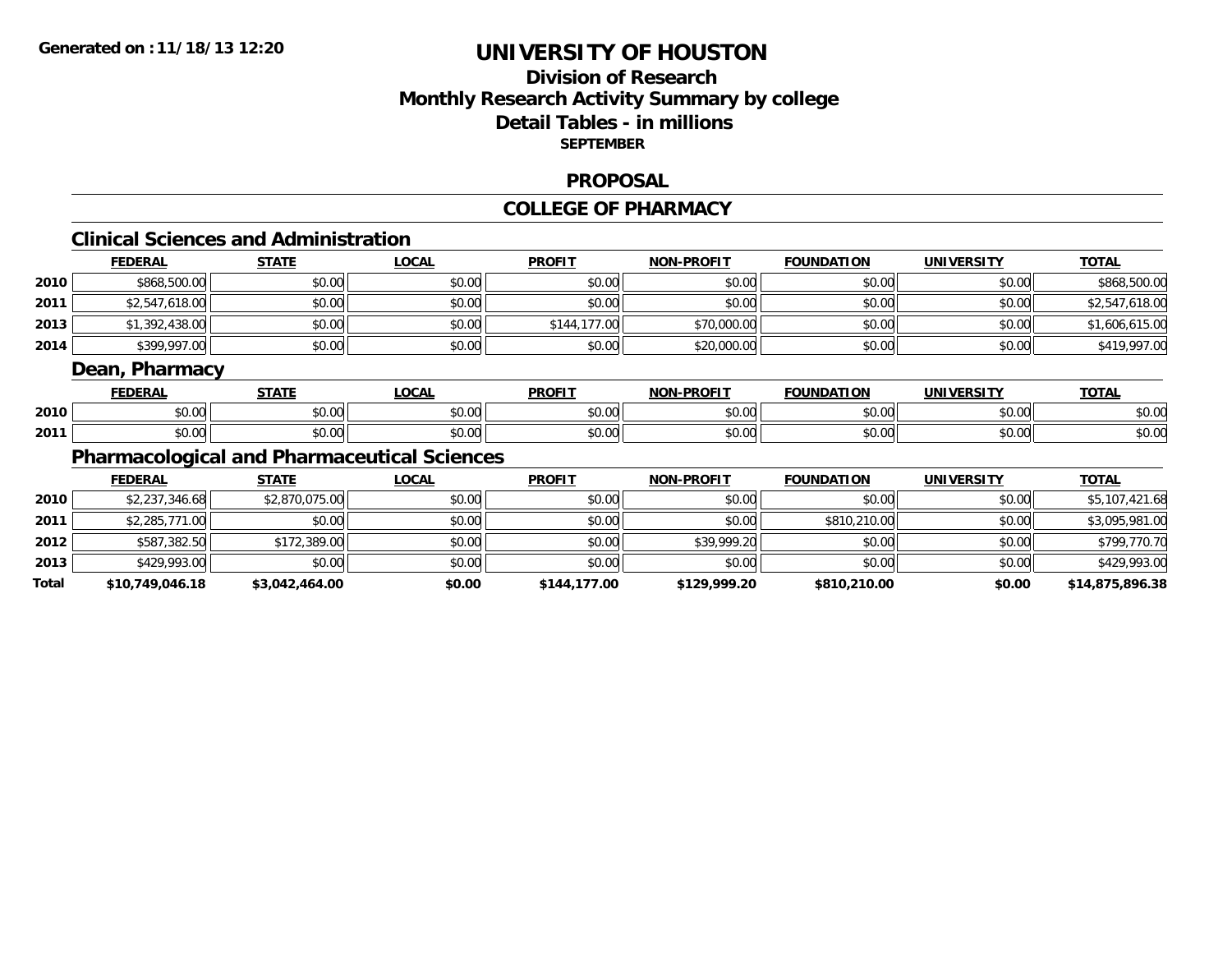## **Division of ResearchMonthly Research Activity Summary by college Detail Tables - in millions SEPTEMBER**

#### **PROPOSAL**

#### **COLLEGE OF TECHNOLOGY**

|       | Dean, Technology                              |                |              |               |                   |                   |                   |                |
|-------|-----------------------------------------------|----------------|--------------|---------------|-------------------|-------------------|-------------------|----------------|
|       | <b>FEDERAL</b>                                | <b>STATE</b>   | <b>LOCAL</b> | <b>PROFIT</b> | <b>NON-PROFIT</b> | <b>FOUNDATION</b> | <b>UNIVERSITY</b> | <b>TOTAL</b>   |
| 2010  | \$0.00                                        | \$1,460,115.00 | \$0.00       | \$0.00        | \$0.00            | \$0.00            | \$0.00            | \$1,460,115.00 |
| 2011  | \$0.00                                        | \$0.00         | \$0.00       | \$0.00        | \$0.00            | \$0.00            | \$31,415.00       | \$31,415.00    |
| 2012  | \$0.00                                        | \$0.00         | \$0.00       | \$0.00        | \$100,000.00      | \$0.00            | \$0.00            | \$100,000.00   |
|       | <b>Engineering Technology</b>                 |                |              |               |                   |                   |                   |                |
|       | <b>FEDERAL</b>                                | <b>STATE</b>   | <b>LOCAL</b> | <b>PROFIT</b> | <b>NON-PROFIT</b> | <b>FOUNDATION</b> | <b>UNIVERSITY</b> | <b>TOTAL</b>   |
| 2010  | \$0.00                                        | \$1,020,000.00 | \$0.00       | \$0.00        | \$0.00            | \$0.00            | \$0.00            | \$1,020,000.00 |
| 2011  | \$0.00                                        | \$1,443,594.00 | \$0.00       | \$0.00        | \$0.00            | \$0.00            | \$0.00            | \$1,443,594.00 |
| 2013  | \$2,224,478.00                                | \$0.00         | \$0.00       | \$0.00        | \$0.00            | \$0.00            | \$0.00            | \$2,224,478.00 |
|       | <b>Information &amp; Logistics Technology</b> |                |              |               |                   |                   |                   |                |
|       | <b>FEDERAL</b>                                | <b>STATE</b>   | <b>LOCAL</b> | <b>PROFIT</b> | <b>NON-PROFIT</b> | <b>FOUNDATION</b> | <b>UNIVERSITY</b> | <b>TOTAL</b>   |
| 2010  | \$0.00                                        | \$200,000.00   | \$0.00       | \$0.00        | \$0.00            | \$0.00            | \$0.00            | \$200,000.00   |
| 2012  | \$0.00                                        | \$0.00         | \$0.00       | \$0.00        | \$0.00            | \$0.00            | \$5,000.00        | \$5,000.00     |
| 2013  | \$0.00                                        | \$0.00         | \$0.00       | \$0.00        | \$50,000.00       | \$0.00            | \$0.00            | \$50,000.00    |
|       | <b>Texas Manufacturing Assistance Center</b>  |                |              |               |                   |                   |                   |                |
|       | <b>FEDERAL</b>                                | <b>STATE</b>   | <b>LOCAL</b> | <b>PROFIT</b> | <b>NON-PROFIT</b> | <b>FOUNDATION</b> | <b>UNIVERSITY</b> | <b>TOTAL</b>   |
| 2010  | \$0.00                                        | \$0.00         | \$0.00       | \$0.00        | \$0.00            | \$0.00            | \$0.00            | \$0.00         |
| Total | \$2,224,478.00                                | \$4,123,709.00 | \$0.00       | \$0.00        | \$150,000.00      | \$0.00            | \$36,415.00       | \$6,534,602.00 |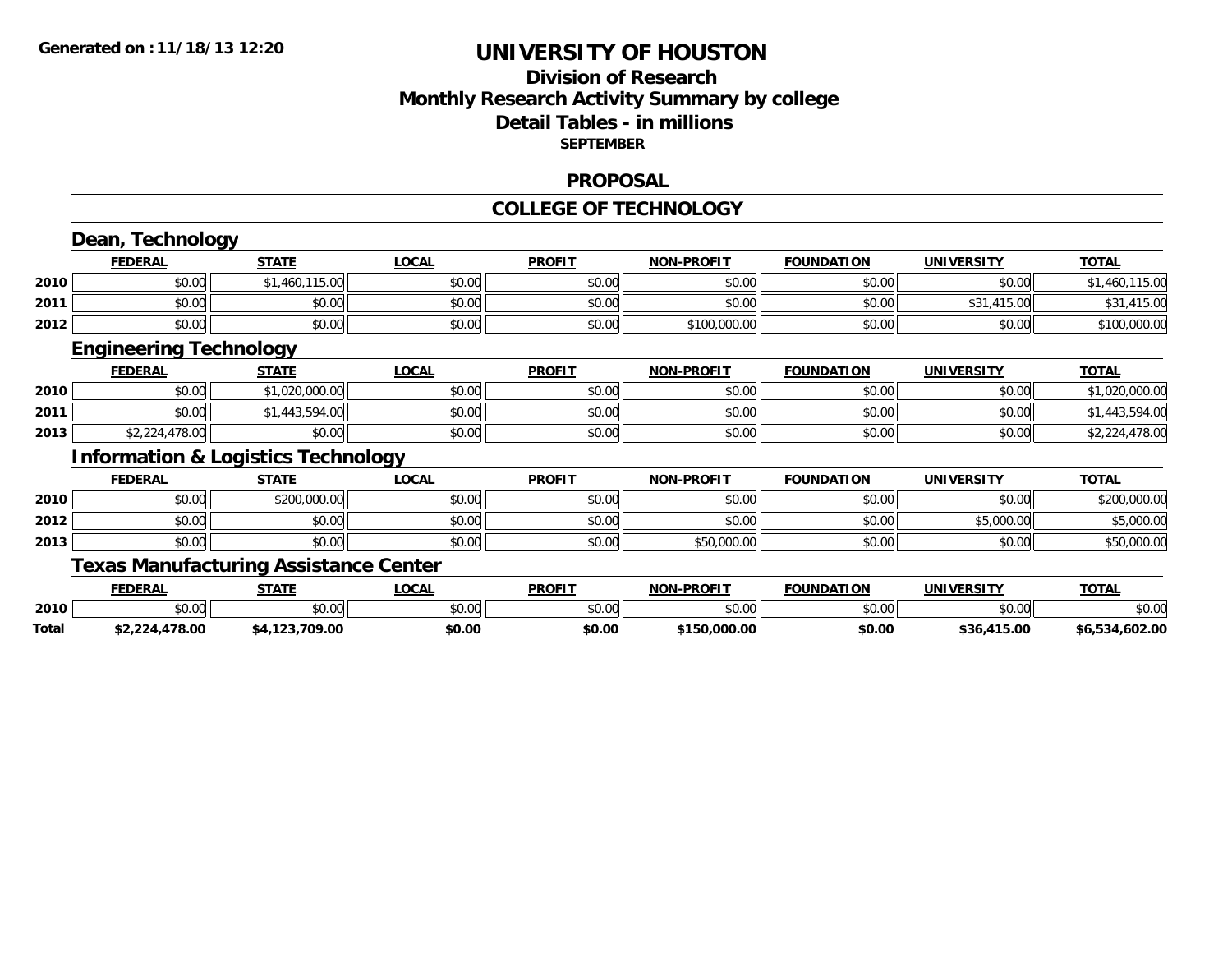## **Division of ResearchMonthly Research Activity Summary by college Detail Tables - in millions SEPTEMBER**

#### **PROPOSAL**

## **CULLEN COLLEGE OF ENGINEERING**

|      | <b>Biomedical Engineering</b>                         |                |              |               |                   |                   |                   |                |
|------|-------------------------------------------------------|----------------|--------------|---------------|-------------------|-------------------|-------------------|----------------|
|      | <b>FEDERAL</b>                                        | <b>STATE</b>   | <b>LOCAL</b> | <b>PROFIT</b> | NON-PROFIT        | <b>FOUNDATION</b> | <b>UNIVERSITY</b> | <b>TOTAL</b>   |
| 2010 | \$465,833.32                                          | \$0.00         | \$0.00       | \$0.00        | \$0.00            | \$0.00            | \$0.00            | \$465,833.32   |
| 2011 | \$728,694.20                                          | \$0.00         | \$0.00       | \$0.00        | \$0.00            | \$0.00            | \$0.00            | \$728,694.20   |
| 2013 | \$2,474,994.00                                        | \$0.00         | \$0.00       | \$0.00        | \$0.00            | \$0.00            | \$562,500.00      | \$3,037,494.00 |
|      | <b>Chemical Engineering</b>                           |                |              |               |                   |                   |                   |                |
|      | <b>FEDERAL</b>                                        | <b>STATE</b>   | <b>LOCAL</b> | <b>PROFIT</b> | <b>NON-PROFIT</b> | <b>FOUNDATION</b> | <b>UNIVERSITY</b> | <b>TOTAL</b>   |
| 2010 | \$3,062,503.60                                        | \$4,057,954.00 | \$59,400.00  | \$140,000.00  | \$0.00            | \$0.00            | \$0.00            | \$7,319,857.60 |
| 2011 | \$4,128,950.20                                        | \$0.00         | \$0.00       | \$229,999.00  | \$768,921.00      | \$0.00            | \$0.00            | \$5,127,870.20 |
| 2012 | \$645,292.50                                          | \$0.00         | \$0.00       | \$294,823.00  | \$0.00            | \$0.00            | \$0.00            | \$940,115.50   |
| 2013 | \$1,300,505.71                                        | \$26,500.00    | \$0.00       | \$0.00        | \$0.00            | \$0.00            | \$0.00            | \$1,327,005.71 |
| 2014 | \$0.00                                                | \$0.00         | \$0.00       | \$140,000.00  | \$0.00            | \$0.00            | \$37,289.00       | \$177,289.00   |
|      | <b>Civil Engineering</b>                              |                |              |               |                   |                   |                   |                |
|      | <b>FEDERAL</b>                                        | <b>STATE</b>   | <b>LOCAL</b> | <b>PROFIT</b> | <b>NON-PROFIT</b> | <b>FOUNDATION</b> | <b>UNIVERSITY</b> | <b>TOTAL</b>   |
| 2010 | \$770,682.50                                          | \$1,590,770.00 | \$0.00       | \$19,359.20   | \$0.00            | \$0.00            | \$0.00            | \$2,380,811.70 |
| 2011 | \$7,902,351.80                                        | \$0.00         | \$0.00       | \$0.00        | \$0.00            | \$49,500.00       | \$0.00            | \$7,951,851.80 |
| 2012 | \$0.00                                                | \$260,000.00   | \$0.00       | \$17,091.00   | \$0.00            | \$0.00            | \$285,916.00      | \$563,007.00   |
| 2013 | \$122,606.50                                          | \$400,000.00   | \$0.00       | \$0.00        | \$0.00            | \$0.00            | \$0.00            | \$522,606.50   |
| 2014 | \$916,629.00                                          | \$242,000.00   | \$0.00       | \$0.00        | \$0.00            | \$0.00            | \$110,008.00      | \$1,268,637.00 |
|      | <b>Composites Engineering and Applications Center</b> |                |              |               |                   |                   |                   |                |
|      | <b>FEDERAL</b>                                        | <b>STATE</b>   | <b>LOCAL</b> | <b>PROFIT</b> | <b>NON-PROFIT</b> | <b>FOUNDATION</b> | <b>UNIVERSITY</b> | <b>TOTAL</b>   |
| 2010 | \$0.00                                                | \$0.00         | \$0.00       | \$0.00        | \$0.00            | \$0.00            | \$0.00            | \$0.00         |
|      | <b>Electrical &amp; Computer Engineering</b>          |                |              |               |                   |                   |                   |                |
|      | <b>FEDERAL</b>                                        | <b>STATE</b>   | <b>LOCAL</b> | <b>PROFIT</b> | <b>NON-PROFIT</b> | <b>FOUNDATION</b> | <b>UNIVERSITY</b> | <b>TOTAL</b>   |
| 2010 | \$4,853,711.43                                        | \$3,487,632.00 | \$204,000.00 | \$130,000.00  | \$100,000.00      | \$0.00            | \$0.00            | \$8,775,343.43 |
| 2011 | \$1,198,445.50                                        | \$0.00         | \$0.00       | \$0.00        | \$0.00            | \$115,800.00      | \$0.00            | \$1,314,245.50 |
| 2012 | \$0.00                                                | \$0.00         | \$0.00       | \$108,500.00  | \$0.00            | \$0.00            | \$0.00            | \$108,500.00   |
| 2013 | \$1,453,320.79                                        | \$0.00         | \$0.00       | \$0.00        | \$0.00            | \$0.00            | \$0.00            | \$1,453,320.79 |
| 2014 | \$970,864.00                                          | \$0.00         | \$0.00       | \$60,000.00   | \$37,500.00       | \$0.00            | \$0.00            | \$1,068,364.00 |
|      | <b>Industrial Engineering</b>                         |                |              |               |                   |                   |                   |                |
|      | <b>FEDERAL</b>                                        | <b>STATE</b>   | <b>LOCAL</b> | <b>PROFIT</b> | <b>NON-PROFIT</b> | <b>FOUNDATION</b> | <b>UNIVERSITY</b> | <b>TOTAL</b>   |
| 2010 | \$295,384.50                                          | \$409,080.00   | \$404,701.00 | \$0.00        | \$0.00            | \$0.00            | \$0.00            | \$1,109,165.50 |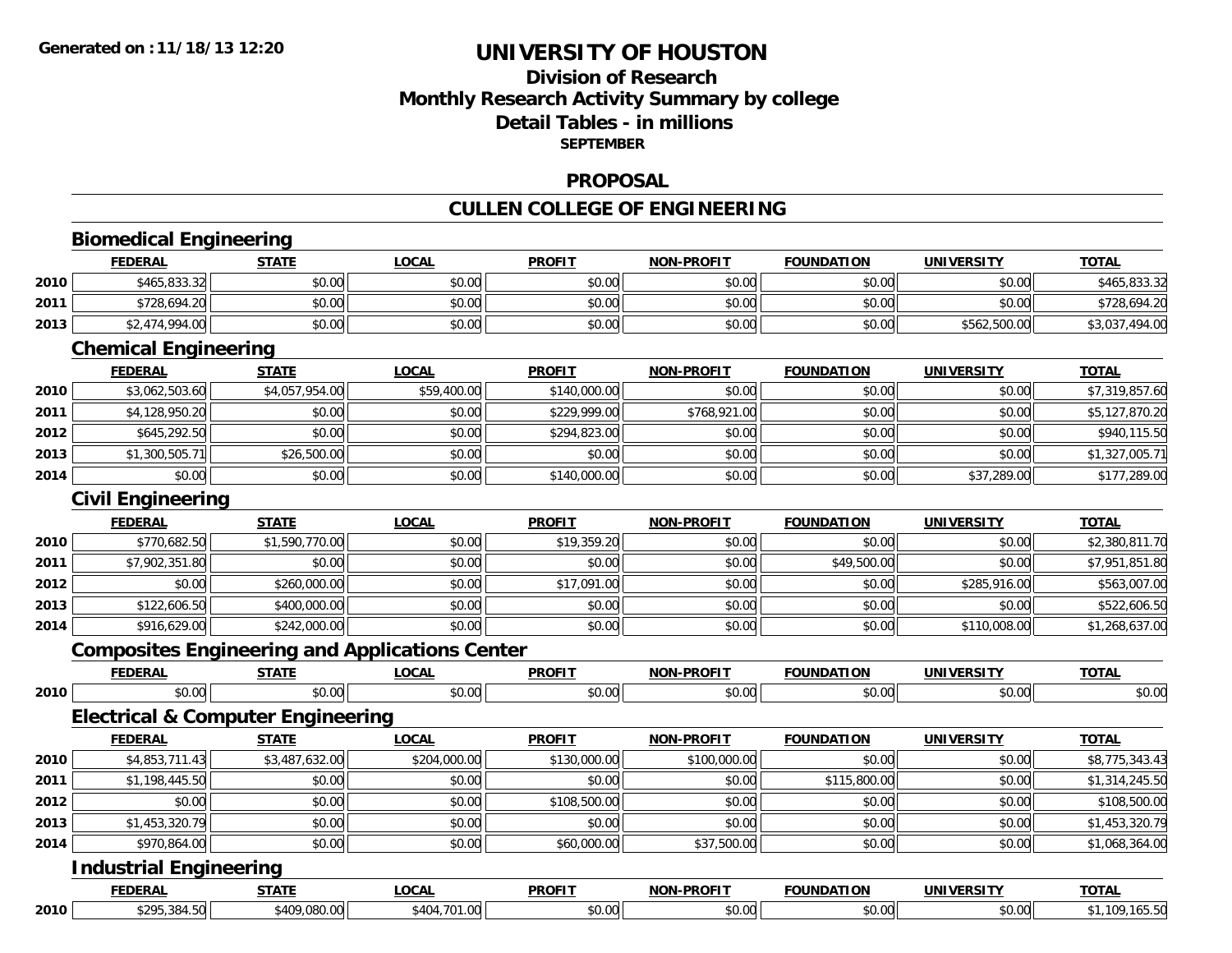## **Division of ResearchMonthly Research Activity Summary by college Detail Tables - in millions SEPTEMBER**

#### **PROPOSAL**

## **CULLEN COLLEGE OF ENGINEERING**

## **Industrial Engineering**

|      | <b>FEDERAL</b> | STATE       | <b>_OCAL</b> | <b>PROFIT</b> | <b>NON-PROFIT</b> | <b>FOUNDATION</b> | UNIVERSITY | <b>TOTAL</b> |
|------|----------------|-------------|--------------|---------------|-------------------|-------------------|------------|--------------|
| 2012 | \$818,597.00   | \$0.00      | \$0.00       | \$0.00        | \$0.00            | \$0.00            | \$0.00     | \$818,597.00 |
| 2013 | \$0.00         | \$16,971.00 | \$0.00       | \$0.00        | \$0.00            | \$0.00            | \$0.00     | 16,971.00    |
| 2014 | \$132,655.00   | \$0.00      | \$0.00       | \$0.00        | \$0.00            | \$0.00            | \$0.00     | \$132,655.00 |

<u> 1989 - Johann Stoff, amerikansk politiker (d. 1989)</u>

## **Mechanical Engineering**

|      | <b>FEDERAL</b> | <b>STATE</b>   | <u>LOCAL</u> | <b>PROFIT</b> | <b>NON-PROFIT</b> | <b>FOUNDATION</b> | <b>UNIVERSITY</b> | <b>TOTAL</b>   |
|------|----------------|----------------|--------------|---------------|-------------------|-------------------|-------------------|----------------|
| 2010 | \$4,819,380.00 | \$2,551,440.00 | \$0.00       | \$211,739.80  | \$0.00            | \$0.00            | \$80,000.00       | \$7,662,559.80 |
| 2011 | \$7,119,787.50 | \$0.00         | \$0.00       | \$162,630.00  | \$0.00            | \$0.00            | \$0.00            | \$7,282,417.50 |
| 2012 | \$0.00         | \$0.00         | \$0.00       | \$0.00        | \$30,549.00       | \$0.00            | \$0.00            | \$30,549.00    |
| 2013 | \$0.00         | \$50,000.00    | \$0.00       | \$405,000.00  | \$0.00            | \$0.00            | \$227,394.00      | \$682,394.00   |
| 2014 | \$146,922.64   | \$0.00         | \$0.00       | \$36,000.00   | \$0.00            | \$0.00            | \$0.00            | \$182,922.64   |

#### **National Wind Energy Center**

|       | <b>FEDERAL</b>  | STATE           | .OCAL        | <b>PROFIT</b>       | <b>NON-PROFIT</b> | <b>FOUNDATION</b> | <b>UNIVERSITY</b> | <b>TOTAL</b>         |
|-------|-----------------|-----------------|--------------|---------------------|-------------------|-------------------|-------------------|----------------------|
| 2010  | ቀስ ሰስ<br>DU.UL  | \$0.00          | \$0.00       | \$0.00              | \$0.00            | \$0.00            | \$0.00            | \$0.00               |
| Total | \$44,328,111.69 | \$13,092,347.00 | \$668,101.00 | .142.00<br>\$1.955. | \$936,970.00      | \$165.300.00      | .303.107.00       | 449,078.69.<br>\$62. |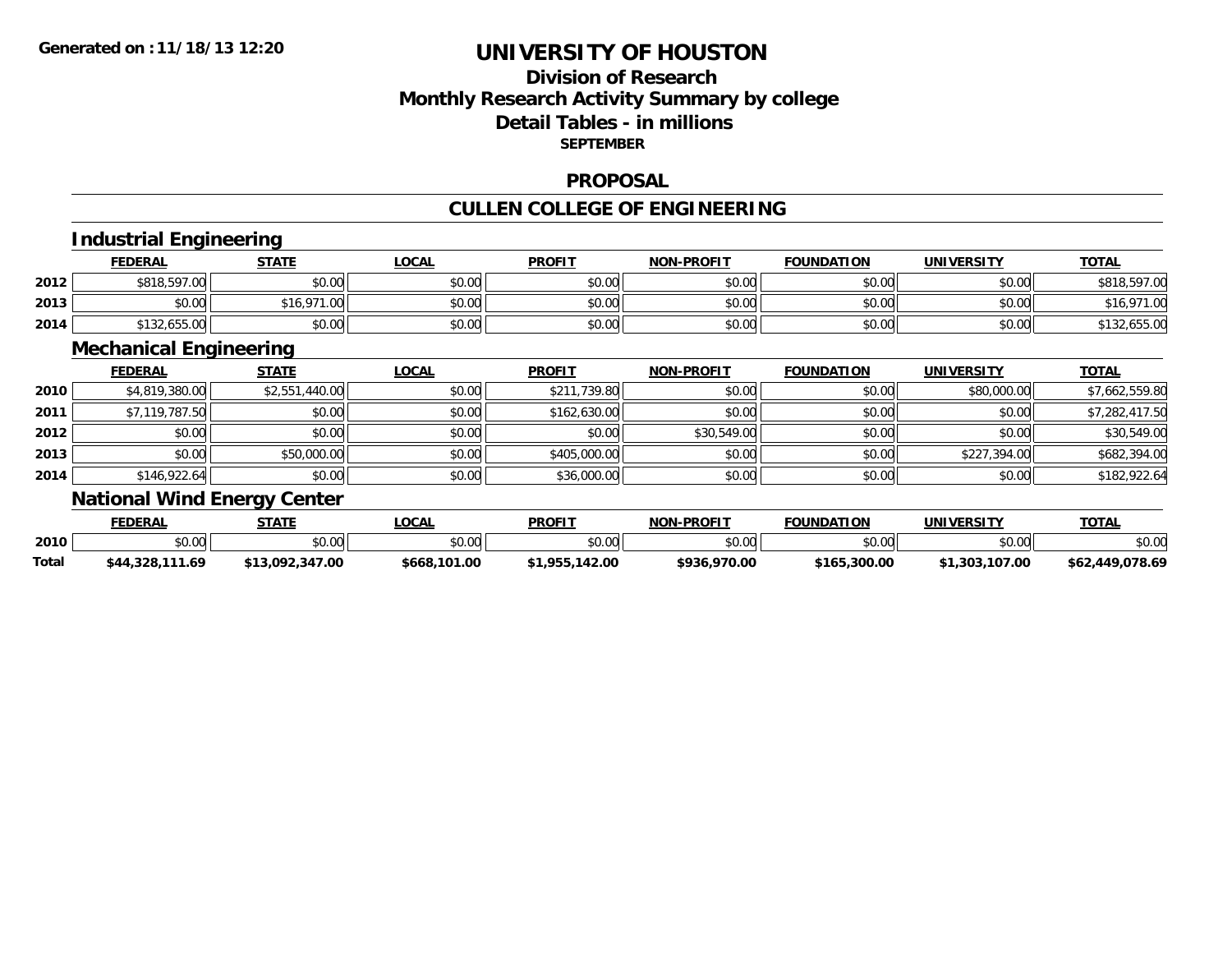## **Division of ResearchMonthly Research Activity Summary by college Detail Tables - in millions SEPTEMBER**

#### **PROPOSAL**

## **DIVISION OF RESEARCH**

|       | <b>Animal Care Operations</b>                             |              |              |               |                   |                   |                   |                 |  |  |
|-------|-----------------------------------------------------------|--------------|--------------|---------------|-------------------|-------------------|-------------------|-----------------|--|--|
|       | <b>FEDERAL</b>                                            | <b>STATE</b> | <b>LOCAL</b> | <b>PROFIT</b> | NON-PROFIT        | <b>FOUNDATION</b> | <b>UNIVERSITY</b> | <b>TOTAL</b>    |  |  |
| 2010  | \$7,546,514.00                                            | \$0.00       | \$0.00       | \$0.00        | \$0.00            | \$0.00            | \$0.00            | \$7,546,514.00  |  |  |
|       | <b>Center for Advanced Computing and Data Systems</b>     |              |              |               |                   |                   |                   |                 |  |  |
|       | <b>FEDERAL</b>                                            | <b>STATE</b> | <b>LOCAL</b> | <b>PROFIT</b> | <b>NON-PROFIT</b> | <b>FOUNDATION</b> | <b>UNIVERSITY</b> | <b>TOTAL</b>    |  |  |
| 2010  | \$0.00                                                    | \$0.00       | \$0.00       | \$0.00        | \$0.00            | \$0.00            | \$0.00            | \$0.00          |  |  |
|       | <b>Center for Advanced Materials</b>                      |              |              |               |                   |                   |                   |                 |  |  |
|       | <b>FEDERAL</b>                                            | <b>STATE</b> | <b>LOCAL</b> | <b>PROFIT</b> | <b>NON-PROFIT</b> | <b>FOUNDATION</b> | <b>UNIVERSITY</b> | <b>TOTAL</b>    |  |  |
| 2010  | \$0.00                                                    | \$256,000.00 | \$0.00       | \$0.00        | \$0.00            | \$0.00            | \$0.00            | \$256,000.00    |  |  |
|       | <b>Center for Biomedical &amp; Environmental Genomics</b> |              |              |               |                   |                   |                   |                 |  |  |
|       | <b>FEDERAL</b>                                            | <b>STATE</b> | <b>LOCAL</b> | <b>PROFIT</b> | <b>NON-PROFIT</b> | <b>FOUNDATION</b> | <b>UNIVERSITY</b> | <b>TOTAL</b>    |  |  |
| 2012  | \$0.00                                                    | \$0.00       | \$0.00       | \$0.00        | \$0.00            | \$0.00            | \$0.00            | \$0.00          |  |  |
|       | <b>Institute for Nanoenergy</b>                           |              |              |               |                   |                   |                   |                 |  |  |
|       | <b>FEDERAL</b>                                            | <b>STATE</b> | <b>LOCAL</b> | <b>PROFIT</b> | <b>NON-PROFIT</b> | <b>FOUNDATION</b> | <b>UNIVERSITY</b> | <b>TOTAL</b>    |  |  |
| 2011  | \$0.00                                                    | \$0.00       | \$0.00       | \$0.00        | \$0.00            | \$0.00            | \$0.00            | \$0.00          |  |  |
|       | <b>TcSUH</b>                                              |              |              |               |                   |                   |                   |                 |  |  |
|       | <b>FEDERAL</b>                                            | <b>STATE</b> | <b>LOCAL</b> | <b>PROFIT</b> | NON-PROFIT        | <b>FOUNDATION</b> | <b>UNIVERSITY</b> | <b>TOTAL</b>    |  |  |
| 2010  | \$301,701.50                                              | \$604,000.00 | \$0.00       | \$30,000.00   | \$0.00            | \$0.00            | \$0.00            | \$935,701.50    |  |  |
| 2011  | \$0.00                                                    | \$0.00       | \$0.00       | \$0.00        | \$0.00            | \$0.00            | \$0.00            | \$0.00          |  |  |
| 2013  | \$299,998.50                                              | \$0.00       | \$0.00       | \$0.00        | \$0.00            | \$0.00            | \$0.00            | \$299,998.50    |  |  |
|       | <b>Texas Obesity Research Center</b>                      |              |              |               |                   |                   |                   |                 |  |  |
|       | <b>FEDERAL</b>                                            | <b>STATE</b> | <b>LOCAL</b> | <b>PROFIT</b> | <b>NON-PROFIT</b> | <b>FOUNDATION</b> | <b>UNIVERSITY</b> | <b>TOTAL</b>    |  |  |
| 2010  | \$0.00                                                    | \$0.00       | \$0.00       | \$0.00        | \$0.00            | \$0.00            | \$0.00            | \$0.00          |  |  |
|       | <b>TIMES</b>                                              |              |              |               |                   |                   |                   |                 |  |  |
|       | <b>FEDERAL</b>                                            | <b>STATE</b> | <b>LOCAL</b> | <b>PROFIT</b> | <b>NON-PROFIT</b> | <b>FOUNDATION</b> | <b>UNIVERSITY</b> | <b>TOTAL</b>    |  |  |
| 2010  | \$0.00                                                    | \$0.00       | \$0.00       | \$0.00        | \$0.00            | \$0.00            | \$0.00            | \$0.00          |  |  |
| 2011  | \$1,981,244.40                                            | \$0.00       | \$0.00       | \$0.00        | \$0.00            | \$0.00            | \$0.00            | \$1,981,244.40  |  |  |
| 2014  | \$8,415,049.00                                            | \$0.00       | \$0.00       | \$0.00        | \$0.00            | \$0.00            | \$0.00            | \$8,415,049.00  |  |  |
| Total | \$18,544,507.40                                           | \$860,000.00 | \$0.00       | \$30,000.00   | \$0.00            | \$0.00            | \$0.00            | \$19,434,507.40 |  |  |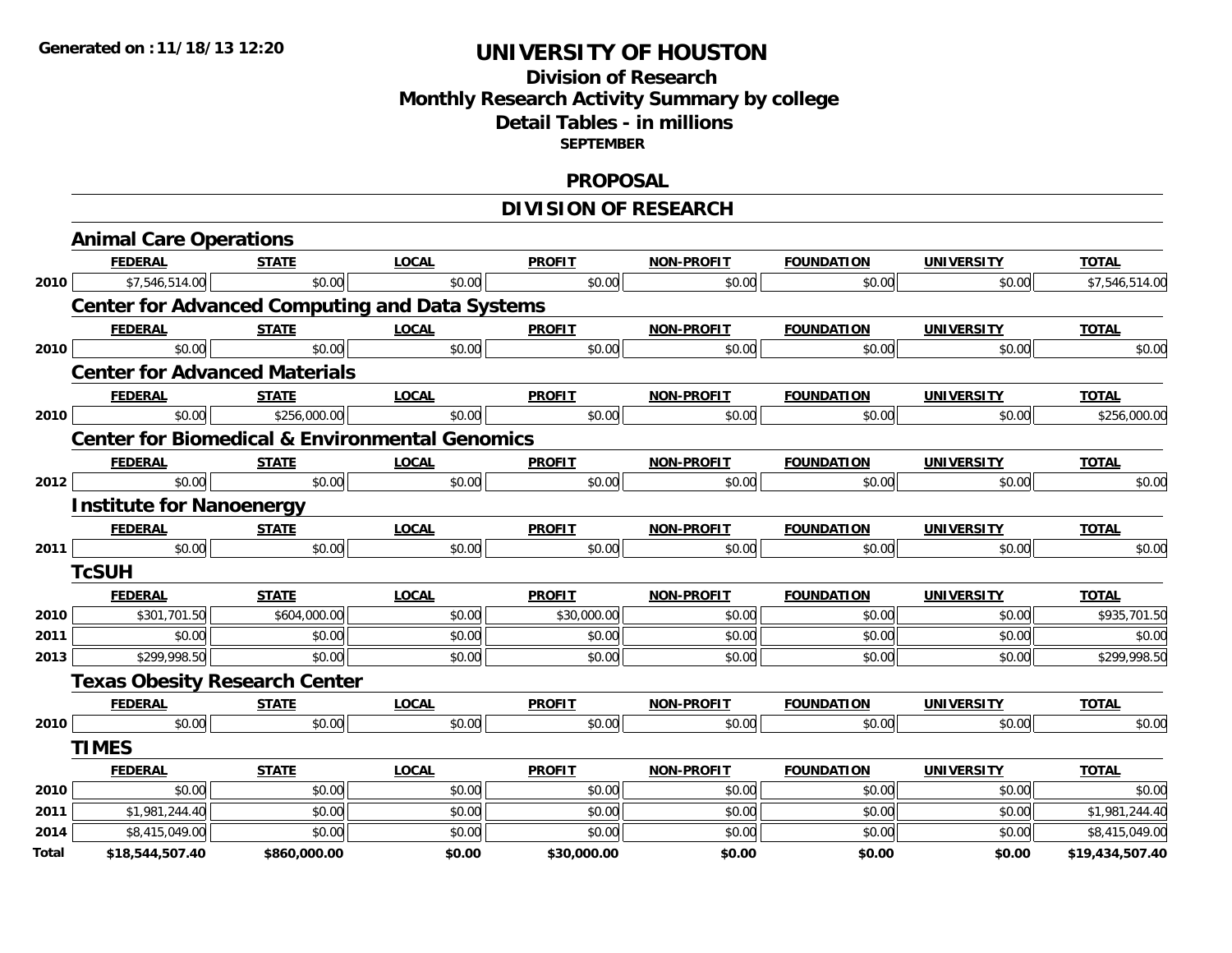### **Division of Research Monthly Research Activity Summary by college Detail Tables - in millions SEPTEMBER**

#### **PROPOSAL**

#### **GRADUATE COLLEGE OF SOCIAL WORK**

|              | <b>Center for Drug and Social Policy Research</b> |              |              |               |                   |                   |                   |                |
|--------------|---------------------------------------------------|--------------|--------------|---------------|-------------------|-------------------|-------------------|----------------|
|              | <b>FEDERAL</b>                                    | <b>STATE</b> | <b>LOCAL</b> | <b>PROFIT</b> | <b>NON-PROFIT</b> | <b>FOUNDATION</b> | <b>UNIVERSITY</b> | <b>TOTAL</b>   |
| 2014         | \$0.00                                            | \$66,936.00  | \$0.00       | \$0.00        | \$0.00            | \$0.00            | \$0.00            | \$66,936.00    |
|              | <b>Child &amp; Family for Innovative Research</b> |              |              |               |                   |                   |                   |                |
|              | <b>FEDERAL</b>                                    | <b>STATE</b> | <b>LOCAL</b> | <b>PROFIT</b> | <b>NON-PROFIT</b> | <b>FOUNDATION</b> | <b>UNIVERSITY</b> | <b>TOTAL</b>   |
| 2011         | \$0.00                                            | \$0.00       | \$0.00       | \$100,982.00  | \$25,000.00       | \$0.00            | \$0.00            | \$125,982.00   |
|              | Dean, Social Work                                 |              |              |               |                   |                   |                   |                |
|              | <b>FEDERAL</b>                                    | <b>STATE</b> | <b>LOCAL</b> | <b>PROFIT</b> | <b>NON-PROFIT</b> | <b>FOUNDATION</b> | <b>UNIVERSITY</b> | <b>TOTAL</b>   |
| 2010         | \$0.00                                            | \$99,420.00  | \$0.00       | \$0.00        | \$756,354.00      | \$0.00            | \$0.00            | \$855,774.00   |
| 2011         | \$0.00                                            | \$0.00       | \$0.00       | \$0.00        | \$0.00            | \$0.05            | \$0.00            | \$0.05         |
| 2012         | \$0.00                                            | \$0.00       | \$0.00       | \$38,181.00   | \$0.00            | \$0.00            | \$0.00            | \$38,181.00    |
| <b>Total</b> | \$0.00                                            | \$166,356.00 | \$0.00       | \$139,163.00  | \$781,354.00      | \$0.05            | \$0.00            | \$1,086,873.05 |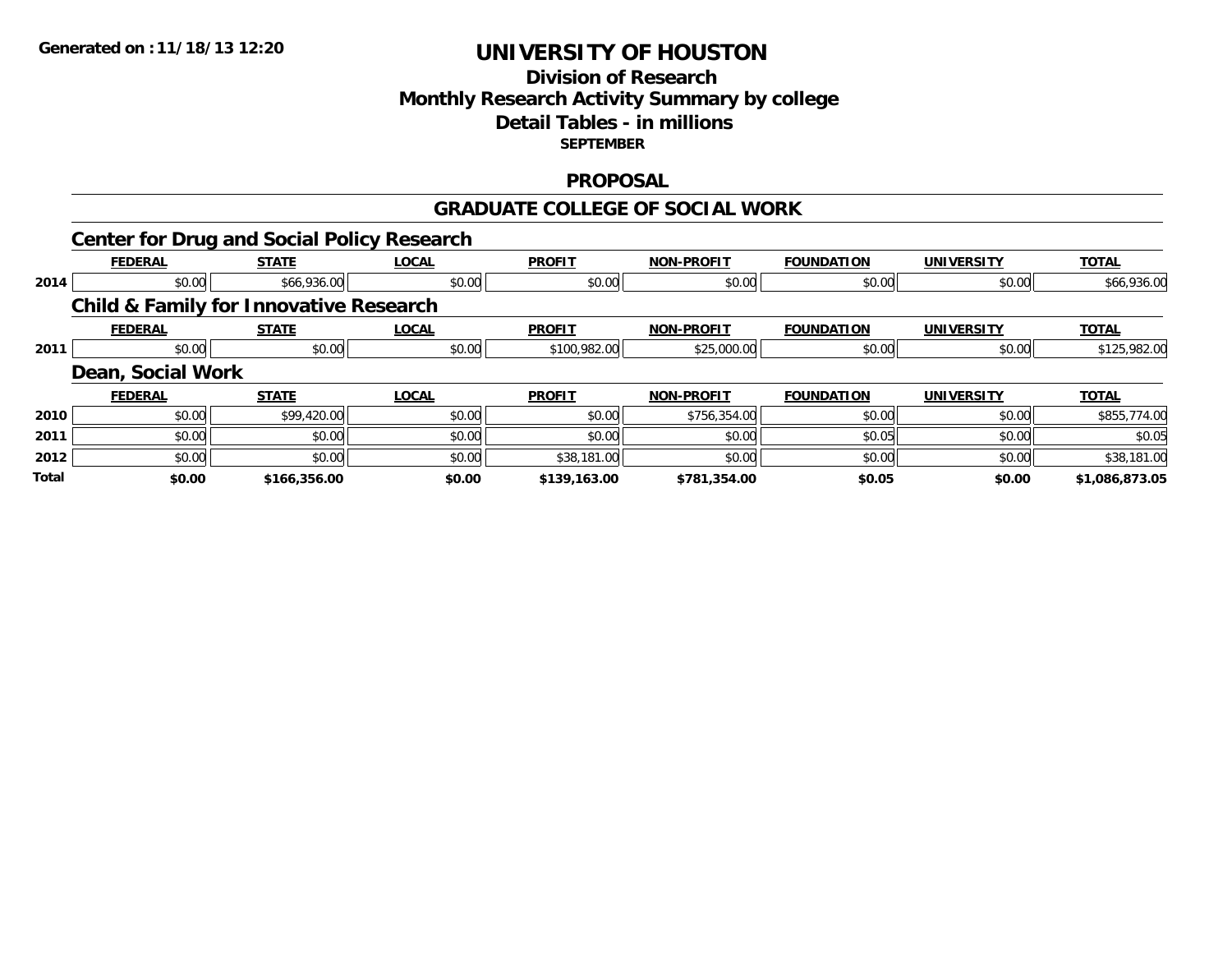## **Division of ResearchMonthly Research Activity Summary by college Detail Tables - in millions SEPTEMBER**

#### **PROPOSAL**

#### **HILTON COLLEGE OF HOTEL AND RESTAURANT MANAGEMENT**

### **Hotel and Restaurant Management**

|              | <u>FEDERAL</u> | <b>STATE</b>               | <u>LOCAL</u> | <b>PROFIT</b> | <b>NON-PROFIT</b> | <b>FOUNDATION</b> | UNIVERSITY | <b>TOTAL</b>    |
|--------------|----------------|----------------------------|--------------|---------------|-------------------|-------------------|------------|-----------------|
| 2012         | \$0.00         | $^{\circ}$ 763.00<br>\$103 | \$0.00       | \$0.00        | \$0.00            | \$0.00            | \$0.00     | \$103<br>703.UU |
| 2013         | \$0.00         | \$0.00                     | \$0.00       | \$0.00        | \$0.00            | \$55,874.00       | \$0.00     | 4.V             |
| <b>Total</b> | \$0.00         | \$103,763.00               | \$0.00       | \$0.00        | \$0.00            | \$55,874.00       | \$0.00     | \$159,637.00    |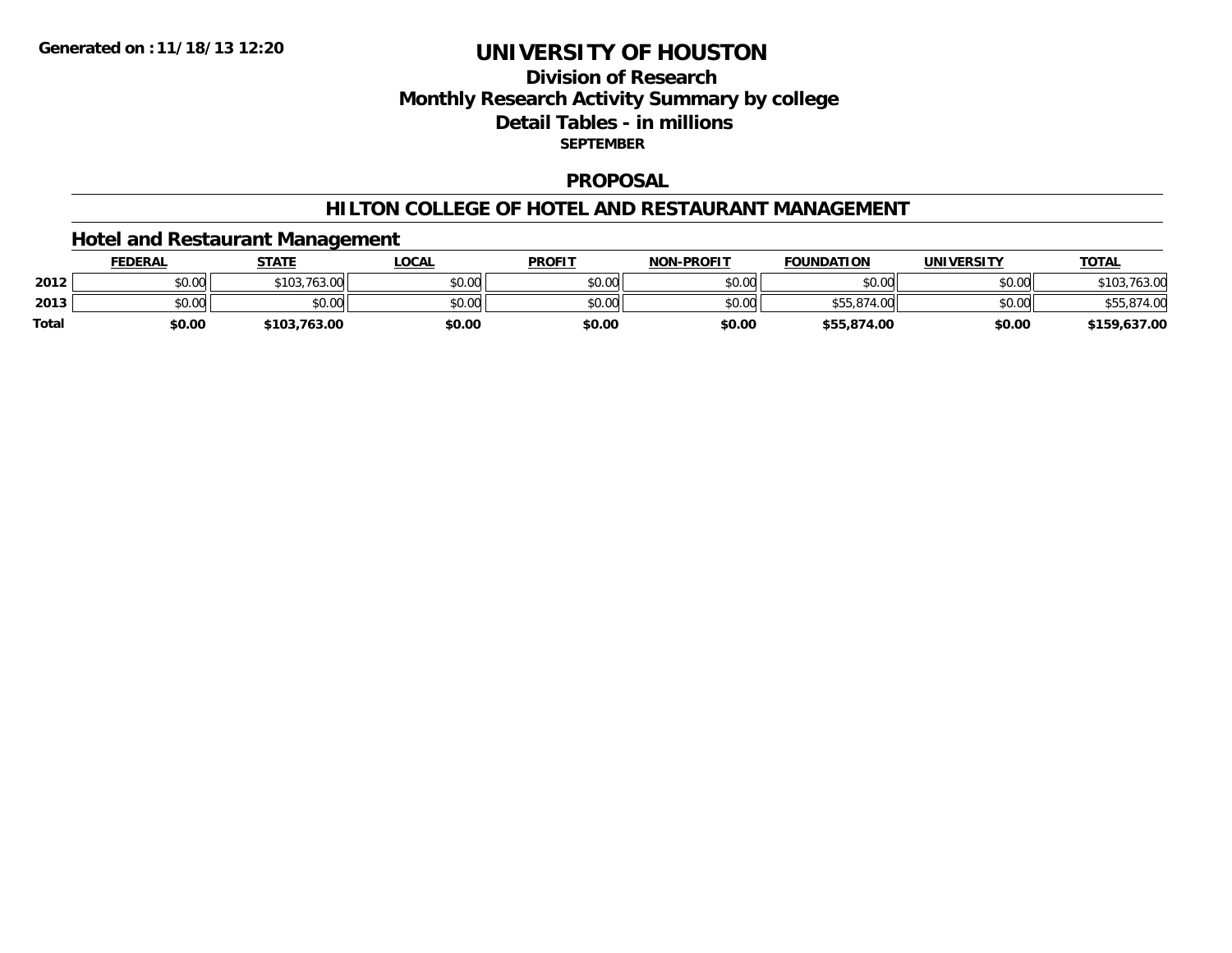### **Division of Research Monthly Research Activity Summary by college Detail Tables - in millions SEPTEMBER**

#### **PROPOSAL**

#### **LIBRARY**

### **Administration, Library**

|              | <b>FDERAI</b>   | <b>CTATE</b> | <b>OCAL</b> | <b>PROFIT</b>  | <b>DDOCLT</b><br>NIAR | <b>FOUNDATION</b>       | UNIVERSITY | <b>TOTAL</b>   |
|--------------|-----------------|--------------|-------------|----------------|-----------------------|-------------------------|------------|----------------|
| 2010         | $\sim$<br>JU.UU | JU.UU        | \$0.00      | ტი იი<br>JU.UU | 0.00<br>וטטוע         | $\sim$ 00 $\mu$<br>u.uu | \$0.00     | ልስ አር<br>JU.UU |
| <b>Total</b> | \$0.00          | \$0.00       | \$0.00      | \$0.00         | \$0.00                | \$0.00                  | \$0.00     | \$0.00         |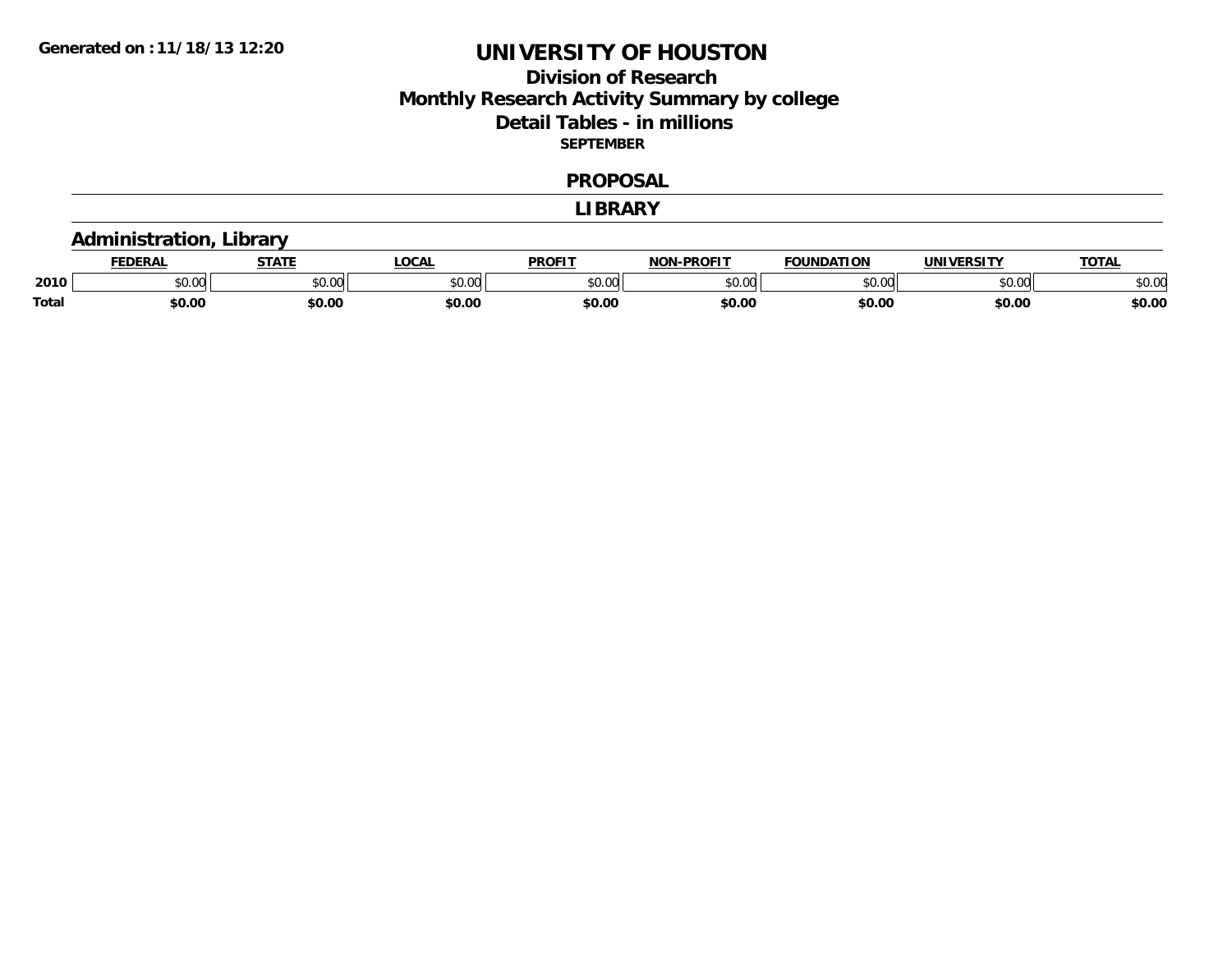### **Division of Research Monthly Research Activity Summary by college Detail Tables - in millions SEPTEMBER**

#### **PROPOSAL**

#### **SENIOR V.P. FOR ACADEMIC AFFAIRS AND PROVOST**

|              | <b>Learning and Assessment Services</b> |              |              |               |                   |                   |                   |              |
|--------------|-----------------------------------------|--------------|--------------|---------------|-------------------|-------------------|-------------------|--------------|
|              | <b>FEDERAL</b>                          | <b>STATE</b> | <b>LOCAL</b> | <b>PROFIT</b> | <b>NON-PROFIT</b> | <b>FOUNDATION</b> | <b>UNIVERSITY</b> | <b>TOTAL</b> |
| 2010         | \$227,609.00                            | \$0.00       | \$0.00       | \$0.00        | \$0.00            | \$0.00            | \$0.00            | \$227,609.00 |
|              | <b>Learning Support Services</b>        |              |              |               |                   |                   |                   |              |
|              | <b>FEDERAL</b>                          | <b>STATE</b> | <b>LOCAL</b> | <b>PROFIT</b> | <b>NON-PROFIT</b> | <b>FOUNDATION</b> | <b>UNIVERSITY</b> | <b>TOTAL</b> |
| 2010         | \$0.00                                  | \$17,755.00  | \$0.00       | \$0.00        | \$0.00            | \$0.00            | \$0.00            | \$17,755.00  |
|              | <b>Undergraduate Scholars</b>           |              |              |               |                   |                   |                   |              |
|              | <b>FEDERAL</b>                          | <b>STATE</b> | <b>LOCAL</b> | <b>PROFIT</b> | <b>NON-PROFIT</b> | <b>FOUNDATION</b> | <b>UNIVERSITY</b> | <b>TOTAL</b> |
| 2011         | \$0.00                                  | \$29,456.00  | \$0.00       | \$0.00        | \$0.00            | \$0.00            | \$0.00            | \$29,456.00  |
|              | <b>Undergraduate Studies</b>            |              |              |               |                   |                   |                   |              |
|              | <b>FEDERAL</b>                          | <b>STATE</b> | <b>LOCAL</b> | <b>PROFIT</b> | <b>NON-PROFIT</b> | <b>FOUNDATION</b> | <b>UNIVERSITY</b> | <b>TOTAL</b> |
| 2014         | \$0.00                                  | \$10,000.00  | \$0.00       | \$0.00        | \$0.00            | \$0.00            | \$0.00            | \$10,000.00  |
| <b>Total</b> | \$227,609.00                            | \$57,211.00  | \$0.00       | \$0.00        | \$0.00            | \$0.00            | \$0.00            | \$284,820.00 |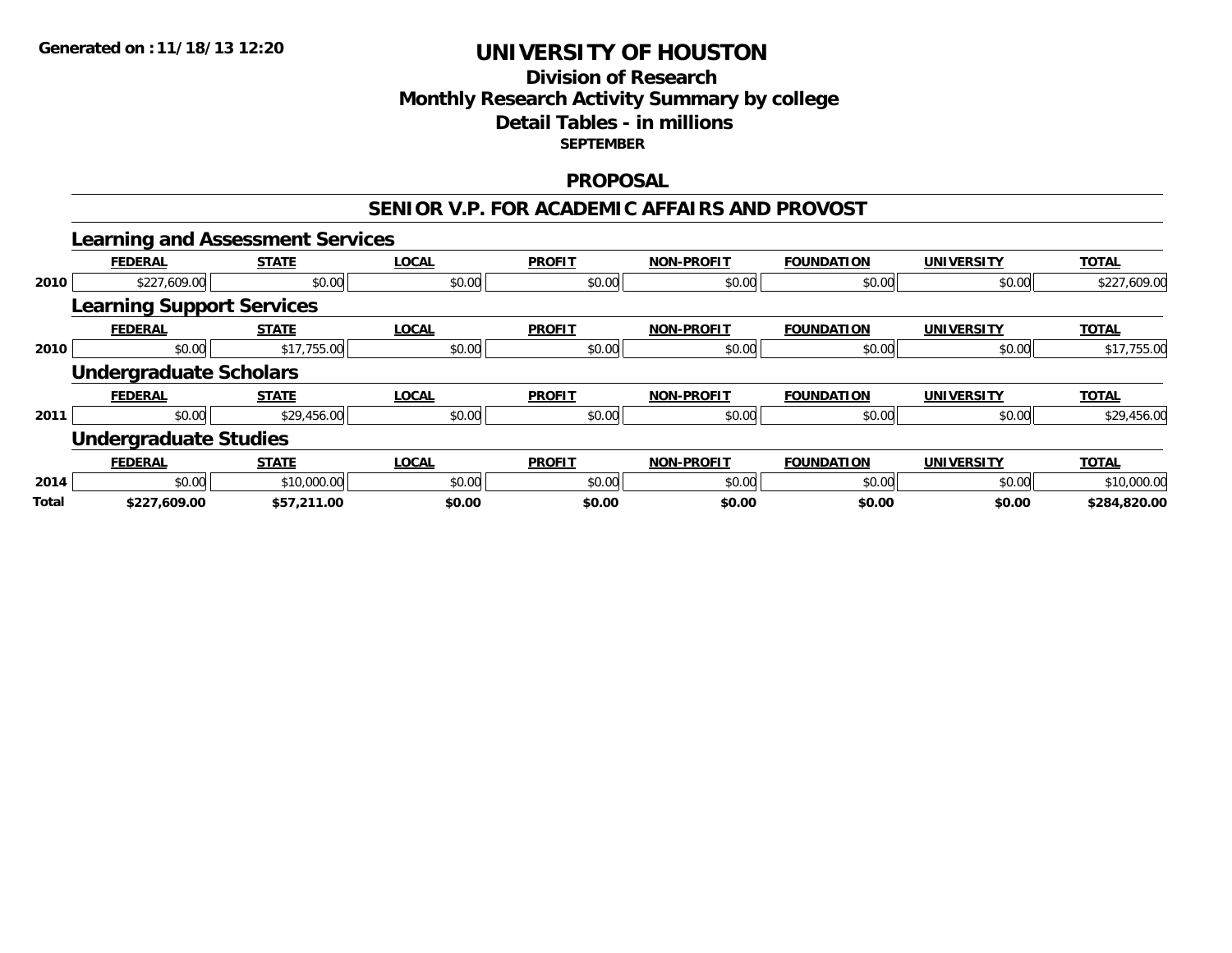## **Division of Research Monthly Research Activity Summary by college Detail Tables - in millions SEPTEMBER**

#### **PROPOSAL**

#### **UH LAW CENTER**

|              | _aw-UH  |              |              |               |                 |                   |            |              |  |  |
|--------------|---------|--------------|--------------|---------------|-----------------|-------------------|------------|--------------|--|--|
|              | FEDERAL | <b>STATE</b> | <b>LOCAL</b> | <b>PROFIT</b> | <b>N-PROFIT</b> | <b>FOUNDATION</b> | UNIVERSITY | <b>TOTAL</b> |  |  |
| 2012         | \$0.00  | \$160,000.00 | \$0.00       | \$0.00        | \$0.00          | \$0.00            | \$0.00     | \$160,000.00 |  |  |
| <b>Total</b> | \$0.00  | \$160,000.00 | \$0.00       | \$0.00        | \$0.00          | \$0.00            | \$0.00     | \$160,000.00 |  |  |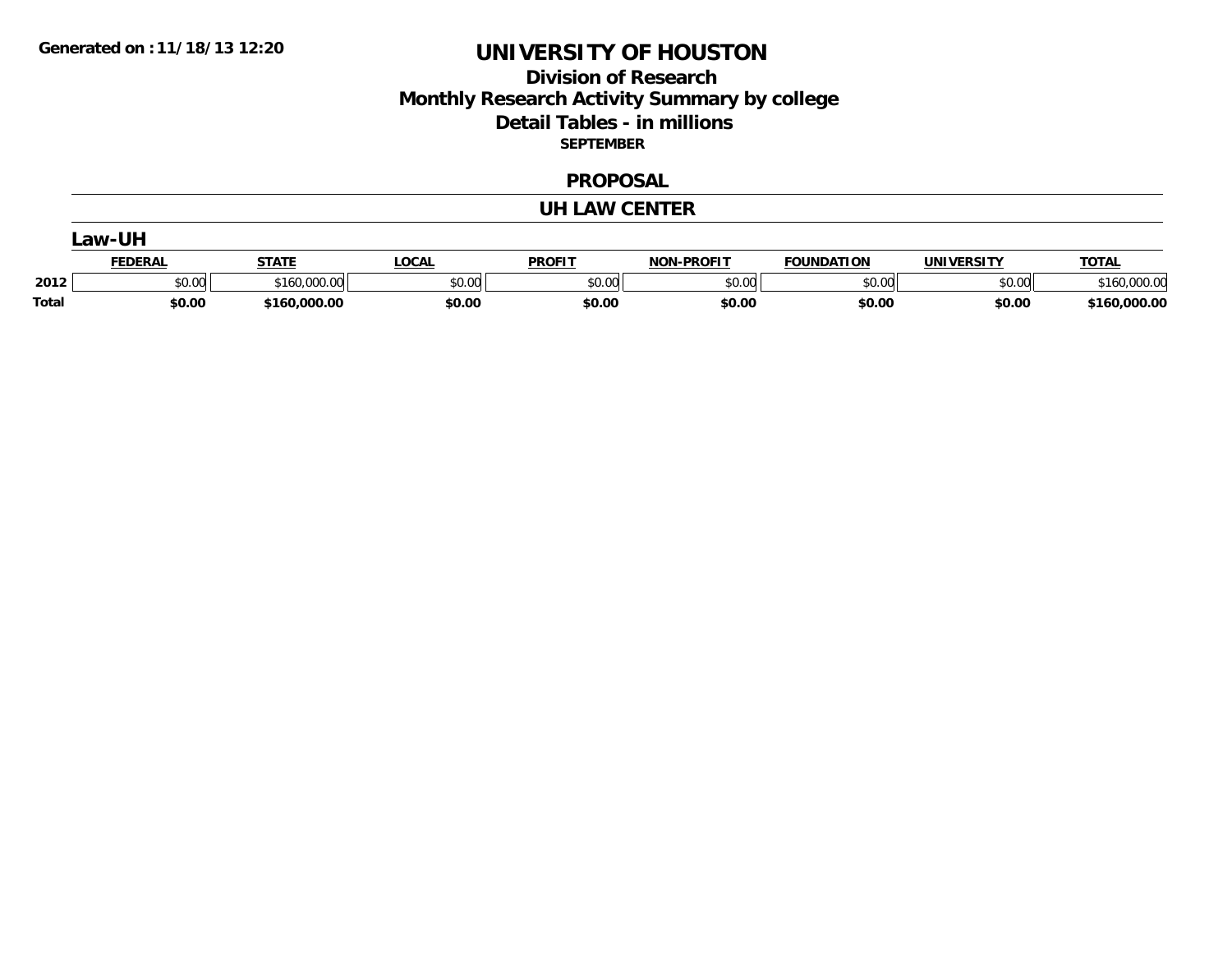### **Division of Research Monthly Research Activity Summary by college Detail Tables - in millions SEPTEMBER**

#### **PROPOSAL**

## **VICE PRESIDENT FOR ADMINISTRATION**

### **UH Police Department**

|              | <b>FEDERAL</b> | <b>STATE</b>                  | LOCAL         | <b>PROFIT</b> | <b>LPROFIT</b><br>NON | <b>FOUNDATION</b> | UNIVERSITY | <b>TOTAL</b>       |
|--------------|----------------|-------------------------------|---------------|---------------|-----------------------|-------------------|------------|--------------------|
| 2014         | vv.vv          | 62.000C <sup>2</sup><br>uuu.u | 0000<br>PO.OO | 0000<br>JU.UU | 0000<br>vu.uu -       | \$0.00            | \$0.00     | 00000<br>99,UUU.UU |
| <b>Total</b> | \$0.00         | 3.000.00                      | \$0.00        | \$0.00        | \$0.00                | \$0.00            | \$0.00     | 3,000.00           |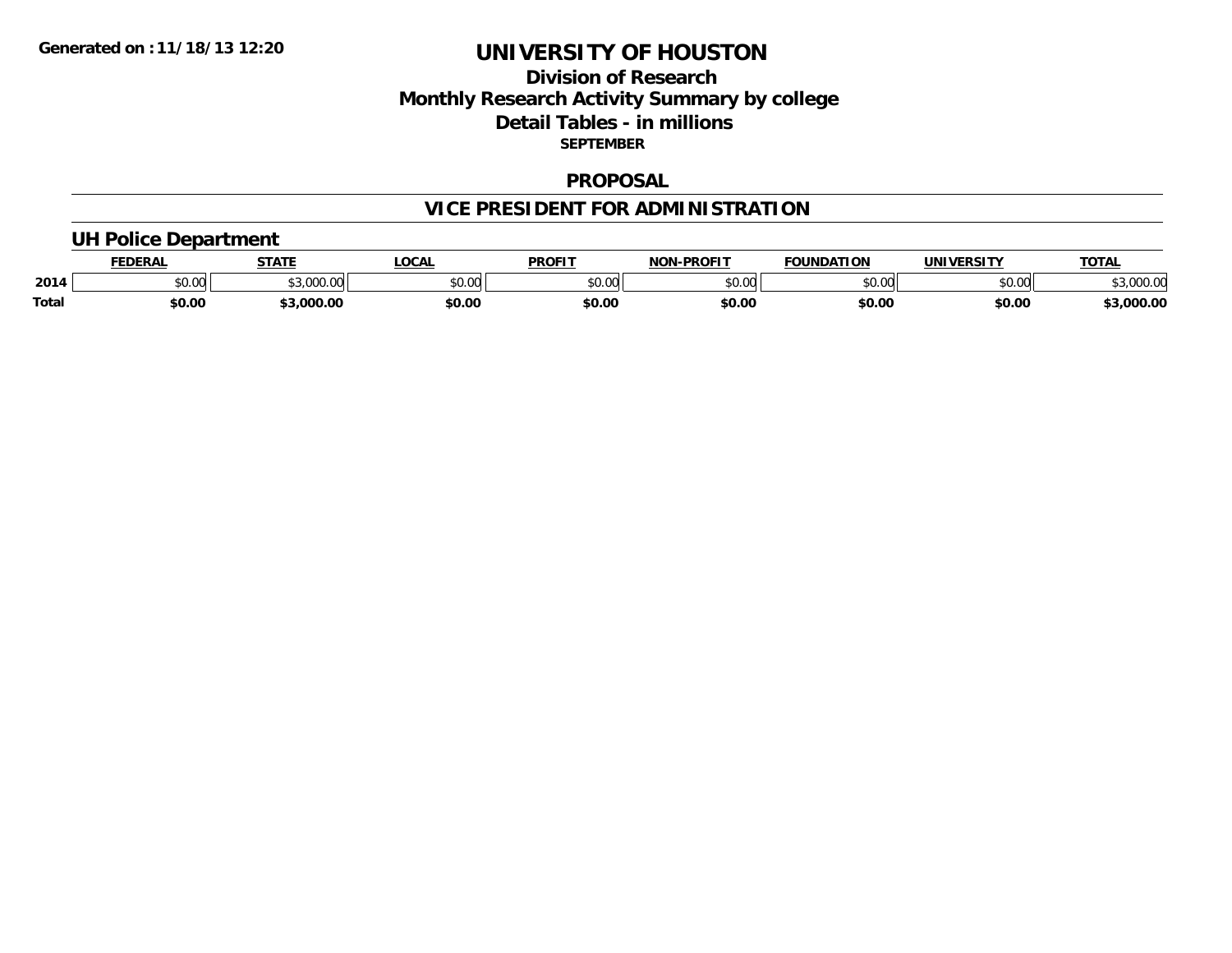## **Division of ResearchMonthly Research Activity Summary by college Detail Tables - in millions SEPTEMBER**

### **AWARD**

#### **C.T. BAUER COLLEGE OF BUSINESS**

|              | Management                               |              |              |               |                   |                   |                   |              |
|--------------|------------------------------------------|--------------|--------------|---------------|-------------------|-------------------|-------------------|--------------|
|              | <b>FEDERAL</b>                           | <b>STATE</b> | <b>LOCAL</b> | <b>PROFIT</b> | <b>NON-PROFIT</b> | <b>FOUNDATION</b> | <b>UNIVERSITY</b> | <b>TOTAL</b> |
| 2010         | \$8,250.00                               | \$0.00       | \$0.00       | \$0.00        | \$0.00            | \$0.00            | \$0.00            | \$8,250.00   |
|              | <b>Marketing</b>                         |              |              |               |                   |                   |                   |              |
|              | <b>FEDERAL</b>                           | <b>STATE</b> | <b>LOCAL</b> | <b>PROFIT</b> | <b>NON-PROFIT</b> | <b>FOUNDATION</b> | <b>UNIVERSITY</b> | <b>TOTAL</b> |
| 2012         | \$0.00                                   | \$0.00       | \$0.00       | \$0.00        | \$0.00            | \$0.00            | \$0.00            | \$0.00       |
|              | <b>Small Business Development Center</b> |              |              |               |                   |                   |                   |              |
|              | <b>FEDERAL</b>                           | <b>STATE</b> | <b>LOCAL</b> | <b>PROFIT</b> | <b>NON-PROFIT</b> | <b>FOUNDATION</b> | <b>UNIVERSITY</b> | <b>TOTAL</b> |
| 2012         | \$200,000.00                             | \$0.00       | \$0.00       | \$0.00        | \$0.00            | \$0.00            | \$0.00            | \$200,000.00 |
| <b>Total</b> | \$208,250.00                             | \$0.00       | \$0.00       | \$0.00        | \$0.00            | \$0.00            | \$0.00            | \$208,250.00 |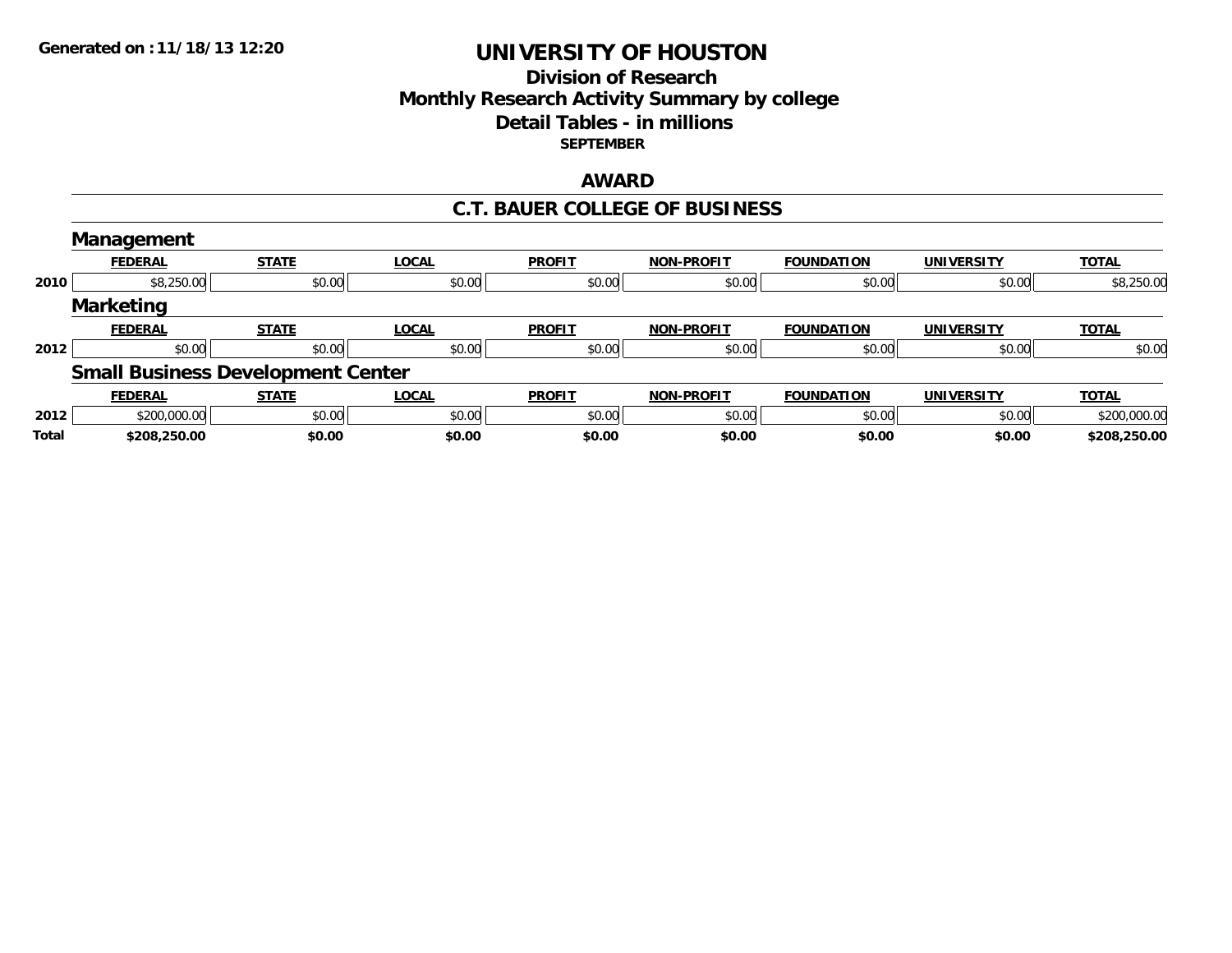### **Division of Research Monthly Research Activity Summary by college Detail Tables - in millions SEPTEMBER**

### **AWARD**

#### **COLLEGE OF ARCHITECTURE**

|       | tactura        |              |              |               |                   |                   |            |              |  |  |
|-------|----------------|--------------|--------------|---------------|-------------------|-------------------|------------|--------------|--|--|
|       | <b>FEDERAL</b> | <b>STATE</b> | <b>LOCAL</b> | <b>PROFIT</b> | <b>NON-PROFIT</b> | <b>FOUNDATION</b> | UNIVERSITY | <b>TOTAL</b> |  |  |
| 201'  | \$0.00         | \$0.00       | \$0.00       | \$7,500.00    | \$0.00            | \$0.00            | \$0.00     | ,500.00      |  |  |
| Total | \$0.00         | \$0.00       | \$0.00       | \$7,500.00    | \$0.00            | \$0.00            | \$0.00     | \$7,500.00   |  |  |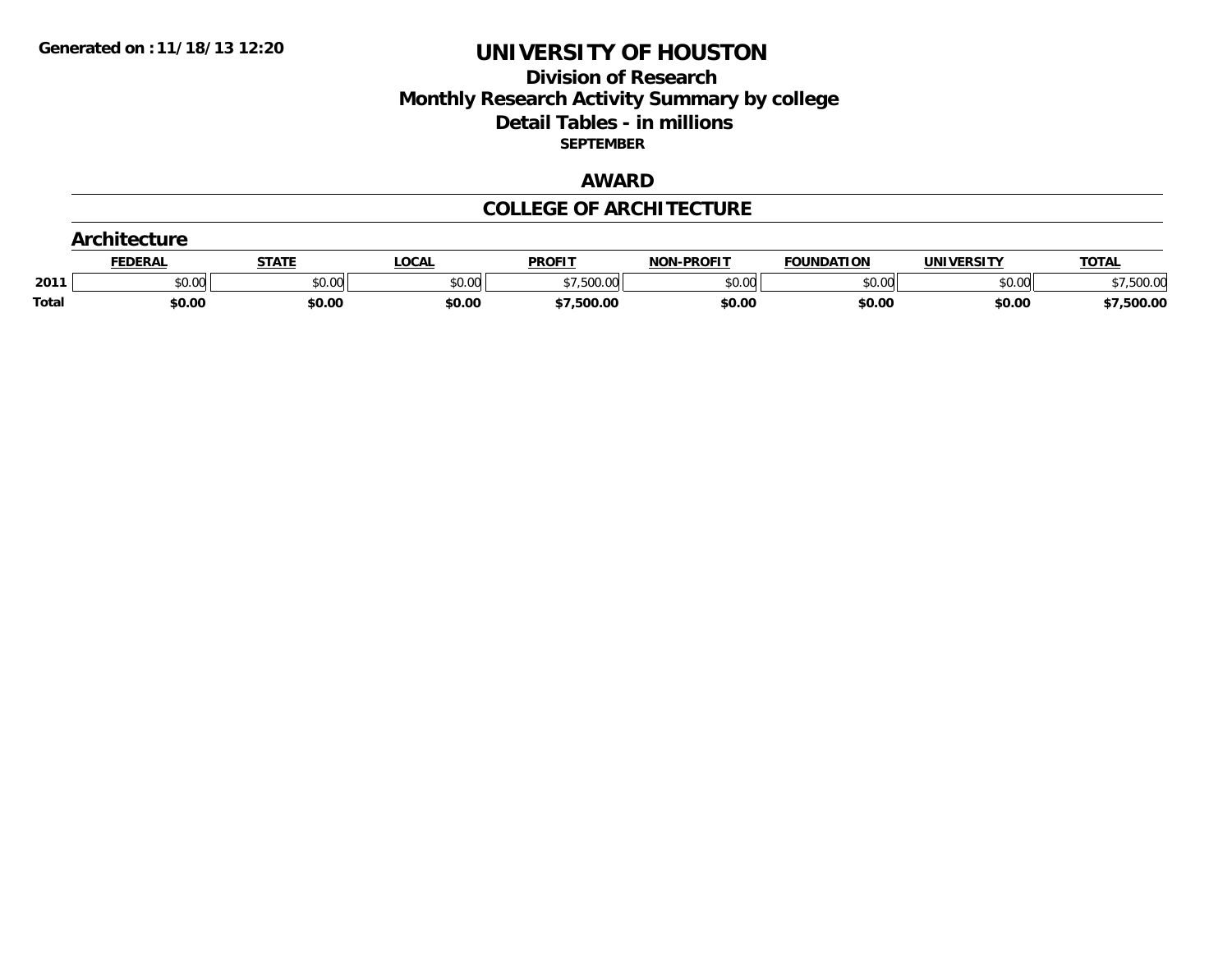## **Division of Research Monthly Research Activity Summary by college Detail Tables - in millions SEPTEMBER**

### **AWARD**

#### **COLLEGE OF EDUCATION**

|       | <b>Consistency Mgmt and Coop Disc</b> |                |              |               |                   |                   |                   |                |
|-------|---------------------------------------|----------------|--------------|---------------|-------------------|-------------------|-------------------|----------------|
|       | <b>FEDERAL</b>                        | <b>STATE</b>   | <b>LOCAL</b> | <b>PROFIT</b> | <b>NON-PROFIT</b> | <b>FOUNDATION</b> | <b>UNIVERSITY</b> | <b>TOTAL</b>   |
| 2010  | \$38,889.00                           | \$0.00         | \$0.00       | \$0.00        | \$3.00            | \$0.00            | \$0.00            | \$38,892.00    |
| 2011  | \$0.00                                | \$0.00         | \$0.00       | \$0.00        | \$106,154.00      | \$0.00            | \$0.00            | \$106,154.00   |
|       | <b>Curriculum and Instruction</b>     |                |              |               |                   |                   |                   |                |
|       | <b>FEDERAL</b>                        | <b>STATE</b>   | <b>LOCAL</b> | <b>PROFIT</b> | <b>NON-PROFIT</b> | <b>FOUNDATION</b> | <b>UNIVERSITY</b> | <b>TOTAL</b>   |
| 2010  | \$17,854.20                           | \$0.00         | \$0.00       | \$0.00        | \$0.00            | \$0.00            | \$0.00            | \$17,854.20    |
| 2011  | \$198,336.00                          | \$50,000.00    | \$0.00       | \$0.00        | \$0.00            | \$0.00            | \$0.00            | \$248,336.00   |
| 2013  | \$449,702.00                          | \$0.00         | \$0.00       | \$0.00        | \$0.00            | \$0.00            | \$0.00            | \$449,702.00   |
|       | <b>Educational Psychology</b>         |                |              |               |                   |                   |                   |                |
|       | <b>FEDERAL</b>                        | <b>STATE</b>   | <b>LOCAL</b> | <b>PROFIT</b> | <b>NON-PROFIT</b> | <b>FOUNDATION</b> | <b>UNIVERSITY</b> | <b>TOTAL</b>   |
| 2011  | \$0.00                                | \$0.00         | \$0.00       | \$0.00        | \$0.00            | \$14,901.90       | \$0.00            | \$14,901.90    |
| 2012  | \$29,932.50                           | \$0.00         | \$0.00       | \$0.00        | \$0.00            | \$0.00            | \$0.00            | \$29,932.50    |
| 2013  | \$177,688.00                          | \$0.00         | \$0.00       | \$0.00        | \$25,500.00       | \$0.00            | \$0.00            | \$203,188.00   |
| 2014  | \$248,996.00                          | \$0.00         | \$0.00       | \$0.00        | \$25,193.00       | \$0.00            | \$0.00            | \$274,189.00   |
|       | <b>Institute for Urban Education</b>  |                |              |               |                   |                   |                   |                |
|       | <b>FEDERAL</b>                        | <b>STATE</b>   | <b>LOCAL</b> | <b>PROFIT</b> | <b>NON-PROFIT</b> | <b>FOUNDATION</b> | <b>UNIVERSITY</b> | <b>TOTAL</b>   |
| 2010  | \$0.00                                | \$0.00         | \$0.00       | \$0.00        | \$0.00            | \$0.00            | \$0.00            | \$0.00         |
| 2011  | \$198,336.00                          | \$0.00         | \$0.00       | \$0.00        | \$0.00            | \$0.00            | \$0.00            | \$198,336.00   |
|       | <b>UH Charter School</b>              |                |              |               |                   |                   |                   |                |
|       | <b>FEDERAL</b>                        | <b>STATE</b>   | <b>LOCAL</b> | <b>PROFIT</b> | <b>NON-PROFIT</b> | <b>FOUNDATION</b> | <b>UNIVERSITY</b> | <b>TOTAL</b>   |
| 2012  | \$43,187.00                           | \$967,647.00   | \$0.00       | \$0.00        | \$0.00            | \$0.00            | \$0.00            | \$1,010,834.00 |
| Total | \$1,402,920.70                        | \$1,017,647.00 | \$0.00       | \$0.00        | \$156,850.00      | \$14,901.90       | \$0.00            | \$2,592,319.60 |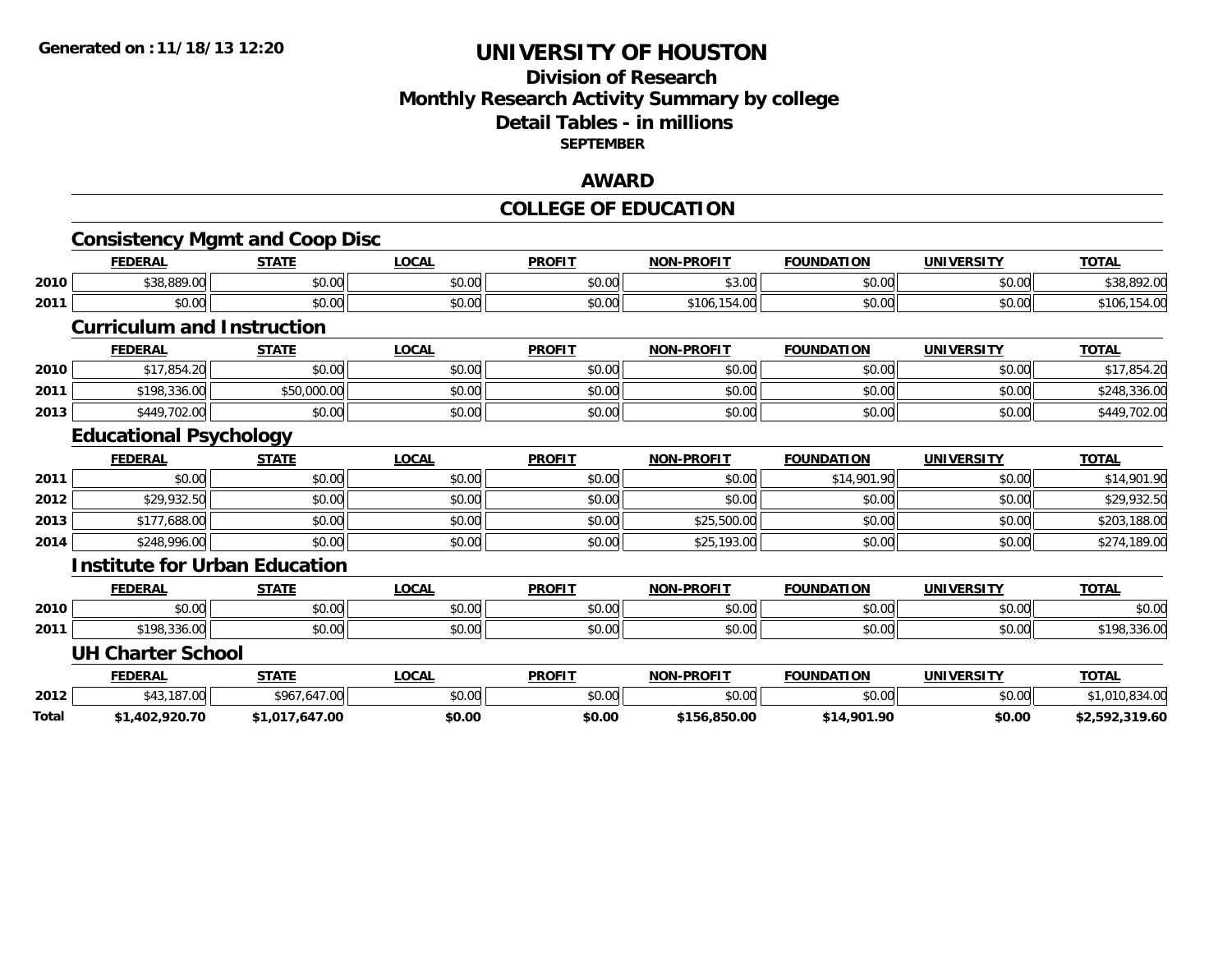## **Division of ResearchMonthly Research Activity Summary by college Detail Tables - in millions SEPTEMBER**

### **AWARD**

#### **COLLEGE OF LIBERAL ARTS AND SOCIAL SCIENCES**

|      | Art                                               |              |              |               |                   |                   |                   |              |
|------|---------------------------------------------------|--------------|--------------|---------------|-------------------|-------------------|-------------------|--------------|
|      | <b>FEDERAL</b>                                    | <b>STATE</b> | <b>LOCAL</b> | <b>PROFIT</b> | <b>NON-PROFIT</b> | <b>FOUNDATION</b> | UNIVERSITY        | <b>TOTAL</b> |
| 2012 | \$14,979.30                                       | \$0.00       | \$0.00       | \$0.00        | \$0.00            | \$0.00            | \$0.00            | \$14,979.30  |
| 2014 | \$1,400.00                                        | \$0.00       | \$0.00       | \$0.00        | \$0.00            | \$0.00            | \$0.00            | \$1,400.00   |
|      | <b>Arte Publico Press</b>                         |              |              |               |                   |                   |                   |              |
|      | <b>FEDERAL</b>                                    | <b>STATE</b> | <b>LOCAL</b> | <b>PROFIT</b> | <b>NON-PROFIT</b> | <b>FOUNDATION</b> | <b>UNIVERSITY</b> | <b>TOTAL</b> |
| 2014 | \$0.00                                            | \$0.00       | \$0.00       | \$0.00        | \$0.00            | \$50,000.00       | \$0.00            | \$50,000.00  |
|      | <b>Blaffer Gallery</b>                            |              |              |               |                   |                   |                   |              |
|      | <b>FEDERAL</b>                                    | <b>STATE</b> | <b>LOCAL</b> | <b>PROFIT</b> | <b>NON-PROFIT</b> | <b>FOUNDATION</b> | <b>UNIVERSITY</b> | <b>TOTAL</b> |
| 2010 | \$50,000.00                                       | \$0.00       | \$0.00       | \$0.00        | \$0.00            | \$0.00            | \$0.00            | \$50,000.00  |
| 2012 | \$20,000.00                                       | \$0.00       | \$0.00       | \$0.00        | \$0.00            | \$0.00            | \$0.00            | \$20,000.00  |
|      | <b>Center for Public History</b>                  |              |              |               |                   |                   |                   |              |
|      | <b>FEDERAL</b>                                    | <b>STATE</b> | <b>LOCAL</b> | <b>PROFIT</b> | <b>NON-PROFIT</b> | <b>FOUNDATION</b> | <b>UNIVERSITY</b> | <b>TOTAL</b> |
| 2012 | \$100,000.00                                      | \$0.00       | \$0.00       | \$0.00        | \$0.00            | \$0.00            | \$0.00            | \$100,000.00 |
|      | <b>Communication Disorders</b>                    |              |              |               |                   |                   |                   |              |
|      | <b>FEDERAL</b>                                    | <b>STATE</b> | <b>LOCAL</b> | <b>PROFIT</b> | <b>NON-PROFIT</b> | <b>FOUNDATION</b> | <b>UNIVERSITY</b> | <b>TOTAL</b> |
| 2014 | \$0.00                                            | \$0.00       | \$0.00       | \$0.00        | \$18,752.98       | \$0.00            | \$0.00            | \$18,752.98  |
|      | <b>Cynthia Woods Mitchell Center for the Arts</b> |              |              |               |                   |                   |                   |              |
|      | <b>FEDERAL</b>                                    | <b>STATE</b> | <b>LOCAL</b> | <b>PROFIT</b> | <b>NON-PROFIT</b> | <b>FOUNDATION</b> | <b>UNIVERSITY</b> | <b>TOTAL</b> |
| 2014 | \$0.00                                            | \$0.00       | \$0.00       | \$5,000.00    | \$0.00            | \$0.00            | \$0.00            | \$5,000.00   |
|      | Dean, Liberal Arts and Social Sciences            |              |              |               |                   |                   |                   |              |
|      | <b>FEDERAL</b>                                    | <b>STATE</b> | <b>LOCAL</b> | <b>PROFIT</b> | <b>NON-PROFIT</b> | <b>FOUNDATION</b> | <b>UNIVERSITY</b> | <b>TOTAL</b> |
| 2010 | \$8,250.00                                        | \$0.00       | \$0.00       | \$0.00        | \$0.00            | \$0.00            | \$0.00            | \$8,250.00   |
|      | <b>Economics</b>                                  |              |              |               |                   |                   |                   |              |
|      | <b>FEDERAL</b>                                    | <b>STATE</b> | <b>LOCAL</b> | <b>PROFIT</b> | <b>NON-PROFIT</b> | <b>FOUNDATION</b> | <b>UNIVERSITY</b> | <b>TOTAL</b> |
| 2011 | \$0.00                                            | \$0.00       | \$0.00       | \$0.00        | \$55,000.00       | \$0.00            | \$0.00            | \$55,000.00  |
| 2012 | \$0.00                                            | \$0.00       | \$0.00       | \$0.00        | \$0.00            | \$28,500.00       | \$0.00            | \$28,500.00  |
| 2013 | \$0.00                                            | \$0.00       | \$0.00       | \$0.00        | \$0.00            | \$25,000.00       | \$0.00            | \$25,000.00  |
| 2014 | \$0.00                                            | \$0.00       | \$0.00       | \$0.00        | \$0.00            | \$13,354.00       | \$0.00            | \$13,354.00  |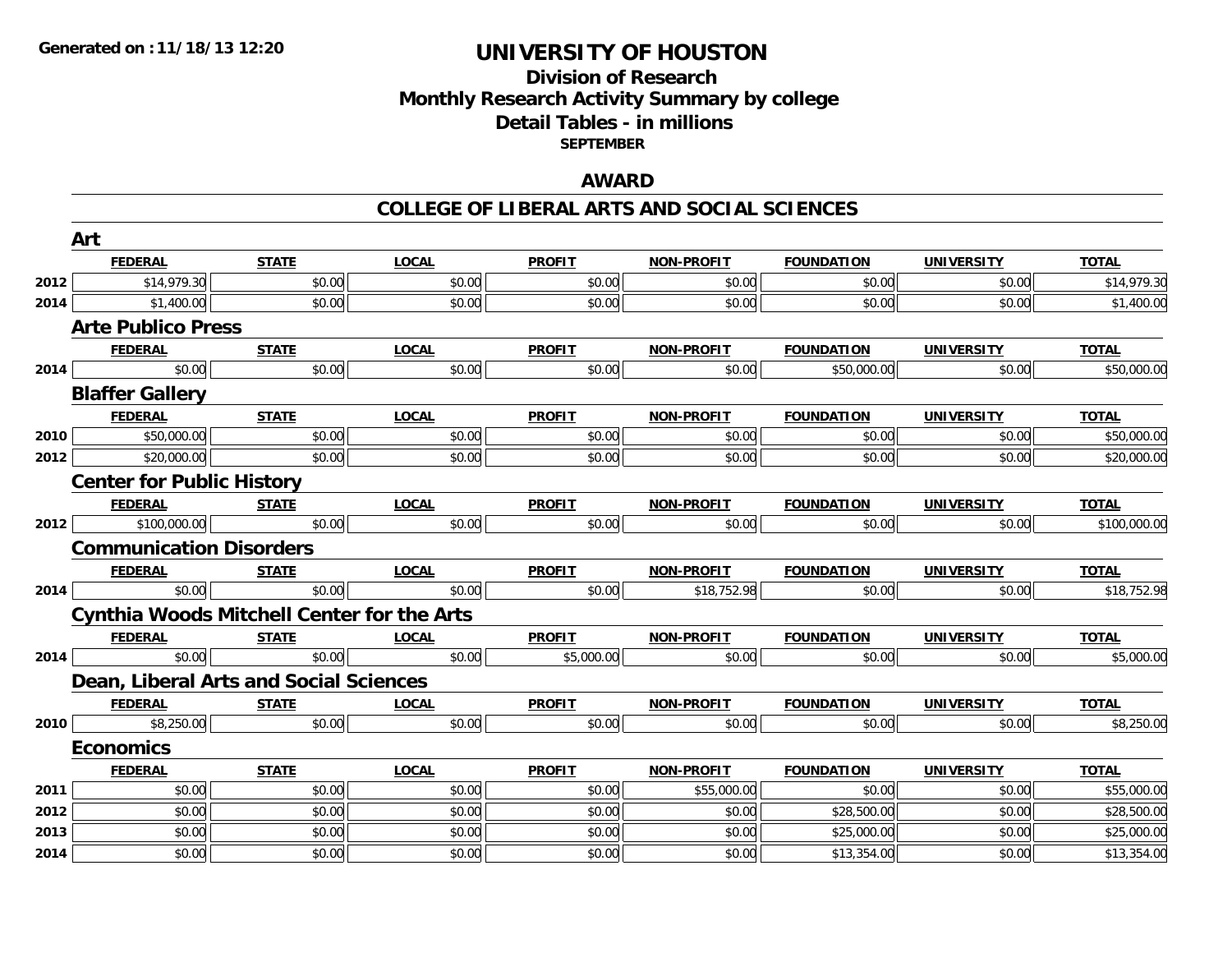## **Division of ResearchMonthly Research Activity Summary by college Detail Tables - in millions SEPTEMBER**

### **AWARD**

#### **COLLEGE OF LIBERAL ARTS AND SOCIAL SCIENCES**

|              | <b>English</b>                      |              |              |               |                   |                   |                   |                |
|--------------|-------------------------------------|--------------|--------------|---------------|-------------------|-------------------|-------------------|----------------|
|              | <b>FEDERAL</b>                      | <b>STATE</b> | <b>LOCAL</b> | <b>PROFIT</b> | <b>NON-PROFIT</b> | <b>FOUNDATION</b> | <b>UNIVERSITY</b> | <b>TOTAL</b>   |
| 2011         | \$0.00                              | \$0.00       | \$0.00       | \$0.00        | \$0.00            | \$0.00            | \$0.00            | \$0.00         |
|              | <b>Health and Human Performance</b> |              |              |               |                   |                   |                   |                |
|              | <b>FEDERAL</b>                      | <b>STATE</b> | <b>LOCAL</b> | <b>PROFIT</b> | <b>NON-PROFIT</b> | <b>FOUNDATION</b> | <b>UNIVERSITY</b> | <b>TOTAL</b>   |
| 2011         | \$27,060.00                         | \$0.00       | \$0.00       | \$0.00        | \$0.00            | \$6,877.80        | \$0.00            | \$33,937.80    |
| 2012         | \$50,000.00                         | \$0.00       | \$0.00       | \$0.00        | \$0.00            | \$0.00            | \$0.00            | \$50,000.00    |
| 2013         | \$644,999.41                        | \$0.00       | \$0.00       | \$0.00        | \$0.00            | \$0.00            | \$0.00            | \$644,999.41   |
| 2014         | \$759,047.09                        | \$0.00       | \$0.00       | \$0.00        | \$0.00            | \$0.00            | \$0.00            | \$759,047.09   |
|              | <b>History</b>                      |              |              |               |                   |                   |                   |                |
|              | <b>FEDERAL</b>                      | <b>STATE</b> | <b>LOCAL</b> | <b>PROFIT</b> | <b>NON-PROFIT</b> | <b>FOUNDATION</b> | <b>UNIVERSITY</b> | <b>TOTAL</b>   |
| 2010         | \$8,500.00                          | \$0.00       | \$0.00       | \$0.00        | \$0.00            | \$0.00            | \$0.00            | \$8,500.00     |
|              | <b>Philosophy</b>                   |              |              |               |                   |                   |                   |                |
|              | <b>FEDERAL</b>                      | <b>STATE</b> | <b>LOCAL</b> | <b>PROFIT</b> | <b>NON-PROFIT</b> | <b>FOUNDATION</b> | <b>UNIVERSITY</b> | <b>TOTAL</b>   |
| 2012         | \$29,932.50                         | \$0.00       | \$0.00       | \$0.00        | \$0.00            | \$0.00            | \$0.00            | \$29,932.50    |
|              | <b>Political Science</b>            |              |              |               |                   |                   |                   |                |
|              | <b>FEDERAL</b>                      | <b>STATE</b> | <b>LOCAL</b> | <b>PROFIT</b> | NON-PROFIT        | <b>FOUNDATION</b> | <b>UNIVERSITY</b> | <b>TOTAL</b>   |
| 2011         | \$11,941.00                         | \$0.00       | \$0.00       | \$0.00        | \$0.00            | \$0.00            | \$0.00            | \$11,941.00    |
|              | <b>Psychology</b>                   |              |              |               |                   |                   |                   |                |
|              | <b>FEDERAL</b>                      | <b>STATE</b> | <b>LOCAL</b> | <b>PROFIT</b> | <b>NON-PROFIT</b> | <b>FOUNDATION</b> | <b>UNIVERSITY</b> | <b>TOTAL</b>   |
| 2010         | \$70,767.00                         | \$0.00       | \$0.00       | \$36,067.00   | \$0.00            | \$0.00            | \$0.00            | \$106,834.00   |
| 2011         | \$17,215.00                         | \$17,215.00  | \$0.00       | \$34,430.00   | \$17,215.00       | \$17,000.00       | \$0.00            | \$103,075.00   |
| 2012         | \$756,923.11                        | \$17,447.00  | \$0.00       | \$0.00        | \$71,894.00       | \$0.00            | \$0.00            | \$846,264.11   |
| 2013         | \$93,219.00                         | \$0.00       | \$0.00       | \$0.00        | \$0.00            | \$0.00            | \$0.00            | \$93,219.00    |
| 2014         | \$129,010.20                        | \$19,559.00  | \$0.00       | \$17,923.92   | \$0.00            | \$0.00            | \$0.00            | \$166,493.12   |
|              | <b>School of Communication</b>      |              |              |               |                   |                   |                   |                |
|              | <b>FEDERAL</b>                      | <b>STATE</b> | <b>LOCAL</b> | <b>PROFIT</b> | <b>NON-PROFIT</b> | <b>FOUNDATION</b> | <b>UNIVERSITY</b> | <b>TOTAL</b>   |
| 2011         | \$0.00                              | \$0.00       | \$0.00       | \$0.00        | \$0.00            | \$0.00            | \$0.00            | \$0.00         |
| 2012         | \$0.00                              | \$0.00       | \$0.00       | \$0.00        | \$0.00            | \$0.00            | \$0.00            | \$0.00         |
| <b>Total</b> | \$2,793,243.60                      | \$54,221.00  | \$0.00       | \$93,420.92   | \$162,861.98      | \$140,731.80      | \$0.00            | \$3,244,479.30 |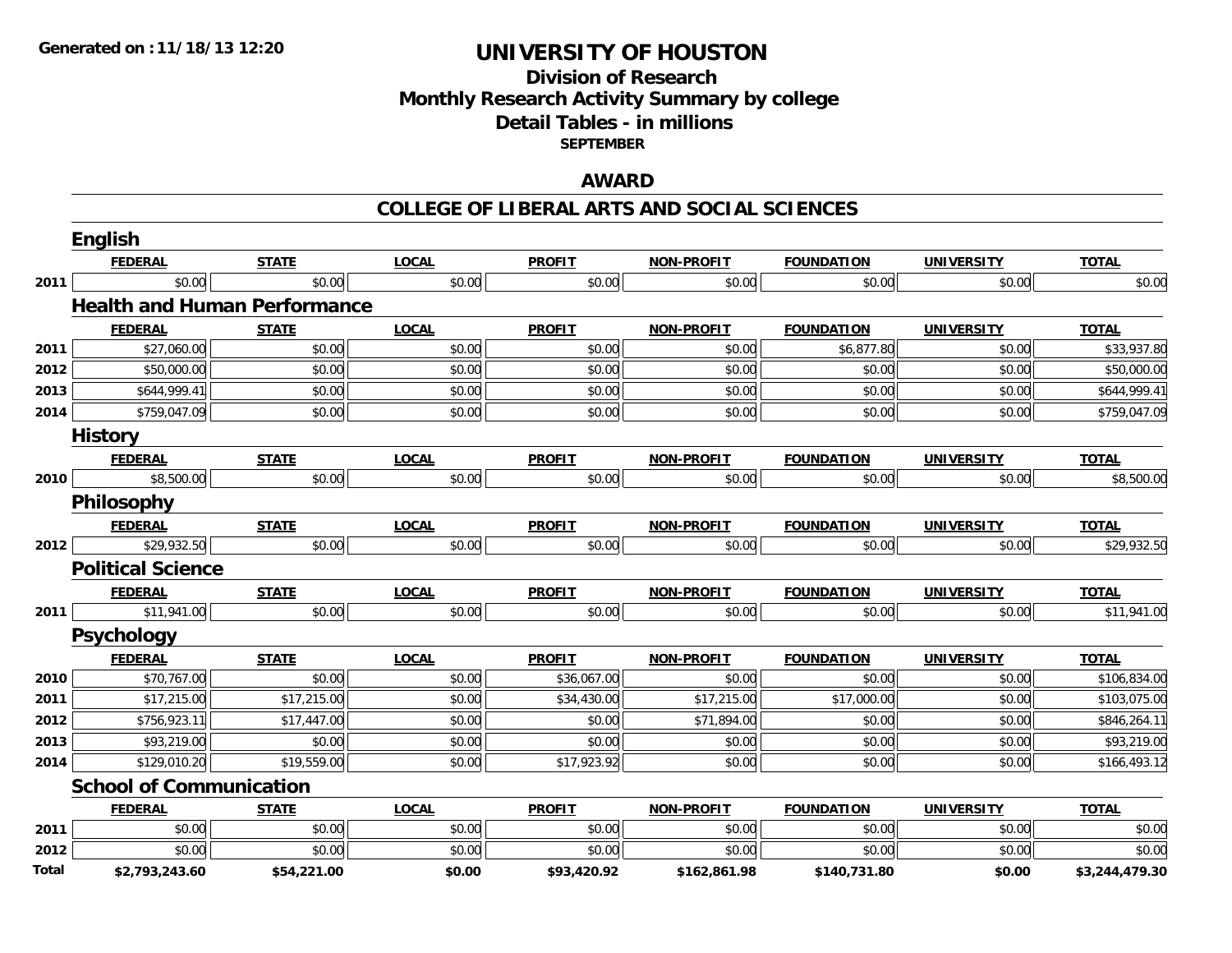### **Division of Research Monthly Research Activity Summary by college Detail Tables - in millions SEPTEMBER**

### **AWARD**

#### **COLLEGE OF NATURAL SCIENCES AND MATHEMATICS**

# **Biology/Biochemistry**

|      | <b>FEDERAL</b>                                | <b>STATE</b> | <b>LOCAL</b>                                           | <b>PROFIT</b> | <b>NON-PROFIT</b> | <b>FOUNDATION</b> | <b>UNIVERSITY</b> | <b>TOTAL</b>   |
|------|-----------------------------------------------|--------------|--------------------------------------------------------|---------------|-------------------|-------------------|-------------------|----------------|
| 2010 | \$1,192,360.00                                | \$0.00       | \$0.00                                                 | \$0.00        | \$0.00            | \$0.00            | \$0.00            | \$1,192,360.00 |
| 2011 | \$628,463.00                                  | \$0.00       | \$0.00                                                 | \$0.00        | \$0.00            | \$0.00            | \$0.00            | \$628,463.00   |
| 2012 | \$236,406.00                                  | \$0.00       | \$0.00                                                 | \$0.00        | \$70,000.00       | \$0.00            | \$0.00            | \$306,406.00   |
| 2013 | \$261,451.00                                  | \$0.00       | \$0.00                                                 | \$462,412.00  | \$0.00            | \$0.00            | \$0.00            | \$723,863.00   |
| 2014 | \$15,000.00                                   | \$0.00       | \$0.00                                                 | \$0.00        | \$0.00            | \$0.00            | \$0.00            | \$15,000.00    |
|      |                                               |              | <b>Center for Nuclear Receptors and Cell Signaling</b> |               |                   |                   |                   |                |
|      | <b>FEDERAL</b>                                | <b>STATE</b> | <b>LOCAL</b>                                           | <b>PROFIT</b> | <b>NON-PROFIT</b> | <b>FOUNDATION</b> | <b>UNIVERSITY</b> | <b>TOTAL</b>   |
| 2010 | \$307,738.00                                  | \$0.00       | \$0.00                                                 | \$0.00        | \$0.00            | \$0.00            | \$0.00            | \$307,738.00   |
| 2011 | \$213,829.00                                  | \$0.00       | \$0.00                                                 | \$0.00        | \$0.00            | \$0.00            | \$0.00            | \$213,829.00   |
| 2012 | \$30,000.00                                   | \$0.00       | \$0.00                                                 | \$0.00        | \$0.00            | \$0.00            | \$0.00            | \$30,000.00    |
| 2014 | \$244,596.00                                  | \$0.00       | \$0.00                                                 | \$0.00        | \$0.00            | \$0.00            | \$0.00            | \$244,596.00   |
|      | Chemistry                                     |              |                                                        |               |                   |                   |                   |                |
|      | <b>FEDERAL</b>                                | <b>STATE</b> | <b>LOCAL</b>                                           | <b>PROFIT</b> | <b>NON-PROFIT</b> | <b>FOUNDATION</b> | <b>UNIVERSITY</b> | <b>TOTAL</b>   |
| 2010 | \$455,254.50                                  | \$0.00       | \$0.00                                                 | \$0.00        | \$0.00            | \$100,000.00      | \$0.00            | \$555,254.50   |
| 2011 | \$1,578,442.50                                | \$0.00       | \$0.00                                                 | \$0.00        | \$0.00            | \$100,000.00      | \$0.00            | \$1,678,442.50 |
| 2012 | \$354,390.64                                  | \$0.00       | \$0.00                                                 | \$0.00        | \$0.00            | \$0.00            | \$0.00            | \$354,390.64   |
| 2013 | \$62,276.20                                   | \$0.00       | \$0.00                                                 | \$0.00        | \$0.00            | \$0.00            | \$0.00            | \$62,276.20    |
| 2014 | \$405,000.00                                  | \$223.06     | \$0.00                                                 | \$0.00        | \$0.00            | \$0.00            | \$0.00            | \$405,223.06   |
|      | <b>Computer Science</b>                       |              |                                                        |               |                   |                   |                   |                |
|      | <b>FEDERAL</b>                                | <b>STATE</b> | <b>LOCAL</b>                                           | <b>PROFIT</b> | <b>NON-PROFIT</b> | <b>FOUNDATION</b> | <b>UNIVERSITY</b> | <b>TOTAL</b>   |
| 2010 | \$752,798.92                                  | \$37,250.00  | \$0.00                                                 | \$0.00        | \$0.00            | \$0.00            | \$0.00            | \$790,048.92   |
| 2011 | \$498,068.00                                  | \$9,392.00   | \$0.00                                                 | \$213,576.00  | \$0.00            | \$0.00            | \$0.00            | \$721,036.00   |
| 2012 | \$515,864.08                                  | \$0.00       | \$0.00                                                 | \$60,000.00   | \$0.00            | \$0.00            | \$0.00            | \$575,864.08   |
| 2013 | \$894,955.00                                  | \$0.00       | \$0.00                                                 | \$0.00        | \$0.00            | \$0.00            | \$0.00            | \$894,955.00   |
| 2014 | \$825,112.20                                  | \$0.00       | \$0.00                                                 | \$0.00        | \$20,010.00       | \$0.00            | \$0.00            | \$845,122.20   |
|      | <b>Dean, Natural Sciences and Mathematics</b> |              |                                                        |               |                   |                   |                   |                |

|      | ------<br><b>EDERAL</b> | <b>STATE</b><br>$\cdots$ | <b>LOCAL</b> | <b>PROFIT</b> | -PROFIT<br><b>NON</b> | <b>FOUNDATION</b>        | UNIVERSITY     | <b>TOTA</b> |
|------|-------------------------|--------------------------|--------------|---------------|-----------------------|--------------------------|----------------|-------------|
| 2012 | $\cdot$                 | $\sim$ $\sim$<br>ט.ט     | \$0.00       | 0.00<br>JU.UU | $\sim$ 00<br>טט.טט    | $\sim$ 00 $\sim$<br>v.vv | nn nn<br>งบ.บบ |             |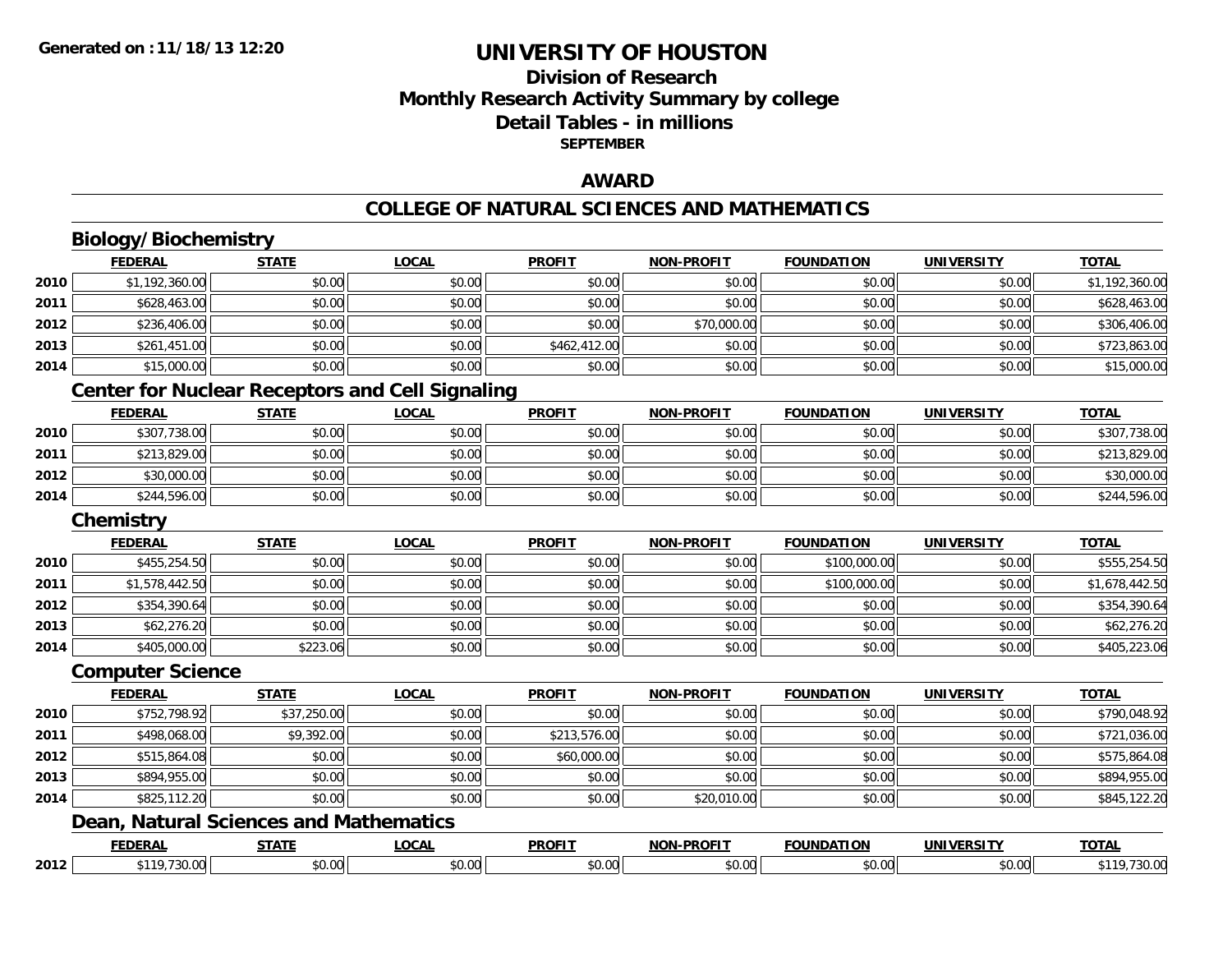## **Division of ResearchMonthly Research Activity Summary by college Detail Tables - in millions SEPTEMBER**

### **AWARD**

#### **COLLEGE OF NATURAL SCIENCES AND MATHEMATICS**

### **Earth & Atmospheric Sciences**

|      | <b>FEDERAL</b> | <b>STATE</b> | <b>LOCAL</b> | <b>PROFIT</b> | <b>NON-PROFIT</b> | <b>FOUNDATION</b> | <b>UNIVERSITY</b> | <b>TOTAL</b>   |
|------|----------------|--------------|--------------|---------------|-------------------|-------------------|-------------------|----------------|
| 2010 | \$0.00         | \$0.00       | \$0.00       | \$35,000.00   | \$0.00            | \$0.00            | \$0.00            | \$35,000.00    |
| 2011 | \$935,557.00   | \$0.00       | \$0.00       | \$120,000.00  | \$0.00            | \$0.00            | \$0.00            | \$1,055,557.00 |
| 2012 | \$96,283.00    | \$0.00       | \$0.00       | \$629,287.15  | \$100,000.00      | \$0.00            | \$0.00            | \$825,570.15   |
| 2013 | \$0.00         | \$0.00       | \$0.00       | \$60,000.00   | \$0.00            | \$0.00            | \$0.00            | \$60,000.00    |
| 2014 | \$201,084.81   | \$0.00       | \$0.00       | \$240,000.00  | \$0.00            | \$0.00            | \$0.00            | \$441,084.81   |

#### **Mathematics**

|      | <b>FEDERAL</b> | <b>STATE</b> | <b>LOCAL</b> | <b>PROFIT</b> | <b>NON-PROFIT</b> | <b>FOUNDATION</b> | <b>UNIVERSITY</b> | <b>TOTAL</b> |
|------|----------------|--------------|--------------|---------------|-------------------|-------------------|-------------------|--------------|
| 2010 | \$181,835.08   | \$0.00       | \$0.00       | \$0.00        | \$44,000.00       | \$0.00            | \$0.00            | \$225,835.08 |
| 2011 | \$0.00         | \$100,036.00 | \$0.00       | \$0.00        | \$0.00            | \$0.00            | \$10,000.00       | \$110,036.00 |
| 2012 | \$563,400.92   | \$139,679.00 | \$0.00       | \$0.00        | \$49,616.00       | \$0.00            | \$10,000.00       | \$762,695.92 |
| 2013 | \$116,703.00   | \$0.00       | \$0.00       | \$0.00        | \$0.00            | \$14,000.00       | \$0.00            | \$130,703.00 |
| 2014 | \$184,937.00   | \$0.00       | \$0.00       | \$0.00        | \$0.00            | \$0.00            | \$0.00            | \$184,937.00 |

### **Physics**

|       | <b>FEDERAL</b>  | <b>STATE</b> | <b>LOCAL</b> | <b>PROFIT</b>  | <b>NON-PROFIT</b> | <b>FOUNDATION</b> | <b>UNIVERSITY</b> | <b>TOTAL</b>    |
|-------|-----------------|--------------|--------------|----------------|-------------------|-------------------|-------------------|-----------------|
| 2010  | \$615,801.00    | \$0.00       | \$0.00       | \$49,700.00    | \$0.00            | \$0.00            | \$0.00            | \$665,501.00    |
| 2011  | \$171,275.00    | \$0.00       | \$0.00       | \$74,700.00    | \$0.00            | \$0.00            | \$0.00            | \$245,975.00    |
| 2012  | \$214,003.50    | \$0.00       | \$0.00       | \$200,000.00   | \$49,225.00       | \$0.00            | \$0.00            | \$463,228.50    |
| 2013  | \$992,039.00    | \$0.00       | \$0.00       | \$0.00         | \$0.00            | \$0.00            | \$0.00            | \$992,039.00    |
| 2014  | \$750,790.82    | \$0.00       | \$0.00       | \$40,000.00    | \$0.00            | \$0.00            | \$0.00            | \$790,790.82    |
| Total | \$14,615,445.17 | \$286,580.06 | \$0.00       | \$2,184,675.15 | \$332,851.00      | \$214,000.00      | \$20,000.00       | \$17,653,551.38 |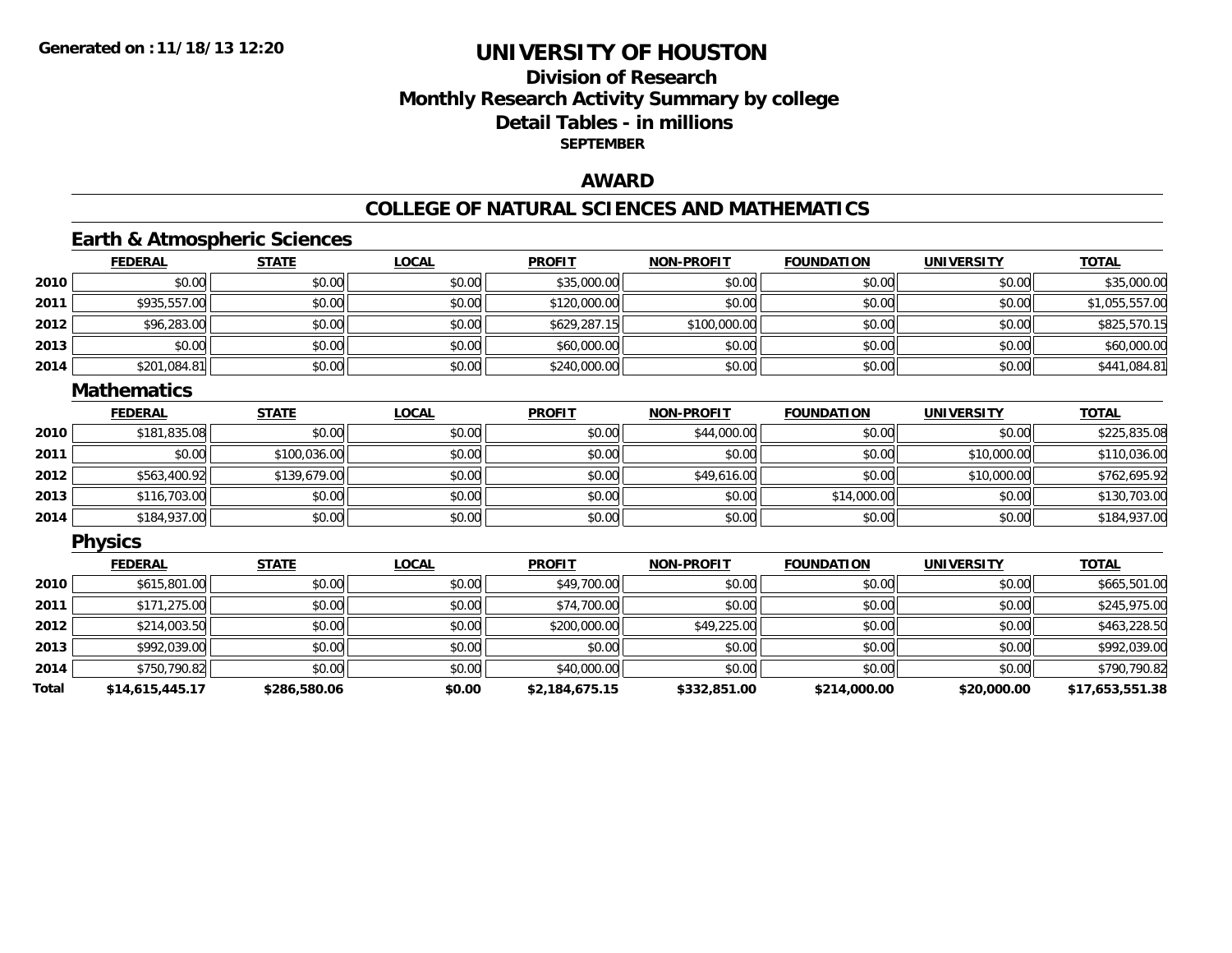### **Division of Research Monthly Research Activity Summary by college Detail Tables - in millions SEPTEMBER**

### **AWARD**

#### **COLLEGE OF OPTOMETRY**

## **Optometry, Community**

|       | <b>FEDERAL</b> | <b>STATE</b> | <b>LOCAL</b> | <b>PROFIT</b> | <b>NON-PROFIT</b> | <b>FOUNDATION</b> | <b>UNIVERSITY</b> | <b>TOTAL</b>   |
|-------|----------------|--------------|--------------|---------------|-------------------|-------------------|-------------------|----------------|
| 2010  | \$1,718,709.00 | \$0.00       | \$0.00       | \$42,000.00   | \$2,100.00        | \$0.00            | \$55,050.58       | \$1,817,859.58 |
| 2011  | \$1,344,581.00 | \$0.00       | \$0.00       | \$0.00        | \$0.00            | \$0.00            | \$0.00            | \$1,344,581.00 |
| 2012  | \$1,482,409.80 | \$0.00       | \$0.00       | \$3,080.00    | \$0.00            | \$0.00            | \$0.00            | \$1,485,489.80 |
| 2013  | \$1,164,745.80 | \$0.00       | \$0.00       | \$72,000.00   | \$0.00            | \$0.00            | \$0.00            | \$1,236,745.80 |
| 2014  | \$1,911,143.00 | \$0.00       | \$0.00       | \$617.40      | \$0.00            | \$0.00            | \$0.00            | \$1,911,760.40 |
| Total | \$7,621,588.60 | \$0.00       | \$0.00       | \$117,697.40  | \$2,100.00        | \$0.00            | \$55,050.58       | \$7,796,436.58 |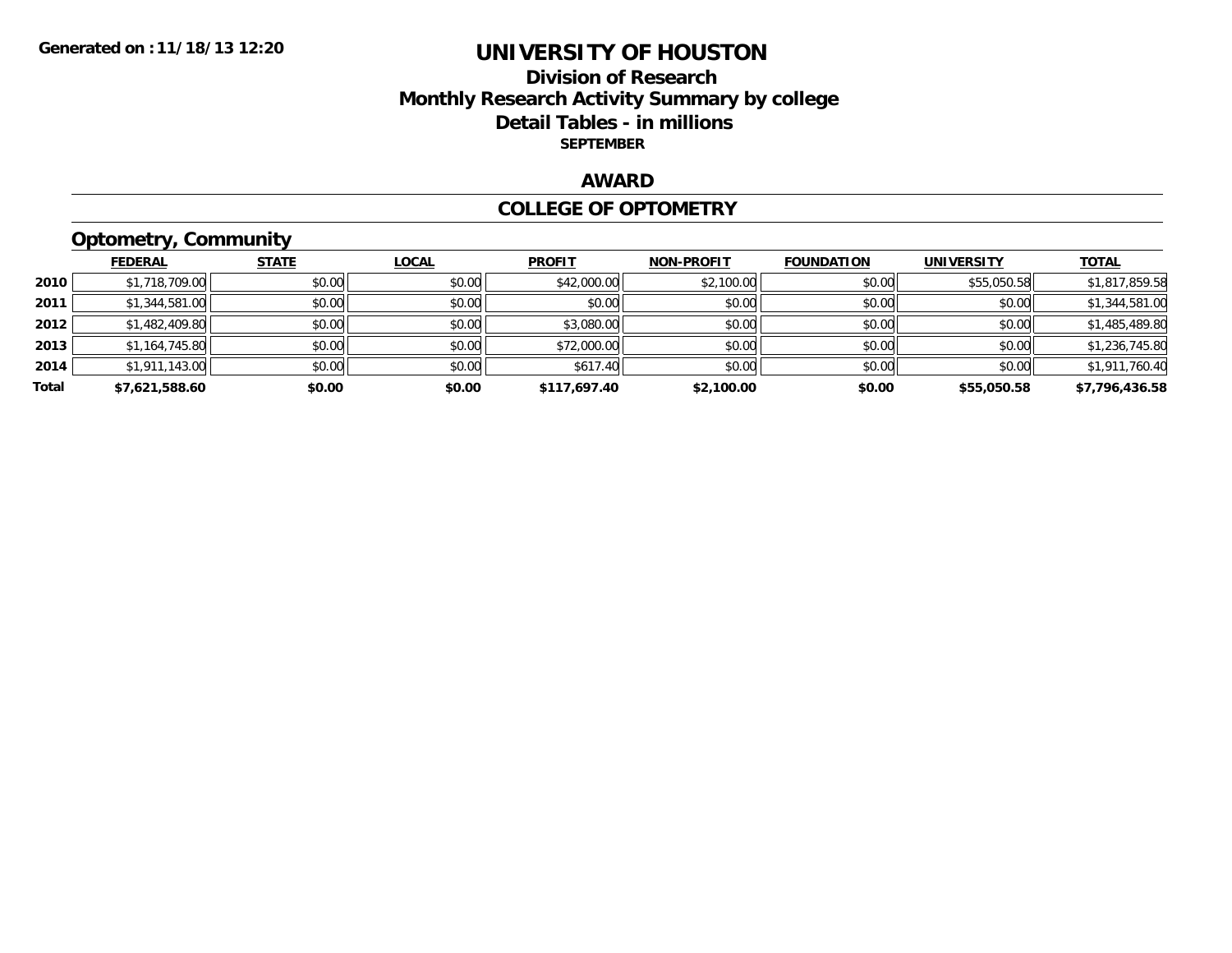## **Division of Research Monthly Research Activity Summary by college Detail Tables - in millions SEPTEMBER**

### **AWARD**

#### **COLLEGE OF PHARMACY**

|       | <b>Clinical Sciences and Administration</b>        |              |              |               |                   |                   |                   |                |
|-------|----------------------------------------------------|--------------|--------------|---------------|-------------------|-------------------|-------------------|----------------|
|       | <b>FEDERAL</b>                                     | <b>STATE</b> | <b>LOCAL</b> | <b>PROFIT</b> | <b>NON-PROFIT</b> | <b>FOUNDATION</b> | <b>UNIVERSITY</b> | <b>TOTAL</b>   |
| 2010  | \$0.00                                             | \$0.00       | \$0.00       | \$5,000.00    | \$0.00            | \$0.00            | \$0.00            | \$5,000.00     |
| 2011  | \$12,660.00                                        | \$0.00       | \$0.00       | \$730.05      | \$324,968.00      | \$0.00            | \$0.00            | \$338,358.05   |
| 2012  | \$22,818.00                                        | \$0.00       | \$0.00       | \$0.00        | \$6,500.00        | \$0.00            | \$0.00            | \$29,318.00    |
|       | Dean, Pharmacy                                     |              |              |               |                   |                   |                   |                |
|       | <b>FEDERAL</b>                                     | <b>STATE</b> | <b>LOCAL</b> | <b>PROFIT</b> | <b>NON-PROFIT</b> | <b>FOUNDATION</b> | <b>UNIVERSITY</b> | <b>TOTAL</b>   |
| 2014  | \$0.00                                             | \$0.00       | \$0.00       | \$0.00        | \$0.00            | \$0.00            | \$0.00            | \$0.00         |
|       | <b>Pharmacological and Pharmaceutical Sciences</b> |              |              |               |                   |                   |                   |                |
|       | <b>FEDERAL</b>                                     | <b>STATE</b> | <b>LOCAL</b> | <b>PROFIT</b> | <b>NON-PROFIT</b> | <b>FOUNDATION</b> | <b>UNIVERSITY</b> | <b>TOTAL</b>   |
| 2010  | \$341,444.00                                       | \$0.00       | \$0.00       | \$0.00        | \$0.00            | \$0.00            | \$0.00            | \$341,444.00   |
| 2011  | \$664,432.00                                       | \$0.00       | \$0.00       | \$0.00        | \$0.00            | \$0.00            | \$0.00            | \$664,432.00   |
| 2012  | \$465,500.00                                       | \$0.00       | \$0.00       | \$0.00        | \$77,000.00       | \$0.00            | \$0.00            | \$542,500.00   |
| 2014  | \$308,567.00                                       | \$0.00       | \$0.00       | \$0.00        | \$0.00            | \$0.00            | \$0.00            | \$308,567.00   |
| Total | \$1,815,421.00                                     | \$0.00       | \$0.00       | \$5,730.05    | \$408,468.00      | \$0.00            | \$0.00            | \$2,229,619.05 |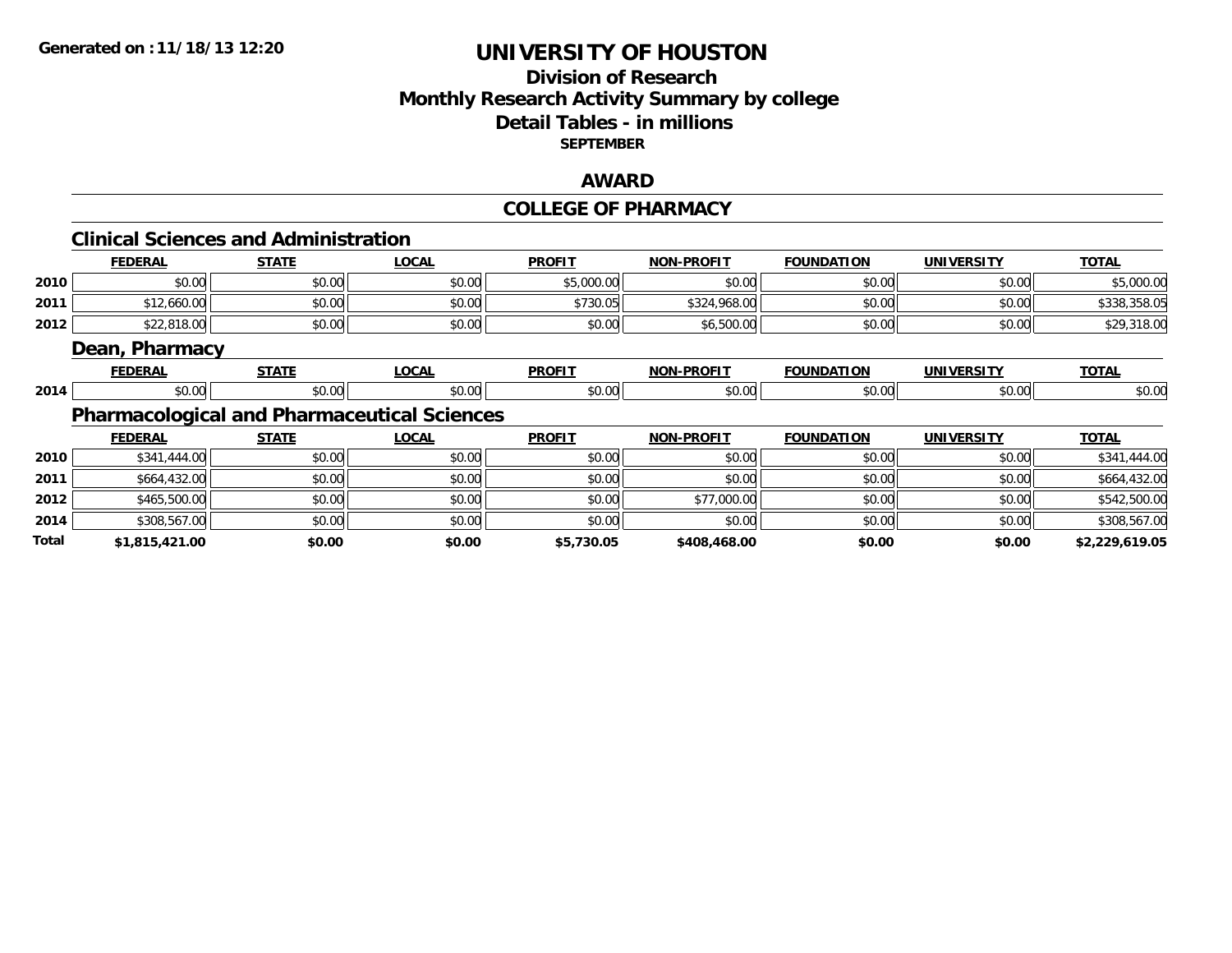### **Division of Research Monthly Research Activity Summary by college Detail Tables - in millions SEPTEMBER**

### **AWARD**

#### **COLLEGE OF TECHNOLOGY**

|       | <b>Center for Technology Literacy</b>         |              |              |               |                   |                   |                   |              |
|-------|-----------------------------------------------|--------------|--------------|---------------|-------------------|-------------------|-------------------|--------------|
|       | <b>FEDERAL</b>                                | <b>STATE</b> | <b>LOCAL</b> | <b>PROFIT</b> | <b>NON-PROFIT</b> | <b>FOUNDATION</b> | <b>UNIVERSITY</b> | <b>TOTAL</b> |
| 2010  | \$0.00                                        | \$0.00       | \$0.00       | \$0.00        | \$0.00            | \$0.00            | \$0.00            | \$0.00       |
|       | <b>Construction Management</b>                |              |              |               |                   |                   |                   |              |
|       | <b>FEDERAL</b>                                | <b>STATE</b> | <b>LOCAL</b> | <b>PROFIT</b> | <b>NON-PROFIT</b> | <b>FOUNDATION</b> | <b>UNIVERSITY</b> | <b>TOTAL</b> |
| 2010  | \$24,462.50                                   | \$0.00       | \$0.00       | \$0.00        | \$0.00            | \$0.00            | \$0.00            | \$24,462.50  |
|       | <b>Engineering Technology</b>                 |              |              |               |                   |                   |                   |              |
|       | <b>FEDERAL</b>                                | <b>STATE</b> | <b>LOCAL</b> | <b>PROFIT</b> | <b>NON-PROFIT</b> | <b>FOUNDATION</b> | <b>UNIVERSITY</b> | <b>TOTAL</b> |
| 2010  | \$172,713.30                                  | \$0.00       | \$0.00       | \$0.00        | \$0.00            | \$0.00            | \$0.00            | \$172,713.30 |
|       | <b>Human Development and Consumer Science</b> |              |              |               |                   |                   |                   |              |
|       | <b>FEDERAL</b>                                | <b>STATE</b> | <b>LOCAL</b> | <b>PROFIT</b> | <b>NON-PROFIT</b> | <b>FOUNDATION</b> | <b>UNIVERSITY</b> | <b>TOTAL</b> |
| 2010  | \$0.00                                        | \$0.00       | \$0.00       | \$0.00        | \$0.00            | \$0.00            | \$0.00            | \$0.00       |
|       | <b>Information &amp; Logistics Technology</b> |              |              |               |                   |                   |                   |              |
|       | <b>FEDERAL</b>                                | <b>STATE</b> | <b>LOCAL</b> | <b>PROFIT</b> | <b>NON-PROFIT</b> | <b>FOUNDATION</b> | <b>UNIVERSITY</b> | <b>TOTAL</b> |
| 2011  | \$0.00                                        | \$0.00       | \$0.00       | \$0.00        | \$4,500.00        | \$0.00            | \$0.00            | \$4,500.00   |
| 2012  | \$5,000.00                                    | \$0.00       | \$0.00       | \$0.00        | \$0.00            | \$0.00            | \$0.00            | \$5,000.00   |
|       | <b>Texas Manufacturing Assistance Center</b>  |              |              |               |                   |                   |                   |              |
|       | <b>FEDERAL</b>                                | <b>STATE</b> | <b>LOCAL</b> | <b>PROFIT</b> | <b>NON-PROFIT</b> | <b>FOUNDATION</b> | <b>UNIVERSITY</b> | <b>TOTAL</b> |
| 2010  | \$0.00                                        | \$0.00       | \$0.00       | \$0.00        | \$0.00            | \$0.00            | \$0.00            | \$0.00       |
| Total | \$202,175.80                                  | \$0.00       | \$0.00       | \$0.00        | \$4,500.00        |                   | \$0.00            | \$206,675.80 |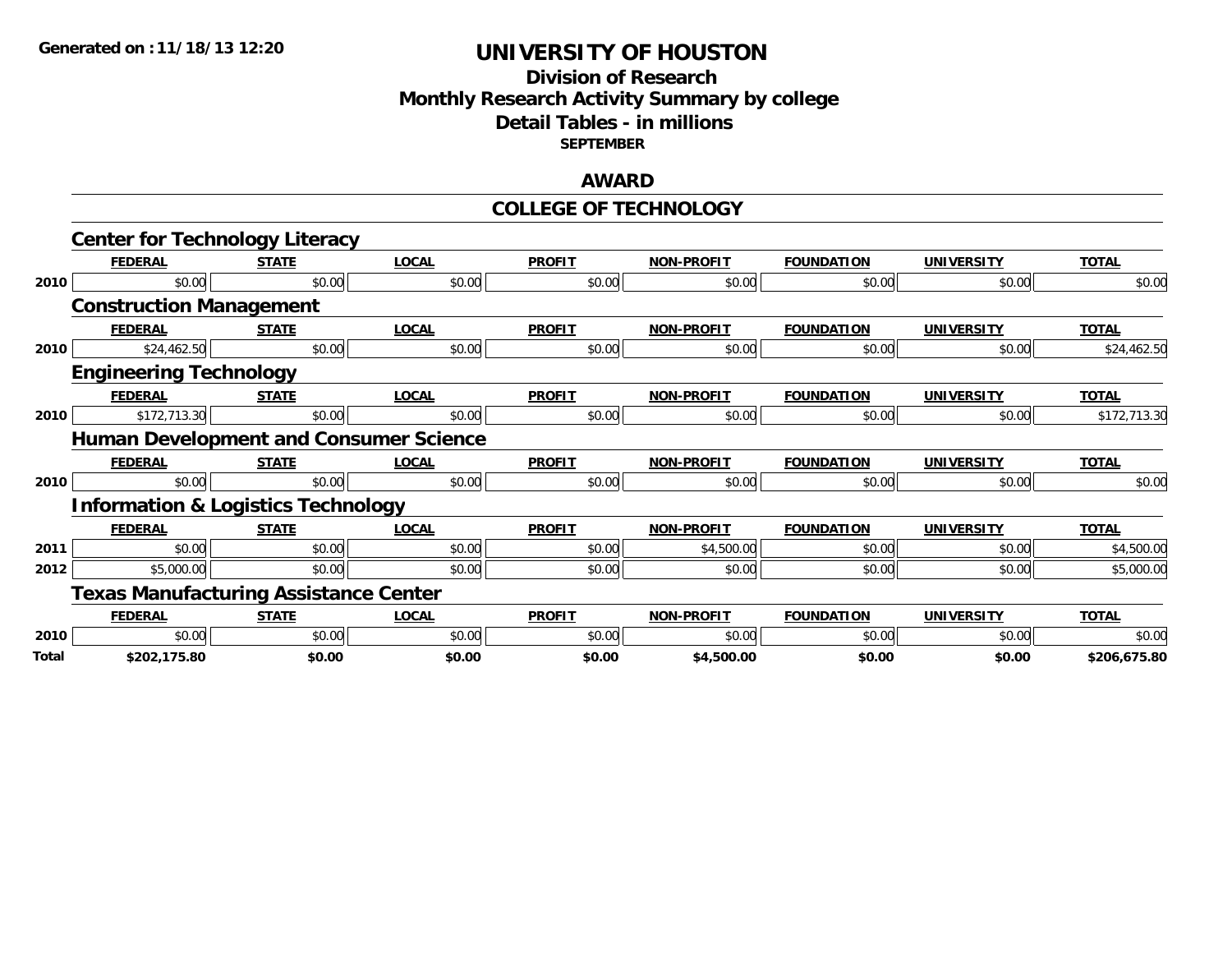### **Division of Research Monthly Research Activity Summary by college Detail Tables - in millions SEPTEMBER**

### **AWARD**

#### **CULLEN COLLEGE OF ENGINEERING**

|      | <b>Biomedical Engineering</b>                |              |                                                          |               |                   |                   |                   |                |
|------|----------------------------------------------|--------------|----------------------------------------------------------|---------------|-------------------|-------------------|-------------------|----------------|
|      | <b>FEDERAL</b>                               | <b>STATE</b> | <b>LOCAL</b>                                             | <b>PROFIT</b> | <b>NON-PROFIT</b> | <b>FOUNDATION</b> | <b>UNIVERSITY</b> | <b>TOTAL</b>   |
| 2014 | \$280,003.00                                 | \$0.00       | \$0.00                                                   | \$0.00        | \$0.00            | \$0.00            | \$0.00            | \$280,003.00   |
|      |                                              |              | <b>Center for Innovative Grouting Materials and Tech</b> |               |                   |                   |                   |                |
|      | <b>FEDERAL</b>                               | <b>STATE</b> | <b>LOCAL</b>                                             | <b>PROFIT</b> | <b>NON-PROFIT</b> | <b>FOUNDATION</b> | <b>UNIVERSITY</b> | <b>TOTAL</b>   |
| 2012 | \$0.00                                       | \$0.00       | \$0.00                                                   | \$0.00        | \$0.00            | \$0.00            | \$0.00            | \$0.00         |
| 2014 | \$0.00                                       | \$0.00       | \$0.00                                                   | \$0.00        | \$0.00            | \$0.00            | \$0.00            | \$0.00         |
|      | <b>Chemical Engineering</b>                  |              |                                                          |               |                   |                   |                   |                |
|      | <b>FEDERAL</b>                               | <b>STATE</b> | <b>LOCAL</b>                                             | <b>PROFIT</b> | <b>NON-PROFIT</b> | <b>FOUNDATION</b> | <b>UNIVERSITY</b> | <b>TOTAL</b>   |
| 2010 | \$386,219.50                                 | \$0.00       | \$0.00                                                   | \$0.00        | \$0.00            | \$0.00            | \$0.00            | \$386,219.50   |
| 2011 | \$792,347.25                                 | \$0.00       | \$0.00                                                   | \$141,131.00  | \$0.00            | \$0.00            | \$0.00            | \$933,478.25   |
| 2012 | \$345,895.00                                 | \$0.00       | \$0.00                                                   | \$457,500.00  | \$0.00            | \$0.00            | \$0.00            | \$803,395.00   |
| 2013 | \$538,360.00                                 | \$0.00       | \$0.00                                                   | \$115,518.00  | \$200,000.00      | \$0.00            | \$0.00            | \$853,878.00   |
| 2014 | \$908,799.30                                 | \$0.00       | \$0.00                                                   | \$67,500.00   | \$0.00            | \$0.00            | \$0.00            | \$976,299.30   |
|      | <b>Civil Engineering</b>                     |              |                                                          |               |                   |                   |                   |                |
|      | <b>FEDERAL</b>                               | <b>STATE</b> | <b>LOCAL</b>                                             | <b>PROFIT</b> | <b>NON-PROFIT</b> | <b>FOUNDATION</b> | <b>UNIVERSITY</b> | <b>TOTAL</b>   |
| 2010 | \$443,854.20                                 | \$410,767.00 | \$0.00                                                   | \$0.00        | \$0.00            | \$0.00            | \$0.00            | \$854,621.20   |
| 2011 | \$0.00                                       | \$86,223.00  | \$0.00                                                   | \$0.00        | \$0.00            | \$0.00            | \$0.00            | \$86,223.00    |
| 2012 | \$991,976.00                                 | \$307,577.00 | \$0.00                                                   | \$0.00        | \$0.00            | \$66,667.00       | \$0.00            | \$1,366,220.00 |
| 2013 | \$494,999.91                                 | \$124,566.00 | \$0.00                                                   | \$0.00        | \$0.00            | \$0.00            | \$0.00            | \$619,565.91   |
| 2014 | \$274,563.71                                 | \$226,786.00 | \$0.00                                                   | \$0.00        | \$0.00            | \$0.00            | \$0.00            | \$501,349.71   |
|      | <b>Electrical &amp; Computer Engineering</b> |              |                                                          |               |                   |                   |                   |                |
|      | <b>FEDERAL</b>                               | <b>STATE</b> | <b>LOCAL</b>                                             | <b>PROFIT</b> | <b>NON-PROFIT</b> | <b>FOUNDATION</b> | <b>UNIVERSITY</b> | <b>TOTAL</b>   |
| 2010 | \$1,517,347.40                               | \$10,000.00  | \$0.00                                                   | \$25,000.00   | \$0.00            | \$0.00            | \$0.00            | \$1,552,347.40 |
| 2011 | \$314,594.25                                 | \$10,000.00  | \$0.00                                                   | \$60,000.00   | \$0.00            | \$0.00            | \$0.00            | \$384,594.25   |
| 2012 | \$398,757.50                                 | \$10,000.00  | \$0.00                                                   | \$108,500.00  | \$0.00            | \$0.00            | \$0.00            | \$517,257.50   |
| 2013 | \$0.00                                       | \$10,000.00  | \$0.00                                                   | \$75,698.00   | \$0.00            | \$0.00            | \$0.00            | \$85,698.00    |
| 2014 | \$518,711.70                                 | \$0.00       | \$0.00                                                   | \$0.00        | \$0.00            | \$0.00            | \$0.00            | \$518,711.70   |
|      | <b>Industrial Engineering</b>                |              |                                                          |               |                   |                   |                   |                |
|      | <b>FEDERAL</b>                               | <b>STATE</b> | <b>LOCAL</b>                                             | <b>PROFIT</b> | <b>NON-PROFIT</b> | <b>FOUNDATION</b> | <b>UNIVERSITY</b> | <b>TOTAL</b>   |
| 2010 | \$166,198.00                                 | \$45,741.00  | \$26,566.00                                              | \$0.00        | \$0.00            | \$0.00            | \$0.00            | \$238,505.00   |
| 2011 | \$0.00                                       | \$16,828.00  | \$0.00                                                   | \$0.00        | \$0.00            | \$0.00            | \$0.00            | \$16,828.00    |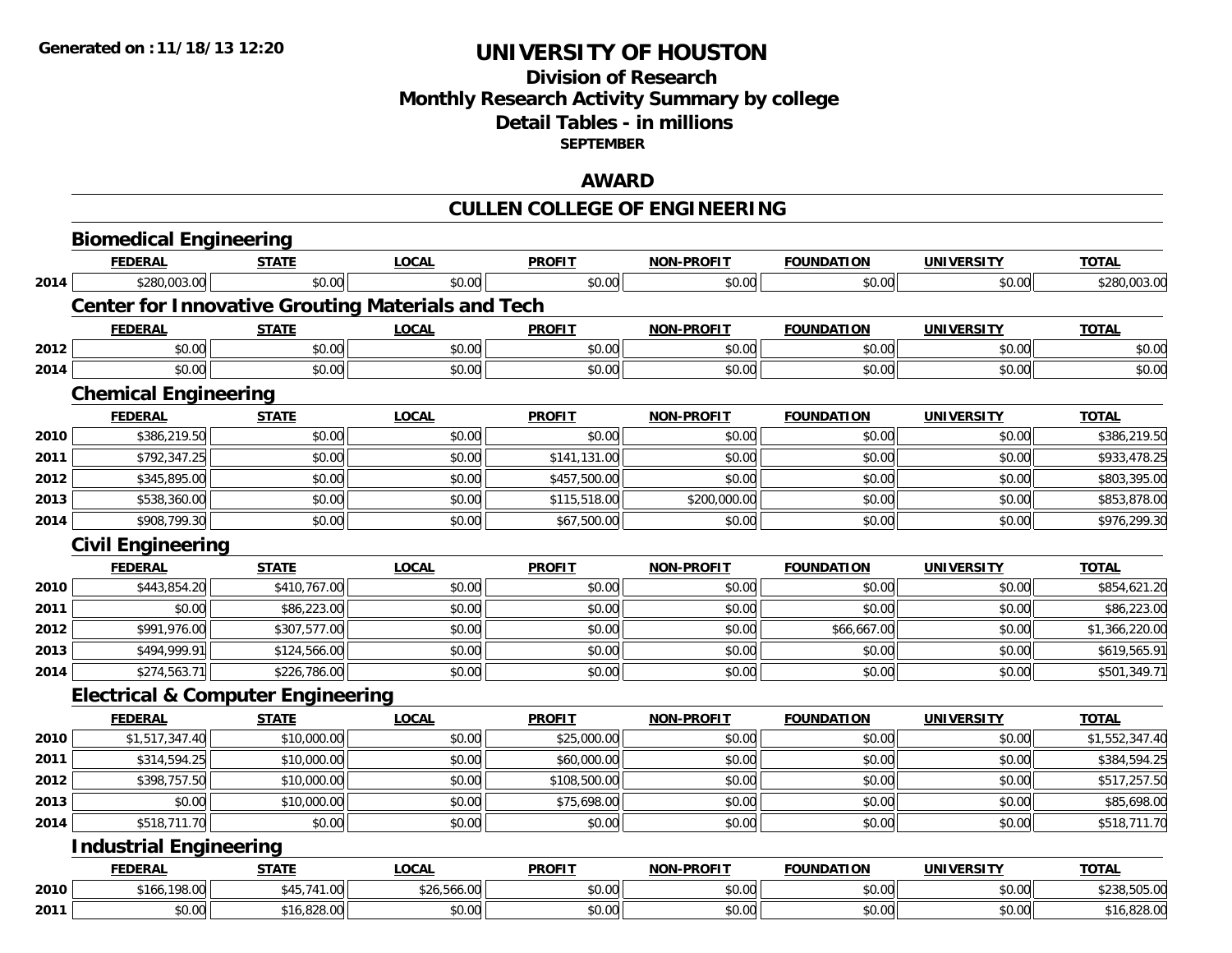### **Division of ResearchMonthly Research Activity Summary by college Detail Tables - in millions SEPTEMBER**

### **AWARD**

## **CULLEN COLLEGE OF ENGINEERING**

#### **Industrial Engineering FEDERAL STATE LOCAL PROFIT NON-PROFIT FOUNDATION UNIVERSITY TOTALTOTAL 2012**2 | \$0.00 \$0.00 \$0.00 \$0.00 \$0.00 \$0.00 \$0.00 \$0.00 \$0.00 \$0.00 \$0.00 \$0.00 \$0.00 \$0.00 \$0.00 \$0.00 \$0.00 \$0.0 **Mechanical Engineering FEDERAL STATE LOCAL PROFIT NON-PROFIT FOUNDATION UNIVERSITY TOTALTOTAL 2010** \$268,537.40 \$0.00 \$0.00 \$0.00 \$0.00 \$0.00 \$0.00 \$268,537.40 **2012** \$611,744.00 \$0.00 \$0.00 \$42,000.00 \$0.00 \$0.00 \$0.00 \$653,744.00 **Total\$9,252,908.11 \$1,258,488.00 \$26,566.00 \$1,092,847.00 \$200,000.00 \$66,667.00 \$0.00 \$11,897,476.11**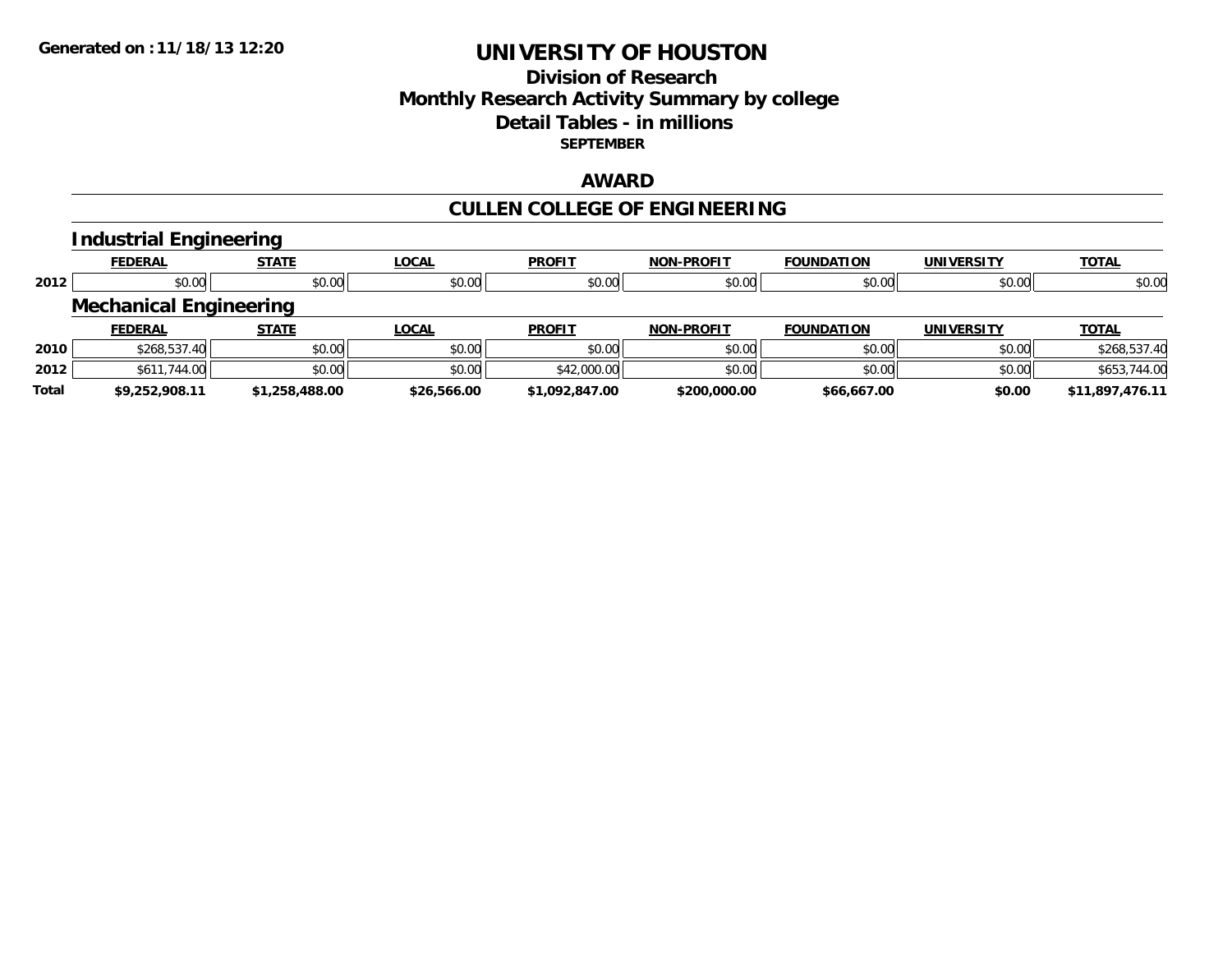### **Division of Research Monthly Research Activity Summary by college Detail Tables - in millions SEPTEMBER**

### **AWARD**

## **DIVISION OF RESEARCH**

|      | <b>Center for Advanced Computing and Data Systems</b>     |              |              |               |                   |                   |                   |              |
|------|-----------------------------------------------------------|--------------|--------------|---------------|-------------------|-------------------|-------------------|--------------|
|      | <b>FEDERAL</b>                                            | <b>STATE</b> | <b>LOCAL</b> | <b>PROFIT</b> | <b>NON-PROFIT</b> | <b>FOUNDATION</b> | <b>UNIVERSITY</b> | <b>TOTAL</b> |
| 2010 | \$0.00                                                    | \$0.00       | \$0.00       | \$0.00        | \$0.00            | \$0.00            | \$0.00            | \$0.00       |
| 2011 | \$0.00                                                    | \$0.00       | \$0.00       | \$0.00        | \$0.00            | \$0.00            | \$0.00            | \$0.00       |
| 2012 | \$0.00                                                    | \$0.00       | \$0.00       | \$0.00        | \$0.00            | \$0.00            | \$0.00            | \$0.00       |
| 2014 | \$7,475.00                                                | \$0.00       | \$0.00       | \$0.00        | \$0.00            | \$0.00            | \$0.00            | \$7,475.00   |
|      | <b>Center for Advanced Materials</b>                      |              |              |               |                   |                   |                   |              |
|      | <b>FEDERAL</b>                                            | <b>STATE</b> | <b>LOCAL</b> | <b>PROFIT</b> | <b>NON-PROFIT</b> | <b>FOUNDATION</b> | <b>UNIVERSITY</b> | <b>TOTAL</b> |
| 2011 | \$0.00                                                    | \$0.00       | \$0.00       | \$0.00        | \$0.00            | \$0.00            | \$0.00            | \$0.00       |
| 2012 | \$0.00                                                    | \$0.00       | \$0.00       | \$0.00        | \$0.00            | \$0.00            | \$0.00            | \$0.00       |
|      | <b>Center for Biomedical &amp; Environmental Genomics</b> |              |              |               |                   |                   |                   |              |
|      | <b>FEDERAL</b>                                            | <b>STATE</b> | <b>LOCAL</b> | <b>PROFIT</b> | <b>NON-PROFIT</b> | <b>FOUNDATION</b> | <b>UNIVERSITY</b> | <b>TOTAL</b> |
| 2010 | \$0.00                                                    | \$0.00       | \$0.00       | \$0.00        | \$0.00            | \$0.00            | \$0.00            | \$0.00       |
| 2011 | \$0.00                                                    | \$0.00       | \$0.00       | \$0.00        | \$0.00            | \$0.00            | \$0.00            | \$0.00       |
|      | <b>Center for Neuromotor &amp; Biomechanics Research</b>  |              |              |               |                   |                   |                   |              |
|      | <b>FEDERAL</b>                                            | <b>STATE</b> | <b>LOCAL</b> | <b>PROFIT</b> | <b>NON-PROFIT</b> | <b>FOUNDATION</b> | <b>UNIVERSITY</b> | <b>TOTAL</b> |
| 2013 | \$0.00                                                    | \$0.00       | \$0.00       | \$0.00        | \$0.00            | \$0.00            | \$0.00            | \$0.00       |
| 2014 | \$0.00                                                    | \$0.00       | \$0.00       | \$0.00        | \$0.00            | \$0.00            | \$0.00            | \$0.00       |
|      | <b>TcSAM</b>                                              |              |              |               |                   |                   |                   |              |
|      | <b>FEDERAL</b>                                            | <b>STATE</b> | <b>LOCAL</b> | <b>PROFIT</b> | NON-PROFIT        | <b>FOUNDATION</b> | <b>UNIVERSITY</b> | <b>TOTAL</b> |
| 2010 | \$0.00                                                    | \$0.00       | \$0.00       | \$0.00        | \$0.00            | \$0.00            | \$0.00            | \$0.00       |
|      | <b>TcSUH</b>                                              |              |              |               |                   |                   |                   |              |
|      | <b>FEDERAL</b>                                            | <b>STATE</b> | <b>LOCAL</b> | <b>PROFIT</b> | <b>NON-PROFIT</b> | <b>FOUNDATION</b> | <b>UNIVERSITY</b> | <b>TOTAL</b> |
| 2010 | \$0.00                                                    | \$0.00       | \$0.00       | \$0.00        | \$0.00            | \$0.00            | \$0.00            | \$0.00       |
|      | <b>Texas Obesity Research Center</b>                      |              |              |               |                   |                   |                   |              |
|      | <b>FEDERAL</b>                                            | <b>STATE</b> | <b>LOCAL</b> | <b>PROFIT</b> | NON-PROFIT        | <b>FOUNDATION</b> | <b>UNIVERSITY</b> | <b>TOTAL</b> |
| 2012 | \$0.00                                                    | \$0.00       | \$0.00       | \$0.00        | \$0.00            | \$0.00            | \$0.00            | \$0.00       |
| 2013 | \$0.00                                                    | \$0.00       | \$0.00       | \$0.00        | \$0.00            | \$0.00            | \$0.00            | \$0.00       |
| 2014 | \$0.00                                                    | \$0.00       | \$0.00       | \$0.00        | \$0.00            | \$0.00            | \$0.00            | \$0.00       |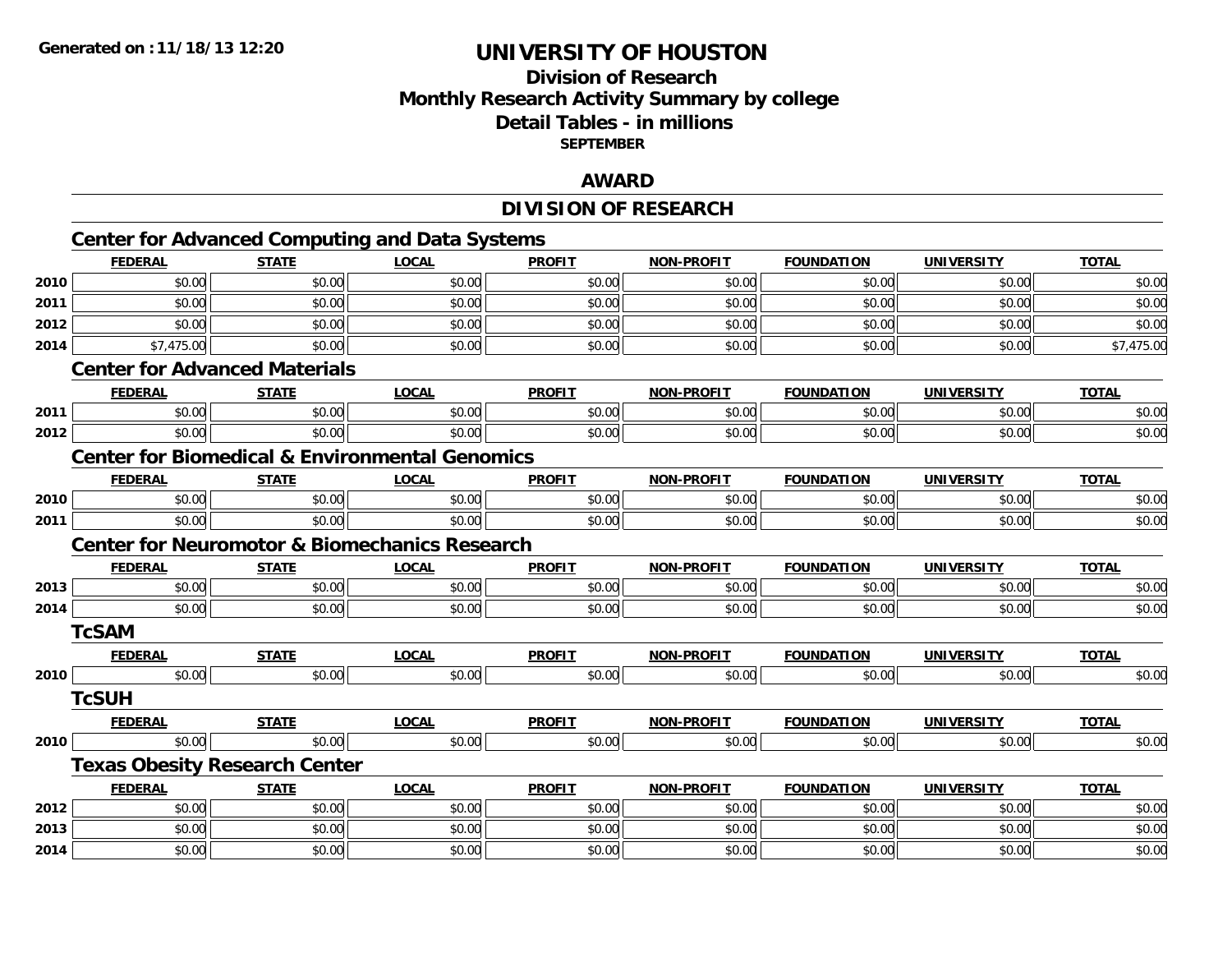### **Division of Research Monthly Research Activity Summary by college Detail Tables - in millions SEPTEMBER**

### **AWARD**

## **DIVISION OF RESEARCH**

|       | <b>TIMES</b>   |              |              |               |                   |                   |                   |              |
|-------|----------------|--------------|--------------|---------------|-------------------|-------------------|-------------------|--------------|
|       | <b>FEDERAL</b> | <b>STATE</b> | <b>LOCAL</b> | <b>PROFIT</b> | <b>NON-PROFIT</b> | <b>FOUNDATION</b> | <b>UNIVERSITY</b> | <b>TOTAL</b> |
| 2010  | \$0.00         | \$0.00       | \$0.00       | \$0.00        | \$0.00            | \$0.00            | \$0.00            | \$0.00       |
| 2012  | \$0.00         | \$0.00       | \$0.00       | \$0.00        | \$0.00            | \$0.00            | \$0.00            | \$0.00       |
| 2013  | \$299,999.70   | \$0.00       | \$0.00       | \$0.00        | \$0.00            | \$0.00            | \$0.00            | \$299,999.70 |
| 2014  | \$412,710.70   | \$0.00       | \$0.00       | \$0.00        | \$0.00            | \$0.00            | \$0.00            | \$412,710.70 |
| Total | \$720,185.40   | \$0.00       | \$0.00       | \$0.00        | \$0.00            | \$0.00            | \$0.00            | \$720,185.40 |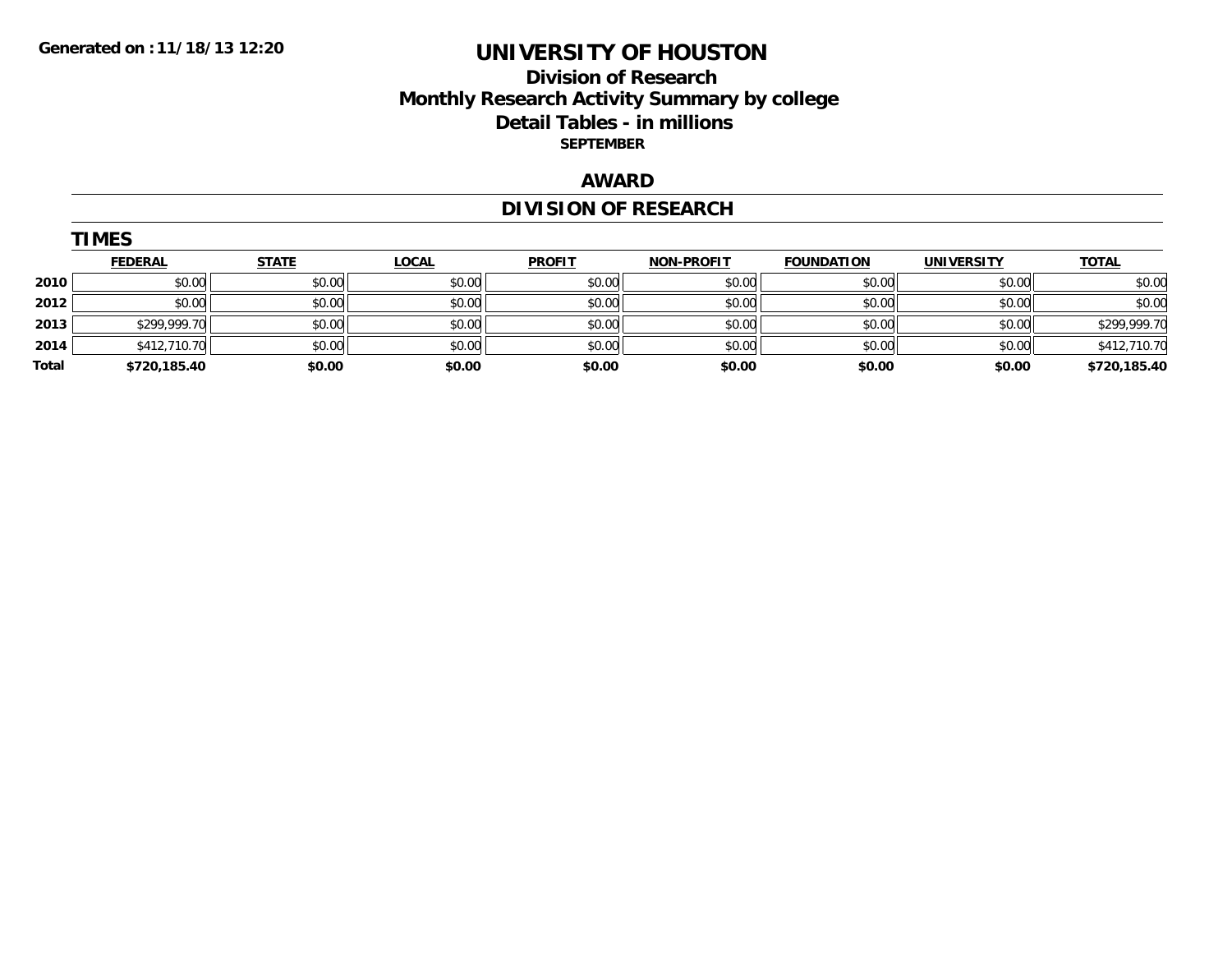## **Division of ResearchMonthly Research Activity Summary by college Detail Tables - in millions SEPTEMBER**

### **AWARD**

#### **GRADUATE COLLEGE OF SOCIAL WORK**

## **Child & Family for Innovative Research**

|      | <b>FEDERAL</b>                       | <b>STATE</b> | LOCAI          | <b>PROFIT</b> | <b>NON-PROFIT</b> | <b>FOUNDATION</b> | <b>UNIVERSITY</b> | <b>TOTAL</b> |
|------|--------------------------------------|--------------|----------------|---------------|-------------------|-------------------|-------------------|--------------|
| 2010 | \$0.00                               | \$0.00       | \$0.00         | \$0.00        | \$0.00            | \$0.00            | \$0.00            | \$0.00       |
| 2011 | <b>COL OOO OO</b><br>, JUJ.UUU, C.S. | \$0.00       | ልስ ሀህ<br>ง∪.∪บ | \$0.00        | \$0.00            | en uu<br>JU.UU    | \$0.00            | \$25,000.00  |
| 2012 | \$0.00                               | \$0.00       | \$0.00         | \$0.00        | \$0.00            | \$0.00            | \$0.00            | \$0.00       |

#### **Dean, Social Work**

|       | <b>FEDERAL</b> | <b>STATE</b> | <b>LOCAL</b> | <b>PROFIT</b> | <b>NON-PROFIT</b> | <b>FOUNDATION</b> | <b>UNIVERSITY</b> | <b>TOTAL</b> |
|-------|----------------|--------------|--------------|---------------|-------------------|-------------------|-------------------|--------------|
| 2010  | \$131,715.68   | \$0.00       | \$0.00       | \$0.00        | \$0.00            | \$0.00            | \$0.00            | \$131,715.68 |
| 2011  | \$0.00         | \$0.00       | \$0.00       | \$0.00        | \$0.00            | \$1,146.30        | \$0.00            | \$1,146.30   |
| 2012  | \$173,349.55   | \$0.00       | \$0.00       | \$0.00        | \$0.00            | \$0.00            | \$0.00            | \$173,349.55 |
| 2013  | \$160,358.99   | \$0.00       | \$0.00       | \$0.00        | \$0.00            | \$0.00            | \$0.00            | \$160,358.99 |
| 2014  | \$160,069.99   | \$0.00       | \$0.00       | \$0.00        | \$0.00            | \$0.00            | \$0.00            | \$160,069.99 |
| Total | \$650,494.21   | \$0.00       | \$0.00       | \$0.00        | \$0.00            | \$1,146.30        | \$0.00            | \$651,640.51 |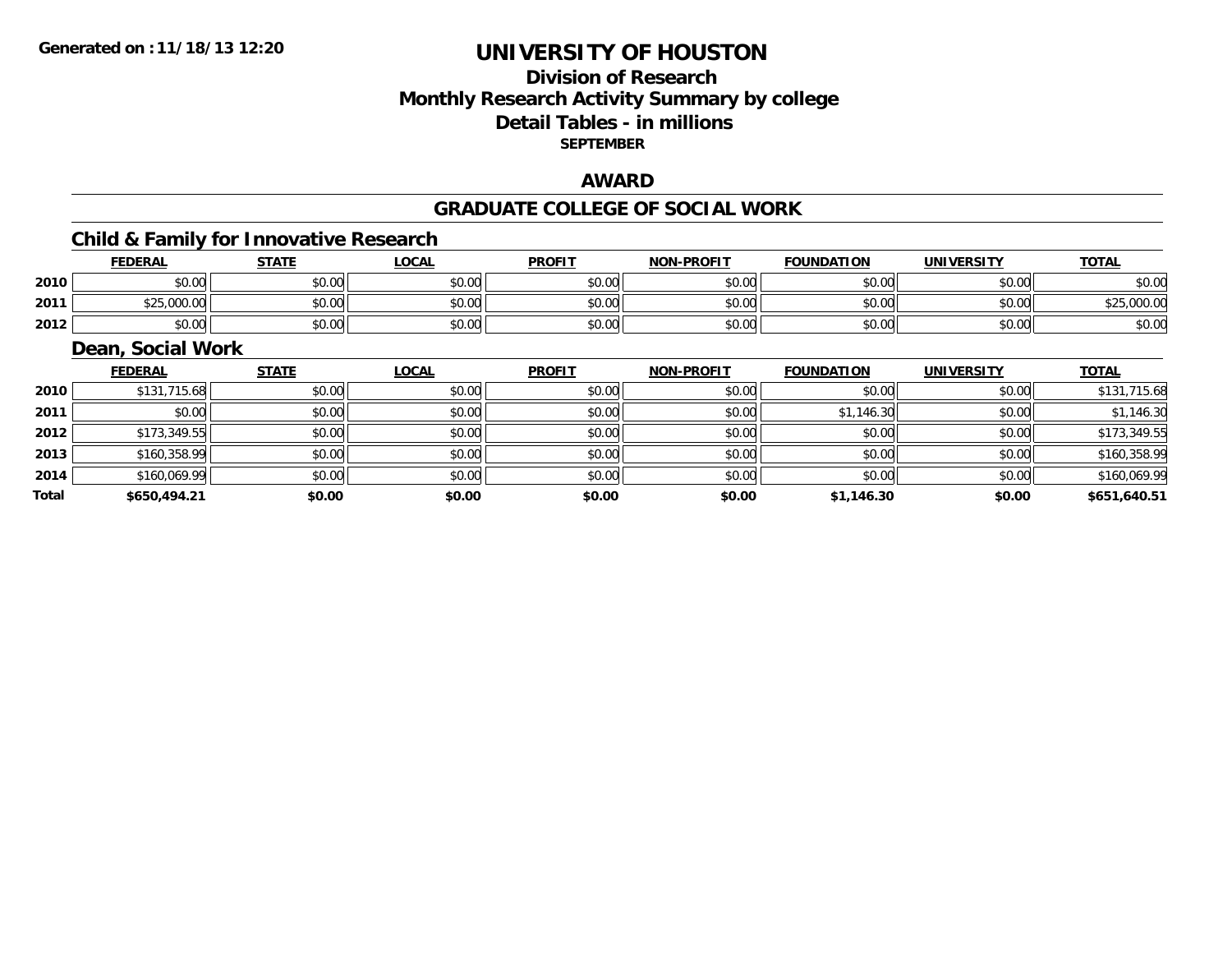## **Division of ResearchMonthly Research Activity Summary by college Detail Tables - in millions SEPTEMBER**

### **AWARD**

#### **HILTON COLLEGE OF HOTEL AND RESTAURANT MANAGEMENT**

### **Hotel and Restaurant Management**

|              | <u>FEDERAL</u> | <b>STATE</b> | LOCAL  | <b>PROFIT</b> | <b>NON-PROFIT</b> | <b>FOUNDATION</b> | UNIVERSITY | <b>TOTAL</b> |
|--------------|----------------|--------------|--------|---------------|-------------------|-------------------|------------|--------------|
| 2010         | \$0.00         | \$40,000.00  | \$0.00 | \$0.00        | \$0.00            | \$0.00            | \$0.00     | 00.000.00 ه  |
| 2014         | \$0.00         | \$0.00       | \$0.00 | \$0.00        | \$0.00            | \$58,902.00       | \$0.00     | \$58,902.00  |
| <b>Total</b> | \$0.00         | \$40,000.00  | \$0.00 | \$0.00        | \$0.00            | \$58,902.00       | \$0.00     | \$98,902.00  |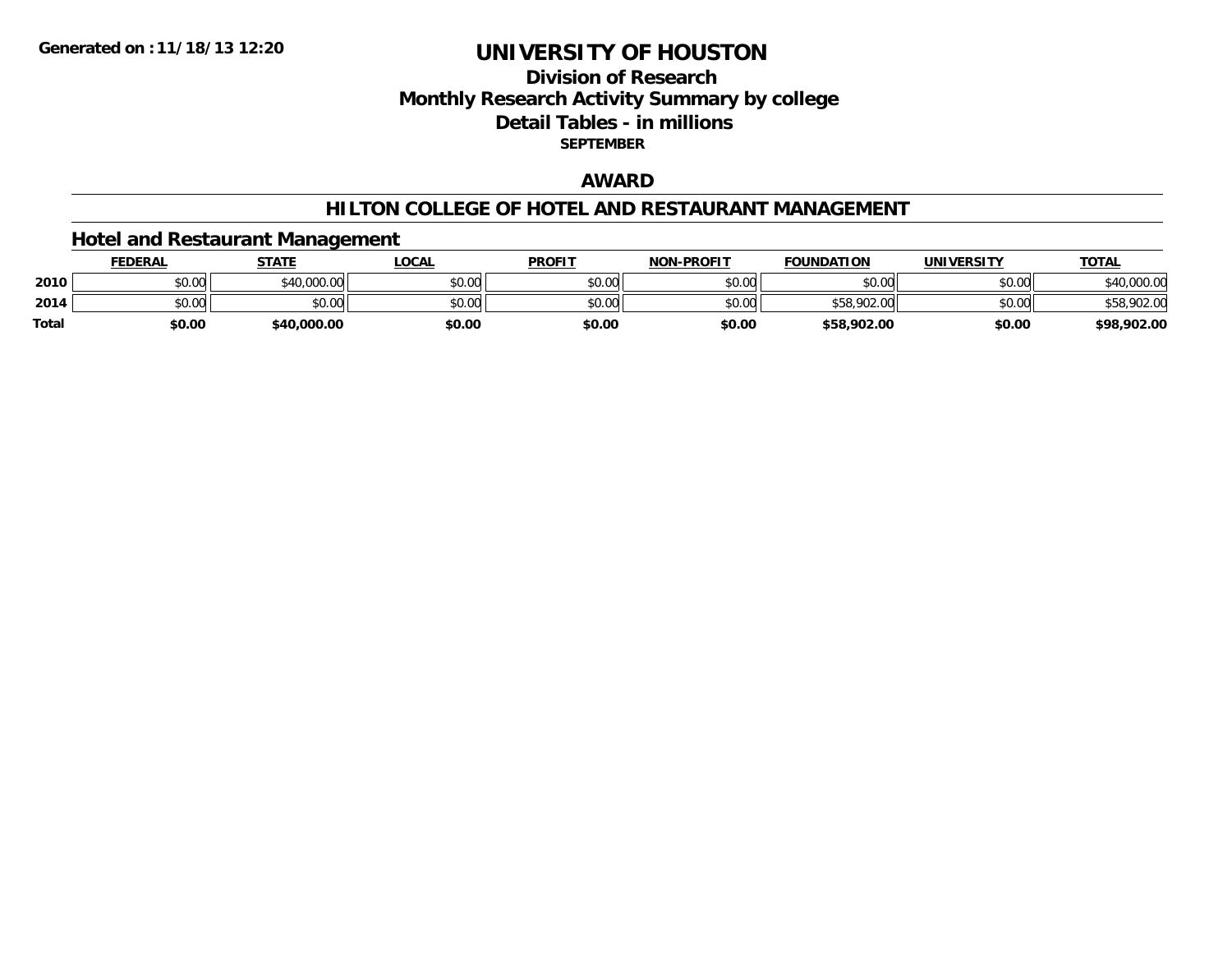### **Division of Research Monthly Research Activity Summary by college Detail Tables - in millions SEPTEMBER**

### **AWARD**

#### **HONORS COLLEGE**

## **Dean, Honors College**

|              | <b>FEDERAL</b>                           | C T A T C<br>" | <b>OCAL</b>            | <b>PROFIT</b> | -PROFIT<br>NON. | <b>FOUNDATION</b> | <b>UNIVERSITY</b> | <b>TOTAL</b>      |
|--------------|------------------------------------------|----------------|------------------------|---------------|-----------------|-------------------|-------------------|-------------------|
| 2012         | $\mathbf{z}$<br>$\overline{\phantom{a}}$ | 0.00<br>JU.UU  | $\sim$ $\sim$<br>JU.UU | \$0.00        | 0000<br>vv.vv   | 0000<br>,u.uu     | \$0.00            | 1.951.70          |
| <b>Total</b> | 1.70<br>- 05                             | \$0.00         | \$0.00                 | \$0.00        | \$0.00          | \$0.00            | \$0.00            | 4,951.70<br>\$34, |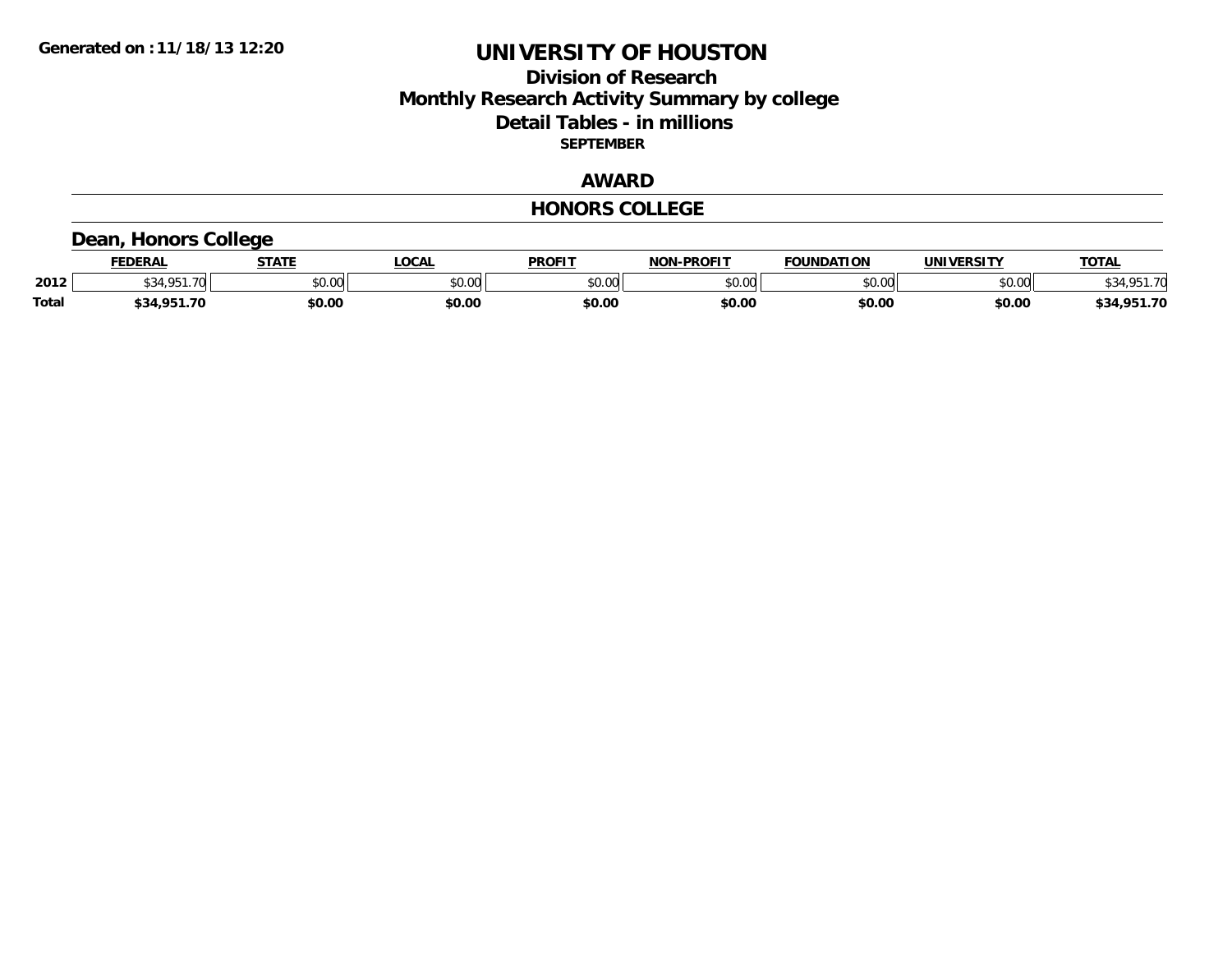## **Division of Research Monthly Research Activity Summary by college Detail Tables - in millions SEPTEMBER**

### **AWARD**

#### **LIBRARY**

## **Administration, Library**

|              | <b>FEDERAL</b>  | <b>CTATE</b>  | LOCAI  | <b>PROFIT</b> | <b>NON-PROFIT</b> | <b>FOUNDATION</b> |               | <b>TOTAL</b>         |
|--------------|-----------------|---------------|--------|---------------|-------------------|-------------------|---------------|----------------------|
| 2010         | J.VV            | 0000<br>DU.UU | \$0.00 | JU.UU         | 0000<br>งบ.บบ     | 0000<br>JU.UU     | 0000<br>PO.OO | $7F$ $00$<br>. 70.UV |
| <b>Total</b> | 175.00<br>4.4در | \$0.00        | \$0.00 | \$0.00        | \$0.00            | \$0.00            | \$0.00        | 475.00<br>\$34       |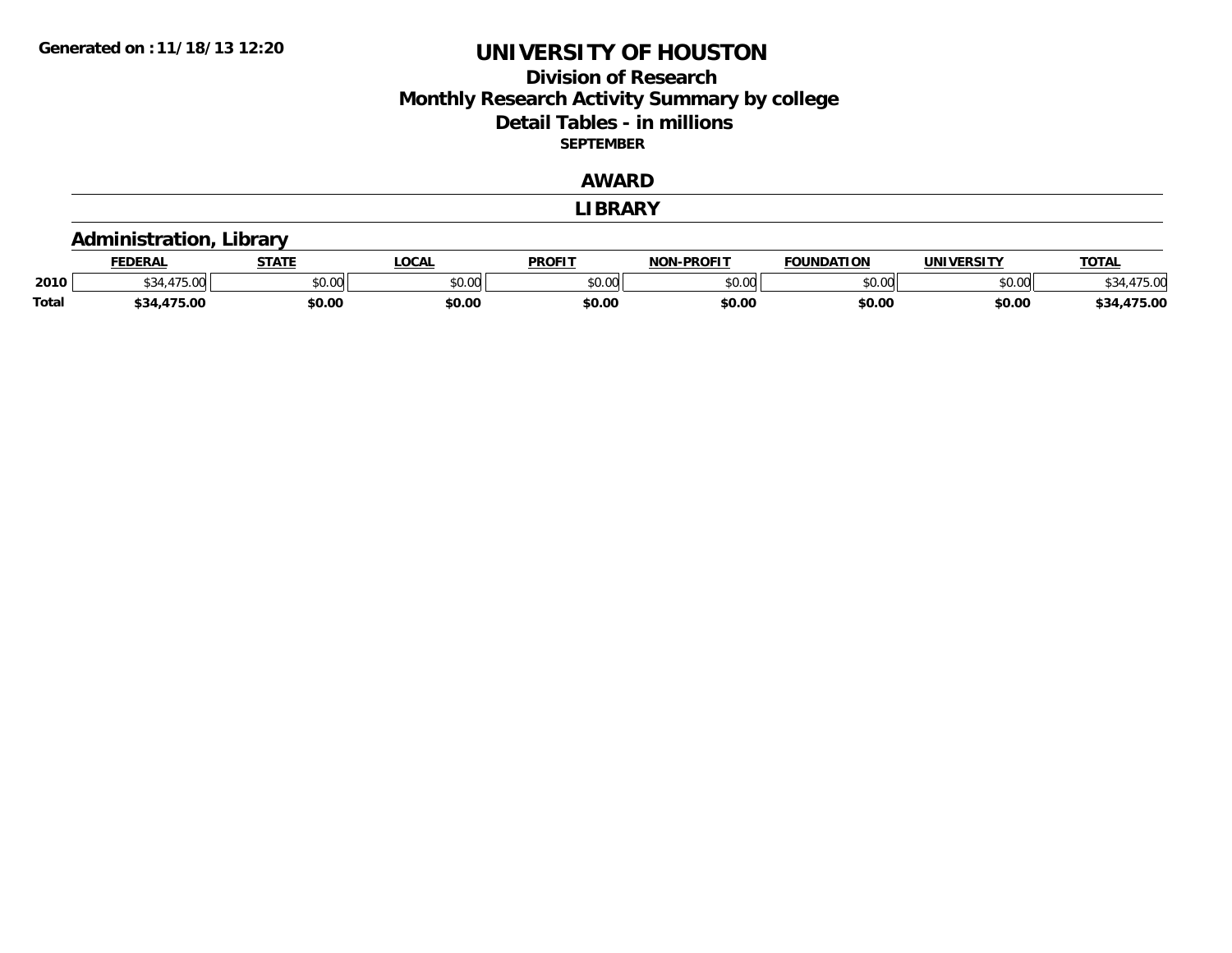## **Division of Research Monthly Research Activity Summary by college Detail Tables - in millions SEPTEMBER**

### **AWARD**

### **SENIOR V.P. FOR ACADEMIC AFFAIRS AND PROVOST**

|       | <b>KUHF - Radio</b>                     |              |              |               |                   |                   |                   |                |
|-------|-----------------------------------------|--------------|--------------|---------------|-------------------|-------------------|-------------------|----------------|
|       | <b>FEDERAL</b>                          | <b>STATE</b> | <b>LOCAL</b> | <b>PROFIT</b> | <b>NON-PROFIT</b> | <b>FOUNDATION</b> | <b>UNIVERSITY</b> | <b>TOTAL</b>   |
| 2011  | \$17,500.00                             | \$0.00       | \$0.00       | \$0.00        | \$0.00            | \$0.00            | \$0.00            | \$17,500.00    |
|       | <b>Learning and Assessment Services</b> |              |              |               |                   |                   |                   |                |
|       | <b>FEDERAL</b>                          | <b>STATE</b> | <b>LOCAL</b> | <b>PROFIT</b> | <b>NON-PROFIT</b> | <b>FOUNDATION</b> | <b>UNIVERSITY</b> | <b>TOTAL</b>   |
| 2010  | \$227,609.00                            | \$148,027.00 | \$0.00       | \$0.00        | \$67,500.00       | \$0.00            | \$0.00            | \$443,136.00   |
| 2011  | \$311,018.00                            | \$0.00       | \$0.00       | \$0.00        | \$67,500.00       | \$0.00            | \$0.00            | \$378,518.00   |
| 2012  | \$301,376.00                            | \$130,000.00 | \$0.00       | \$0.00        | \$0.00            | \$0.00            | \$0.00            | \$431,376.00   |
| 2013  | \$301,376.00                            | \$0.00       | \$0.00       | \$0.00        | \$0.00            | \$0.00            | \$0.00            | \$301,376.00   |
| 2014  | \$364,114.00                            | \$134,767.00 | \$0.00       | \$0.00        | \$0.00            | \$0.00            | \$0.00            | \$498,881.00   |
|       | <b>Learning Support Services</b>        |              |              |               |                   |                   |                   |                |
|       | <b>FEDERAL</b>                          | <b>STATE</b> | <b>LOCAL</b> | <b>PROFIT</b> | <b>NON-PROFIT</b> | <b>FOUNDATION</b> | <b>UNIVERSITY</b> | <b>TOTAL</b>   |
| 2012  | \$0.00                                  | \$0.00       | \$0.00       | \$0.00        | \$0.00            | \$0.00            | \$0.00            | \$0.00         |
|       | <b>Undergraduate Scholars</b>           |              |              |               |                   |                   |                   |                |
|       | <b>FEDERAL</b>                          | <b>STATE</b> | <b>LOCAL</b> | <b>PROFIT</b> | <b>NON-PROFIT</b> | <b>FOUNDATION</b> | <b>UNIVERSITY</b> | <b>TOTAL</b>   |
| 2013  | \$0.00                                  | \$19,050.00  | \$0.00       | \$0.00        | \$0.00            | \$0.00            | \$0.00            | \$19,050.00    |
| Total | \$1,522,993.00                          | \$431,844.00 | \$0.00       | \$0.00        | \$135,000.00      | \$0.00            | \$0.00            | \$2,089,837.00 |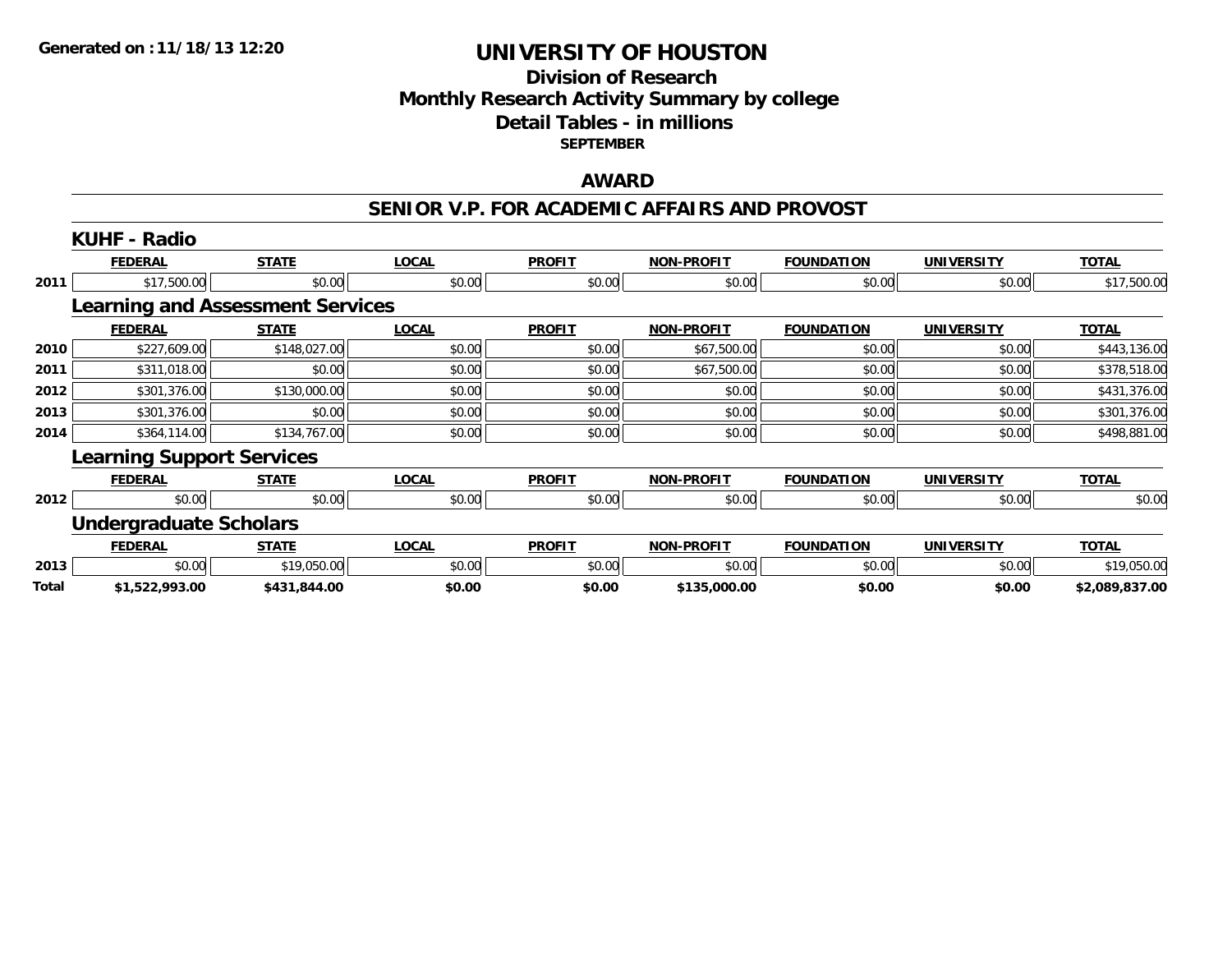# **Division of Research Monthly Research Activity Summary by college Detail Tables - in millions SEPTEMBER**

## **AWARD**

### **UH LAW CENTER**

|       | _aw-UH                             |                       |        |               |                   |                   |            |                 |  |  |
|-------|------------------------------------|-----------------------|--------|---------------|-------------------|-------------------|------------|-----------------|--|--|
|       | <b>FEDERAL</b>                     | <b>STATE</b><br>SIAIE | LOCAL  | <b>PROFIT</b> | <b>NON-PROFIT</b> | <b>FOUNDATION</b> | UNIVERSITY | <b>TOTAL</b>    |  |  |
| 2011  | $\overline{\phantom{a}}$<br>$\sim$ | \$0.00                | \$0.00 | \$0.00        | \$0.00            | \$0.00            | \$0.00     | .137.00         |  |  |
| Total | \$14,137.00                        | \$0.00                | \$0.00 | \$0.00        | \$0.00            | \$0.00            | \$0.00     | 137.00<br>\$14. |  |  |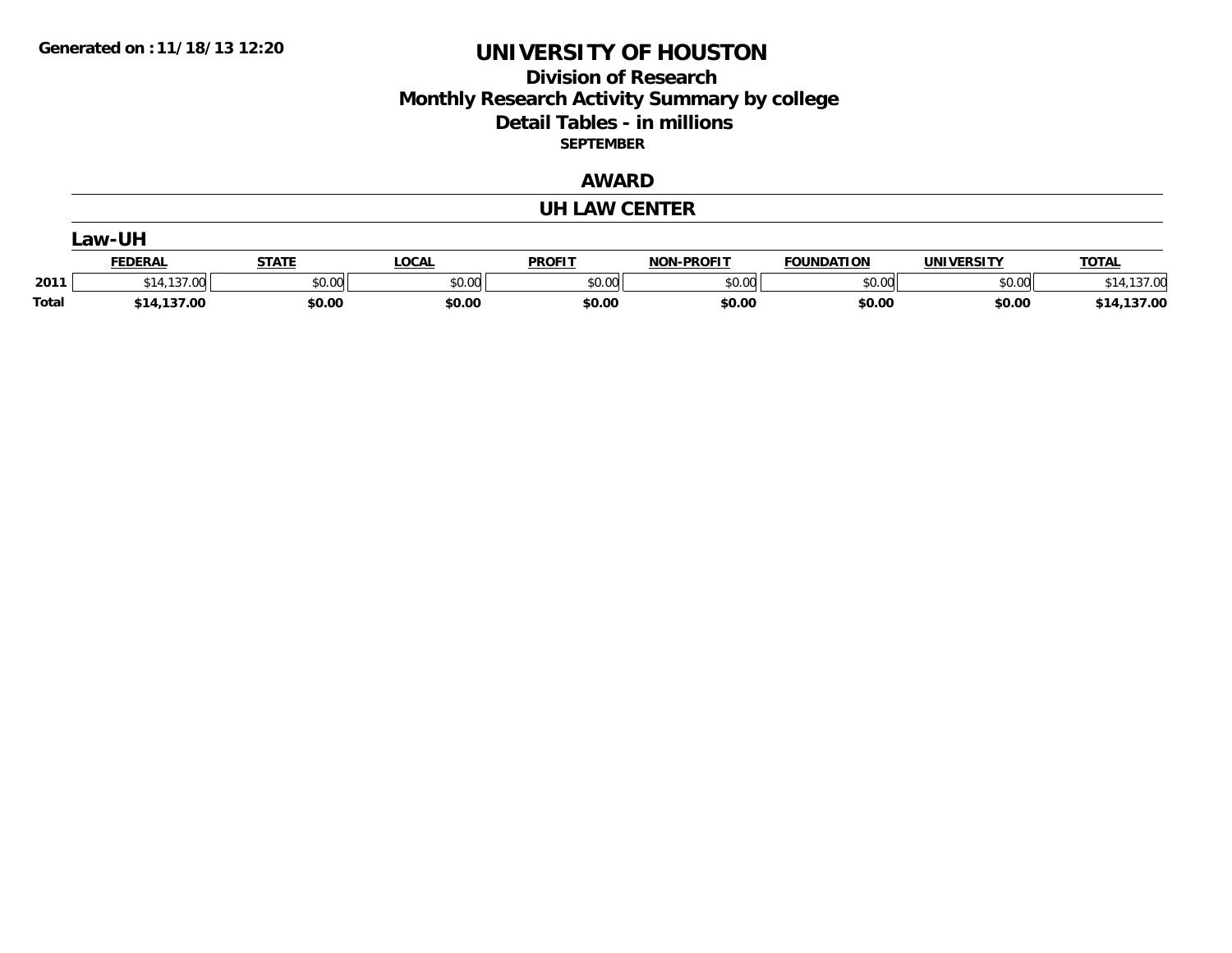## **Division of Research Monthly Research Activity Summary by college Detail Tables - in millions SEPTEMBER**

## **AWARD**

### **VICE PRESIDENT FOR STUDENT AFFAIRS**

## **Vice President, Student Affairs**

|              | FEDERAL | <b>STATE</b> | <b>_OCAL</b> | <b>PROFIT</b> | <b>NON-PROFIT</b> | <b>FOUNDATION</b>                       | UNIVERSITY | <b>TOTAL</b> |
|--------------|---------|--------------|--------------|---------------|-------------------|-----------------------------------------|------------|--------------|
| 2014         | \$0.00  | \$0.00       | \$0.00       | \$0.00        | \$0.00            | 0.1000<br>$\overline{0}$<br>710.000.00. | \$0.00     | \$10,000.00  |
| <b>Total</b> | \$0.00  | \$0.00       | \$0.00       | \$0.00        | \$0.00            | \$10,000.00                             | \$0.00     | \$10,000.00  |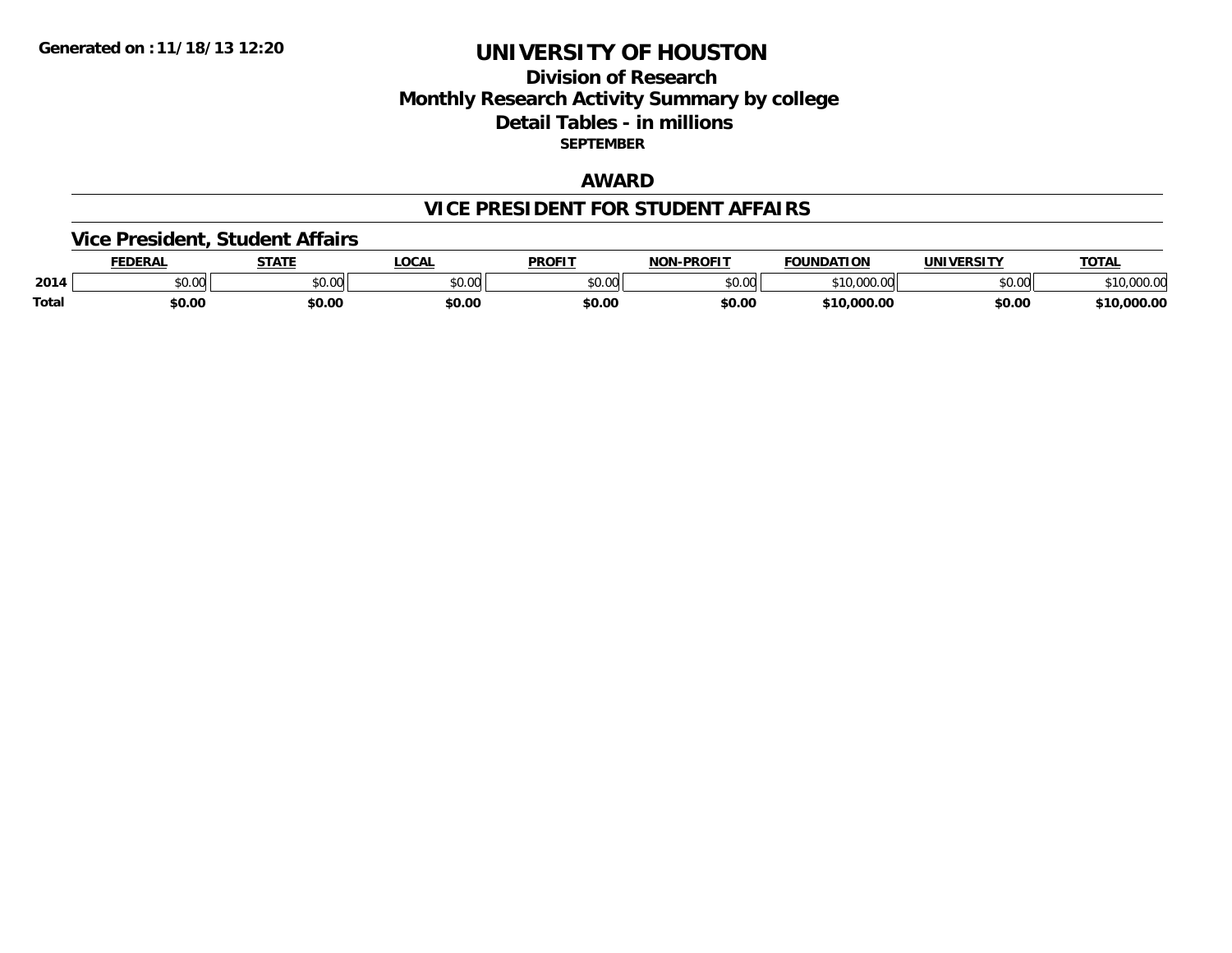## **Division of Research Monthly Research Activity Summary by college Detail Tables - in millions SEPTEMBER**

### **TOTAL EXPENDITURE**

### **C.T. BAUER COLLEGE OF BUSINESS**

|       | <b>Finance</b>                           |              |              |               |                   |                   |                   |                |
|-------|------------------------------------------|--------------|--------------|---------------|-------------------|-------------------|-------------------|----------------|
|       | <b>FEDERAL</b>                           | <b>STATE</b> | <b>LOCAL</b> | <b>PROFIT</b> | <b>NON-PROFIT</b> | <b>FOUNDATION</b> | <b>UNIVERSITY</b> | <b>TOTAL</b>   |
| 2010  | \$0.00                                   | \$0.00       | \$0.00       | \$0.00        | \$0.00            | \$0.00            | \$0.00            | \$0.00         |
| 2011  | \$1,447.15                               | \$0.00       | \$0.00       | \$0.00        | \$0.00            | \$0.00            | \$0.00            | \$1,447.15     |
|       | Management                               |              |              |               |                   |                   |                   |                |
|       | <b>FEDERAL</b>                           | <b>STATE</b> | <b>LOCAL</b> | <b>PROFIT</b> | <b>NON-PROFIT</b> | <b>FOUNDATION</b> | <b>UNIVERSITY</b> | <b>TOTAL</b>   |
| 2010  | \$23,705.68                              | \$0.00       | \$0.00       | \$0.00        | \$0.00            | \$0.00            | \$0.00            | \$23,705.68    |
| 2011  | \$9,816.85                               | \$0.00       | \$0.00       | \$0.00        | \$0.00            | \$13,750.00       | \$0.00            | \$23,566.85    |
| 2012  | \$0.00                                   | \$0.00       | \$0.00       | \$0.00        | \$0.00            | \$13,750.00       | \$0.00            | \$13,750.00    |
|       | <b>Marketing</b>                         |              |              |               |                   |                   |                   |                |
|       | <b>FEDERAL</b>                           | <b>STATE</b> | <b>LOCAL</b> | <b>PROFIT</b> | <b>NON-PROFIT</b> | <b>FOUNDATION</b> | <b>UNIVERSITY</b> | <b>TOTAL</b>   |
| 2013  | \$0.00                                   | \$0.00       | \$0.00       | \$0.00        | \$0.00            | \$0.00            | \$0.00            | \$0.00         |
| 2014  | \$0.00                                   | \$0.00       | \$0.00       | \$0.00        | \$0.00            | \$0.00            | \$0.00            | \$0.00         |
|       | <b>Small Business Development Center</b> |              |              |               |                   |                   |                   |                |
|       | <b>FEDERAL</b>                           | <b>STATE</b> | <b>LOCAL</b> | <b>PROFIT</b> | <b>NON-PROFIT</b> | <b>FOUNDATION</b> | <b>UNIVERSITY</b> | <b>TOTAL</b>   |
| 2010  | \$215,641.79                             | \$0.00       | \$0.00       | \$0.00        | \$0.00            | \$0.00            | \$0.00            | \$215,641.79   |
| 2011  | \$196,030.05                             | \$0.00       | \$0.00       | \$0.00        | \$0.00            | \$0.00            | \$0.00            | \$196,030.05   |
| 2012  | \$353,913.87                             | \$0.00       | \$0.00       | \$0.00        | \$0.00            | \$0.00            | \$0.00            | \$353,913.87   |
| 2013  | \$409,062.43                             | \$0.00       | \$0.00       | \$0.00        | \$0.00            | \$21.14           | \$0.00            | \$409,083.57   |
| 2014  | \$383,527.77                             | \$0.00       | \$0.00       | \$0.00        | \$0.00            | \$8,936.14        | \$0.00            | \$392,463.91   |
| Total | \$1,593,145.59                           | \$0.00       | \$0.00       | \$0.00        | \$0.00            | \$36,457.28       | \$0.00            | \$1,629,602.87 |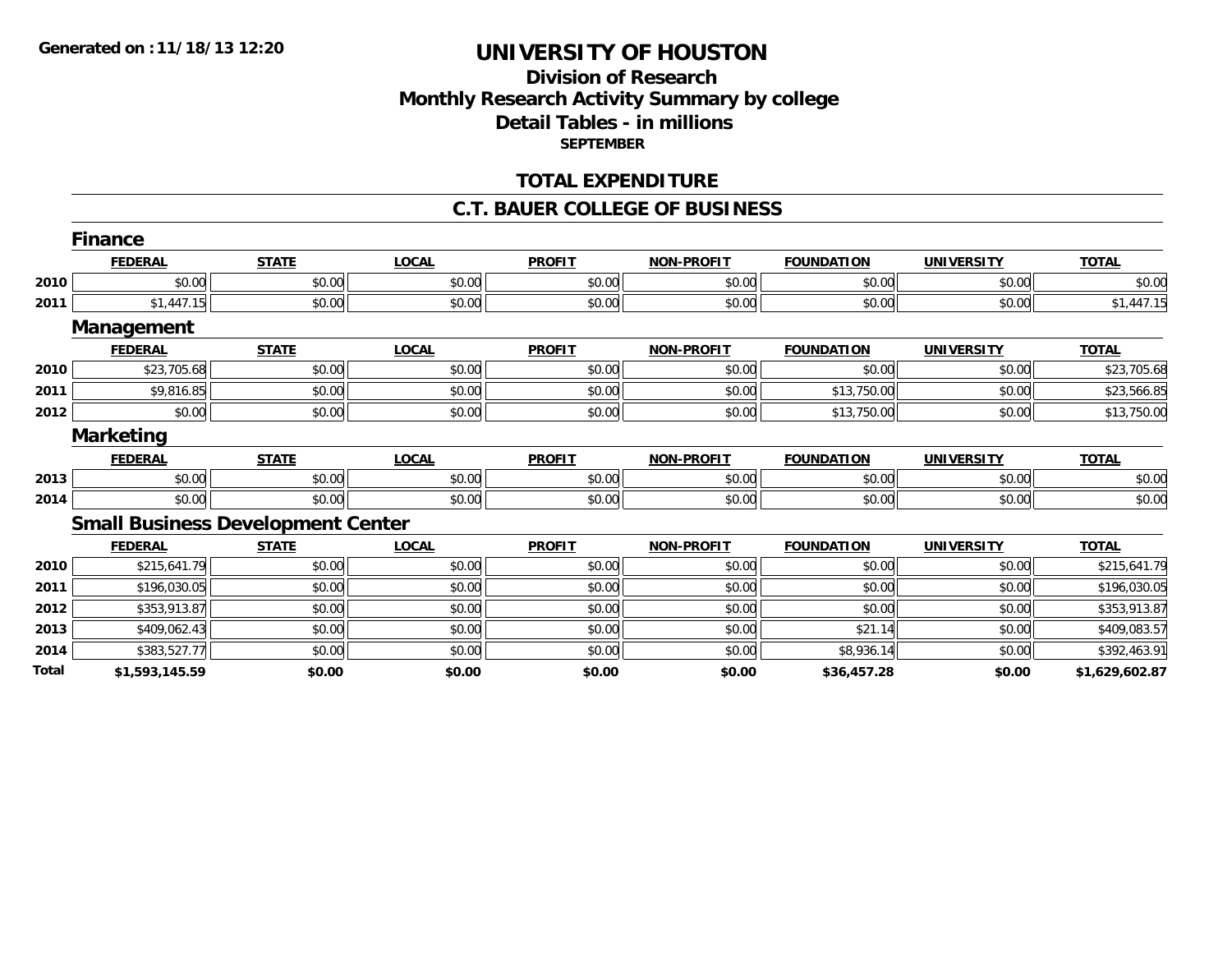## **Division of Research Monthly Research Activity Summary by college Detail Tables - in millions SEPTEMBER**

### **TOTAL EXPENDITURE**

### **COLLEGE OF ARCHITECTURE**

### **Architecture**

|       | <b>FEDERAL</b> | <b>STATE</b> | <u>LOCAL</u> | <b>PROFIT</b> | <b>NON-PROFIT</b> | <b>FOUNDATION</b> | <b>UNIVERSITY</b> | <b>TOTAL</b> |
|-------|----------------|--------------|--------------|---------------|-------------------|-------------------|-------------------|--------------|
| 2010  | \$0.00         | \$0.00       | \$0.00       | \$0.00        | \$0.00            | \$4,967.97        | \$0.00            | \$4,967.97   |
| 2011  | \$0.00         | \$0.00       | \$0.00       | \$0.00        | \$0.00            | \$9,189.41        | \$0.00            | \$9,189.41   |
| 2012  | \$0.00         | \$0.00       | \$0.00       | \$0.00        | \$0.00            | \$915.61          | \$0.00            | (\$915.61)   |
| 2013  | \$0.00         | \$0.00       | \$0.00       | \$0.00        | \$0.00            | \$372.60          | \$202.00          | \$574.60     |
| 2014  | \$5,172.53     | \$0.00       | \$0.00       | \$0.00        | \$0.00            | \$613.10          | \$0.00            | \$5,785.63   |
| Total | \$5,172.53     | \$0.00       | \$0.00       | \$0.00        | \$0.00            | \$14,227.47       | \$202.00          | \$19,602.00  |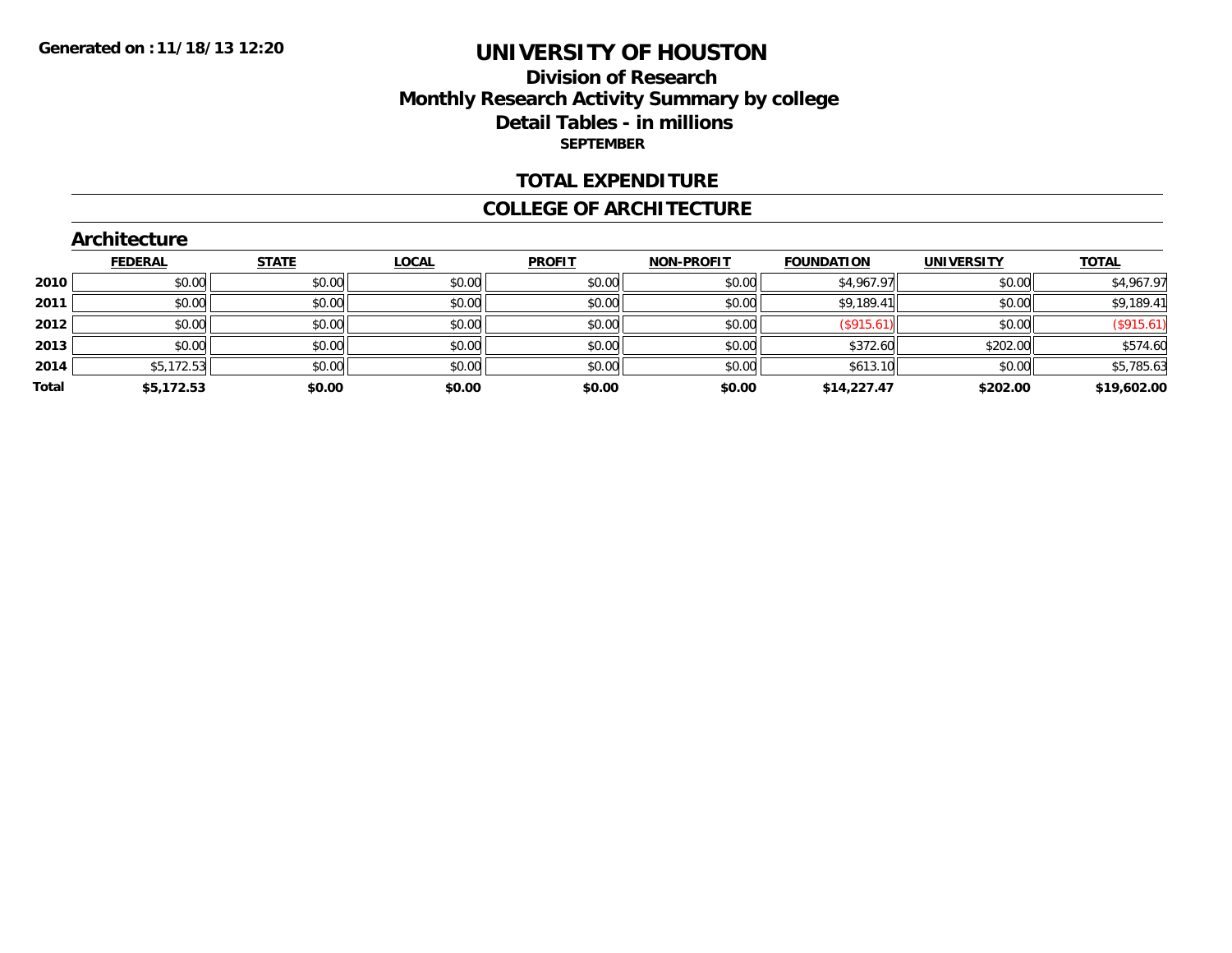# **Division of ResearchMonthly Research Activity Summary by college Detail Tables - in millionsSEPTEMBER**

### **TOTAL EXPENDITURE**

## **COLLEGE OF EDUCATION**

# **Consistency Mgmt and Coop Disc**

|      | <b>FEDERAL</b> | <b>STATE</b> | <u>LOCAL</u> | <b>PROFIT</b> | <b>NON-PROFIT</b> | <b>FOUNDATION</b> | <b>UNIVERSITY</b> | <b>TOTAL</b> |
|------|----------------|--------------|--------------|---------------|-------------------|-------------------|-------------------|--------------|
| 2010 | \$0.00         | \$0.00       | \$0.00       | \$0.00        | \$42,010.88       | \$0.00            | \$0.00            | \$42,010.88  |
| 2011 | \$0.00         | \$0.00       | \$0.00       | \$0.00        | \$12,933.97       | \$0.00            | \$0.00            | \$12,933.97  |
| 2012 | \$0.00         | \$0.00       | \$0.00       | \$0.00        | \$17,600.05       | \$0.00            | \$0.00            | \$17,600.05  |
| 2013 | \$0.00         | \$0.00       | \$0.00       | \$0.00        | \$5,228.50        | \$0.00            | \$0.00            | \$5,228.50   |
| 2014 | \$699.08       | \$0.00       | \$0.00       | \$0.00        | \$0.00            | \$0.00            | \$0.00            | \$699.08     |

### **Curriculum and Instruction**

|      | <b>FEDERAL</b> | <b>STATE</b> | <b>LOCAL</b> | <b>PROFIT</b> | <b>NON-PROFIT</b> | <b>FOUNDATION</b> | <b>UNIVERSITY</b> | <b>TOTAL</b> |
|------|----------------|--------------|--------------|---------------|-------------------|-------------------|-------------------|--------------|
| 2010 | \$72,734.05    | \$1,055.75   | \$0.00       | \$0.00        | \$9,501.94        | \$1,028.66        | \$0.00            | \$84,320.41  |
| 2011 | \$59,338.16    | \$2,024.98   | \$0.00       | \$0.00        | \$5,321.48        | \$11,972.03       | \$0.00            | \$78,656.65  |
| 2012 | \$61,999.51    | \$10,523.04  | \$0.00       | \$0.00        | \$6,667.61        | \$3,731.43        | \$0.00            | \$82,921.59  |
| 2013 | \$70,049.11    | \$2,161.03   | \$0.00       | \$0.00        | \$6,105.64        | \$3,196.70        | \$0.00            | \$81,512.48  |
| 2014 | \$44,340.34    | \$0.00       | \$0.00       | \$0.00        | \$6,833.99        | \$929.65          | \$0.00            | \$52,103.98  |

### **Dean, Education**

|      | <b>FEDERAL</b> | <b>STATE</b> | <u>LOCAL</u> | <b>PROFIT</b> | <b>NON-PROFIT</b> | <b>FOUNDATION</b> | <b>UNIVERSITY</b> | <b>TOTAL</b> |
|------|----------------|--------------|--------------|---------------|-------------------|-------------------|-------------------|--------------|
| 2010 | \$0.00         | \$0.00       | \$0.00       | \$0.00        | \$0.00            | \$0.00            | \$0.00            | \$0.00       |
| 2011 | \$0.00         | \$0.00       | \$0.00       | \$0.00        | \$0.00            | \$0.00            | \$0.00            | \$0.00       |
| 2012 | \$0.00         | \$0.00       | \$0.00       | \$0.00        | \$0.00            | \$0.00            | \$0.00            | \$0.00       |
| 2013 | \$0.00         | \$0.00       | \$0.00       | \$0.00        | \$0.00            | \$0.00            | \$0.00            | \$0.00       |
| 2014 | \$0.00         | \$0.00       | \$0.00       | \$0.00        | \$0.00            | \$0.00            | \$0.00            | \$0.00       |

## **Educational Psychology**

|      | <b>FEDERAL</b> | <b>STATE</b> | <u>LOCAL</u> | <b>PROFIT</b> | <b>NON-PROFIT</b> | <b>FOUNDATION</b> | <b>UNIVERSITY</b> | <b>TOTAL</b> |
|------|----------------|--------------|--------------|---------------|-------------------|-------------------|-------------------|--------------|
| 2010 | \$22,364.28    | \$0.00       | \$0.00       | \$0.00        | \$1,539.38        | \$23,771.34       | \$0.00            | \$47,675.01  |
| 2011 | \$1,300.00     | \$6,002.58   | \$0.00       | \$0.00        | \$0.00            | \$4,960.22        | \$0.00            | \$12,262.80  |
| 2012 | \$26,551.78    | \$11,563.07  | \$0.00       | \$0.00        | \$49.00           | (\$1,915.37)      | \$0.00            | \$36,248.48  |
| 2013 | \$85,567.69    | \$119.78     | \$0.00       | \$0.00        | \$2,161.78        | (\$214.7)<br>71'  | \$0.00            | \$87,634.54  |
| 2014 | \$65,977.29    | \$0.00       | \$0.00       | \$0.00        | \$1,882.67        | \$0.00            | \$0.00            | \$67,859.96  |

# **Institute for Urban Education**

|      | <b>FEDERAL</b>                                    | <b>CTATE</b><br>3 I A I I | <b>LOCAL</b>              | <b>PROFIT</b>  | <b>NON-PROFIT</b>                   | <b>FOUNDATION</b> | UNIVERSITY                    | <b>TOTAL</b>   |
|------|---------------------------------------------------|---------------------------|---------------------------|----------------|-------------------------------------|-------------------|-------------------------------|----------------|
| 2010 | $0.04$ $-4$<br>$\sim$ $\sim$<br>ن. ۱ טכ. ו<br>U J | \$0.00                    | $\sim$<br>$\sim$<br>vv.vv | ტი იი<br>DU.UU | $\theta$ $\theta$ $\theta$<br>DU.UU | \$0.00            | $\sim$ 00<br><b>JU.UU</b>     | 5. ا 30.<br>ັບ |
| 2011 | 70<br>70.                                         | \$0.00                    | ሐ ሴ<br>$\sim$<br>vu.uu    | 0000<br>DU.UG  | 0.00<br><b>DU.UU</b>                | \$0.00            | $\sim$ $\sim$<br><b>JU.UU</b> |                |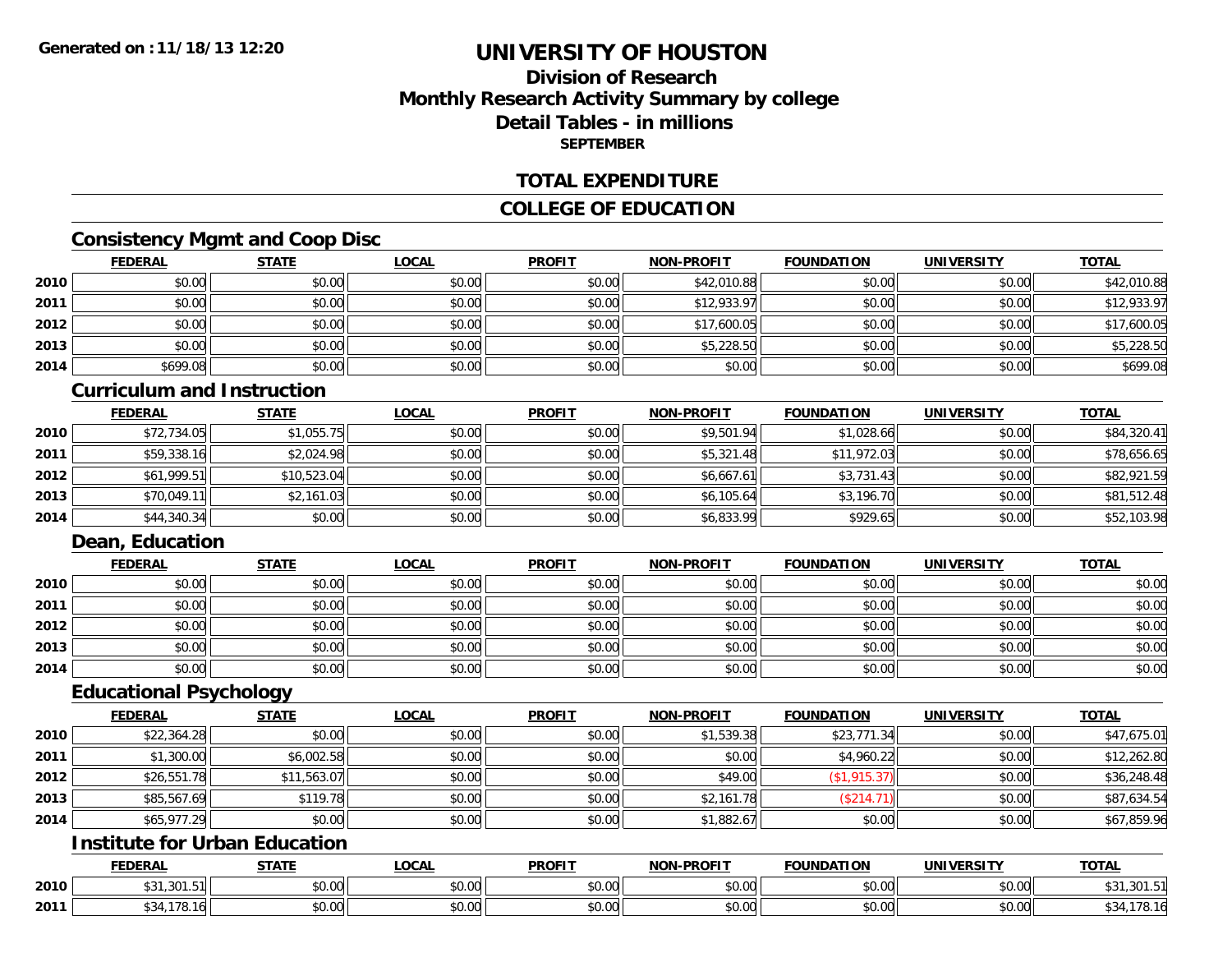# **Division of ResearchMonthly Research Activity Summary by college Detail Tables - in millions SEPTEMBER**

### **TOTAL EXPENDITURE**

## **COLLEGE OF EDUCATION**

#### **Institute for Urban Education**

|      | FEDERAL                             | <b>STATE</b>   | <b>LOCAL</b> | <b>PROFIT</b> | <b>NON-PROFIT</b> | <b>FOUNDATION</b> | <b>UNIVERSITY</b> | <u>TOTAL</u> |
|------|-------------------------------------|----------------|--------------|---------------|-------------------|-------------------|-------------------|--------------|
| 2012 | \$22.214.98<br>\$22.214.98          | 40.00<br>JU.UU | \$0.00       | \$0.00        | \$0.00            | \$0.00            | \$0.00            | \$22,214.98  |
| 2013 | <b>¢ ሪ 510 Q GI</b><br>90, J I Z.OJ | 40.00<br>JU.UU | \$0.00       | \$0.00        | \$0.00            | \$0.00            | \$0.00            | \$6,512.85   |
| 2014 | \$634.29                            | \$0.00         | \$0.00       | \$0.00        | \$0.00            | \$0.00            | \$0.00            | \$634.29     |

### **UH Charter School**

|       | <b>FEDERAL</b> | <u>STATE</u> | <u>LOCAL</u> | <b>PROFIT</b> | <b>NON-PROFIT</b> | <b>FOUNDATION</b> | <b>UNIVERSITY</b> | <b>TOTAL</b>   |
|-------|----------------|--------------|--------------|---------------|-------------------|-------------------|-------------------|----------------|
| 2012  | \$5,047.17     | \$87,824.59  | \$0.00       | \$0.00        | \$0.00            | \$0.00            | \$0.00            | \$92,871.76    |
| 2013  | \$1,038.96     | \$61,103.41  | \$0.00       | \$0.00        | \$0.00            | \$0.00            | \$0.00            | \$62,142.37    |
| 2014  | \$1,607.32     | \$73,916.58  | \$0.00       | \$0.00        | \$0.00            | \$0.00            | \$0.00            | \$75,523.90    |
| Total | \$613,456.54   | \$256,294.81 | \$0.00       | \$0.00        | \$117,836.89      | \$47,459.95       | \$0.00            | \$1,035,048.19 |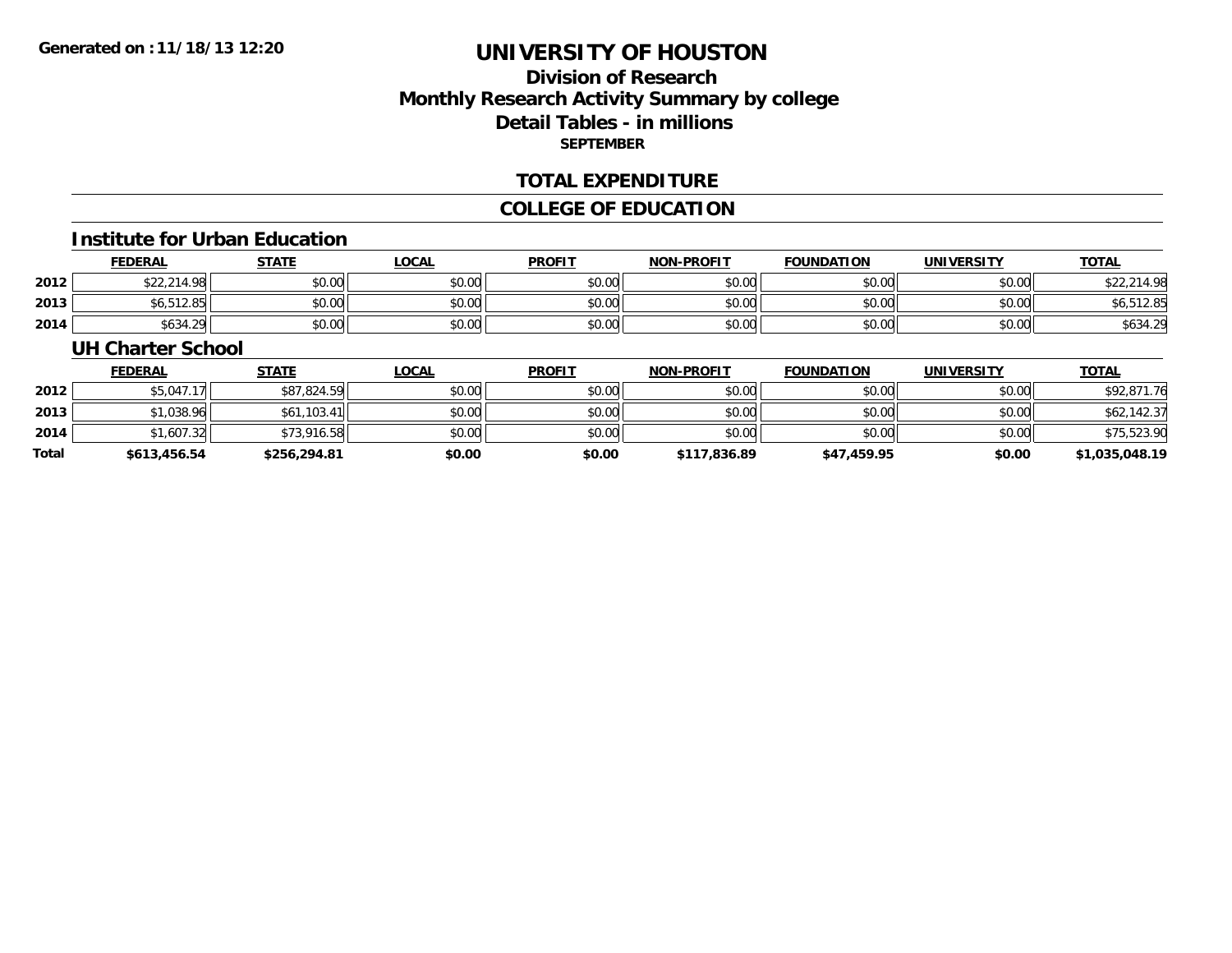## **Division of Research Monthly Research Activity Summary by college Detail Tables - in millions SEPTEMBER**

## **TOTAL EXPENDITURE**

### **COLLEGE OF LIBERAL ARTS AND SOCIAL SCIENCES**

|      | Art                              |                                        |              |               |                   |                   |                   |              |
|------|----------------------------------|----------------------------------------|--------------|---------------|-------------------|-------------------|-------------------|--------------|
|      | <b>FEDERAL</b>                   | <b>STATE</b>                           | <b>LOCAL</b> | <b>PROFIT</b> | <b>NON-PROFIT</b> | <b>FOUNDATION</b> | <b>UNIVERSITY</b> | <b>TOTAL</b> |
| 2013 | \$770.76                         | \$0.00                                 | \$0.00       | \$0.00        | \$0.00            | \$0.00            | \$0.00            | \$770.76     |
| 2014 | \$1,065.19                       | \$0.00                                 | \$0.00       | \$0.00        | \$0.00            | \$0.00            | \$0.00            | \$1,065.19   |
|      | <b>Arte Publico Press</b>        |                                        |              |               |                   |                   |                   |              |
|      | <b>FEDERAL</b>                   | <b>STATE</b>                           | <b>LOCAL</b> | <b>PROFIT</b> | NON-PROFIT        | <b>FOUNDATION</b> | <b>UNIVERSITY</b> | <b>TOTAL</b> |
| 2010 | \$482.10                         | \$0.00                                 | \$0.00       | \$0.00        | \$0.00            | \$9,460.37        | \$0.00            | \$9,942.47   |
| 2011 | \$1,455.71                       | \$0.00                                 | \$0.00       | \$0.00        | \$0.00            | \$47,508.76       | \$0.00            | \$48,964.47  |
| 2012 | \$3,487.59                       | \$0.00                                 | \$0.00       | \$0.00        | \$0.00            | \$0.00            | \$0.00            | \$3,487.59   |
| 2013 | \$14,471.64                      | \$0.00                                 | \$0.00       | \$0.00        | \$0.00            | \$6,694.22        | \$0.00            | \$21,165.86  |
| 2014 | \$0.00                           | \$0.00                                 | \$0.00       | \$0.00        | \$0.00            | \$19,025.86       | \$0.00            | \$19,025.86  |
|      | <b>Blaffer Gallery</b>           |                                        |              |               |                   |                   |                   |              |
|      | <b>FEDERAL</b>                   | <b>STATE</b>                           | <b>LOCAL</b> | <b>PROFIT</b> | NON-PROFIT        | <b>FOUNDATION</b> | <b>UNIVERSITY</b> | <b>TOTAL</b> |
| 2010 | \$5,432.68                       | \$0.00                                 | \$0.00       | \$0.00        | \$0.00            | \$0.00            | \$0.00            | \$5,432.68   |
| 2011 | \$7,395.16                       | \$360.00                               | \$0.00       | \$0.00        | \$0.00            | \$0.00            | \$0.00            | \$7,755.16   |
| 2012 | \$0.00                           | \$959.97                               | \$0.00       | \$0.00        | \$0.00            | \$0.00            | \$0.00            | \$959.97     |
| 2013 | \$698.71                         | \$0.00                                 | \$0.00       | \$0.00        | \$0.00            | \$0.00            | \$0.00            | \$698.71     |
| 2014 | \$0.00                           | \$457.55                               | \$0.00       | \$0.00        | \$7,143.75        | \$0.00            | \$0.00            | \$7,601.30   |
|      | <b>Center for Public History</b> |                                        |              |               |                   |                   |                   |              |
|      | <b>FEDERAL</b>                   | <b>STATE</b>                           | <b>LOCAL</b> | <b>PROFIT</b> | <b>NON-PROFIT</b> | <b>FOUNDATION</b> | <b>UNIVERSITY</b> | <b>TOTAL</b> |
| 2013 | \$16,422.50                      | \$0.00                                 | \$0.00       | \$0.00        | \$0.00            | \$0.00            | \$0.00            | \$16,422.50  |
| 2014 | \$237.50                         | \$0.00                                 | \$0.00       | \$0.00        | \$0.00            | \$0.00            | \$0.00            | \$237.50     |
|      | <b>Communication Disorders</b>   |                                        |              |               |                   |                   |                   |              |
|      | <b>FEDERAL</b>                   | <b>STATE</b>                           | <b>LOCAL</b> | <b>PROFIT</b> | NON-PROFIT        | <b>FOUNDATION</b> | <b>UNIVERSITY</b> | <b>TOTAL</b> |
| 2010 | \$0.00                           | \$0.00                                 | \$0.00       | \$0.00        | \$23,752.55       | \$0.00            | \$0.00            | \$23,752.55  |
| 2011 | \$566.06                         | \$0.00                                 | \$0.00       | \$0.00        | \$24,753.34       | \$0.00            | \$0.00            | \$25,319.40  |
| 2012 | \$1,107.24                       | \$0.00                                 | \$0.00       | \$0.00        | \$12,605.78       | \$0.00            | \$0.00            | \$13,713.02  |
| 2013 | \$0.00                           | \$0.00                                 | \$0.00       | \$0.00        | \$21,504.64       | \$0.00            | \$0.00            | \$21,504.64  |
| 2014 | \$4,312.93                       | \$0.00                                 | \$0.00       | \$0.00        | \$0.00            | \$0.00            | \$0.00            | \$4,312.93   |
|      |                                  | Dean, Liberal Arts and Social Sciences |              |               |                   |                   |                   |              |
|      | <b>FEDERAL</b>                   | <b>STATE</b>                           | <b>LOCAL</b> | <b>PROFIT</b> | <b>NON-PROFIT</b> | <b>FOUNDATION</b> | <b>UNIVERSITY</b> | <b>TOTAL</b> |
| 2011 | (\$95.47)                        | \$0.00                                 | \$0.00       | \$0.00        | \$0.00            | \$0.00            | \$0.00            | (\$95.47)    |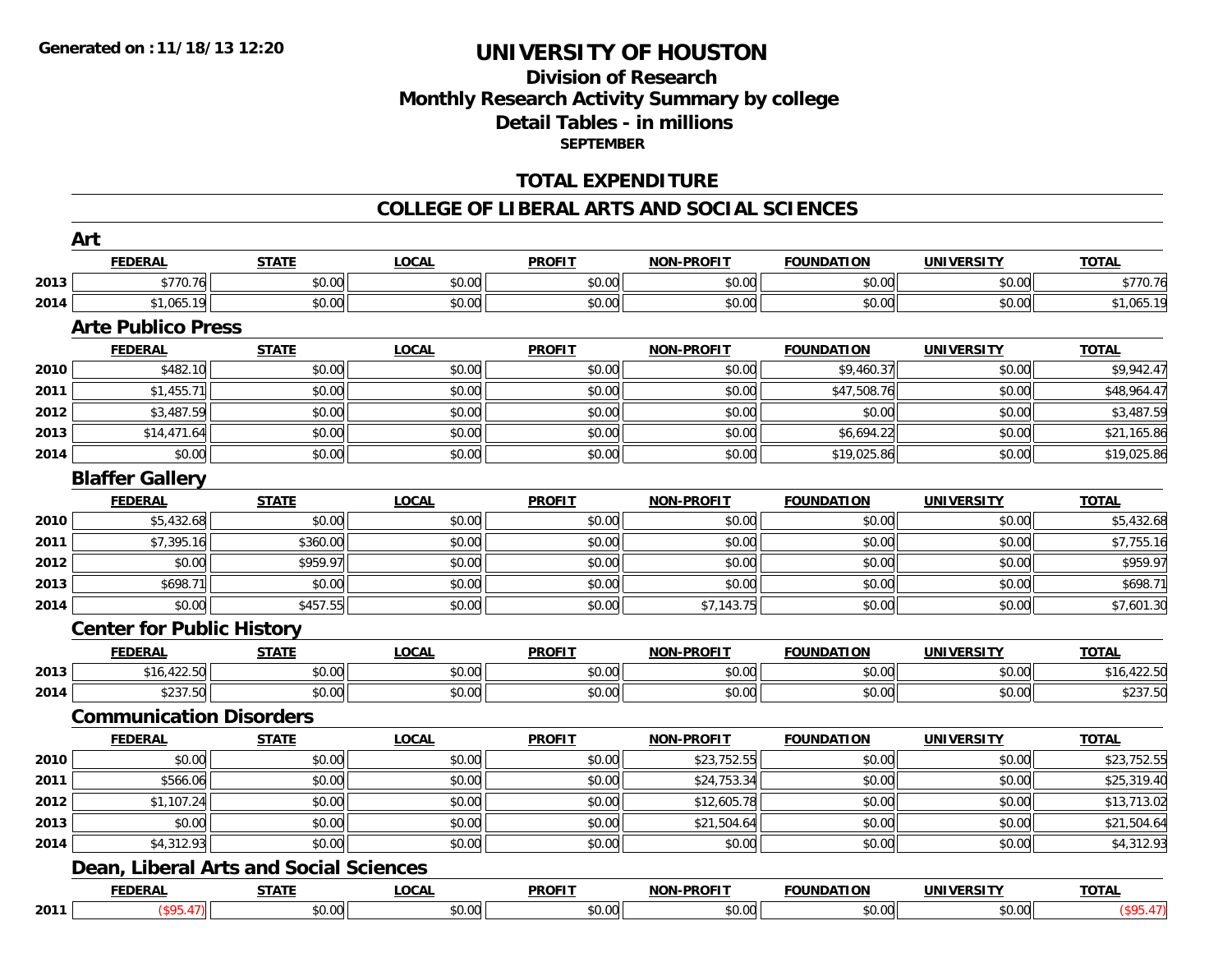# **Division of ResearchMonthly Research Activity Summary by college Detail Tables - in millions SEPTEMBER**

## **TOTAL EXPENDITURE**

### **COLLEGE OF LIBERAL ARTS AND SOCIAL SCIENCES**

## **Dean, Liberal Arts and Social Sciences**

|      | <b>FEDERAL</b>          | <b>STATE</b>                        | <b>LOCAL</b> | <b>PROFIT</b> | <b>NON-PROFIT</b> | <b>FOUNDATION</b> | <b>UNIVERSITY</b> | <b>TOTAL</b> |
|------|-------------------------|-------------------------------------|--------------|---------------|-------------------|-------------------|-------------------|--------------|
| 2013 | \$0.00                  | \$0.00                              | \$0.00       | \$0.00        | \$0.00            | \$0.00            | \$0.00            | \$0.00       |
| 2014 | \$0.00                  | \$0.00                              | \$0.00       | \$0.00        | \$0.00            | \$0.00            | \$0.00            | \$0.00       |
|      | <b>Economics</b>        |                                     |              |               |                   |                   |                   |              |
|      | <b>FEDERAL</b>          | <b>STATE</b>                        | <b>LOCAL</b> | <b>PROFIT</b> | <b>NON-PROFIT</b> | <b>FOUNDATION</b> | <b>UNIVERSITY</b> | <b>TOTAL</b> |
| 2010 | \$11,741.46             | \$0.00                              | \$0.00       | \$0.00        | \$0.00            | \$0.00            | \$0.00            | \$11,741.46  |
| 2011 | \$0.00                  | \$0.00                              | \$0.00       | \$0.00        | \$0.00            | \$4,457.51        | \$0.00            | \$4,457.51   |
| 2012 | \$0.00                  | \$0.00                              | \$0.00       | \$0.00        | \$0.00            | \$2,427.63        | \$0.00            | \$2,427.63   |
| 2013 | \$0.00                  | \$0.00                              | \$0.00       | \$0.00        | \$72,400.00       | \$2,627.55        | \$0.00            | \$75,027.55  |
| 2014 | \$0.00                  | \$0.00                              | \$0.00       | \$0.00        | \$33,972.45       | \$0.00            | \$0.00            | \$33,972.45  |
|      | English                 |                                     |              |               |                   |                   |                   |              |
|      | <b>FEDERAL</b>          | <b>STATE</b>                        | <b>LOCAL</b> | <b>PROFIT</b> | <b>NON-PROFIT</b> | <b>FOUNDATION</b> | <b>UNIVERSITY</b> | <b>TOTAL</b> |
| 2010 | \$0.00                  | \$0.00                              | \$0.00       | \$0.00        | \$0.00            | \$0.00            | \$0.00            | \$0.00       |
| 2011 | \$0.00                  | \$0.00                              | \$0.00       | \$0.00        | \$0.00            | \$0.00            | \$0.00            | \$0.00       |
| 2012 | \$0.00                  | \$0.00                              | \$0.00       | \$0.00        | \$0.00            | \$0.00            | \$0.00            | \$0.00       |
| 2013 | \$8,596.25              | \$0.00                              | \$0.00       | \$0.00        | \$0.00            | \$0.00            | \$0.00            | \$8,596.25   |
| 2014 | \$0.00                  | \$0.00                              | \$0.00       | \$0.00        | \$0.00            | \$0.00            | \$0.00            | \$0.00       |
|      |                         | <b>Health and Human Performance</b> |              |               |                   |                   |                   |              |
|      | <b>FEDERAL</b>          | <b>STATE</b>                        | <b>LOCAL</b> | <b>PROFIT</b> | <b>NON-PROFIT</b> | <b>FOUNDATION</b> | <b>UNIVERSITY</b> | <b>TOTAL</b> |
| 2010 | \$145,482.67            | \$0.00                              | \$0.00       | \$5,256.31    | \$0.00            | \$675.01          | \$0.00            | \$151,413.99 |
| 2011 | \$84,328.12             | \$0.00                              | \$0.00       | \$62,692.36   | \$0.00            | \$603.72          | \$0.00            | \$147,624.20 |
| 2012 | \$14,035.79             | \$0.00                              | \$0.00       | \$7,632.25    | \$0.00            | \$779.43          | \$0.00            | \$22,447.47  |
| 2013 | \$186,473.06            | \$0.00                              | \$0.00       | \$10,585.09   | \$0.00            | (\$71.57)         | \$0.00            | \$196,986.58 |
| 2014 | \$209,546.97            | \$0.00                              | \$0.00       | \$7,304.46    | \$0.00            | \$0.00            | \$0.00            | \$216,851.43 |
|      | <b>Hispanic Studies</b> |                                     |              |               |                   |                   |                   |              |
|      | <b>FEDERAL</b>          | <b>STATE</b>                        | <b>LOCAL</b> | <b>PROFIT</b> | <b>NON-PROFIT</b> | <b>FOUNDATION</b> | <b>UNIVERSITY</b> | <b>TOTAL</b> |
| 2012 | \$0.00                  | \$0.00                              | \$0.00       | \$0.00        | \$0.00            | \$20,015.81       | \$0.00            | \$20,015.81  |
| 2013 | \$0.00                  | \$0.00                              | \$0.00       | \$0.00        | \$0.00            | \$2,706.83        | \$0.00            | \$2,706.83   |
| 2014 | \$0.00                  | \$0.00                              | \$0.00       | \$0.00        | \$0.00            | \$994.50          | \$0.00            | \$994.50     |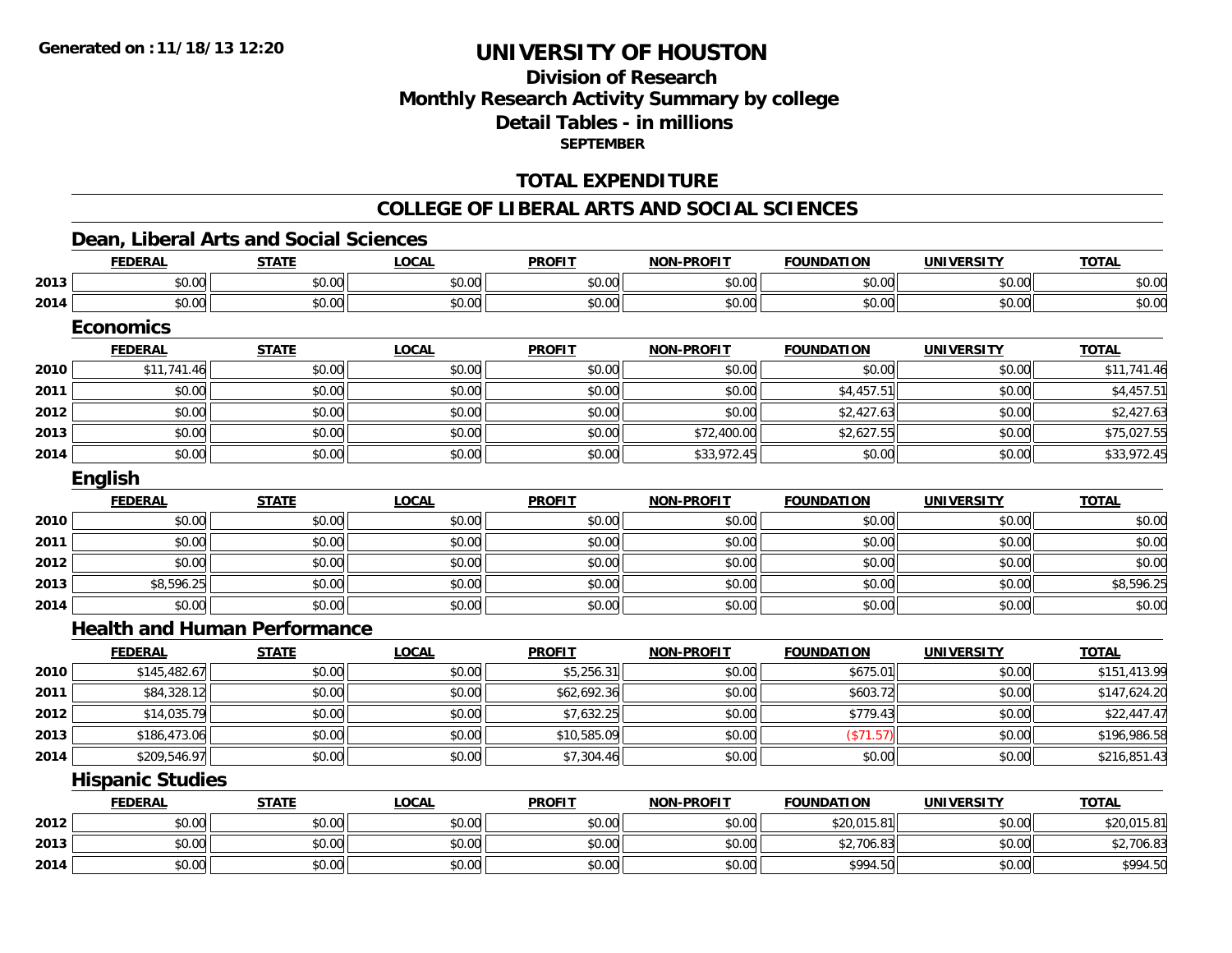# **Division of ResearchMonthly Research Activity Summary by college Detail Tables - in millions SEPTEMBER**

### **TOTAL EXPENDITURE**

### **COLLEGE OF LIBERAL ARTS AND SOCIAL SCIENCES**

|      | <b>History</b>                    |                                       |              |               |                   |                   |                   |                |
|------|-----------------------------------|---------------------------------------|--------------|---------------|-------------------|-------------------|-------------------|----------------|
|      | <b>FEDERAL</b>                    | <b>STATE</b>                          | <b>LOCAL</b> | <b>PROFIT</b> | <b>NON-PROFIT</b> | <b>FOUNDATION</b> | <b>UNIVERSITY</b> | <b>TOTAL</b>   |
| 2010 | \$0.00                            | \$0.00                                | \$0.00       | \$9,768.33    | \$0.00            | \$0.00            | \$0.00            | \$9,768.33     |
| 2011 | (\$98.36)                         | \$0.00                                | \$0.00       | \$663.13      | \$0.00            | \$0.00            | \$0.00            | \$564.77       |
| 2012 | \$0.00                            | \$0.00                                | \$0.00       | \$735.78      | (\$332.43)        | \$0.00            | \$0.00            | \$403.35       |
| 2013 | \$0.00                            | \$0.00                                | \$0.00       | \$377.08      | \$0.00            | \$0.00            | \$0.00            | \$377.08       |
| 2014 | \$0.00                            | \$0.00                                | \$0.00       | \$4,252.35    | \$0.00            | \$0.00            | \$0.00            | \$4,252.35     |
|      |                                   | <b>Hobby Center for Public Policy</b> |              |               |                   |                   |                   |                |
|      | <b>FEDERAL</b>                    | <b>STATE</b>                          | <b>LOCAL</b> | <b>PROFIT</b> | <b>NON-PROFIT</b> | <b>FOUNDATION</b> | <b>UNIVERSITY</b> | <b>TOTAL</b>   |
| 2010 | \$4,316.46                        | \$0.00                                | \$0.00       | \$0.00        | \$0.00            | \$0.00            | \$0.00            | \$4,316.46     |
| 2011 | \$5,134.65                        | \$0.00                                | \$0.00       | \$0.00        | \$0.00            | \$0.00            | \$0.00            | \$5,134.65     |
|      | <b>Modern/Classical Languages</b> |                                       |              |               |                   |                   |                   |                |
|      | <b>FEDERAL</b>                    | <b>STATE</b>                          | <b>LOCAL</b> | <b>PROFIT</b> | <b>NON-PROFIT</b> | <b>FOUNDATION</b> | <b>UNIVERSITY</b> | <b>TOTAL</b>   |
| 2012 | \$0.00                            | \$0.00                                | \$0.00       | \$0.00        | \$0.00            | \$0.00            | \$0.00            | \$0.00         |
| 2013 | \$7,517.53                        | \$0.00                                | \$0.00       | \$0.00        | \$0.00            | \$0.00            | \$0.00            | \$7,517.53     |
|      | Philosophy                        |                                       |              |               |                   |                   |                   |                |
|      | <b>FEDERAL</b>                    | <b>STATE</b>                          | <b>LOCAL</b> | <b>PROFIT</b> | <b>NON-PROFIT</b> | <b>FOUNDATION</b> | <b>UNIVERSITY</b> | <b>TOTAL</b>   |
| 2010 | \$0.00                            | \$0.00                                | \$0.00       | \$0.00        | \$0.00            | \$0.00            | \$0.00            | \$0.00         |
| 2011 | \$0.00                            | \$0.00                                | \$0.00       | \$0.00        | \$0.00            | \$0.00            | \$0.00            | \$0.00         |
| 2012 | \$798.68                          | \$0.00                                | \$0.00       | \$0.00        | \$0.00            | \$0.00            | \$0.00            | \$798.68       |
| 2013 | \$2,559.64                        | \$0.00                                | \$0.00       | \$0.00        | \$0.00            | \$0.00            | \$0.00            | \$2,559.64     |
| 2014 | \$1,288.77                        | \$0.00                                | \$0.00       | \$0.00        | \$0.00            | \$0.00            | \$0.00            | \$1,288.77     |
|      | <b>Political Science</b>          |                                       |              |               |                   |                   |                   |                |
|      | <b>FEDERAL</b>                    | <b>STATE</b>                          | <b>LOCAL</b> | <b>PROFIT</b> | NON-PROFIT        | <b>FOUNDATION</b> | <b>UNIVERSITY</b> | <b>TOTAL</b>   |
| 2010 | \$0.00                            | \$0.00                                | \$0.00       | \$0.00        | \$0.00            | \$0.00            | \$0.00            | \$0.00         |
| 2011 | \$0.00                            | \$0.00                                | \$0.00       | \$0.00        | \$0.00            | \$0.00            | \$0.00            | \$0.00         |
| 2012 | \$0.00                            | \$0.00                                | \$0.00       | \$0.00        | \$0.00            | \$0.00            | \$0.00            | \$0.00         |
| 2013 | (\$2,396.38)                      | \$0.00                                | \$0.00       | \$0.00        | \$0.00            | \$0.00            | \$0.00            | (\$2,396.38)   |
| 2014 | \$0.00                            | \$0.00                                | \$0.00       | \$0.00        | \$0.00            | \$0.00            | \$0.00            | \$0.00         |
|      | <b>Psychology</b>                 |                                       |              |               |                   |                   |                   |                |
|      | <b>FEDERAL</b>                    | <b>STATE</b>                          | <b>LOCAL</b> | <b>PROFIT</b> | <b>NON-PROFIT</b> | <b>FOUNDATION</b> | <b>UNIVERSITY</b> | <b>TOTAL</b>   |
| 2010 | \$746,469.43                      | \$1,431,004.72                        | \$0.00       | \$10,468.30   | \$7,785.05        | \$1,323.47        | \$1,966.93        | \$2,199,017.90 |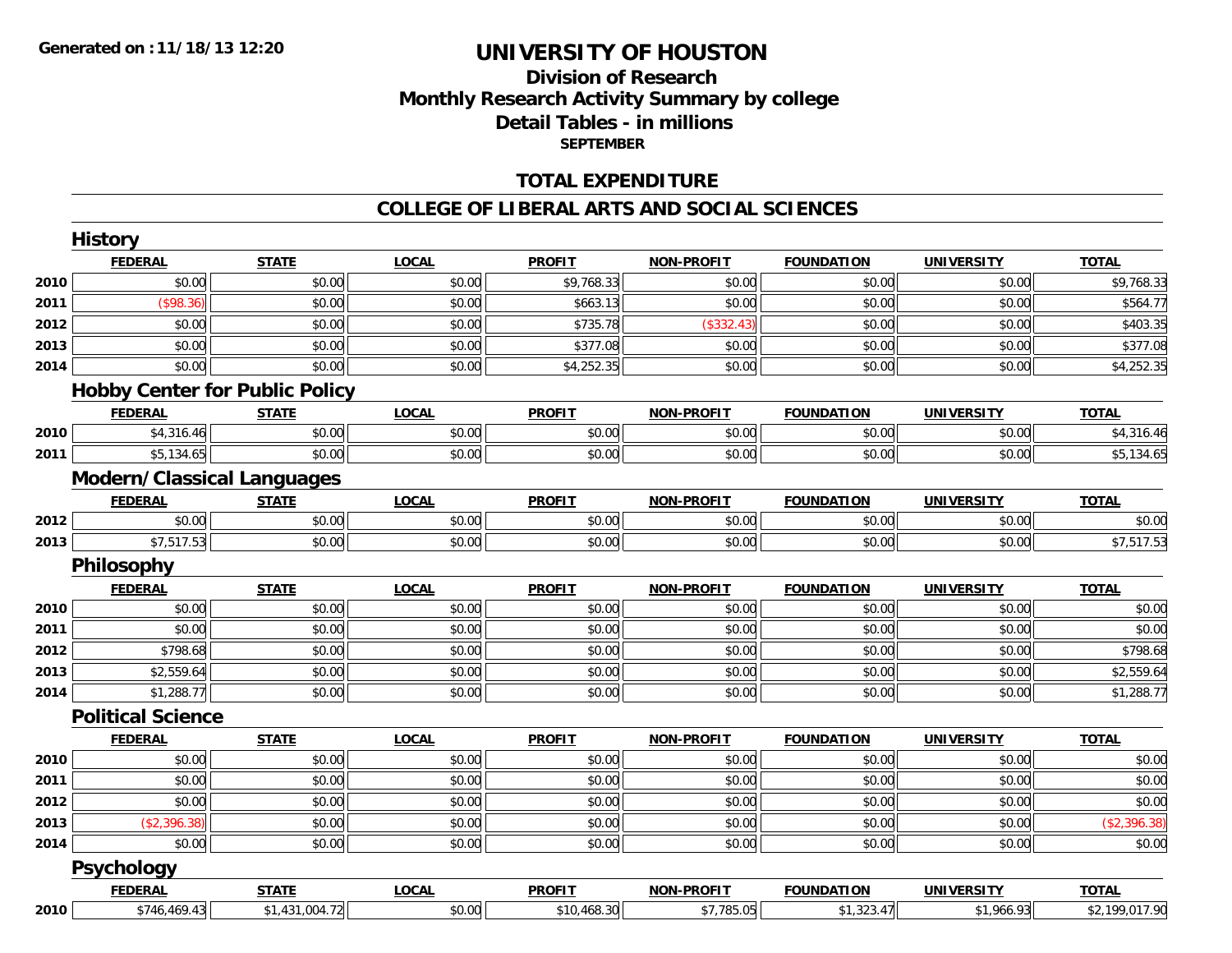## **Division of Research Monthly Research Activity Summary by college Detail Tables - in millions SEPTEMBER**

### **TOTAL EXPENDITURE**

### **COLLEGE OF LIBERAL ARTS AND SOCIAL SCIENCES**

|       | <b>Psychology</b>              |                |              |               |                   |                   |                   |                |
|-------|--------------------------------|----------------|--------------|---------------|-------------------|-------------------|-------------------|----------------|
|       | <b>FEDERAL</b>                 | <b>STATE</b>   | <b>LOCAL</b> | <b>PROFIT</b> | <b>NON-PROFIT</b> | <b>FOUNDATION</b> | <b>UNIVERSITY</b> | <b>TOTAL</b>   |
| 2011  | \$424,868.73                   | \$33,617.24    | \$0.00       | \$8,792.37    | \$17,281.04       | \$4,078.52        | \$1,343.52        | \$489,981.42   |
| 2012  | \$519,084.12                   | \$6,024.64     | \$0.00       | \$4,511.86    | \$10,270.55       | \$4,561.61        | (\$8,376.10)      | \$536,076.68   |
| 2013  | \$636,885.18                   | \$20,280.46    | \$0.00       | \$3,952.47    | \$18,463.84       | \$19,780.63       | \$0.00            | \$699,362.58   |
| 2014  | \$406,226.54                   | \$358.79       | \$0.00       | \$1,125.82    | \$27,151.81       | (\$0.08)          | \$0.00            | \$434,862.88   |
|       | <b>School of Communication</b> |                |              |               |                   |                   |                   |                |
|       | <b>FEDERAL</b>                 | <b>STATE</b>   | <b>LOCAL</b> | <b>PROFIT</b> | <b>NON-PROFIT</b> | <b>FOUNDATION</b> | <b>UNIVERSITY</b> | <b>TOTAL</b>   |
| 2011  | \$0.00                         | \$0.00         | \$0.00       | \$0.00        | \$0.00            | \$0.00            | \$0.00            | \$0.00         |
| 2012  | \$0.00                         | \$0.00         | \$0.00       | \$0.00        | \$0.00            | \$0.00            | \$0.00            | \$0.00         |
| 2013  | \$0.00                         | \$0.00         | \$0.00       | \$0.00        | \$0.00            | \$0.00            | \$0.00            | \$0.00         |
|       | <b>Sociology</b>               |                |              |               |                   |                   |                   |                |
|       | <b>FEDERAL</b>                 | <b>STATE</b>   | <b>LOCAL</b> | <b>PROFIT</b> | <b>NON-PROFIT</b> | <b>FOUNDATION</b> | <b>UNIVERSITY</b> | <b>TOTAL</b>   |
| 2010  | \$15,118.82                    | \$0.00         | \$1,782.09   | \$0.00        | \$0.00            | \$0.00            | \$0.00            | \$16,900.91    |
| 2011  | \$13,345.91                    | \$0.00         | \$0.00       | \$0.00        | \$0.00            | \$0.00            | \$0.00            | \$13,345.91    |
| 2012  | \$2,767.94                     | \$0.00         | \$0.00       | \$0.00        | \$0.00            | \$0.00            | \$0.00            | \$2,767.94     |
| 2013  | (\$313.80)                     | \$0.00         | \$0.00       | \$0.00        | \$0.00            | \$0.00            | \$0.00            | (\$313.80)     |
| 2014  | \$1,192.50                     | \$0.00         | \$0.00       | \$0.00        | \$0.00            | \$0.00            | \$0.00            | \$1,192.50     |
| Total | \$3,502,780.98                 | \$1,493,063.37 | \$1,782.09   | \$138,117.95  | \$276,752.37      | \$147,649.78      | (\$5,065.65)      | \$5,555,080.89 |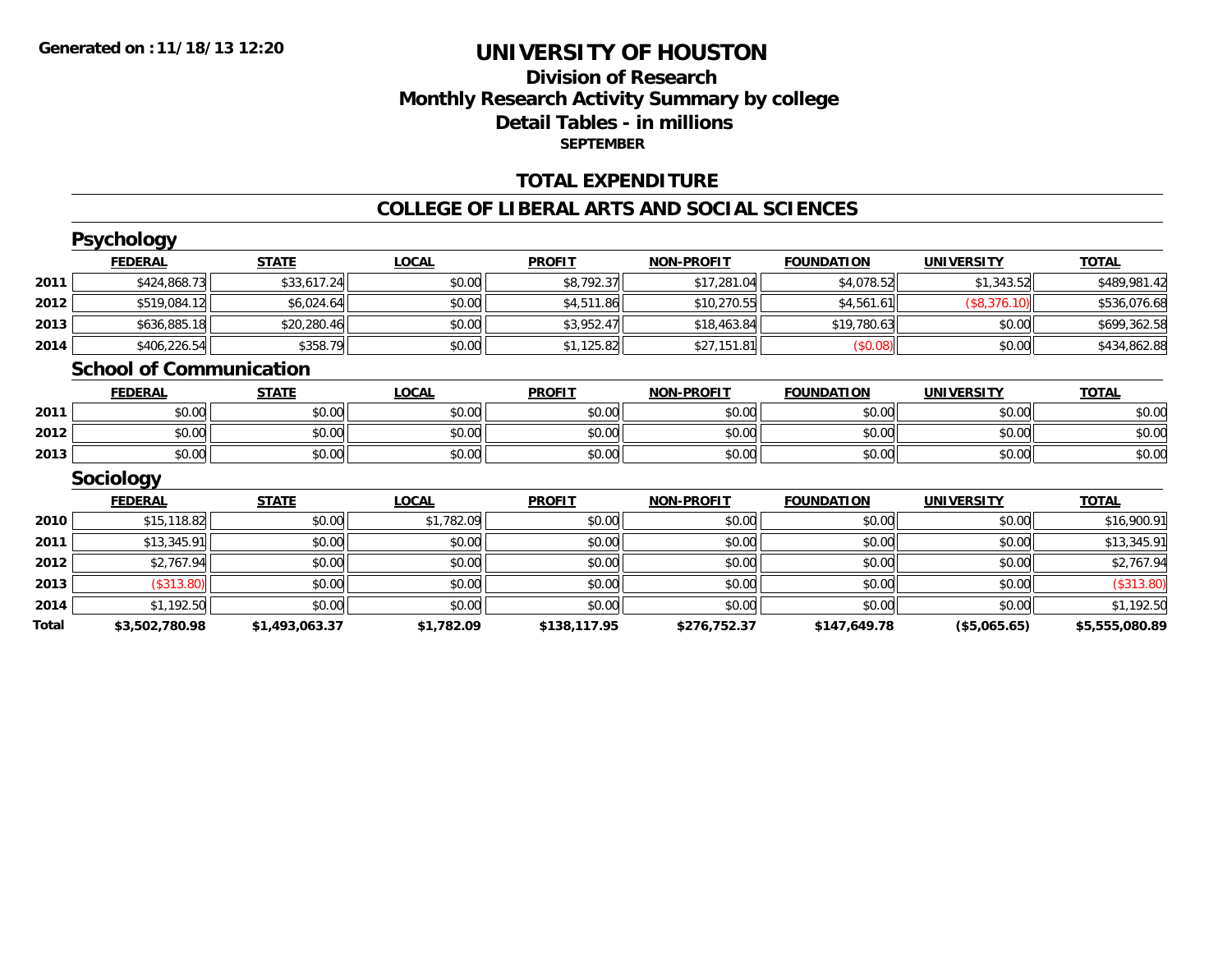# **Division of ResearchMonthly Research Activity Summary by college Detail Tables - in millions SEPTEMBER**

### **TOTAL EXPENDITURE**

### **COLLEGE OF NATURAL SCIENCES AND MATHEMATICS**

# **Biology/Biochemistry**

|      | <b>FEDERAL</b>                                         | <b>STATE</b>   | <b>LOCAL</b> | <b>PROFIT</b> | <b>NON-PROFIT</b> | <b>FOUNDATION</b> | <b>UNIVERSITY</b> | <b>TOTAL</b>   |
|------|--------------------------------------------------------|----------------|--------------|---------------|-------------------|-------------------|-------------------|----------------|
| 2010 | \$154,653.27                                           | \$9,239.56     | \$0.00       | \$0.00        | \$14,874.77       | \$17,328.45       | \$0.00            | \$196,096.05   |
| 2011 | \$280,704.95                                           | \$23,093.34    | \$0.00       | \$0.00        | \$27,364.61       | \$13,593.79       | \$0.00            | \$344,756.69   |
| 2012 | \$262,947.93                                           | \$42,724.52    | \$0.00       | \$0.00        | \$61,478.72       | \$15,244.96       | \$0.00            | \$382,396.13   |
| 2013 | \$201,906.28                                           | \$29,760.08    | \$0.00       | \$2,336.14    | \$55,596.52       | \$13,993.83       | \$0.00            | \$303,592.85   |
| 2014 | \$211,880.23                                           | \$23,438.82    | \$0.00       | \$18,077.14   | \$45,348.84       | \$7,393.03        | \$0.00            | \$306,138.06   |
|      | <b>Center for Applied Geoscience Excellence</b>        |                |              |               |                   |                   |                   |                |
|      | <b>FEDERAL</b>                                         | <b>STATE</b>   | <b>LOCAL</b> | <b>PROFIT</b> | <b>NON-PROFIT</b> | <b>FOUNDATION</b> | <b>UNIVERSITY</b> | <b>TOTAL</b>   |
| 2010 | \$0.00                                                 | \$0.00         | \$0.00       | \$0.00        | \$0.00            | \$0.00            | \$0.00            | \$0.00         |
|      | <b>Center for Nuclear Receptors and Cell Signaling</b> |                |              |               |                   |                   |                   |                |
|      | <b>FEDERAL</b>                                         | <b>STATE</b>   | <b>LOCAL</b> | <b>PROFIT</b> | <b>NON-PROFIT</b> | <b>FOUNDATION</b> | <b>UNIVERSITY</b> | <b>TOTAL</b>   |
| 2010 | \$45,015.08                                            | \$1,272,764.03 | \$0.00       | \$0.00        | \$0.00            | \$0.00            | \$0.00            | \$1,317,779.12 |
| 2011 | \$95,371.26                                            | \$463.73       | \$0.00       | \$0.00        | \$2,848.37        | \$1,819.89        | \$0.00            | \$100,503.25   |
| 2012 | \$211,743.47                                           | \$15,031.14    | \$0.00       | \$7,537.37    | \$0.00            | \$3,517.13        | \$0.00            | \$237,829.11   |
| 2013 | \$143,136.96                                           | \$28,647.13    | \$0.00       | \$0.00        | \$150.00          | \$0.00            | \$0.00            | \$171,934.09   |
| 2014 | \$150,700.22                                           | \$78,828.81    | \$0.00       | \$0.00        | \$7,746.78        | \$1,903.26        | \$0.00            | \$239,179.07   |
|      | Chemistry                                              |                |              |               |                   |                   |                   |                |
|      | <b>FEDERAL</b>                                         | <b>STATE</b>   | <b>LOCAL</b> | <b>PROFIT</b> | <b>NON-PROFIT</b> | <b>FOUNDATION</b> | <b>UNIVERSITY</b> | <b>TOTAL</b>   |
| 2010 | \$504,663.58                                           | \$1,287,991.30 | \$0.00       | \$7,117.62    | \$2,490.49        | \$77,277.06       | \$25,390.00       | \$1,904,930.05 |
| 2011 | \$333,333.71                                           | \$140,775.13   | \$0.00       | \$6,509.07    | \$7,147.14        | \$109,057.27      | \$1,452.06        | \$598,274.38   |
| 2012 | \$258,769.76                                           | \$87,647.51    | \$0.00       | \$3,143.64    | \$2,974.33        | \$107,274.40      | (\$2,024.95)      | \$457,784.69   |
| 2013 | \$274,468.10                                           | \$147,440.69   | \$0.00       | \$10,221.67   | \$1,356.29        | \$89,982.23       | (\$894.00)        | \$522,574.98   |
| 2014 | \$253,289.70                                           | \$83,927.05    | \$0.00       | \$2,133.67    | \$6,107.61        | \$80,017.84       | \$0.00            | \$425,475.87   |
|      | <b>Computer Science</b>                                |                |              |               |                   |                   |                   |                |
|      | <b>FEDERAL</b>                                         | <b>STATE</b>   | <b>LOCAL</b> | <b>PROFIT</b> | <b>NON-PROFIT</b> | <b>FOUNDATION</b> | <b>UNIVERSITY</b> | <b>TOTAL</b>   |
| 2010 | \$258,367.98                                           | \$10,375.95    | \$0.00       | \$12,386.84   | \$6,953.87        | \$0.00            | \$0.00            | \$288,084.64   |
| 2011 | \$379,713.28                                           | \$2,704.04     | \$0.00       | \$19,048.77   | \$20,860.77       | \$0.00            | \$0.00            | \$422,326.86   |
| 2012 | \$262,667.72                                           | \$5,878.95     | \$0.00       | \$35,790.71   | \$26,865.15       | \$4,905.98        | \$0.00            | \$336,108.51   |
| 2013 | \$172,866.10                                           | \$4,004.67     | \$0.00       | \$42,463.70   | \$14,389.98       | \$10,965.00       | \$1,632.00        | \$246,321.44   |
| 2014 | \$165,465.43                                           | \$0.00         | \$0.00       | \$33,210.28   | \$22,564.99       | \$772.11          | \$2,161.91        | \$224,174.72   |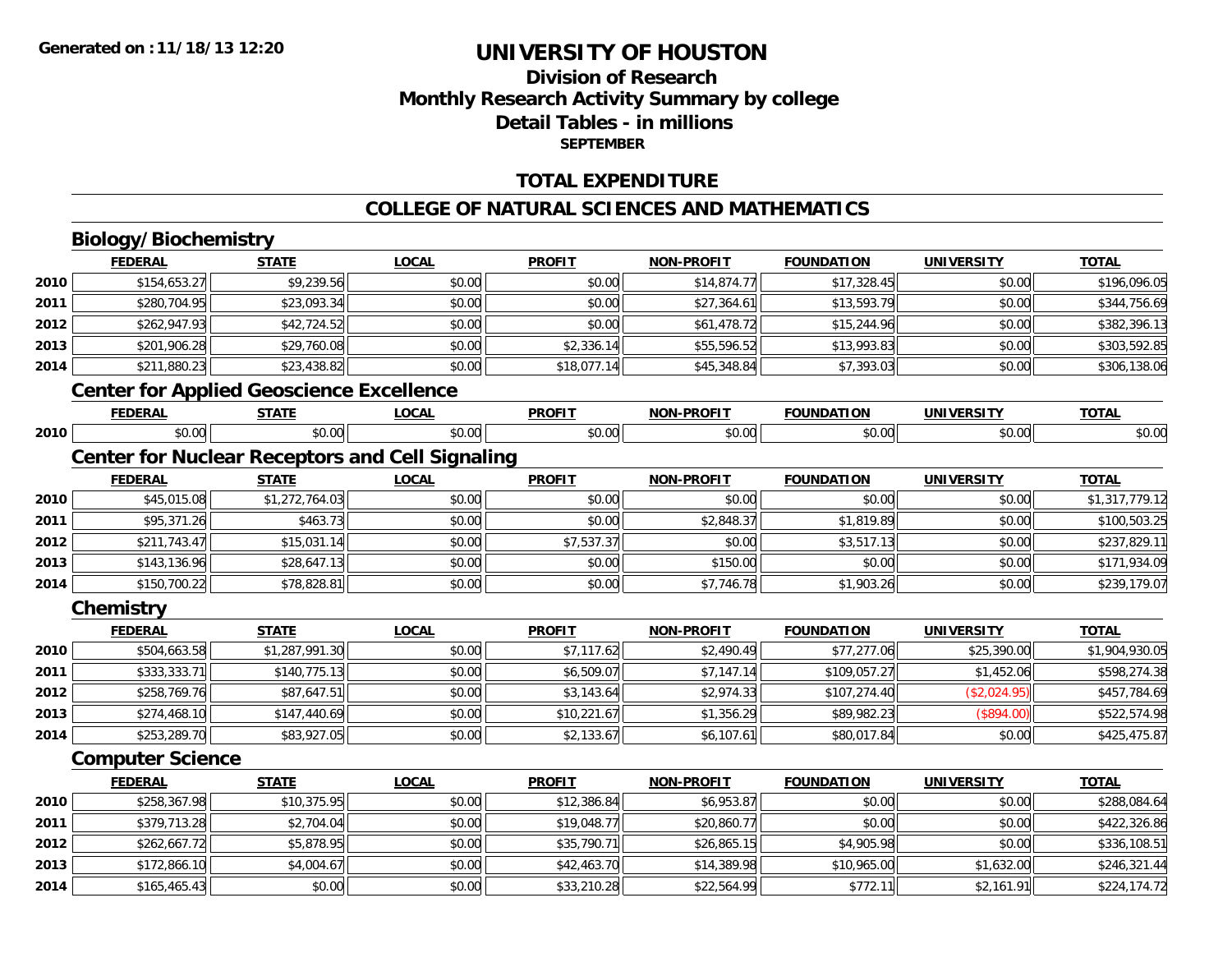# **Division of ResearchMonthly Research Activity Summary by college Detail Tables - in millionsSEPTEMBER**

### **TOTAL EXPENDITURE**

# **COLLEGE OF NATURAL SCIENCES AND MATHEMATICS**

## **Dean, Natural Sciences and Mathematics**

|      | <b>FEDERAL</b> | <b>STATE</b> | <u>LOCAL</u> | <b>PROFIT</b> | <b>NON-PROFIT</b> | <b>FOUNDATION</b> | <b>UNIVERSITY</b> | <b>TOTAL</b> |
|------|----------------|--------------|--------------|---------------|-------------------|-------------------|-------------------|--------------|
| 2010 | \$0.00         | \$0.00       | \$0.00       | \$0.00        | \$0.00            | \$0.00            | \$0.00            | \$0.00       |
| 2011 | \$0.00         | \$0.00       | \$0.00       | \$0.00        | \$0.00            | \$0.00            | \$0.00            | \$0.00       |
| 2012 | \$3,194.70     | \$0.00       | \$0.00       | \$0.00        | \$0.00            | \$0.00            | \$0.00            | \$3,194.70   |
| 2013 | \$10,238.56    | \$0.00       | \$0.00       | \$0.00        | \$0.00            | \$0.00            | \$0.00            | \$10,238.56  |
| 2014 | \$5,155.07     | \$0.00       | \$0.00       | \$0.00        | \$0.00            | \$0.00            | \$0.00            | \$5,155.07   |

### **Earth & Atmospheric Sciences**

|      | <b>FEDERAL</b> | <b>STATE</b> | <u>LOCAL</u> | <b>PROFIT</b> | <b>NON-PROFIT</b> | <b>FOUNDATION</b> | <b>UNIVERSITY</b> | <b>TOTAL</b> |
|------|----------------|--------------|--------------|---------------|-------------------|-------------------|-------------------|--------------|
| 2010 | \$54,112.81    | \$18,898.32  | \$0.00       | \$161,041.42  | \$168,244.24      | \$0.00            | \$0.00            | \$402,296.79 |
| 2011 | \$61,231.44    | \$53,512.09  | \$0.00       | \$207,393.45  | \$17,681.80       | \$0.00            | \$0.00            | \$339,818.78 |
| 2012 | \$242,024.57   | \$103,258.93 | \$0.00       | \$109.033.64  | \$17,932.23       | \$0.00            | \$0.00            | \$472,249.38 |
| 2013 | \$79,470.80    | \$10,876.67  | \$0.00       | \$193.749.04  | \$25,169.30       | \$0.00            | \$0.00            | \$309,265.82 |
| 2014 | \$133,844.02   | \$72,881.29  | \$0.00       | \$214,712.59  | \$20,357.45       | \$5,105.94        | \$0.00            | \$446,901.29 |

# **Institute for Climate and Atmospheric Science**

|      | <u>FEDERAL</u> | <b>STATE</b> | <u>LOCAL</u> | <b>PROFIT</b> | <b>NON-PROFIT</b> | <b>FOUNDATION</b> | <b>UNIVERSITY</b> | <b>TOTAL</b> |
|------|----------------|--------------|--------------|---------------|-------------------|-------------------|-------------------|--------------|
| 2010 | \$0.00         | \$0.00       | \$0.00       | \$0.00        | \$0.00            | \$0.00            | \$0.00            | \$0.00       |
| 2011 | \$0.00         | \$0.00       | \$0.00       | \$0.00        | \$0.00            | \$0.00            | \$0.00            | \$0.00       |
| 2012 | \$0.00         | \$0.00       | \$0.00       | \$0.00        | \$0.00            | \$0.00            | \$0.00            | \$0.00       |
| 2013 | \$0.00         | \$0.00       | \$0.00       | \$0.00        | \$0.00            | \$0.00            | \$0.00            | \$0.00       |
| 2014 | \$0.00         | \$0.00       | \$0.00       | \$0.00        | \$0.00            | \$0.00            | \$0.00            | \$0.00       |

### **Mathematics**

|      | <b>FEDERAL</b> | <u>STATE</u> | <b>LOCAL</b> | <b>PROFIT</b> | <b>NON-PROFIT</b> | <b>FOUNDATION</b> | UNIVERSITY | <b>TOTAL</b> |
|------|----------------|--------------|--------------|---------------|-------------------|-------------------|------------|--------------|
| 2010 | \$71,734.78    | \$25,680.58  | \$0.00       | \$0.00        | \$3,363.32        | \$3,343.12        | \$0.00     | \$104,121.80 |
| 2011 | \$54,958.92    | \$21,992.26  | \$0.00       | \$5,543.43    | \$11,203.10       | \$1,863.29        | \$2,515.89 | \$98,076.89  |
| 2012 | \$37,274.28    | \$27,827.71  | \$0.00       | \$5,479.28    | \$13,375.89       | (\$1,077.72)      | \$278.98   | \$83,158.41  |
| 2013 | \$99,169.80    | \$12,808.74  | \$0.00       | \$23,980.13   | \$0.00            | (S27, 729.36)     | \$0.00     | \$108,229.31 |
| 2014 | \$99,448.82    | \$0.00       | \$0.00       | \$7,651.48    | \$0.00            | \$2,657           | \$0.00     | \$109,757.41 |

### **Physics**

|      | <b>FEDERAL</b>                    | <b>STATE</b>                              | <b>_OCAL</b>   | <b>PROFIT</b>              | <b>NON-PROFIT</b> | <b>FOUNDATION</b> | <b>UNIVERSITY</b> | <b>TOTAL</b>                 |
|------|-----------------------------------|-------------------------------------------|----------------|----------------------------|-------------------|-------------------|-------------------|------------------------------|
| 2010 | $100 - 70$<br>0.1<br>.498.7<br>סכ | $AT = A$<br>nhy.<br>,,,,,,,,,,,           | ስስ ስስ<br>PU.UU | 000000                     | .909.24           | \$7,888.79        | \$0.00            | <b>A</b> 4 F<br>455.<br>ט טו |
| 2011 | \$120.555.                        | $\sim$ $\sim$ $\sim$ $\sim$<br>\$2,940,00 | ታስ ሰሰ<br>JU.UU | <b>OEO OP</b><br>79,090.09 | .747.20           | \$976.52          | \$0.00            | 0777.40<br>\$100             |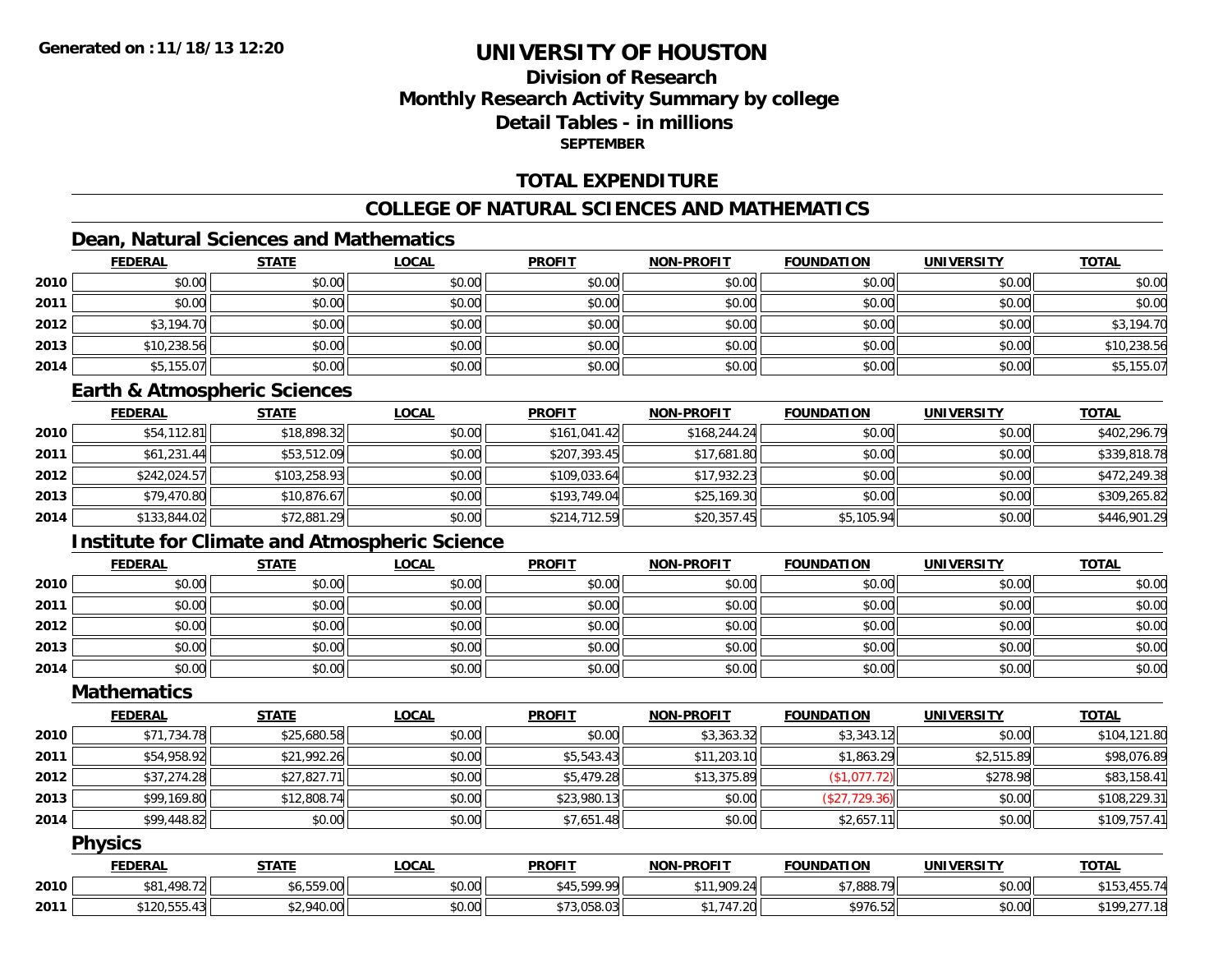# **Division of Research Monthly Research Activity Summary by college Detail Tables - in millions SEPTEMBER**

### **TOTAL EXPENDITURE**

### **COLLEGE OF NATURAL SCIENCES AND MATHEMATICS**

|       | <b>Physics</b> |                |              |                |                   |                   |                   |                 |
|-------|----------------|----------------|--------------|----------------|-------------------|-------------------|-------------------|-----------------|
|       | <b>FEDERAL</b> | <b>STATE</b>   | <u>LOCAL</u> | <b>PROFIT</b>  | <b>NON-PROFIT</b> | <b>FOUNDATION</b> | <b>UNIVERSITY</b> | <b>TOTAL</b>    |
| 2012  | \$301,697.57   | (\$183.99)     | \$0.00       | (S39, 914.69)  | \$3,169.80        | \$5,294.02        | \$0.00            | \$270,062.71    |
| 2013  | \$209,374.02   | \$0.00         | \$0.00       | \$112,746.16   | \$0.00            | \$11,374.32       | \$0.00            | \$333,494.50    |
| 2014  | \$212,700.05   | \$0.00         | \$0.00       | \$91,366.83    | \$4,452.30        | \$4,100.00        | \$0.00            | \$312,619.18    |
| Total | \$6,499,349.38 | \$3,651,788.03 | \$0.00       | \$1,411,417.39 | \$625,725.11      | \$568,842.26      | \$30,511.89       | \$12,787,634.07 |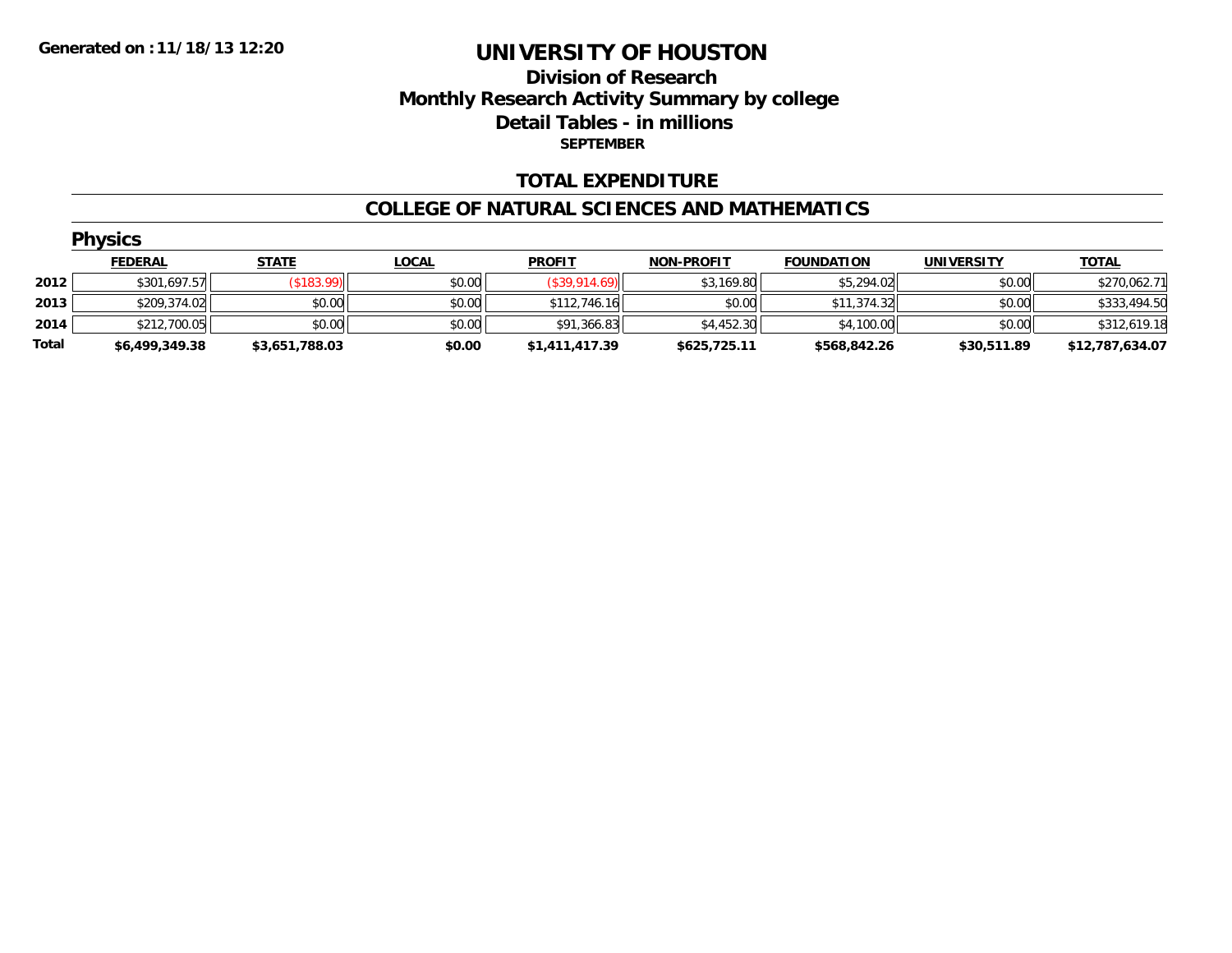## **Division of Research Monthly Research Activity Summary by college Detail Tables - in millions SEPTEMBER**

### **TOTAL EXPENDITURE**

### **COLLEGE OF OPTOMETRY**

# **Optometry, Community**

|       | <b>FEDERAL</b> | <b>STATE</b> | <u>LOCAL</u> | <b>PROFIT</b> | <b>NON-PROFIT</b> | <b>FOUNDATION</b> | <b>UNIVERSITY</b> | <b>TOTAL</b>   |
|-------|----------------|--------------|--------------|---------------|-------------------|-------------------|-------------------|----------------|
| 2010  | \$287,051.33   | \$18,888.27  | \$0.00       | \$38,219.49   | (\$468.39)        | \$3,357.03        | \$71,004.90       | \$418,052.63   |
| 2011  | \$262,603.95   | \$11,410.09  | \$0.00       | \$14,928.44   | \$24.16           | \$0.00            | \$53,507.93       | \$342,474.57   |
| 2012  | \$274,796.21   | \$1,922.24   | \$0.00       | \$32,908.55   | (\$105.00)        | \$2,222.10        | \$31,876.46       | \$343,620.56   |
| 2013  | \$364,948.69   | \$0.00       | \$0.00       | \$59,180.40   | \$0.00            | \$1,861.49        | \$9,185.32        | \$435,175.90   |
| 2014  | \$284,752.17   | \$0.00       | \$0.00       | \$82,972.63   | \$0.00            | \$0.00            | \$41,910.49       | \$409,635.29   |
| Total | \$1,474,152.35 | \$32,220.60  | \$0.00       | \$228,209.51  | (\$549.23)        | \$7,440.62        | \$207,485.10      | \$1,948,958.95 |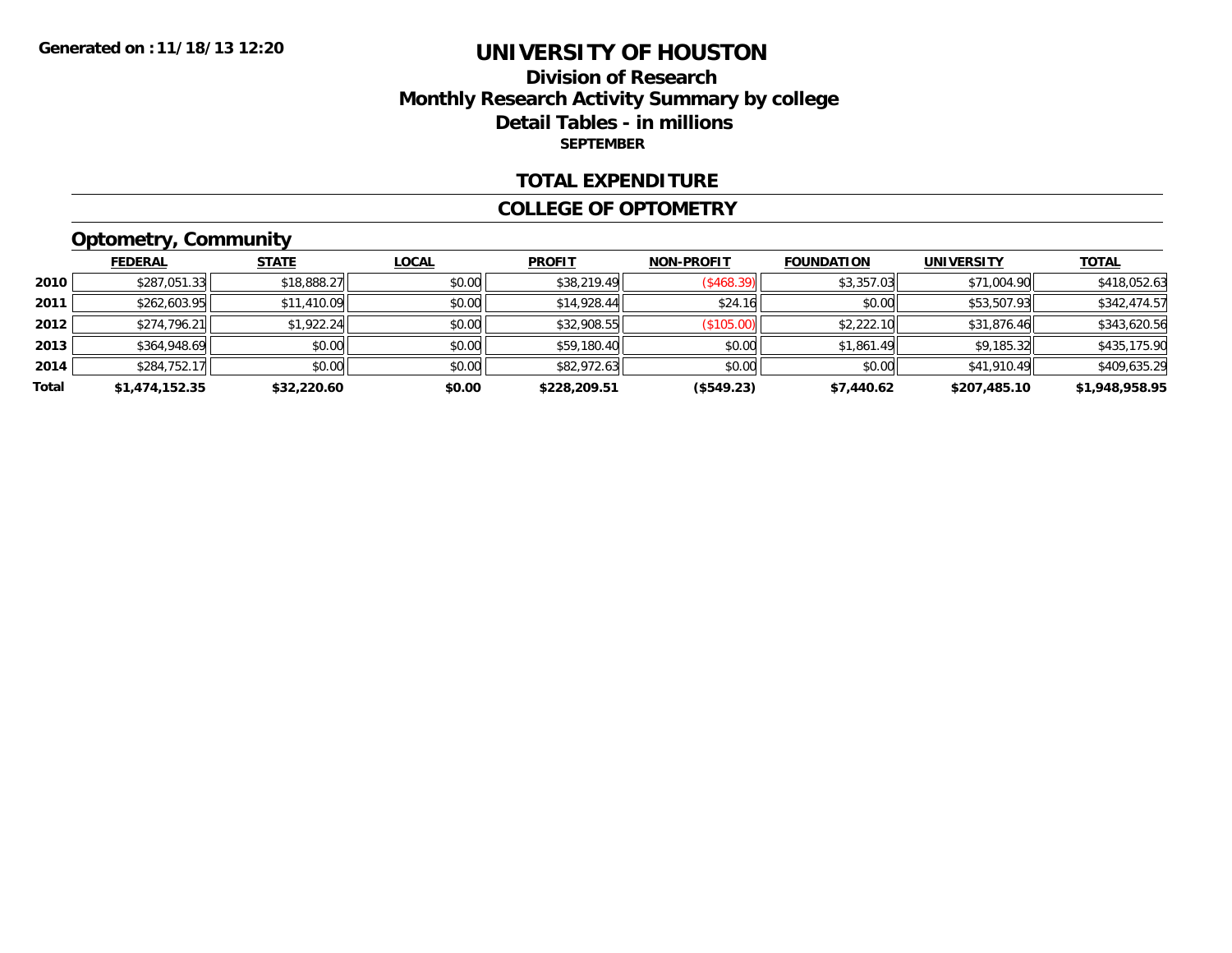# **Division of ResearchMonthly Research Activity Summary by college Detail Tables - in millions SEPTEMBER**

### **TOTAL EXPENDITURE**

### **COLLEGE OF PHARMACY**

# **Clinical Sciences and Administration**

|      | <b>FEDERAL</b> | <b>STATE</b> | <u>LOCAL</u> | <b>PROFIT</b> | <b>NON-PROFIT</b> | <b>FOUNDATION</b> | UNIVERSITY | <b>TOTAL</b> |
|------|----------------|--------------|--------------|---------------|-------------------|-------------------|------------|--------------|
| 2010 | \$1,776.61     | \$0.00       | \$0.00       | \$31,724.86   | \$9,446.21        | \$4,319.59        | \$94.33    | \$47,361.60  |
| 2011 | \$14,470.67    | \$0.00       | \$0.00       | \$13,181.09   | \$1,321.27        | \$0.00            | \$0.00     | \$28,973.03  |
| 2012 | \$24,775.29    | \$9,494.77   | \$0.00       | \$3,209.73    | (\$7,257.88)      | \$0.00            | \$0.00     | \$30,221.91  |
| 2013 | \$15,345.61    | \$0.00       | \$0.00       | \$13,955.35   | \$0.00            | \$4,103.00        | \$0.00     | \$33,403.96  |
| 2014 | \$3,729.95     | \$0.00       | \$0.00       | \$34,212.41   | \$0.00            | \$0.00            | \$0.00     | \$37,942.36  |

# **Dean, Pharmacy**

|      | <b>FEDERAL</b> | <b>STATE</b> | <u>LOCAL</u> | <b>PROFIT</b> | <b>NON-PROFIT</b> | <b>FOUNDATION</b> | <b>UNIVERSITY</b> | <b>TOTAL</b> |
|------|----------------|--------------|--------------|---------------|-------------------|-------------------|-------------------|--------------|
| 2010 | \$0.00         | \$0.00       | \$0.00       | \$0.00        | \$0.00            | \$0.00            | \$0.00            | \$0.00       |
| 2011 | \$0.00         | \$0.00       | \$0.00       | \$0.00        | \$0.00            | \$0.00            | \$0.00            | \$0.00       |
| 2012 | \$0.00         | \$0.00       | \$0.00       | \$0.00        | \$0.00            | \$0.00            | \$0.00            | \$0.00       |
| 2013 | \$0.00         | \$0.00       | \$0.00       | \$0.00        | \$0.00            | \$0.00            | \$0.00            | \$0.00       |
| 2014 | \$0.00         | \$0.00       | \$0.00       | \$0.00        | \$0.00            | \$0.00            | \$0.00            | \$0.00       |

# **Pharmacological and Pharmaceutical Sciences**

|       | <b>FEDERAL</b> | <b>STATE</b> | <b>LOCAL</b> | <b>PROFIT</b> | <b>NON-PROFIT</b> | <b>FOUNDATION</b> | <b>UNIVERSITY</b> | <b>TOTAL</b> |
|-------|----------------|--------------|--------------|---------------|-------------------|-------------------|-------------------|--------------|
| 2010  | \$94,626.49    | \$12,682.69  | \$0.00       | \$3,685.58    | \$10,074.51       | \$98.62           | \$0.00            | \$121,167.89 |
| 2011  | \$140,335.43   | \$9,006.57   | \$0.00       | \$0.00        | \$12,447.33       | \$8,570.07        | \$0.00            | \$170,359.40 |
| 2012  | \$48,891.75    | \$0.01       | \$0.00       | \$0.00        | \$8,901.59        | \$0.00            | \$0.00            | \$57,793.35  |
| 2013  | \$122,266.58   | \$0.00       | \$0.00       | \$1,561.99    | \$7,405.79        | \$6,972.52        | \$0.00            | \$138,206.88 |
| 2014  | \$166,848.33   | \$0.00       | \$0.00       | \$0.00        | \$4,848.91        | \$2,517.44        | \$0.00            | \$174,214.68 |
| Total | \$633,066.70   | \$31,184.04  | \$0.00       | \$101,531.01  | \$47,187.73       | \$26,581.24       | \$94.33           | \$839,645.05 |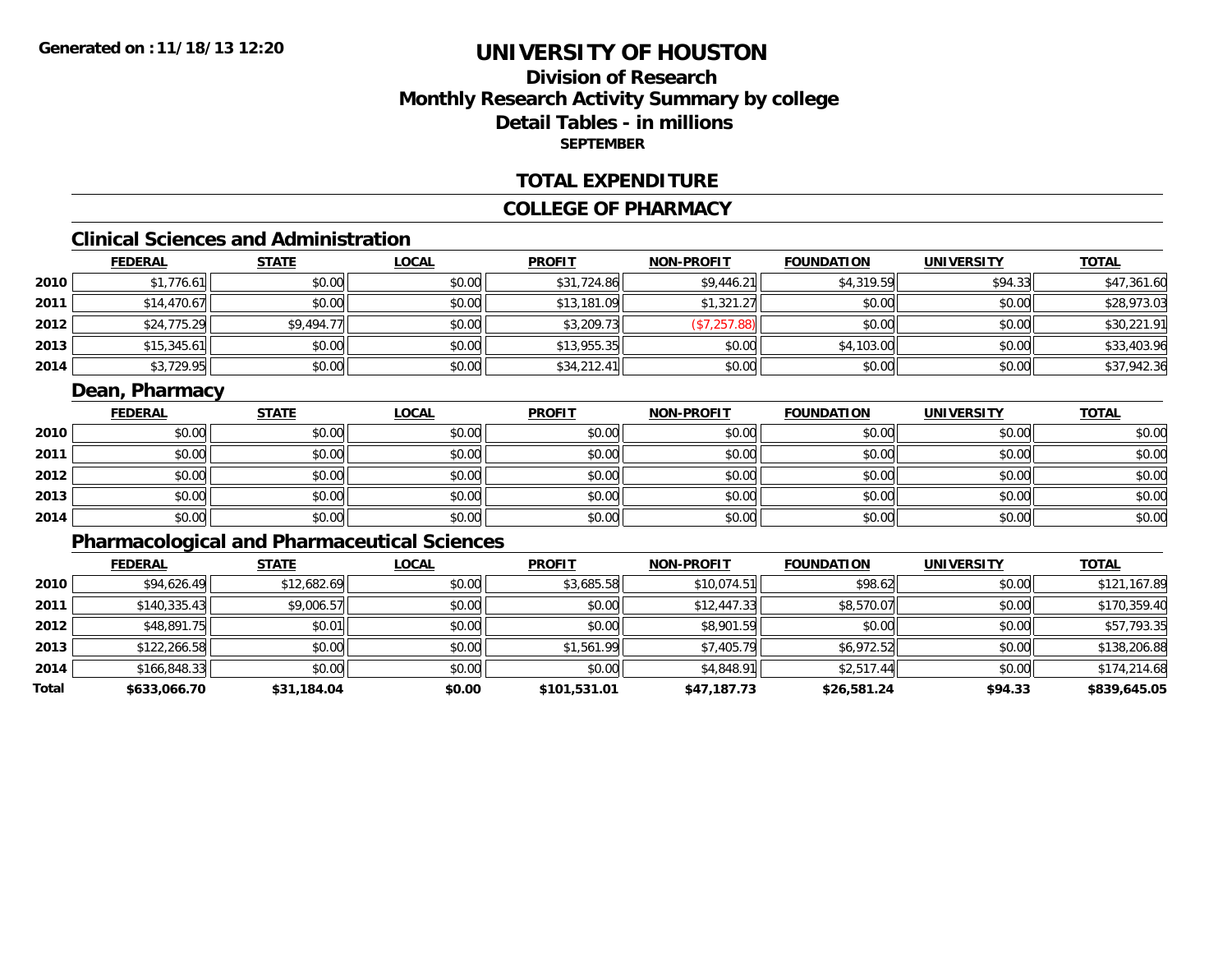# **Division of ResearchMonthly Research Activity Summary by college Detail Tables - in millions SEPTEMBER**

### **TOTAL EXPENDITURE**

### **COLLEGE OF TECHNOLOGY**

|      |                                | <b>Center for Life Sciences Technology</b> |              |               |                   |                   |                   |              |
|------|--------------------------------|--------------------------------------------|--------------|---------------|-------------------|-------------------|-------------------|--------------|
|      | <b>FEDERAL</b>                 | <b>STATE</b>                               | <b>LOCAL</b> | <b>PROFIT</b> | <b>NON-PROFIT</b> | <b>FOUNDATION</b> | <b>UNIVERSITY</b> | <b>TOTAL</b> |
| 2010 | \$0.00                         | \$0.00                                     | \$0.00       | \$0.00        | \$0.00            | \$0.00            | \$0.00            | \$0.00       |
|      |                                | <b>Center for Technology Literacy</b>      |              |               |                   |                   |                   |              |
|      | <b>FEDERAL</b>                 | <b>STATE</b>                               | <b>LOCAL</b> | <b>PROFIT</b> | <b>NON-PROFIT</b> | <b>FOUNDATION</b> | <b>UNIVERSITY</b> | <b>TOTAL</b> |
| 2010 | \$0.00                         | \$0.00                                     | \$0.00       | \$0.00        | \$0.00            | \$0.00            | \$0.00            | \$0.00       |
| 2011 | \$20,276.47                    | \$0.00                                     | \$0.00       | \$0.00        | \$0.00            | \$0.00            | \$0.00            | \$20,276.47  |
| 2012 | \$145,177.67                   | \$0.00                                     | \$0.00       | \$0.00        | \$0.00            | \$0.00            | \$0.00            | \$145,177.67 |
| 2013 | \$9,879.05                     | \$0.00                                     | \$0.00       | \$0.00        | \$0.00            | \$0.00            | \$0.00            | \$9,879.05   |
| 2014 | \$1,442.73                     | \$0.00                                     | \$0.00       | \$0.00        | \$0.00            | \$0.00            | \$0.00            | \$1,442.73   |
|      | <b>Construction Management</b> |                                            |              |               |                   |                   |                   |              |
|      | <b>FEDERAL</b>                 | <b>STATE</b>                               | <b>LOCAL</b> | <b>PROFIT</b> | NON-PROFIT        | <b>FOUNDATION</b> | <b>UNIVERSITY</b> | <b>TOTAL</b> |
| 2010 | \$406.06                       | \$0.00                                     | \$0.00       | \$0.00        | \$0.00            | \$0.00            | \$0.00            | \$406.06     |
| 2011 | \$2,944.59                     | \$0.00                                     | \$0.00       | \$0.00        | \$0.00            | \$0.00            | \$0.00            | \$2,944.59   |
| 2013 | \$0.00                         | \$0.00                                     | \$0.00       | \$0.00        | \$0.00            | \$1,694.85        | \$0.00            | \$1,694.85   |
| 2014 | \$0.00                         | \$1,626.91                                 | \$0.00       | \$0.00        | \$0.00            | \$8,945.87        | \$0.00            | \$10,572.78  |
|      | Dean, Technology               |                                            |              |               |                   |                   |                   |              |
|      | <b>FEDERAL</b>                 | <b>STATE</b>                               | <b>LOCAL</b> | <b>PROFIT</b> | <b>NON-PROFIT</b> | <b>FOUNDATION</b> | <b>UNIVERSITY</b> | <b>TOTAL</b> |
| 2010 | \$10,564.10                    | \$0.00                                     | \$0.00       | \$0.00        | \$0.00            | \$0.00            | \$0.00            | \$10,564.10  |
| 2011 | \$560.39                       | \$0.00                                     | \$0.00       | \$0.00        | \$0.00            | \$0.00            | \$0.00            | \$560.39     |
| 2012 | \$0.00                         | \$0.00                                     | \$0.00       | \$0.00        | \$0.00            | \$0.00            | \$0.00            | \$0.00       |
| 2013 | \$17,800.64                    | \$0.00                                     | \$0.00       | \$0.00        | \$0.00            | \$0.00            | \$0.00            | \$17,800.64  |
| 2014 | \$0.00                         | \$0.00                                     | \$0.00       | \$0.00        | \$0.00            | \$0.00            | \$0.00            | \$0.00       |
|      | <b>Engineering Technology</b>  |                                            |              |               |                   |                   |                   |              |
|      | <b>FEDERAL</b>                 | <b>STATE</b>                               | <b>LOCAL</b> | <b>PROFIT</b> | NON-PROFIT        | <b>FOUNDATION</b> | <b>UNIVERSITY</b> | <b>TOTAL</b> |
| 2010 | \$52,222.88                    | \$0.00                                     | \$0.00       | \$2,571.33    | \$0.00            | \$33,746.44       | \$229.32          | \$88,769.97  |
| 2011 | \$47,173.34                    | \$0.00                                     | \$0.00       | \$262.02      | \$0.00            | \$7,106.15        | \$0.00            | \$54,541.51  |
| 2012 | \$45,083.99                    | \$0.00                                     | \$0.00       | \$3,270.11    | (\$3,333.00)      | \$5,003.95        | \$0.00            | \$50,025.05  |
| 2013 | \$9,633.94                     | \$0.00                                     | \$0.00       | \$4,053.00    | \$0.00            | \$1,516.82        | \$0.00            | \$15,203.76  |
| 2014 | \$7,226.11                     | \$0.00                                     | \$0.00       | \$8,035.88    | (\$5,440.00)      | \$0.00            | \$0.00            | \$9,821.99   |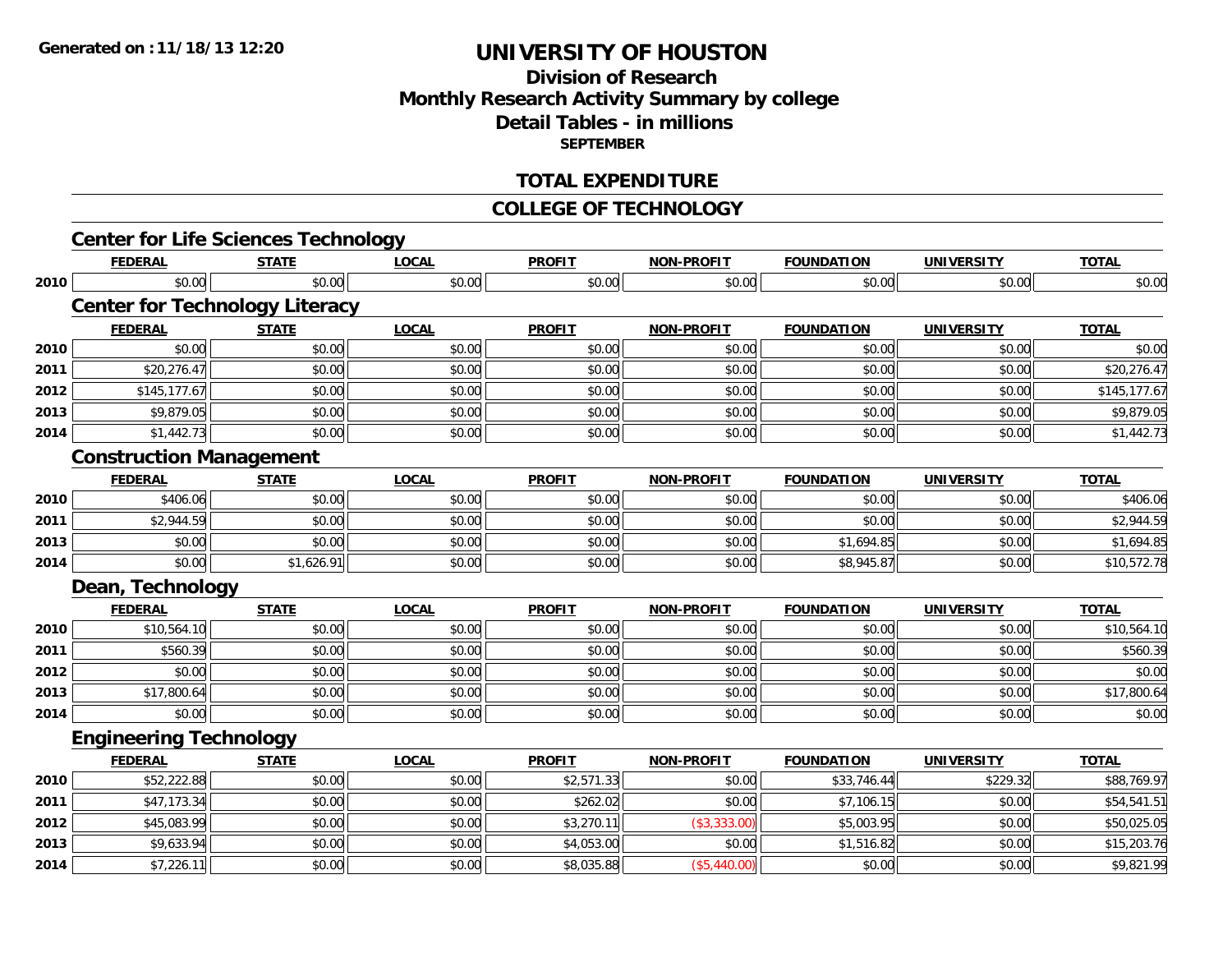# **Division of ResearchMonthly Research Activity Summary by college Detail Tables - in millions SEPTEMBER**

### **TOTAL EXPENDITURE**

### **COLLEGE OF TECHNOLOGY**

## **Human Development and Consumer Science**

|      | <b>FEDERAL</b> | <b>STATE</b> | <b>LOCAL</b> | <b>PROFIT</b> | <b>NON-PROFIT</b> | <b>FOUNDATION</b> | <b>UNIVERSITY</b> | <b>TOTAL</b> |
|------|----------------|--------------|--------------|---------------|-------------------|-------------------|-------------------|--------------|
| 2010 | .<br>$\sim$    | \$0.00       | \$0.00       | \$2,147.06    | \$0.00            | \$0.00            | \$0.00            | √1,650.87م   |
| 2011 | \$711.70       | \$0.00       | \$0.00       | \$2,185.42    | \$0.00            | \$0.00            | \$0.00            | \$2,897.1    |
| 2012 |                | \$0.00       | \$0.00       | \$0.00        | \$0.00            | \$0.00            | \$0.00            |              |

<u> 1989 - Johann Barn, mars ann an t-Amhainn an t-Amhainn an t-Amhainn an t-Amhainn an t-Amhainn an t-Amhainn a</u>

# **Information & Logistics Technology**

|      | <b>FEDERAL</b> | <b>STATE</b> | <b>LOCAL</b> | <b>PROFIT</b> | <b>NON-PROFIT</b> | <b>FOUNDATION</b> | <b>UNIVERSITY</b> | <b>TOTAL</b> |
|------|----------------|--------------|--------------|---------------|-------------------|-------------------|-------------------|--------------|
| 2010 | \$747.80       | \$0.00       | \$0.00       | \$0.00        | \$57.00           | \$0.00            | \$0.00            | \$804.80     |
| 2011 | (\$1,951.64)   | \$0.00       | \$0.00       | \$0.00        | \$0.00            | \$0.00            | \$0.00            | (\$1,951.64) |
| 2012 | \$2,386.05     | \$0.00       | \$0.00       | \$0.00        | \$0.00            | \$0.00            | \$0.00            | \$2,386.05   |
| 2013 | \$0.00         | \$0.00       | \$0.00       | \$0.00        | \$0.00            | \$0.00            | \$0.00            | \$0.00       |
| 2014 | \$0.00         | \$0.00       | \$0.00       | \$0.00        | \$0.00            | \$0.00            | \$0.00            | \$0.00       |

## **Texas Manufacturing Assistance Center**

|       | <b>FEDERAL</b> | STATE      | <u>LOCAL</u> | <b>PROFIT</b> | <b>NON-PROFIT</b> | <b>FOUNDATION</b> | UNIVERSITY | <b>TOTAL</b> |
|-------|----------------|------------|--------------|---------------|-------------------|-------------------|------------|--------------|
| 2010  | \$0.00         | \$0.00     | \$0.00       | \$0.00        | \$0.00            | \$0.00            | \$0.00     | \$0.00       |
| 2011  | \$0.00         | \$0.00     | \$0.00       | \$0.00        | \$0.00            | \$0.00            | \$0.00     | \$0.00       |
| 2013  | \$0.00         | \$0.00     | \$0.00       | \$0.00        | \$0.00            | \$0.00            | \$0.00     | \$0.00       |
| Total | \$371,205.89   | \$1,626.91 | \$0.00       | \$22,524.82   | (\$8,716.00)      | \$58,014.08       | \$229.32   | \$444,885.02 |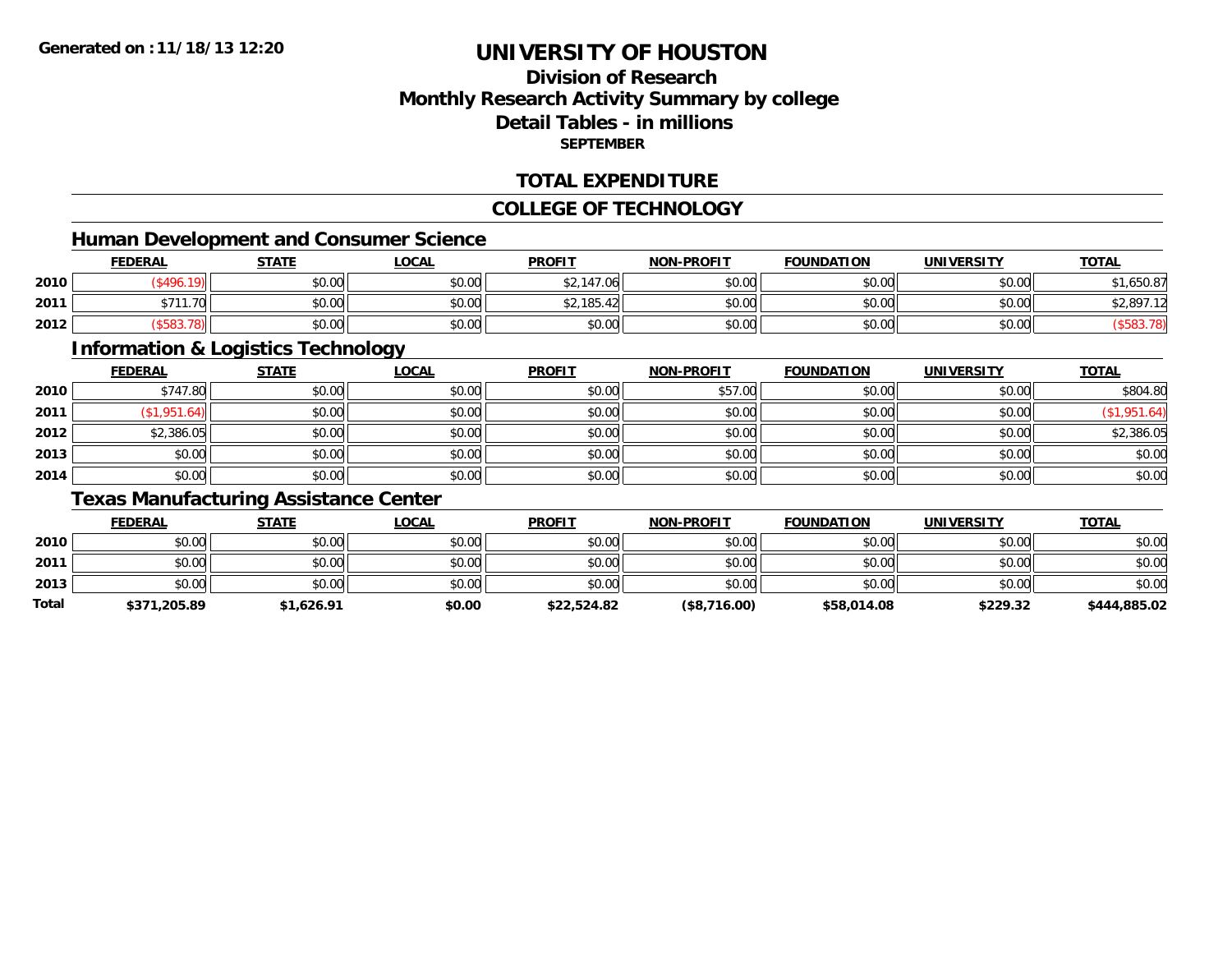# **Division of ResearchMonthly Research Activity Summary by college Detail Tables - in millions SEPTEMBER**

### **TOTAL EXPENDITURE**

## **CULLEN COLLEGE OF ENGINEERING**

# **Biomedical Engineering**

|      | <b>FEDERAL</b>                                           | <b>STATE</b> | <b>LOCAL</b> | <b>PROFIT</b> | <b>NON-PROFIT</b> | <b>FOUNDATION</b> | <b>UNIVERSITY</b> | <b>TOTAL</b> |  |
|------|----------------------------------------------------------|--------------|--------------|---------------|-------------------|-------------------|-------------------|--------------|--|
| 2010 | \$6,632.34                                               | \$0.00       | \$0.00       | \$0.00        | \$3,519.44        | \$0.00            | \$0.00            | \$10,151.78  |  |
| 2011 | \$23,202.93                                              | \$0.00       | \$0.00       | \$0.00        | \$0.00            | \$0.00            | \$0.00            | \$23,202.93  |  |
| 2012 | \$39,190.83                                              | \$0.00       | \$0.00       | \$0.00        | \$0.00            | \$0.00            | \$0.00            | \$39,190.83  |  |
| 2013 | \$39,000.54                                              | \$0.00       | \$0.00       | \$5,646.02    | \$0.00            | \$0.00            | \$0.00            | \$44,646.56  |  |
| 2014 | \$97,515.28                                              | \$0.00       | \$0.00       | \$17,316.35   | \$0.00            | \$0.00            | \$0.00            | \$114,831.63 |  |
|      | <b>Center for Innovative Grouting Materials and Tech</b> |              |              |               |                   |                   |                   |              |  |
|      | <b>FEDERAL</b>                                           | <b>STATE</b> | <u>LOCAL</u> | <b>PROFIT</b> | <b>NON-PROFIT</b> | <b>FOUNDATION</b> | <b>UNIVERSITY</b> | <b>TOTAL</b> |  |
| 2012 | \$0.00                                                   | \$0.00       | \$0.00       | \$0.00        | \$0.00            | \$0.00            | \$0.00            | \$0.00       |  |
| 2013 | \$0.00                                                   | \$0.00       | \$0.00       | \$0.00        | \$0.00            | \$0.00            | \$0.00            | \$0.00       |  |
| 2014 | \$0.00                                                   | \$0.00       | \$0.00       | \$0.00        | \$0.00            | \$0.00            | \$0.00            | \$0.00       |  |
|      | <b>Chemical Engineering</b>                              |              |              |               |                   |                   |                   |              |  |
|      | <b>FEDERAL</b>                                           | <b>STATE</b> | LOCAL        | <b>PROFIT</b> | <b>NON-PROFIT</b> | <b>FOUNDATION</b> | <b>UNIVERSITY</b> | <b>TOTAL</b> |  |
| 2010 | \$172,870.08                                             | \$638,371.49 | \$1,332.23   | \$43,727.79   | \$1,919.00        | \$9,775.49        | \$16,497.75       | \$884,493.83 |  |
| 2011 | \$479,681.60                                             | \$105,610.89 | \$0.00       | \$71,321.58   | \$0.00            | \$13,797.97       | \$10,781.41       | \$681,193.46 |  |
| 2012 | \$518,700.19                                             | \$4,568.52   | \$0.00       | \$53,942.76   | \$0.00            | \$8,940.97        | \$799.98          | \$586,952.41 |  |
| 2013 | \$226,170.16                                             | \$11,145.12  | \$0.00       | \$115,964.13  | \$4,594.32        | \$25,229.39       | \$0.00            | \$383,103.12 |  |
| 2014 | \$231,285.58                                             | \$10,093.75  | \$0.00       | \$32,804.16   | \$19,822.01       | \$11,565.78       | \$0.00            | \$305,571.28 |  |
|      | $\sim$ $\sim$ $\sim$                                     |              |              |               |                   |                   |                   |              |  |

### **Civil Engineering**

|      | <b>FEDERAL</b> | <b>STATE</b> | <u>LOCAL</u> | <b>PROFIT</b> | <b>NON-PROFIT</b> | <b>FOUNDATION</b> | <b>UNIVERSITY</b> | <b>TOTAL</b> |
|------|----------------|--------------|--------------|---------------|-------------------|-------------------|-------------------|--------------|
| 2010 | \$250,167.68   | \$18,912.21  | \$13,513.94  | \$0.00        | \$5,350.81        | \$27,729.86       | \$0.00            | \$315,674.50 |
| 2011 | \$70,773.65    | \$19,349.53  | \$0.00       | \$12,552.23   | \$4,767.98        | \$18,657.30       | \$6,792.27        | \$132,892.96 |
| 2012 | \$81,598.40    | \$42,514.07  | \$16,047.17  | \$17,608.88   | \$4,961.60        | (\$1,858.96)      | \$0.00            | \$160,871.15 |
| 2013 | \$141, 117.31  | \$31,642.97  | \$0.00       | \$6,213.66    | \$3,727.61        | (\$2,854.99)      | \$0.00            | \$179,846.57 |
| 2014 | \$310,929.81   | \$3,101.83   | \$0.00       | \$27,343.42   | \$10,008.16       | \$30,780.54       | \$0.00            | \$382,163.75 |

# **Composites Engineering and Applications Center**

|      | <b>FEDERAL</b> | <b>STATE</b> | <u>LOCAL</u> | <b>PROFIT</b> | <b>NON-PROFIT</b> | <b>FOUNDATION</b> | <b>UNIVERSITY</b> | <b>TOTAL</b> |
|------|----------------|--------------|--------------|---------------|-------------------|-------------------|-------------------|--------------|
| 2011 | \$0.00         | \$0.00       | \$0.00       | \$0.00        | \$0.00            | \$0.00            | \$0.00            | \$0.00       |
| 2012 | \$0.00         | \$0.00       | \$0.00       | \$0.00        | \$0.00            | \$0.00            | \$0.00            | \$0.00       |
| 2013 | \$0.00         | \$0.00       | \$0.00       | \$0.00        | \$0.00            | \$0.00            | \$0.00            | \$0.00       |
| 2014 | \$0.00         | \$0.00       | \$0.00       | \$0.00        | \$0.00            | \$0.00            | \$0.00            | \$0.00       |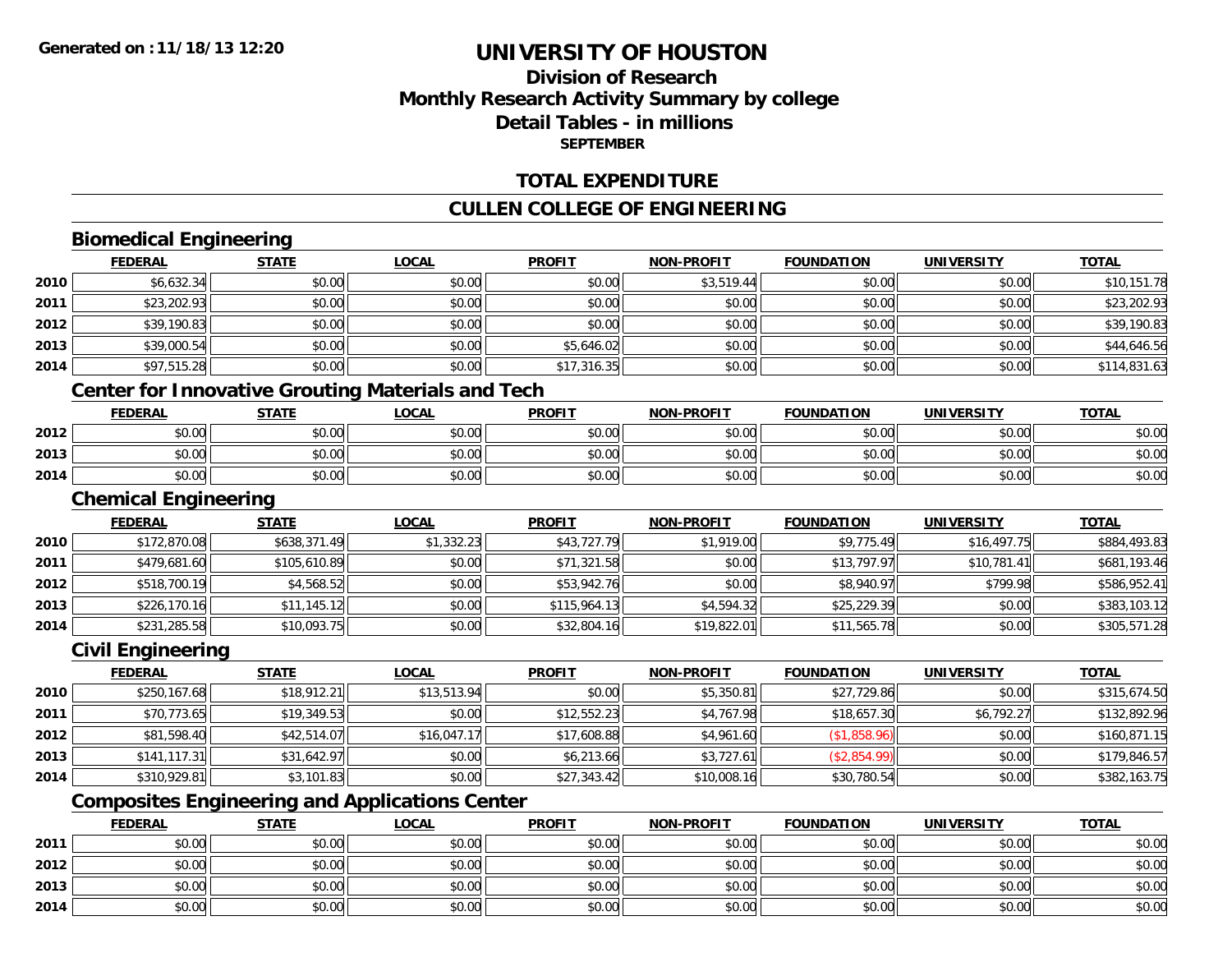# **Division of ResearchMonthly Research Activity Summary by college Detail Tables - in millionsSEPTEMBER**

### **TOTAL EXPENDITURE**

## **CULLEN COLLEGE OF ENGINEERING**

# **Dean, Engineering**

|      | <b>FEDERAL</b> | <b>STATE</b> | <u>LOCAL</u> | <b>PROFIT</b> | <b>NON-PROFIT</b> | <b>FOUNDATION</b> | UNIVERSITY | <b>TOTAL</b> |
|------|----------------|--------------|--------------|---------------|-------------------|-------------------|------------|--------------|
| 2010 | \$13,690.90    | \$0.00       | \$0.00       | \$0.00        | \$0.00            | \$0.00            | \$0.00     | \$13,690.90  |
| 2011 | \$17,084.22    | \$0.00       | \$0.00       | \$0.00        | \$0.00            | \$0.00            | \$0.00     | \$17,084.22  |
| 2012 | \$632.89       | \$0.00       | \$0.00       | \$0.00        | \$0.00            | \$0.00            | \$0.00     | \$632.89     |
| 2013 | \$4,258.67     | \$0.00       | \$0.00       | \$0.00        | \$0.00            | \$0.00            | \$0.00     | \$4,258.67   |
| 2014 | \$2,474.40     | \$0.00       | \$0.00       | \$0.00        | \$0.00            | \$0.00            | \$0.00     | \$2,474.40   |

# **Electrical & Computer Engineering**

|      | <b>FEDERAL</b> | <b>STATE</b> | <u>LOCAL</u> | <b>PROFIT</b> | <b>NON-PROFIT</b> | <b>FOUNDATION</b> | <b>UNIVERSITY</b> | <b>TOTAL</b> |
|------|----------------|--------------|--------------|---------------|-------------------|-------------------|-------------------|--------------|
| 2010 | \$97,891.95    | \$14,491.11  | \$0.00       | \$57,099.72   | \$11,973.96       | \$0.00            | \$465.12          | \$181,921.86 |
| 2011 | \$214,209.43   | \$33,873.96  | \$0.00       | \$20,447.38   | \$7,275.90        | \$2,211.05        | \$1,596.04        | \$279,613.76 |
| 2012 | \$300,132.77   | \$14,454.12  | \$0.00       | \$33,308.25   | \$0.00            | (S41, 944.82)     | (S0.21)           | \$305,950.11 |
| 2013 | \$209,804.06   | \$8,068.60   | \$0.00       | \$33,974.68   | \$1,428.00        | \$4,910.80        | \$0.00            | \$258,186.14 |
| 2014 | \$420,306.30   | \$2,968.64   | \$0.00       | \$109,232.30  | \$4,148.41        | \$10,934.56       | \$1,583.71        | \$549,173.92 |

# **Industrial Engineering**

|      | <u>FEDERAL</u> | <b>STATE</b> | <b>LOCAL</b> | <b>PROFIT</b> | <b>NON-PROFIT</b> | <b>FOUNDATION</b> | <b>UNIVERSITY</b> | <b>TOTAL</b> |
|------|----------------|--------------|--------------|---------------|-------------------|-------------------|-------------------|--------------|
| 2010 | \$15,725.59    | \$0.00       | \$0.00       | \$0.00        | \$0.00            | \$0.00            | \$0.00            | \$15,725.59  |
| 2011 | \$12,753.49    | \$1,400.00   | \$5,946.38   | \$0.00        | \$0.00            | \$0.00            | \$0.00            | \$20,099.87  |
| 2012 | \$16,026.85    | \$0.00       | \$5,859.77   | \$0.00        | \$0.00            | \$0.00            | \$0.00            | \$21,886.62  |
| 2013 | \$9,850.09     | \$2,450.00   | \$330.36     | \$0.00        | \$0.00            | \$0.00            | \$0.00            | \$12,630.45  |
| 2014 | \$43,343.20    | \$31,839.25  | \$3,901.52   | \$0.00        | \$0.00            | \$6,426.01        | \$0.00            | \$85,509.98  |

### **Mechanical Engineering**

|      | <b>FEDERAL</b> | <b>STATE</b> | <u>LOCAL</u> | <b>PROFIT</b> | <b>NON-PROFIT</b> | <b>FOUNDATION</b> | <b>UNIVERSITY</b> | <b>TOTAL</b> |
|------|----------------|--------------|--------------|---------------|-------------------|-------------------|-------------------|--------------|
| 2010 | \$167,401.13   | \$4,975.00   | \$0.00       | \$9,057.50    | \$13,482.30       | \$0.00            | \$8,909.63        | \$203,825.56 |
| 2011 | \$247,426.56   | \$135,417.02 | \$0.00       | \$49,300.58   | \$18,301.24       | \$3,358.25        | \$0.00            | \$453,803.64 |
| 2012 | \$171,941.71   | \$22,680.28  | \$0.00       | \$39,940.42   | \$3,589.75        | \$0.00            | \$0.00            | \$238,152.16 |
| 2013 | \$180,629.86   | \$89,612.47  | \$0.00       | \$6,728.32    | \$0.00            | \$2,273.68        | \$0.00            | \$279,244.32 |
| 2014 | \$264,589.74   | \$11,452.00  | \$0.00       | \$26,445.17   | \$0.00            | \$36,792.66       | \$0.00            | \$339,279.57 |

# **National Wind Energy Center**

|      | <b>FEDERAL</b> | <b>CTATL</b> | <b>_OCAL</b> | <b>PROFIT</b> | NON-DDOELT | <b>FOUNDATION</b> | UNIVERSITY<br>ERJI | <b>TOTAL</b> |
|------|----------------|--------------|--------------|---------------|------------|-------------------|--------------------|--------------|
| 2011 | $\sim$         | ሖ ヘ          | $\sim$ 00    | 0000          | 0000       | 0000              | $\sim$ 00          | $\sim$       |
|      | וט.טי          | JU.UU        | JU.UU        | JU.UU         | PO.OO      | JU.UU             | <b>JU.UU</b>       | JU.UU        |
| 2012 | 0000           | $\sim$ 00    | $\sim$ 00    | $\cdots$      | 0000       | 0000              | $\sim$ 00          | $\cdots$     |
|      | ,uu            | JU.U         | vv.vv        | PO.OO         | PO.OO      | PU.UU             | <b>JU.UU</b>       | <b>JU.UU</b> |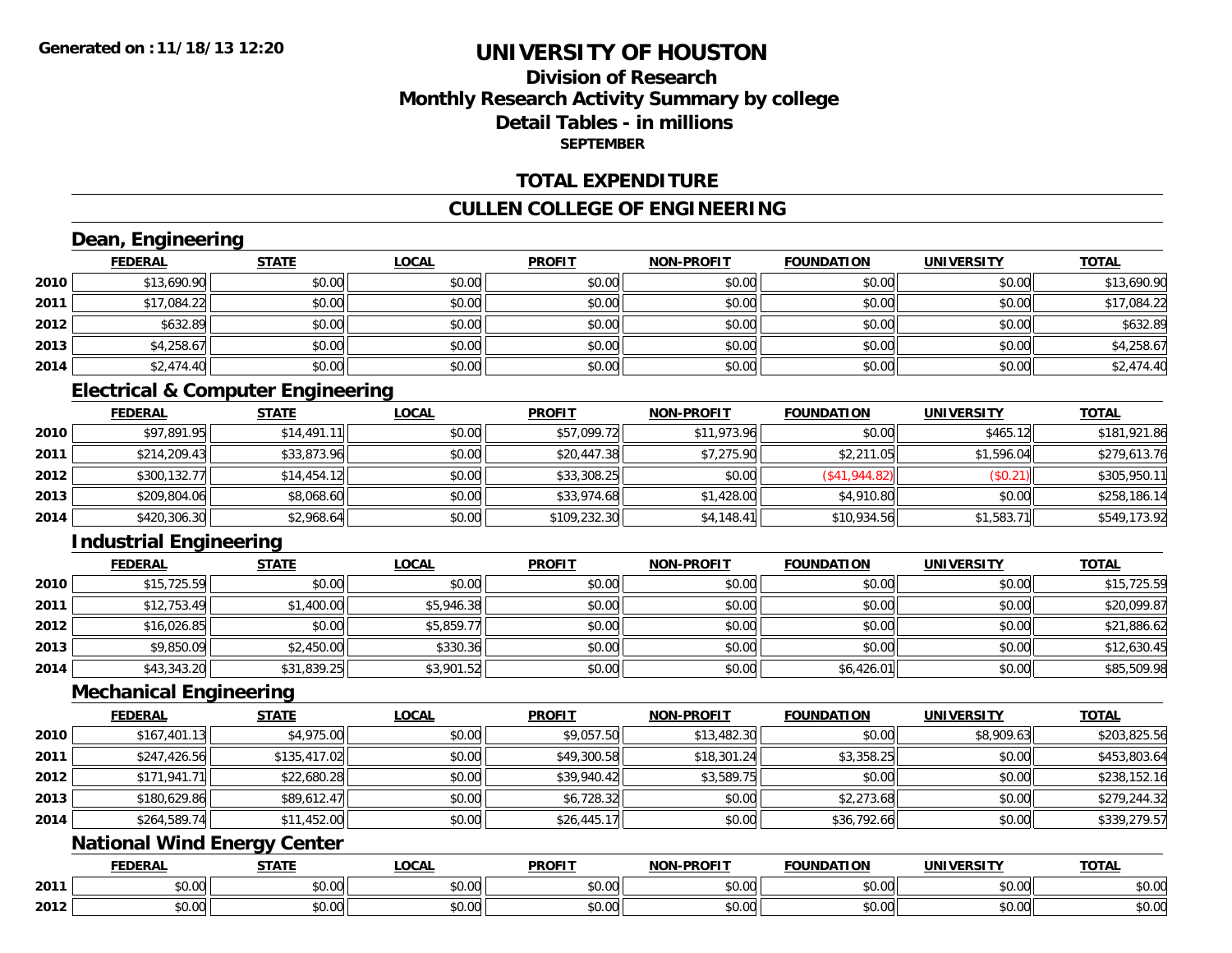## **Division of Research Monthly Research Activity Summary by college Detail Tables - in millions SEPTEMBER**

### **TOTAL EXPENDITURE**

## **CULLEN COLLEGE OF ENGINEERING**

# **National Wind Energy Center**

|              | FEDERAL        | <b>STATE</b>   | LOCAL       | <b>PROFIT</b> | <b>NON-PROFIT</b> | <b>FOUNDATION</b> | UNIVERSITY  | <b>TOTAL</b>   |
|--------------|----------------|----------------|-------------|---------------|-------------------|-------------------|-------------|----------------|
| 2013         | \$0.00         | \$0.00         | \$0.00      | \$0.00        | \$0.00            | \$0.00            | \$0.00      | \$0.00         |
| 2014         | \$0.00         | \$0.00         | \$0.00      | \$0.00        | \$0.00            | \$0.00            | \$0.00      | \$0.00         |
| <b>Total</b> | \$5,099,010.20 | \$1,258,992.82 | \$46,931.37 | \$789,975.28  | \$118,870.49      | \$166,725.54      | \$47,425.70 | \$7,527,931.40 |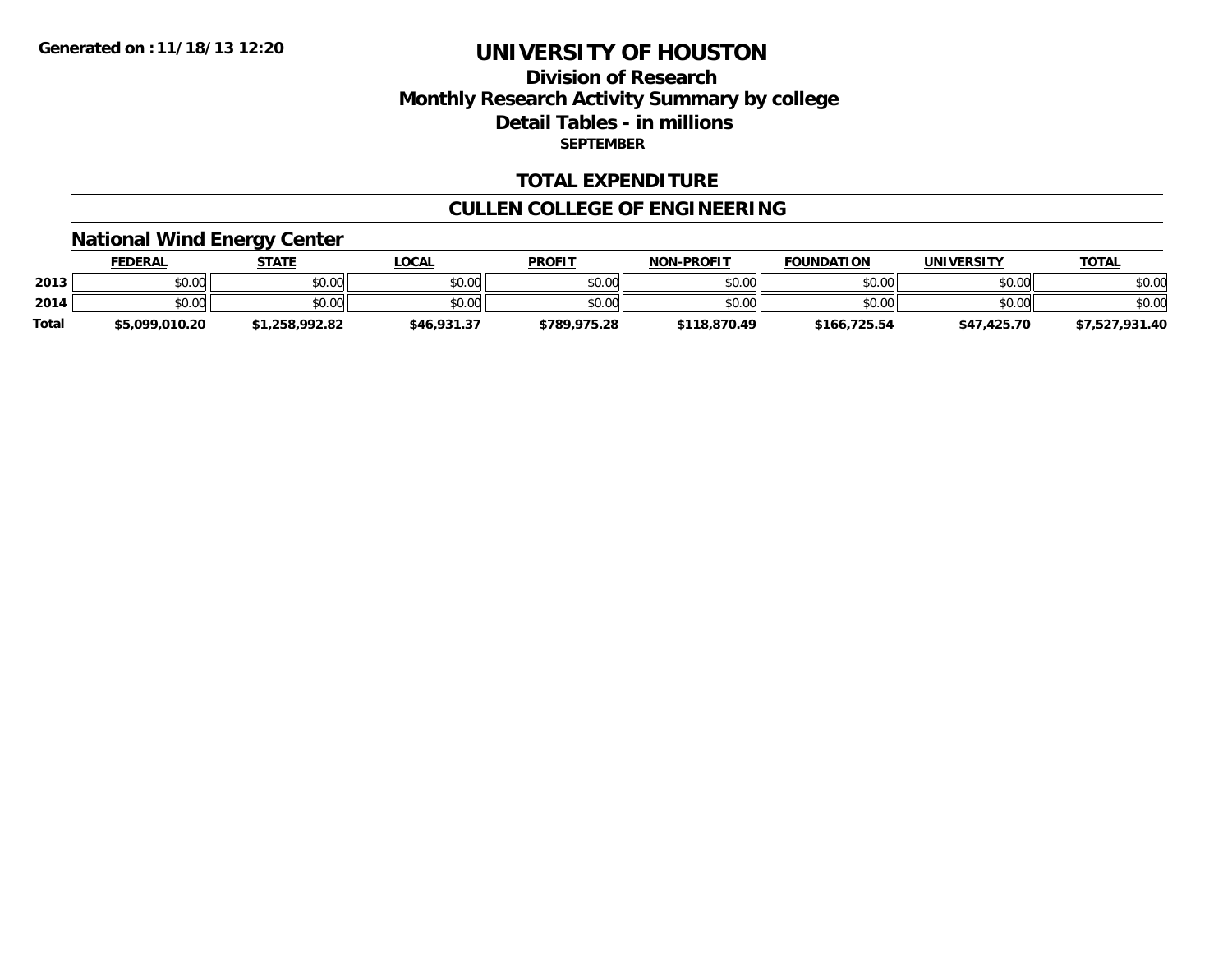# **Division of ResearchMonthly Research Activity Summary by college Detail Tables - in millionsSEPTEMBER**

### **TOTAL EXPENDITURE**

### **DIVISION OF RESEARCH**

# **Allied Geophysical Laboratories**

|      | <b>FEDERAL</b>   | <b>STATE</b>                                                    | OCA                    | <b>PROFIT</b>    | <b>DDAEIT</b><br><b>AIOR</b> | <b>EQUINDATION</b><br>. ON | UNIVERSITY     | TOTA.                |
|------|------------------|-----------------------------------------------------------------|------------------------|------------------|------------------------------|----------------------------|----------------|----------------------|
| 2012 | $\sim$<br>DU.UUI | ሖጣ<br>JU.UU                                                     | 0000<br>JU.UU          | . ou<br>. .      | \$0.00                       | 0000<br>JU.UU              | nn nn<br>JU.UU | 13.OU                |
| 2013 | 0.00<br>וט.טי    | $\uparrow$ $\uparrow$ $\uparrow$ $\uparrow$ $\uparrow$<br>JU.UL | $\sim$ $\sim$<br>JU.UU | --<br>nn<br>1.OO | \$0.00                       | 0000<br>JU.UU              | nn nn<br>pu.uu | 11.00<br><b>1.OC</b> |

# **Center for Advanced Computing and Data Systems**

|      | <b>FEDERAL</b> | <b>STATE</b> | <u>LOCAL</u> | <b>PROFIT</b> | <b>NON-PROFIT</b> | <b>FOUNDATION</b> | <b>UNIVERSITY</b> | <b>TOTAL</b> |
|------|----------------|--------------|--------------|---------------|-------------------|-------------------|-------------------|--------------|
| 2010 | \$0.00         | \$0.00       | \$0.00       | \$0.00        | \$0.00            | \$0.00            | \$0.00            | \$0.00       |
| 2011 | \$0.00         | \$0.00       | \$0.00       | \$0.00        | \$0.00            | \$0.00            | \$0.00            | \$0.00       |
| 2012 | \$3,068.82     | \$0.00       | \$0.00       | \$0.00        | \$0.00            | \$0.00            | \$0.00            | \$3,068.82   |
| 2013 | \$0.00         | \$0.00       | \$0.00       | \$0.00        | \$0.00            | \$0.00            | \$0.00            | \$0.00       |
| 2014 | \$0.00         | \$0.00       | \$0.00       | \$0.00        | \$0.00            | \$0.00            | \$0.00            | \$0.00       |

## **Center for Advanced Materials**

|      | <b>FEDERAL</b> | <b>STATE</b> | <u>LOCAL</u> | <b>PROFIT</b> | <b>NON-PROFIT</b> | <b>FOUNDATION</b> | <b>UNIVERSITY</b> | <b>TOTAL</b> |
|------|----------------|--------------|--------------|---------------|-------------------|-------------------|-------------------|--------------|
| 2010 | \$0.00         | \$0.00       | \$0.00       | \$0.00        | \$0.00            | \$0.00            | \$0.00            | \$0.00       |
| 2011 | \$0.00         | \$7,734.36   | \$0.00       | \$7,686.00    | \$0.00            | \$0.00            | \$0.00            | \$15,420.36  |
| 2012 | \$0.00         | \$0.00       | \$0.00       | \$0.00        | \$0.00            | \$0.00            | \$0.00            | \$0.00       |
| 2013 | \$0.00         | \$0.00       | \$0.00       | \$0.00        | \$0.00            | \$0.00            | \$0.00            | \$0.00       |
| 2014 | \$0.00         | \$0.00       | \$0.00       | \$0.00        | \$0.00            | \$0.00            | \$0.00            | \$0.00       |

## **Center for Biomedical & Environmental Genomics**

|      | <u>FEDERAL</u> | <b>STATE</b> | <u>LOCAL</u> | <b>PROFIT</b> | <b>NON-PROFIT</b> | <b>FOUNDATION</b> | <b>UNIVERSITY</b> | <b>TOTAL</b> |
|------|----------------|--------------|--------------|---------------|-------------------|-------------------|-------------------|--------------|
| 2010 | \$0.00         | \$0.00       | \$0.00       | \$0.00        | \$0.00            | \$0.00            | \$0.00            | \$0.00       |
| 2011 | \$0.00         | \$0.00       | \$0.00       | \$0.00        | \$0.00            | \$0.00            | \$0.00            | \$0.00       |
| 2012 | \$0.00         | \$0.00       | \$0.00       | \$0.00        | \$0.00            | \$0.00            | \$0.00            | \$0.00       |
| 2013 | \$0.00         | \$0.00       | \$0.00       | \$0.00        | \$0.00            | \$0.00            | \$0.00            | \$0.00       |
| 2014 | \$0.00         | \$0.00       | \$0.00       | \$0.00        | \$0.00            | \$0.00            | \$0.00            | \$0.00       |

# **Center for Industrial Partnerships**

|      | <b>FEDERAL</b> | <b>STATE</b> | <b>LOCAL</b> | <b>PROFIT</b> | <b>NON-PROFIT</b> | <b>FOUNDATION</b> | <b>UNIVERSITY</b> | <b>TOTAL</b> |
|------|----------------|--------------|--------------|---------------|-------------------|-------------------|-------------------|--------------|
| 2010 | \$4,018.23     | \$0.00       | \$0.00       | \$492.65      | \$0.00            | \$0.00            | \$0.00            | \$4,510.88   |
| 2011 | \$14,386.80    | \$0.00       | \$0.00       | \$5,789.66    | \$0.00            | \$0.00            | \$0.00            | \$20,176.46  |
| 2012 | \$4,248.06     | \$0.00       | \$0.00       | \$2,179.07    | \$0.00            | \$0.00            | \$0.00            | \$6,427.13   |
| 2013 | \$294.09       | \$0.00       | \$0.00       | \$2,827.50    | \$0.00            | \$0.00            | \$0.00            | \$3,121.59   |
| 2014 | \$430.86       | \$0.00       | \$0.00       | \$2,434.82    | \$0.00            | \$0.00            | \$0.00            | \$2,865.68   |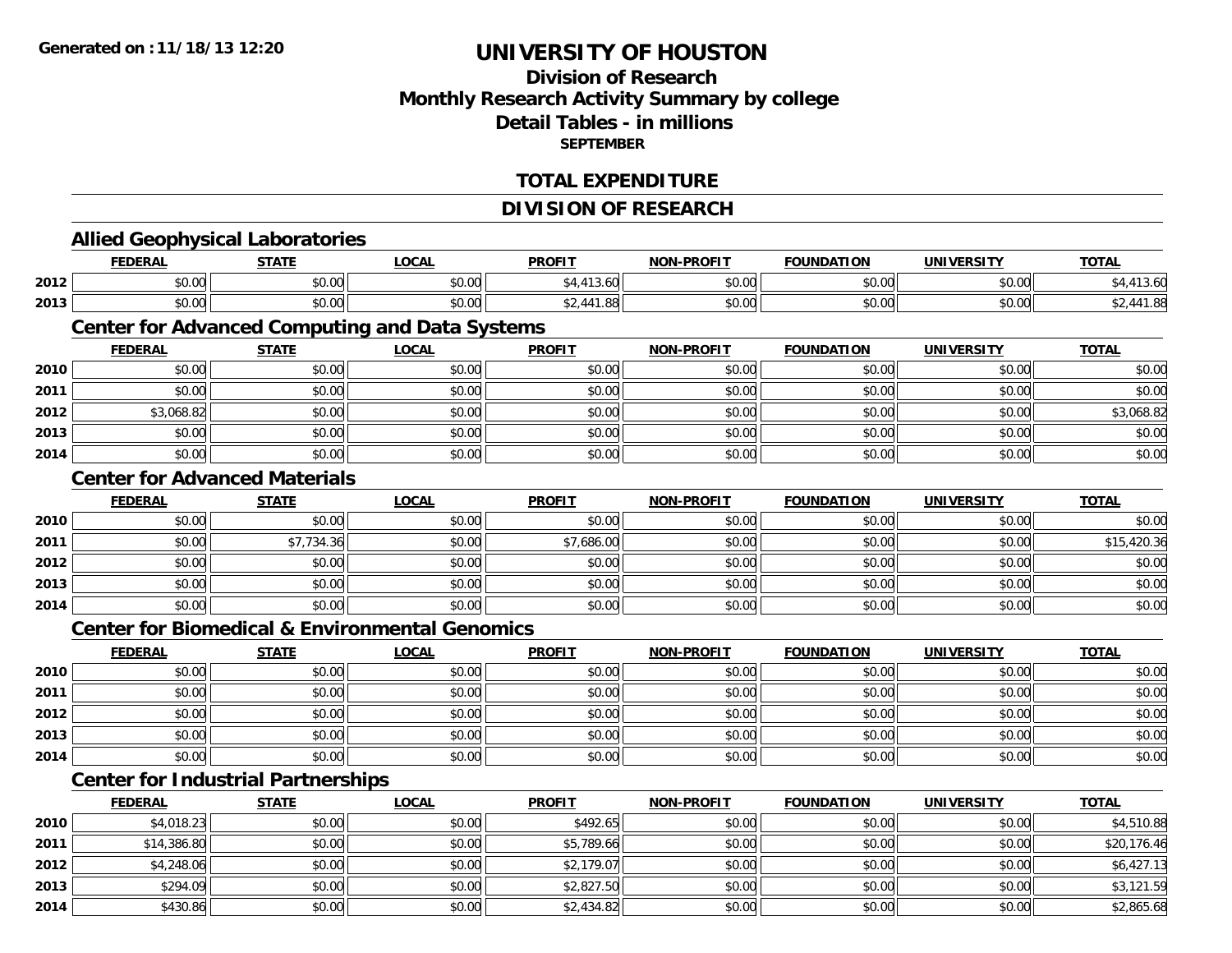# **Division of ResearchMonthly Research Activity Summary by college Detail Tables - in millions SEPTEMBER**

### **TOTAL EXPENDITURE**

## **DIVISION OF RESEARCH**

|      | <b>FEDERAL</b>                        | <b>STATE</b>     | <b>LOCAL</b> | <b>PROFIT</b> | <b>NON-PROFIT</b> | <b>FOUNDATION</b> | <b>UNIVERSITY</b> | <b>TOTAL</b> |  |  |  |
|------|---------------------------------------|------------------|--------------|---------------|-------------------|-------------------|-------------------|--------------|--|--|--|
| 2010 | \$0.00                                | \$0.00           | \$0.00       | \$0.00        | \$0.00            | \$0.00            | \$0.00            | \$0.00       |  |  |  |
| 2011 | \$0.00                                | \$0.00           | \$0.00       | \$0.00        | \$0.00            | \$0.00            | \$0.00            | \$0.00       |  |  |  |
| 2012 | \$0.00                                | \$0.00           | \$0.00       | \$0.00        | \$0.00            | \$0.00            | \$0.00            | \$0.00       |  |  |  |
| 2013 | \$0.00                                | \$0.00           | \$0.00       | \$0.00        | \$0.00            | \$0.00            | \$0.00            | \$0.00       |  |  |  |
| 2014 | \$0.00                                | \$0.00           | \$0.00       | \$0.00        | \$0.00            | \$0.00            | \$0.00            | \$0.00       |  |  |  |
|      | <b>Division of Research</b>           |                  |              |               |                   |                   |                   |              |  |  |  |
|      | <b>FEDERAL</b>                        | <b>STATE</b>     | <b>LOCAL</b> | <b>PROFIT</b> | NON-PROFIT        | <b>FOUNDATION</b> | <b>UNIVERSITY</b> | <b>TOTAL</b> |  |  |  |
| 2010 | \$1,043.72                            | \$0.00           | \$0.00       | \$0.00        | \$0.00            | \$0.00            | \$0.00            | \$1,043.72   |  |  |  |
| 2011 | \$0.00                                | \$0.00           | \$0.00       | \$0.00        | \$0.00            | \$0.00            | \$0.00            | \$0.00       |  |  |  |
|      | <b>Institute for Molecular Design</b> |                  |              |               |                   |                   |                   |              |  |  |  |
|      | <b>FEDERAL</b>                        | <b>STATE</b>     | <b>LOCAL</b> | <b>PROFIT</b> | NON-PROFIT        | <b>FOUNDATION</b> | <b>UNIVERSITY</b> | <b>TOTAL</b> |  |  |  |
| 2012 | \$0.00                                | \$0.00           | \$0.00       | \$0.00        | \$0.00            | \$0.00            | \$0.00            | \$0.00       |  |  |  |
|      | <b>Institute for Nanoenergy</b>       |                  |              |               |                   |                   |                   |              |  |  |  |
|      | <b>FEDERAL</b>                        | <b>STATE</b>     | <b>LOCAL</b> | <b>PROFIT</b> | <b>NON-PROFIT</b> | <b>FOUNDATION</b> | <b>UNIVERSITY</b> | <b>TOTAL</b> |  |  |  |
| 2010 | \$0.00                                | \$0.00           | \$0.00       | \$0.00        | \$0.00            | \$0.00            | \$0.00            | \$0.00       |  |  |  |
| 2012 | \$0.00                                | \$0.00           | \$0.00       | \$0.00        | \$0.00            | \$0.00            | \$0.00            | \$0.00       |  |  |  |
| 2013 | \$0.00                                | \$0.00           | \$0.00       | \$0.00        | \$0.00            | \$0.00            | \$0.00            | \$0.00       |  |  |  |
| 2014 | \$0.00                                | \$0.00           | \$0.00       | \$0.00        | \$0.00            | \$0.00            | \$0.00            | \$0.00       |  |  |  |
|      | <b>Office of Contracts and Grants</b> |                  |              |               |                   |                   |                   |              |  |  |  |
|      | <b>FEDERAL</b>                        | <b>STATE</b>     | <b>LOCAL</b> | <b>PROFIT</b> | <b>NON-PROFIT</b> | <b>FOUNDATION</b> | <b>UNIVERSITY</b> | <b>TOTAL</b> |  |  |  |
| 2010 | \$0.00                                | \$0.00           | \$0.00       | \$0.00        | \$0.00            | \$0.00            | \$0.00            | \$0.00       |  |  |  |
| 2011 | \$0.00                                | \$0.00           | \$0.00       | \$0.00        | \$0.00            | \$0.00            | \$0.00            | \$0.00       |  |  |  |
| 2012 | \$0.00                                | \$0.00           | \$0.00       | \$0.00        | \$0.00            | \$0.00            | \$0.00            | \$0.00       |  |  |  |
| 2013 | \$0.00                                | \$0.00           | \$0.00       | \$0.00        | \$0.00            | \$0.00            | \$0.00            | \$0.00       |  |  |  |
|      | <b>TcSAM</b>                          |                  |              |               |                   |                   |                   |              |  |  |  |
|      | <b>FEDERAL</b>                        | <b>STATE</b>     | <b>LOCAL</b> | <b>PROFIT</b> | <b>NON-PROFIT</b> | <b>FOUNDATION</b> | <b>UNIVERSITY</b> | <b>TOTAL</b> |  |  |  |
|      |                                       |                  |              |               |                   |                   |                   |              |  |  |  |
| 2010 | \$0.00                                | \$0.00<br>\$0.00 | \$0.00       | \$0.00        | \$0.00<br>\$0.00  | \$0.00            | \$0.00            | \$0.00       |  |  |  |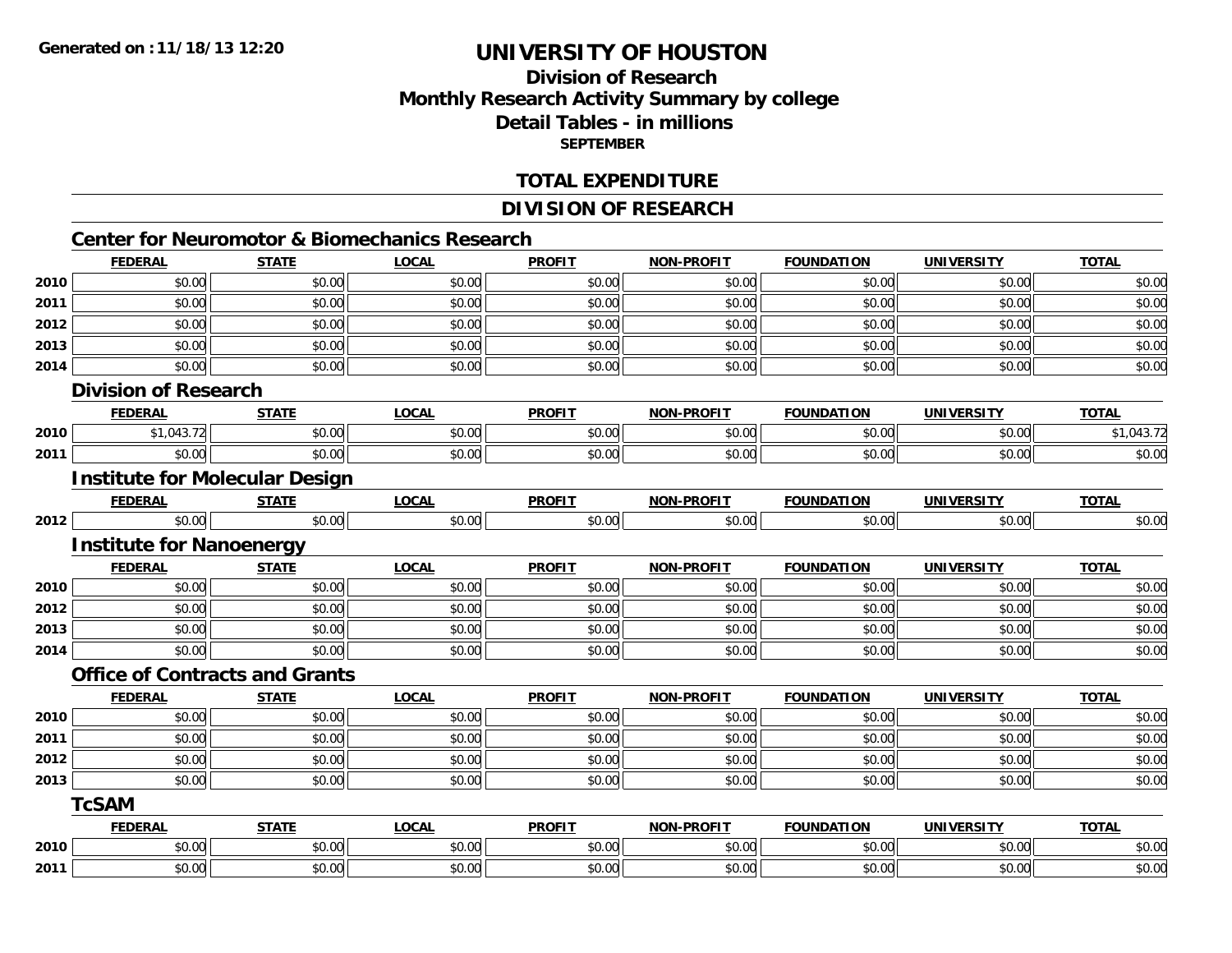# **Division of ResearchMonthly Research Activity Summary by college Detail Tables - in millions SEPTEMBER**

### **TOTAL EXPENDITURE**

## **DIVISION OF RESEARCH**

|       | TcSUH          |                                      |              |               |                   |                   |                   |              |
|-------|----------------|--------------------------------------|--------------|---------------|-------------------|-------------------|-------------------|--------------|
|       | <b>FEDERAL</b> | <b>STATE</b>                         | <b>LOCAL</b> | <b>PROFIT</b> | <b>NON-PROFIT</b> | <b>FOUNDATION</b> | <b>UNIVERSITY</b> | <b>TOTAL</b> |
| 2010  | \$10,544.92    | \$0.00                               | \$0.00       | \$2,734.05    | \$0.00            | \$0.00            | \$0.00            | \$13,278.97  |
| 2011  | \$14,149.23    | \$6,033.00                           | \$0.00       | \$13,400.93   | \$0.00            | \$0.00            | \$0.00            | \$33,583.16  |
| 2012  | \$20,039.27    | \$19,698.78                          | \$0.00       | \$17,984.32   | \$0.00            | \$0.00            | \$0.00            | \$57,722.37  |
| 2013  | \$3,567.19     | \$1,620.26                           | \$0.00       | \$5,872.01    | \$0.00            | \$0.00            | \$0.00            | \$11,059.46  |
| 2014  | \$20,238.10    | \$4,452.97                           | \$0.00       | \$6,060.12    | \$0.00            | \$0.00            | \$0.00            | \$30,751.19  |
|       |                | <b>Texas Obesity Research Center</b> |              |               |                   |                   |                   |              |
|       | <b>FEDERAL</b> | <b>STATE</b>                         | <b>LOCAL</b> | <b>PROFIT</b> | <b>NON-PROFIT</b> | <b>FOUNDATION</b> | <b>UNIVERSITY</b> | <b>TOTAL</b> |
| 2011  | \$0.00         | \$0.00                               | \$0.00       | \$0.00        | \$0.00            | \$0.00            | \$0.00            | \$0.00       |
| 2012  | \$0.00         | \$0.00                               | \$0.00       | \$0.00        | \$0.00            | \$0.00            | \$0.00            | \$0.00       |
| 2013  | \$0.00         | \$0.00                               | \$0.00       | \$0.00        | \$0.00            | \$0.00            | \$0.00            | \$0.00       |
| 2014  | \$0.00         | \$0.00                               | \$0.00       | \$0.00        | \$0.00            | \$0.00            | \$0.00            | \$0.00       |
|       | <b>TIMES</b>   |                                      |              |               |                   |                   |                   |              |
|       | <b>FEDERAL</b> | <b>STATE</b>                         | <b>LOCAL</b> | <b>PROFIT</b> | <b>NON-PROFIT</b> | <b>FOUNDATION</b> | <b>UNIVERSITY</b> | <b>TOTAL</b> |
| 2010  | \$10,283.39    | \$0.00                               | \$0.00       | \$0.00        | \$0.00            | \$0.00            | \$342.35          | \$10,625.74  |
| 2011  | \$15,030.73    | \$0.00                               | \$0.00       | \$0.00        | \$0.00            | \$0.00            | \$0.00            | \$15,030.73  |
| 2012  | \$64,945.58    | \$0.00                               | \$0.00       | \$0.00        | \$0.00            | \$0.00            | \$0.00            | \$64,945.58  |
| 2013  | \$217,468.68   | \$0.00                               | \$0.00       | \$0.00        | \$0.00            | \$0.00            | \$0.00            | \$217,468.68 |
| 2014  | \$156,669.07   | \$0.00                               | \$0.00       | \$0.00        | \$0.00            | \$0.00            | \$0.00            | \$156,669.07 |
| Total | \$560,426.75   | \$39,539.37                          | \$0.00       | \$74,316.61   | \$0.00            | \$0.00            | \$342.35          | \$674,625.08 |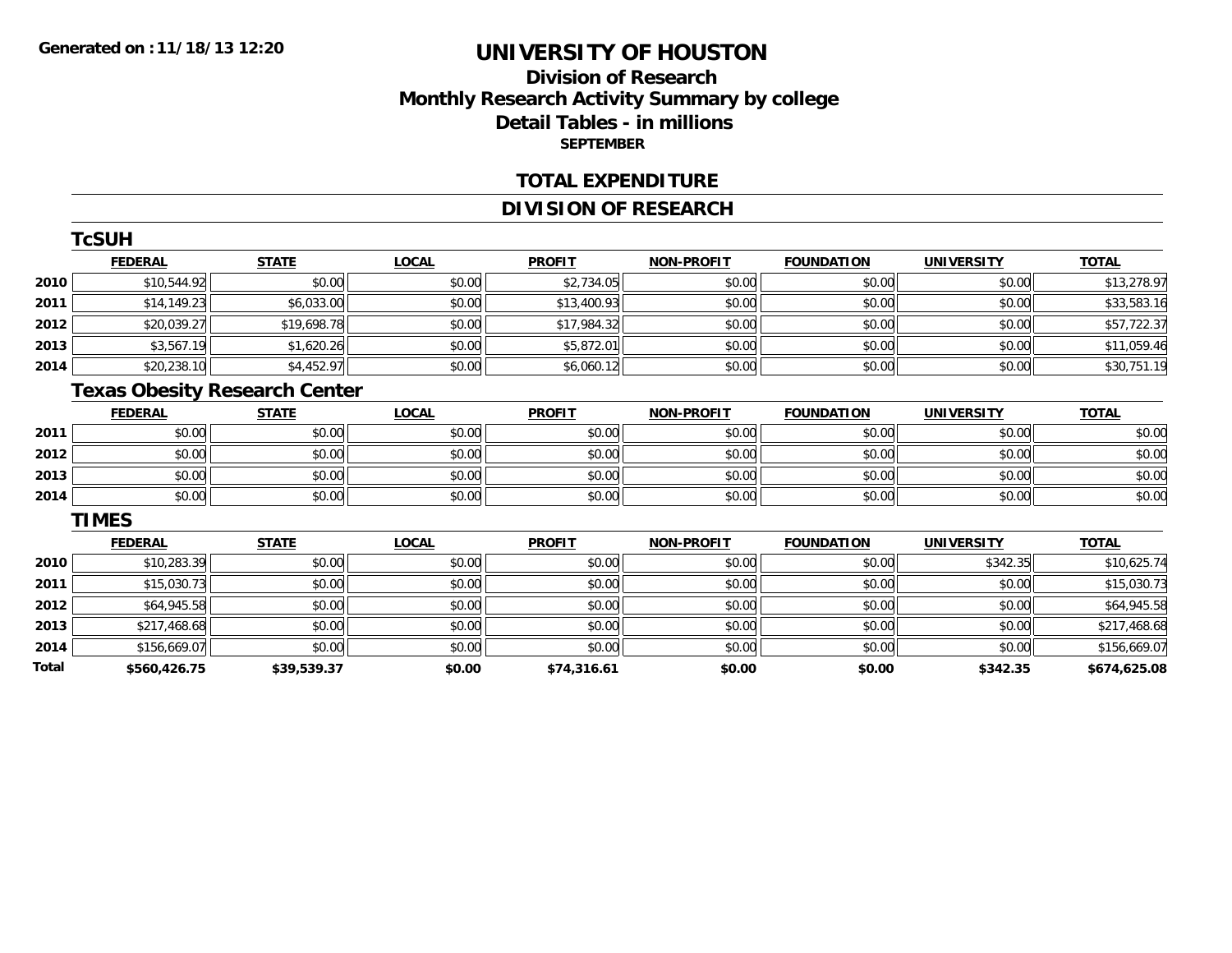# **Division of ResearchMonthly Research Activity Summary by college Detail Tables - in millions SEPTEMBER**

## **TOTAL EXPENDITURE**

### **GRADUATE COLLEGE OF SOCIAL WORK**

# **Center for Drug and Social Policy Research**

|      | <b>FEDERAL</b>    | <b>STATE</b>                                      | <b>LOCAL</b>                                                | <b>PROFIT</b> | <b>NON-PROFIT</b> | <b>FOUNDATION</b> | <b>UNIVERSITY</b> | <b>TOTAL</b> |
|------|-------------------|---------------------------------------------------|-------------------------------------------------------------|---------------|-------------------|-------------------|-------------------|--------------|
| 2010 | \$0.00            | \$0.00                                            | \$0.00                                                      | \$0.00        | \$0.00            | \$0.00            | \$0.00            | \$0.00       |
| 2011 | \$0.00            | \$0.00                                            | \$0.00                                                      | \$0.00        | \$0.00            | \$0.00            | \$0.00            | \$0.00       |
| 2012 | \$0.00            | \$0.00                                            | \$0.00                                                      | \$0.00        | \$0.00            | \$0.00            | \$0.00            | \$0.00       |
| 2013 | \$0.00            | \$0.00                                            | \$0.00                                                      | \$0.00        | \$0.00            | \$0.00            | \$0.00            | \$0.00       |
| 2014 | \$0.00            | \$0.00                                            | \$0.00                                                      | \$0.00        | \$0.00            | \$0.00            | \$0.00            | \$0.00       |
|      |                   |                                                   | <b>Center for Health Equities &amp; Evaluation Research</b> |               |                   |                   |                   |              |
|      | <b>FEDERAL</b>    | <b>STATE</b>                                      | <b>LOCAL</b>                                                | <b>PROFIT</b> | <b>NON-PROFIT</b> | <b>FOUNDATION</b> | <b>UNIVERSITY</b> | <b>TOTAL</b> |
| 2013 | \$76,159.84       | \$0.00                                            | \$0.00                                                      | \$0.00        | \$0.00            | \$0.00            | \$42,000.00       | \$118,159.84 |
|      |                   | <b>Child &amp; Family for Innovative Research</b> |                                                             |               |                   |                   |                   |              |
|      | <b>FEDERAL</b>    | <b>STATE</b>                                      | <b>LOCAL</b>                                                | <b>PROFIT</b> | <b>NON-PROFIT</b> | <b>FOUNDATION</b> | <b>UNIVERSITY</b> | <b>TOTAL</b> |
| 2010 | \$5,687.48        | \$0.00                                            | \$0.00                                                      | \$0.00        | \$2,733.79        | \$0.00            | \$0.00            | \$8,421.27   |
| 2011 | \$1,574.13        | \$0.00                                            | \$0.00                                                      | \$0.00        | \$0.00            | \$0.00            | \$0.00            | \$1,574.13   |
| 2012 | \$3,377.73        | \$0.00                                            | \$0.00                                                      | \$0.00        | \$0.00            | \$0.00            | \$0.00            | \$3,377.73   |
| 2013 | \$99.14           | \$0.00                                            | \$0.00                                                      | \$319.06      | \$0.00            | \$0.00            | \$0.00            | \$418.20     |
| 2014 | \$6,055.90        | \$0.00                                            | \$0.00                                                      | \$0.00        | \$0.00            | \$0.00            | \$0.00            | \$6,055.90   |
|      |                   | <b>Community Projects - Social Work</b>           |                                                             |               |                   |                   |                   |              |
|      | <b>FEDERAL</b>    | <b>STATE</b>                                      | <b>LOCAL</b>                                                | <b>PROFIT</b> | <b>NON-PROFIT</b> | <b>FOUNDATION</b> | <b>UNIVERSITY</b> | <b>TOTAL</b> |
| 2010 | \$0.00            | \$0.00                                            | \$0.00                                                      | \$0.00        | \$0.00            | \$0.00            | \$0.00            | \$0.00       |
| 2011 | \$0.00            | \$0.00                                            | \$0.00                                                      | \$0.00        | \$0.00            | \$0.00            | \$0.00            | \$0.00       |
| 2012 | \$0.00            | \$0.00                                            | \$0.00                                                      | \$0.00        | \$0.00            | \$0.00            | \$0.00            | \$0.00       |
| 2013 | \$0.00            | \$0.00                                            | \$0.00                                                      | \$0.00        | \$0.00            | \$0.00            | \$0.00            | \$0.00       |
|      | Dean, Social Work |                                                   |                                                             |               |                   |                   |                   |              |
|      | <b>FEDERAL</b>    | <b>STATE</b>                                      | <b>LOCAL</b>                                                | <b>PROFIT</b> | <b>NON-PROFIT</b> | <b>FOUNDATION</b> | <b>UNIVERSITY</b> | <b>TOTAL</b> |
| 2010 | \$246,146.63      | \$52,002.53                                       | \$0.00                                                      | \$0.00        | \$0.00            | \$78.45           | \$0.00            | \$298,227.61 |
| 2011 | \$217,244.29      | \$13,834.20                                       | \$0.00                                                      | \$0.00        | \$0.00            | \$20,648.03       | \$0.00            | \$251,726.52 |
| 2012 | \$139,942.05      | (\$107.66)                                        | \$0.00                                                      | \$0.00        | \$0.00            | \$19,523.74       | \$182.28          | \$159,540.41 |
| 2013 | \$69,164.17       | \$0.00                                            | \$0.00                                                      | \$0.00        | \$0.00            | \$500.00          | \$0.00            | \$69,664.17  |
| 2014 | \$70,701.64       | \$0.00                                            | \$0.00                                                      | \$0.00        | \$0.00            | \$26,000.00       | \$0.00            | \$96,701.64  |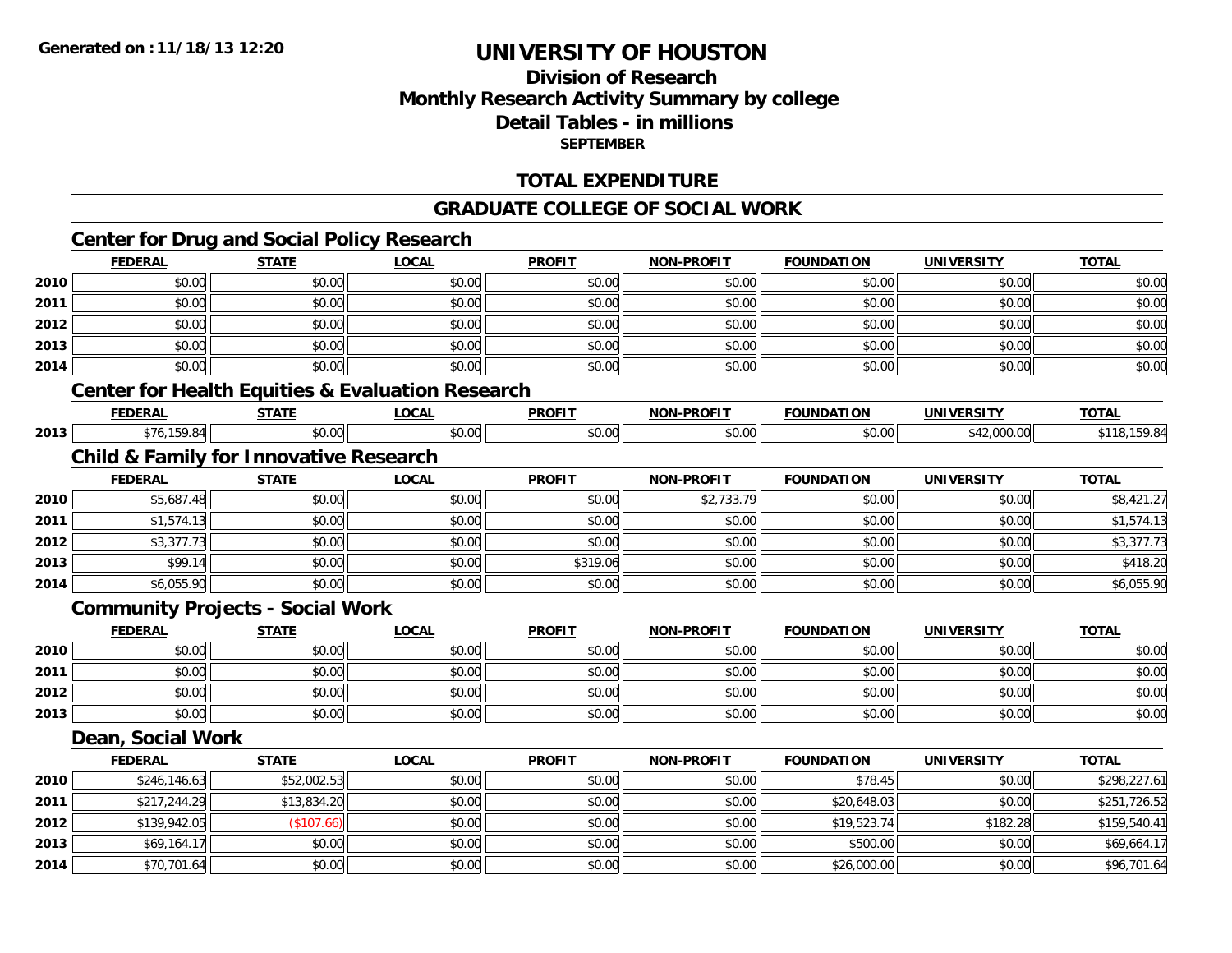## **Division of Research Monthly Research Activity Summary by college Detail Tables - in millions SEPTEMBER**

### **TOTAL EXPENDITURE**

### **GRADUATE COLLEGE OF SOCIAL WORK**

# **Office for Drug SPR**

|       | <b>FEDERAL</b> | <b>STATE</b> | <u>LOCAL</u> | <b>PROFIT</b> | <b>NON-PROFIT</b> | <b>FOUNDATION</b> | <b>UNIVERSITY</b> | <b>TOTAL</b>   |
|-------|----------------|--------------|--------------|---------------|-------------------|-------------------|-------------------|----------------|
| 2010  | \$0.00         | \$0.00       | \$0.00       | \$0.00        | \$0.00            | \$0.00            | \$0.00            | \$0.00         |
| 2011  | \$0.00         | \$0.00       | \$0.00       | \$0.00        | \$0.00            | \$0.00            | \$0.00            | \$0.00         |
| 2012  | \$0.00         | \$0.00       | \$0.00       | \$0.00        | \$0.00            | \$0.00            | \$0.00            | \$0.00         |
| 2013  | \$0.00         | \$0.00       | \$0.00       | \$0.00        | \$0.00            | \$0.00            | \$0.00            | \$0.00         |
| Total | \$836,153.00   | \$65,729.07  | \$0.00       | \$319.06      | \$2.733.79        | \$66,750.22       | \$42,182.28       | \$1,013,867.43 |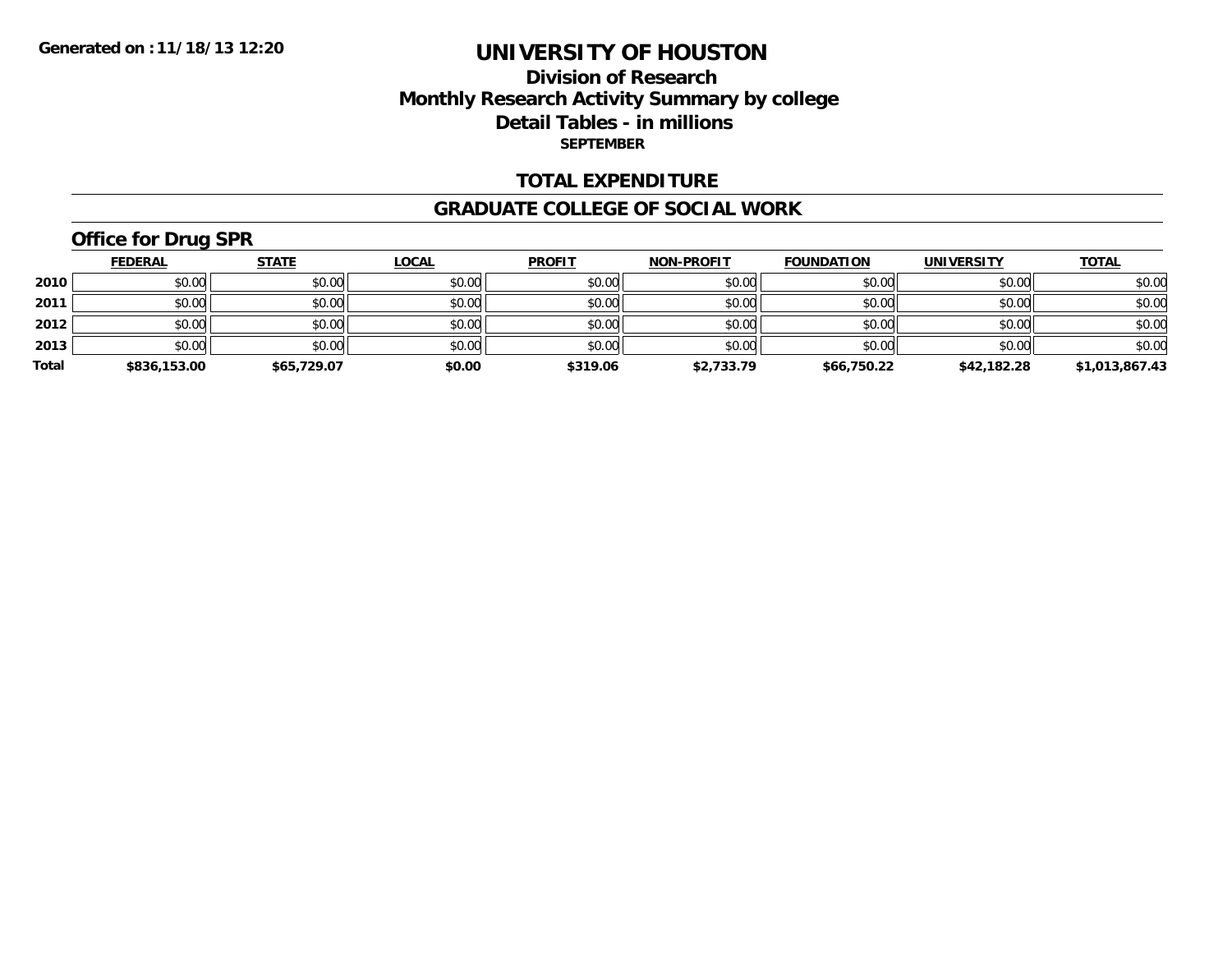## **Division of Research Monthly Research Activity Summary by college Detail Tables - in millions SEPTEMBER**

### **TOTAL EXPENDITURE**

### **HILTON COLLEGE OF HOTEL AND RESTAURANT MANAGEMENT**

## **Hotel and Restaurant Management**

|       | <b>FEDERAL</b> | <b>STATE</b> | <u>LOCAL</u> | <b>PROFIT</b> | <b>NON-PROFIT</b> | <b>FOUNDATION</b> | <b>UNIVERSITY</b> | <b>TOTAL</b> |
|-------|----------------|--------------|--------------|---------------|-------------------|-------------------|-------------------|--------------|
| 2010  | \$0.00         | \$2,160.50   | \$0.00       | \$0.00        | \$0.00            | \$0.00            | \$0.00            | \$2,160.50   |
| 2011  | \$0.00         | \$7,757.77   | \$0.00       | \$325.97      | \$0.00            | \$0.00            | \$0.00            | \$8,083.74   |
| 2012  | \$2,384.59     | \$53,142.73  | \$0.00       | \$0.00        | \$0.00            | \$0.00            | \$0.00            | \$55,527.32  |
| 2013  | \$2,862.05     | \$4,985.91   | \$0.00       | \$0.00        | \$0.00            | \$0.00            | \$0.00            | \$7,847.96   |
| 2014  | \$15,068.42    | \$2,330.42   | \$0.00       | \$0.00        | \$0.00            | \$0.00            | \$0.00            | \$17,398.84  |
| Total | \$20,315.06    | \$70,377.33  | \$0.00       | \$325.97      | \$0.00            | \$0.00            | \$0.00            | \$91,018.36  |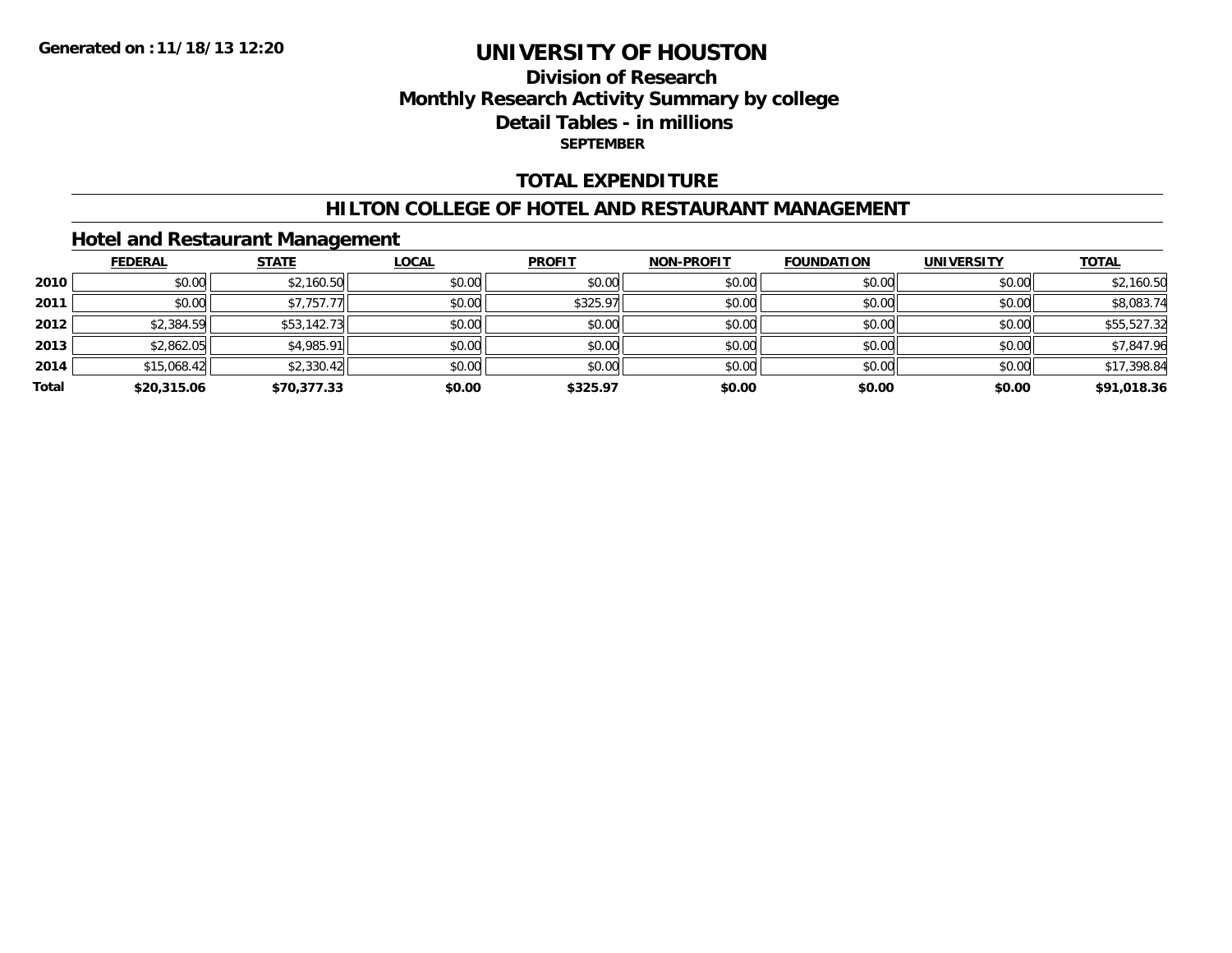## **Division of Research Monthly Research Activity Summary by college Detail Tables - in millions SEPTEMBER**

### **TOTAL EXPENDITURE**

### **HONORS COLLEGE**

# **Dean, Honors College**

|       | <b>FEDERAL</b> | <u>STATE</u> | <b>LOCAL</b> | <b>PROFIT</b> | <b>NON-PROFIT</b> | <b>FOUNDATION</b> | <b>UNIVERSITY</b> | <b>TOTAL</b> |
|-------|----------------|--------------|--------------|---------------|-------------------|-------------------|-------------------|--------------|
| 2012  | \$0.00         | \$0.00       | \$0.00       | \$0.00        | \$319.13          | \$0.00            | \$0.00            | \$319.13     |
| 2013  | \$1,798.43     | \$0.00       | \$0.00       | \$0.00        | \$5,754.19        | \$0.00            | \$0.00            | \$7,552.62   |
| 2014  | \$2,485.44     | \$0.00       | \$0.00       | \$0.00        | \$619.66          | \$212.75          | \$0.00            | \$3,317.84   |
| Total | \$4,283.87     | \$0.00       | \$0.00       | \$0.00        | \$6,692.97        | \$212.75          | \$0.00            | \$11,189.59  |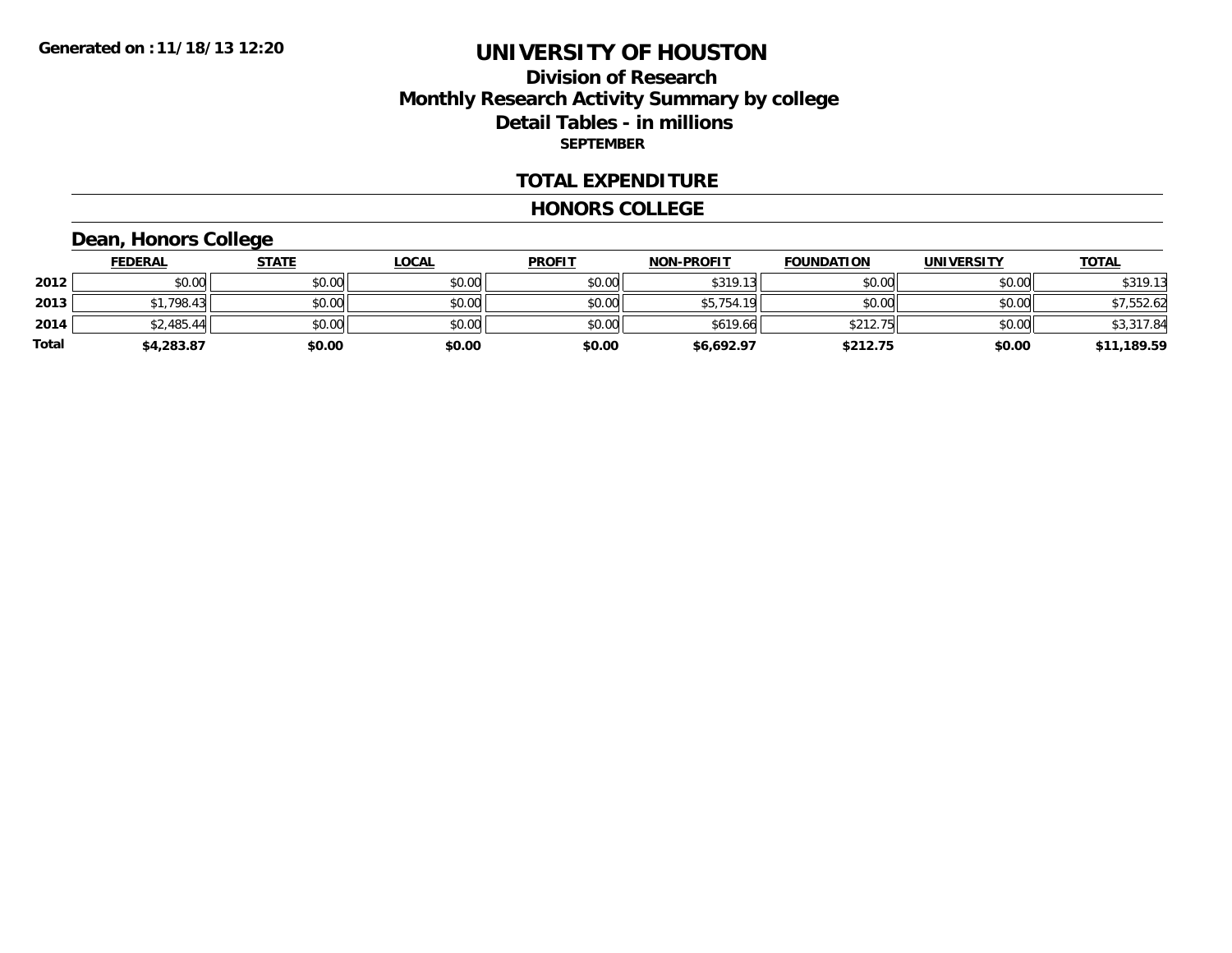## **Division of Research Monthly Research Activity Summary by college Detail Tables - in millions SEPTEMBER**

### **TOTAL EXPENDITURE**

### **LIBRARY**

# **Administration, Library**

|       | <u>FEDERAL</u> | <b>STATE</b> | <b>LOCAL</b> | <b>PROFIT</b> | <b>NON-PROFIT</b> | <b>FOUNDATION</b> | <b>UNIVERSITY</b> | <b>TOTAL</b> |
|-------|----------------|--------------|--------------|---------------|-------------------|-------------------|-------------------|--------------|
| 2010  | \$0.00         | \$0.00       | \$0.00       | \$0.00        | \$0.00            | \$0.00            | \$0.00            | \$0.00       |
| 2011  | \$442.68       | \$0.00       | \$0.00       | \$0.00        | \$0.00            | \$0.00            | \$0.00            | \$442.68     |
| 2012  | \$43.40        | \$0.00       | \$0.00       | \$0.00        | \$0.00            | \$0.00            | \$0.00            | \$43.40      |
| 2013  | \$0.00         | \$0.00       | \$0.00       | \$0.00        | \$0.00            | \$0.00            | \$0.00            | \$0.00       |
| Total | \$486.08       | \$0.00       | \$0.00       | \$0.00        | \$0.00            | \$0.00            | \$0.00            | \$486.08     |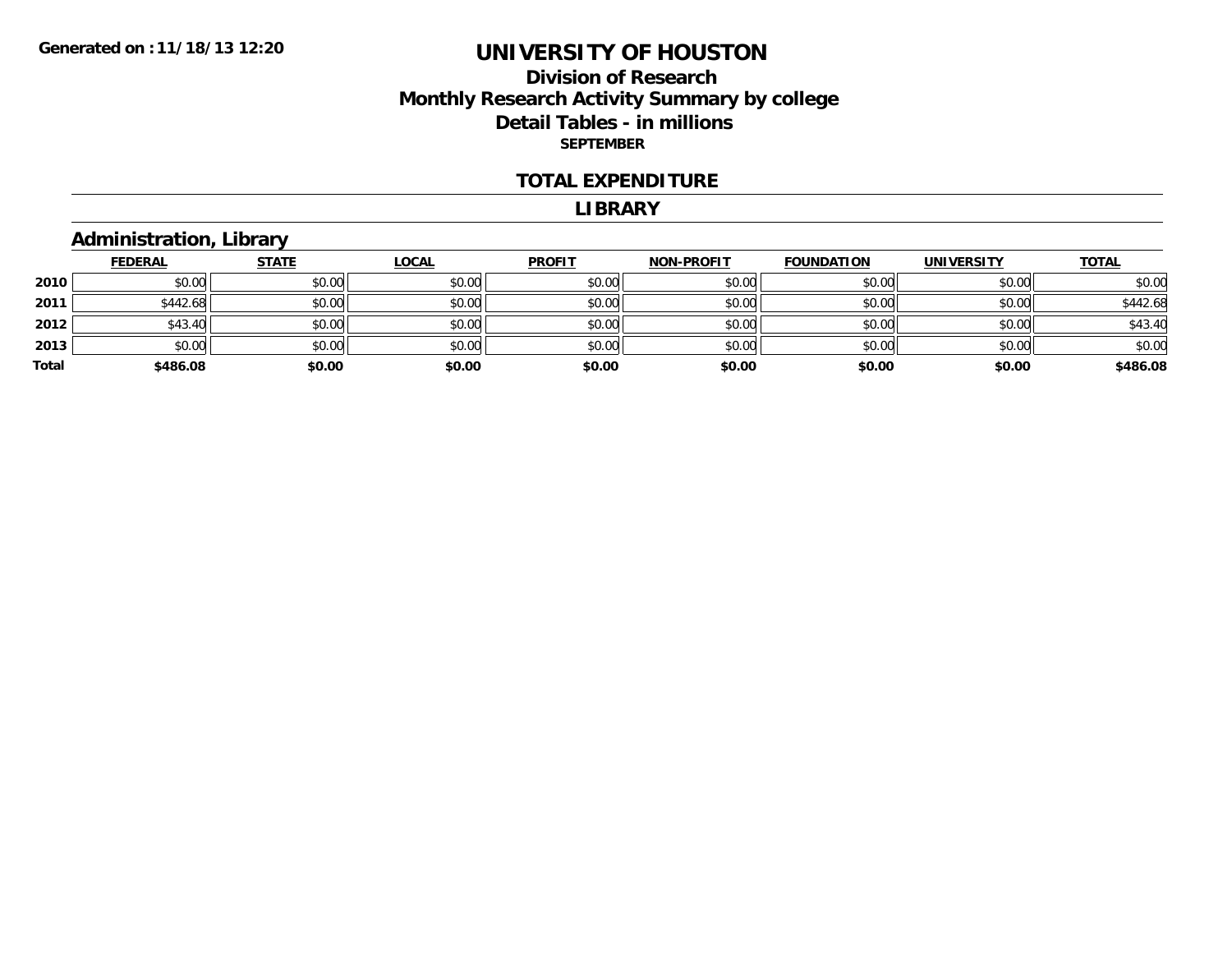## **Division of Research Monthly Research Activity Summary by college Detail Tables - in millions SEPTEMBER**

### **TOTAL EXPENDITURE**

### **PRESIDENT**

## **Office of the President**

|       | <b>FEDERAL</b> | <b>STATE</b> | <b>LOCAL</b> | <b>PROFIT</b> | <b>NON-PROFIT</b> | <b>FOUNDATION</b> | <b>UNIVERSITY</b> | <b>TOTAL</b> |
|-------|----------------|--------------|--------------|---------------|-------------------|-------------------|-------------------|--------------|
| 2010  | \$0.00         | \$0.00       | \$0.00       | \$0.00        | \$0.00            | \$0.00            | \$0.00            | \$0.00       |
| 2011  | \$0.00         | \$0.00       | \$0.00       | \$0.00        | \$0.00            | \$0.00            | \$0.00            | \$0.00       |
| 2012  | \$0.00         | \$0.00       | \$0.00       | \$0.00        | \$0.00            | \$0.00            | \$0.00            | \$0.00       |
| 2013  | \$0.00         | \$0.00       | \$0.00       | \$0.00        | \$0.00            | \$0.00            | \$0.00            | \$0.00       |
| 2014  | \$0.00         | \$0.00       | \$0.00       | \$0.00        | \$0.00            | \$0.00            | \$0.00            | \$0.00       |
| Total | \$0.00         | \$0.00       | \$0.00       | \$0.00        | \$0.00            | \$0.00            | \$0.00            | \$0.00       |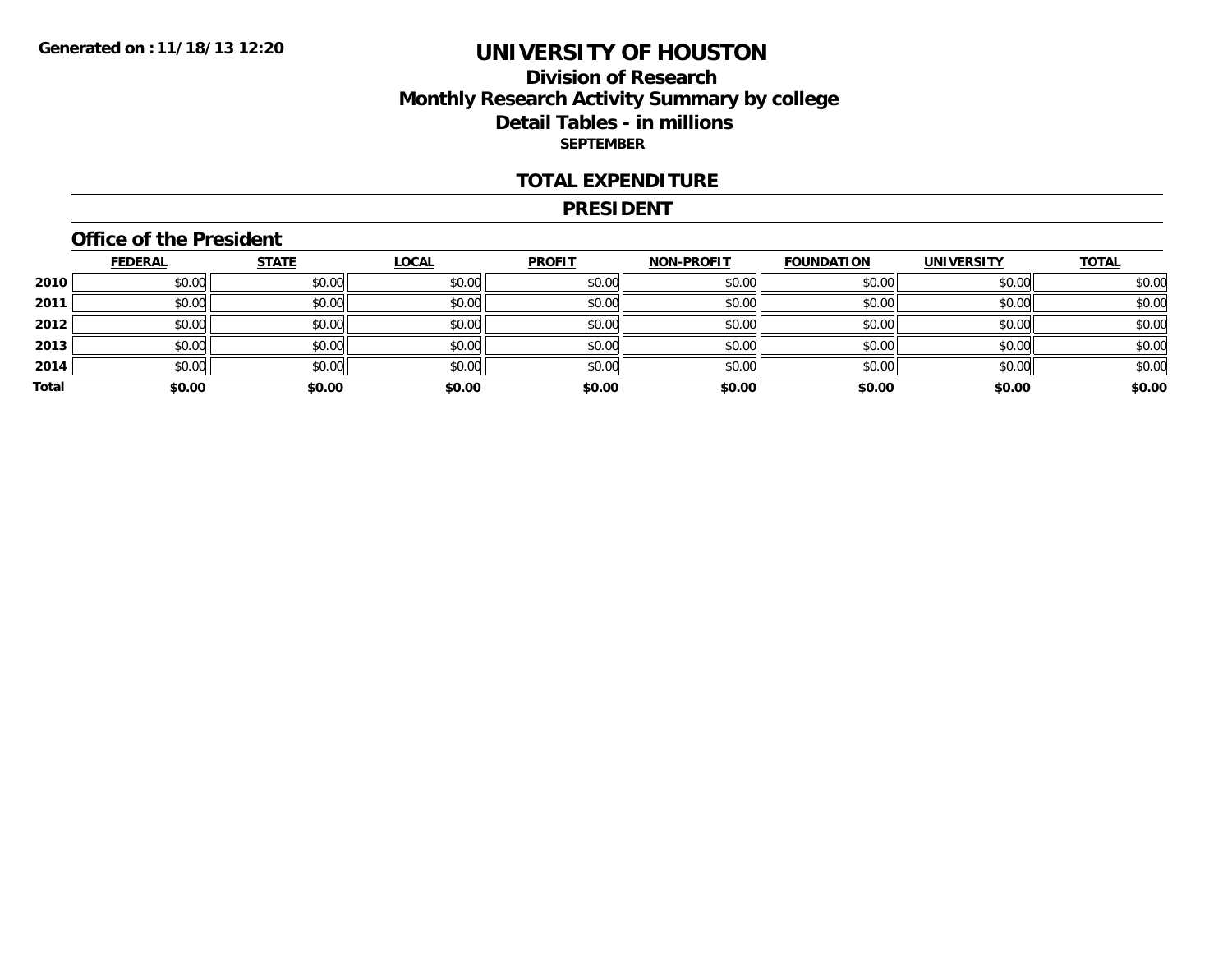## **Division of Research Monthly Research Activity Summary by college Detail Tables - in millions SEPTEMBER**

### **TOTAL EXPENDITURE**

### **SENIOR V.P. FOR ACADEMIC AFFAIRS AND PROVOST**

|      | <b>Continuing Education</b>                         |              |              |               |                   |                   |                   |              |
|------|-----------------------------------------------------|--------------|--------------|---------------|-------------------|-------------------|-------------------|--------------|
|      | <b>FEDERAL</b>                                      | <b>STATE</b> | <b>LOCAL</b> | <b>PROFIT</b> | <b>NON-PROFIT</b> | <b>FOUNDATION</b> | <b>UNIVERSITY</b> | <b>TOTAL</b> |
| 2011 | \$0.00                                              | \$988.94     | \$0.00       | \$0.00        | \$0.00            | \$0.00            | \$0.00            | \$988.94     |
|      | <b>KUHF - Radio</b>                                 |              |              |               |                   |                   |                   |              |
|      | <b>FEDERAL</b>                                      | <b>STATE</b> | <b>LOCAL</b> | <b>PROFIT</b> | <b>NON-PROFIT</b> | <b>FOUNDATION</b> | <b>UNIVERSITY</b> | <b>TOTAL</b> |
| 2010 | \$11,640.00                                         | \$0.00       | \$0.00       | \$0.00        | \$0.00            | \$0.00            | \$0.00            | \$11,640.00  |
| 2012 | \$0.00                                              | \$10,077.51  | \$0.00       | \$0.00        | \$0.00            | \$0.00            | \$0.00            | \$10,077.51  |
|      | <b>Learning and Assessment Services</b>             |              |              |               |                   |                   |                   |              |
|      | <b>FEDERAL</b>                                      | <b>STATE</b> | <b>LOCAL</b> | <b>PROFIT</b> | <b>NON-PROFIT</b> | <b>FOUNDATION</b> | <b>UNIVERSITY</b> | <b>TOTAL</b> |
| 2010 | \$18,661.21                                         | \$9,097.28   | \$0.00       | \$0.00        | \$5,586.08        | \$290.69          | \$0.00            | \$33,635.26  |
| 2011 | \$17,777.77                                         | \$9,728.70   | \$0.00       | \$0.00        | \$5,586.23        | \$904.97          | \$0.00            | \$33,997.67  |
| 2012 | \$21,621.80                                         | \$10,674.18  | \$0.00       | \$0.00        | \$5,959.18        | \$0.00            | \$0.00            | \$38,255.16  |
| 2013 | \$26,626.74                                         | \$8,690.71   | \$0.00       | \$0.00        | (\$123.16)        | \$0.00            | \$0.00            | \$35,194.29  |
| 2014 | \$26,664.85                                         | \$8,437.06   | \$0.00       | \$0.00        | \$0.00            | \$0.00            | \$0.00            | \$35,101.91  |
|      | <b>Learning Support Services</b>                    |              |              |               |                   |                   |                   |              |
|      | <b>FEDERAL</b>                                      | <b>STATE</b> | <b>LOCAL</b> | <b>PROFIT</b> | <b>NON-PROFIT</b> | <b>FOUNDATION</b> | <b>UNIVERSITY</b> | <b>TOTAL</b> |
| 2010 | \$2,380.77                                          | \$0.00       | \$0.00       | \$0.00        | \$0.00            | \$0.00            | \$0.00            | \$2,380.77   |
| 2011 | \$3,382.69                                          | \$0.00       | \$0.00       | \$0.00        | \$0.00            | \$0.00            | \$0.00            | \$3,382.69   |
| 2012 | \$382.10                                            | \$0.00       | \$0.00       | \$0.00        | \$0.00            | \$0.00            | \$0.00            | \$382.10     |
| 2013 | \$391.81                                            | \$0.00       | \$0.00       | \$0.00        | \$0.00            | \$0.00            | \$0.00            | \$391.81     |
|      | <b>Office of Admissions</b>                         |              |              |               |                   |                   |                   |              |
|      | <b>FEDERAL</b>                                      | <b>STATE</b> | <b>LOCAL</b> | <b>PROFIT</b> | <b>NON-PROFIT</b> | <b>FOUNDATION</b> | <b>UNIVERSITY</b> | <b>TOTAL</b> |
| 2012 | \$0.00                                              | \$0.00       | \$0.00       | \$0.00        | \$0.00            | \$0.00            | \$0.00            | \$0.00       |
|      | <b>Senior V.P. for Academic Affairs and Provost</b> |              |              |               |                   |                   |                   |              |
|      | <b>FEDERAL</b>                                      | <b>STATE</b> | <b>LOCAL</b> | <b>PROFIT</b> | <b>NON-PROFIT</b> | <b>FOUNDATION</b> | <b>UNIVERSITY</b> | <b>TOTAL</b> |
| 2012 | \$0.00                                              | \$0.00       | \$0.00       | \$0.00        | \$0.00            | \$0.00            | \$0.00            | \$0.00       |
| 2013 | \$0.00                                              | \$0.00       | \$0.00       | \$0.00        | \$0.00            | \$0.00            | \$0.00            | \$0.00       |
| 2014 | \$0.00                                              | \$0.00       | \$0.00       | \$38,767.38   | \$0.00            | \$0.00            | \$0.00            | \$38,767.38  |
|      | <b>Undergraduate Studies</b>                        |              |              |               |                   |                   |                   |              |
|      | <b>FEDERAL</b>                                      | <b>STATE</b> | <b>LOCAL</b> | <b>PROFIT</b> | <b>NON-PROFIT</b> | <b>FOUNDATION</b> | <b>UNIVERSITY</b> | <b>TOTAL</b> |
| 2012 | \$0.00                                              | \$0.00       | \$0.00       | \$0.00        | \$0.00            | \$0.00            | \$0.00            | \$0.00       |
| 2013 | \$0.00                                              | \$0.00       | \$0.00       | \$0.00        | \$0.00            | \$0.00            | \$0.00            | \$0.00       |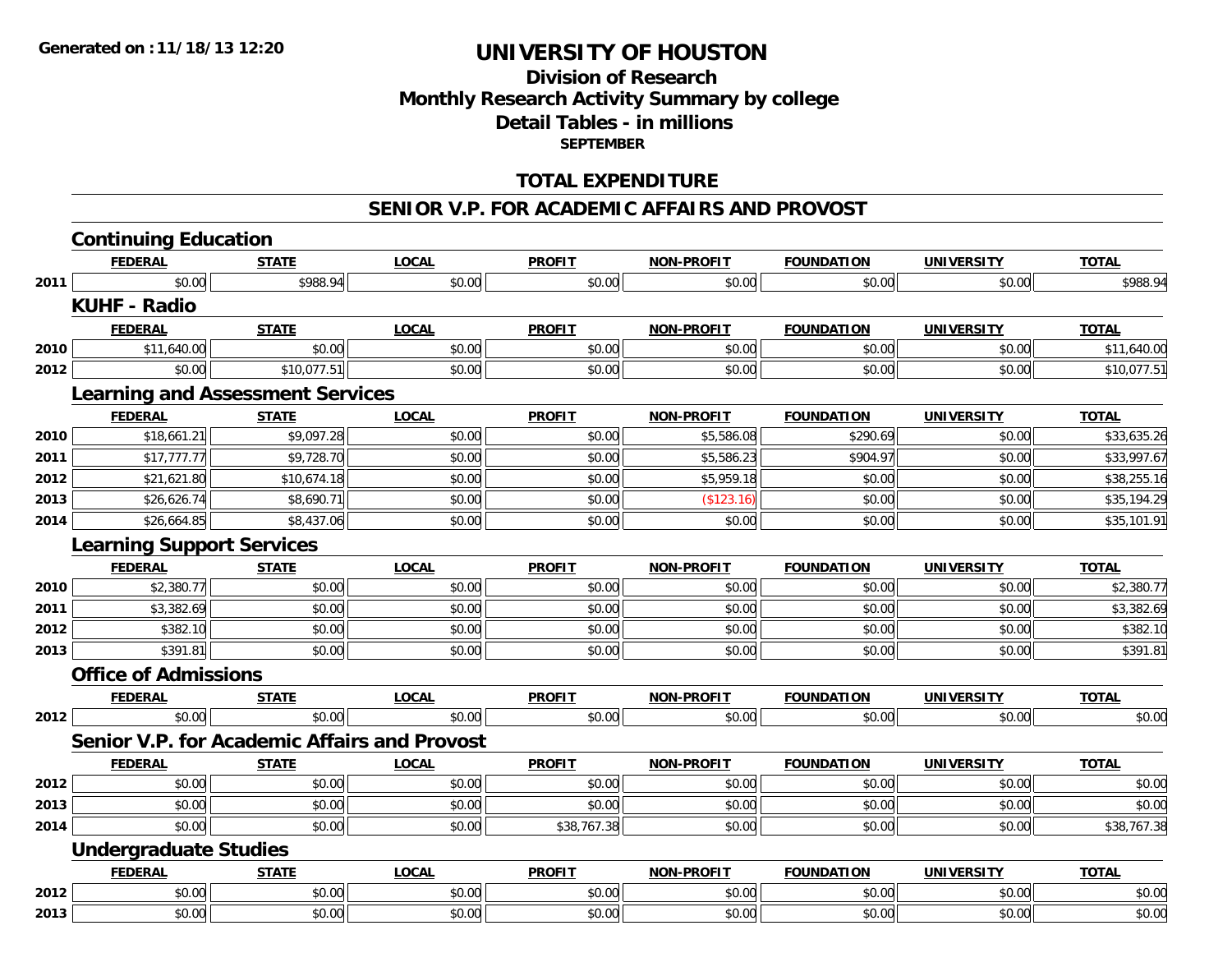# **Division of ResearchMonthly Research Activity Summary by college Detail Tables - in millions SEPTEMBER**

### **TOTAL EXPENDITURE**

### **SENIOR V.P. FOR ACADEMIC AFFAIRS AND PROVOST**

## **Undergraduate Studies**

|              | <b>FEDERAL</b>          | <b>STATE</b>          | <b>LOCAL</b> | <b>PROFIT</b>   | <b>L-PROFIT</b><br>NON | <b>FOUNDATION</b> | UNIVERSITY | <b>TOTAL</b>      |
|--------------|-------------------------|-----------------------|--------------|-----------------|------------------------|-------------------|------------|-------------------|
| 2014         | 0 <sub>n</sub><br>JU.UU | \$0.00                | \$0.00       | ≮N UU<br>DU.UU. | \$0.00                 | \$0.00            | \$0.00     | \$0.00            |
| <b>Total</b> | \$129.529.7             | .694.38<br>ぐにフ<br>. . | \$0.00       | \$38,767.38     | AA<br>\$17.008.33      | 195.66            | \$0.00     | .195.49<br>\$244, |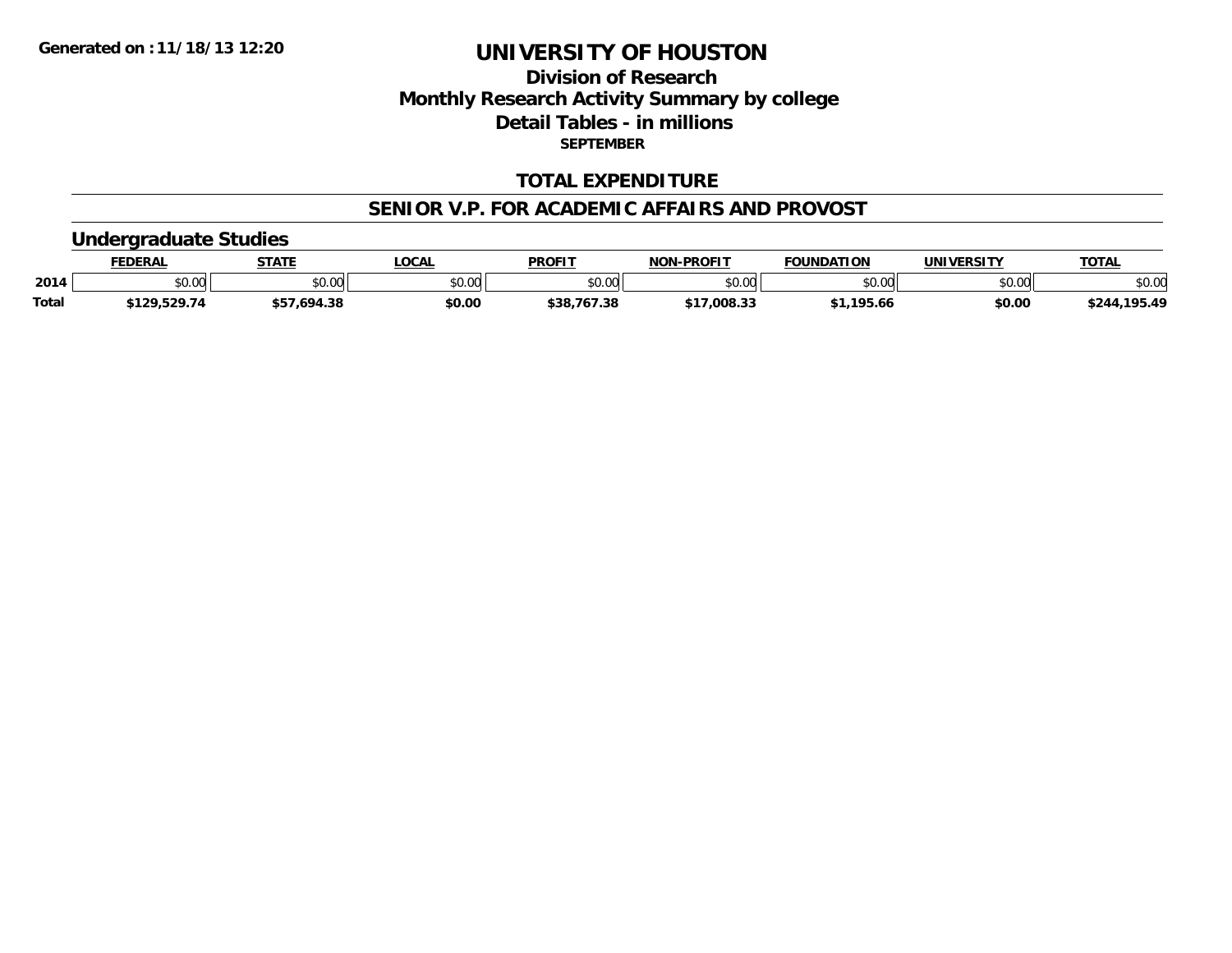# **Division of ResearchMonthly Research Activity Summary by college Detail Tables - in millions SEPTEMBER**

### **TOTAL EXPENDITURE**

### **UH LAW CENTER**

|        | Dean, Law                |               |               |               |                   |                   |                   |              |
|--------|--------------------------|---------------|---------------|---------------|-------------------|-------------------|-------------------|--------------|
|        | <b>FEDERAL</b>           | <b>STATE</b>  | <b>LOCAL</b>  | <b>PROFIT</b> | <b>NON-PROFIT</b> | <b>FOUNDATION</b> | <b>UNIVERSITY</b> | <b>TOTAL</b> |
| 2010   | \$45,792.23              | \$0.00        | \$0.00        | \$0.00        | \$0.00            | \$0.00            | \$0.00            | \$45,792.23  |
| 2013   | \$0.00                   | \$0.00        | \$0.00        | \$0.00        | \$0.00            | \$0.00            | \$0.00            | \$0.00       |
|        | Law-UH                   |               |               |               |                   |                   |                   |              |
|        | <b>FEDERAL</b>           | <b>STATE</b>  | <b>LOCAL</b>  | <b>PROFIT</b> | <b>NON-PROFIT</b> | <b>FOUNDATION</b> | <b>UNIVERSITY</b> | <b>TOTAL</b> |
| 2010   | (\$502.77)               | \$201,728.28  | \$0.00        | \$0.00        | \$0.00            | \$0.00            | \$0.00            | \$201,225.51 |
| $\sim$ | $A \cap I \cap A \cap I$ | $\sim$ $\sim$ | $\sim$ $\sim$ | $\sim$ $\sim$ | $\sim$ $\sim$     | $\sim$ $\sim$     | 0.000             | 0.01541      |

| <b>Total</b> | \$83,729.52 | \$239,862.05 | \$0.00 | \$0.00 | \$0.00 | (\$95.96) | \$0.00 | \$323,495.61 |
|--------------|-------------|--------------|--------|--------|--------|-----------|--------|--------------|
| 2014         | \$0.00      | \$7.169.22   | \$0.00 | \$0.00 | \$0.00 | \$0.00    | \$0.00 | \$7,169.22   |
| 2013         | \$29,125.14 | \$4,646.85   | \$0.00 | \$0.00 | \$0.00 | \$0.00    | \$0.00 | \$33,771.99  |
| 2012         | \$663.76    | \$26,317.70  | \$0.00 | \$0.00 | \$0.00 | \$95.96   | \$0.00 | \$26,885.50  |
| 2011         | \$8,651.16  | \$0.00       | \$0.00 | \$0.00 | \$0.00 | \$0.00    | \$0.00 | \$8,651.16   |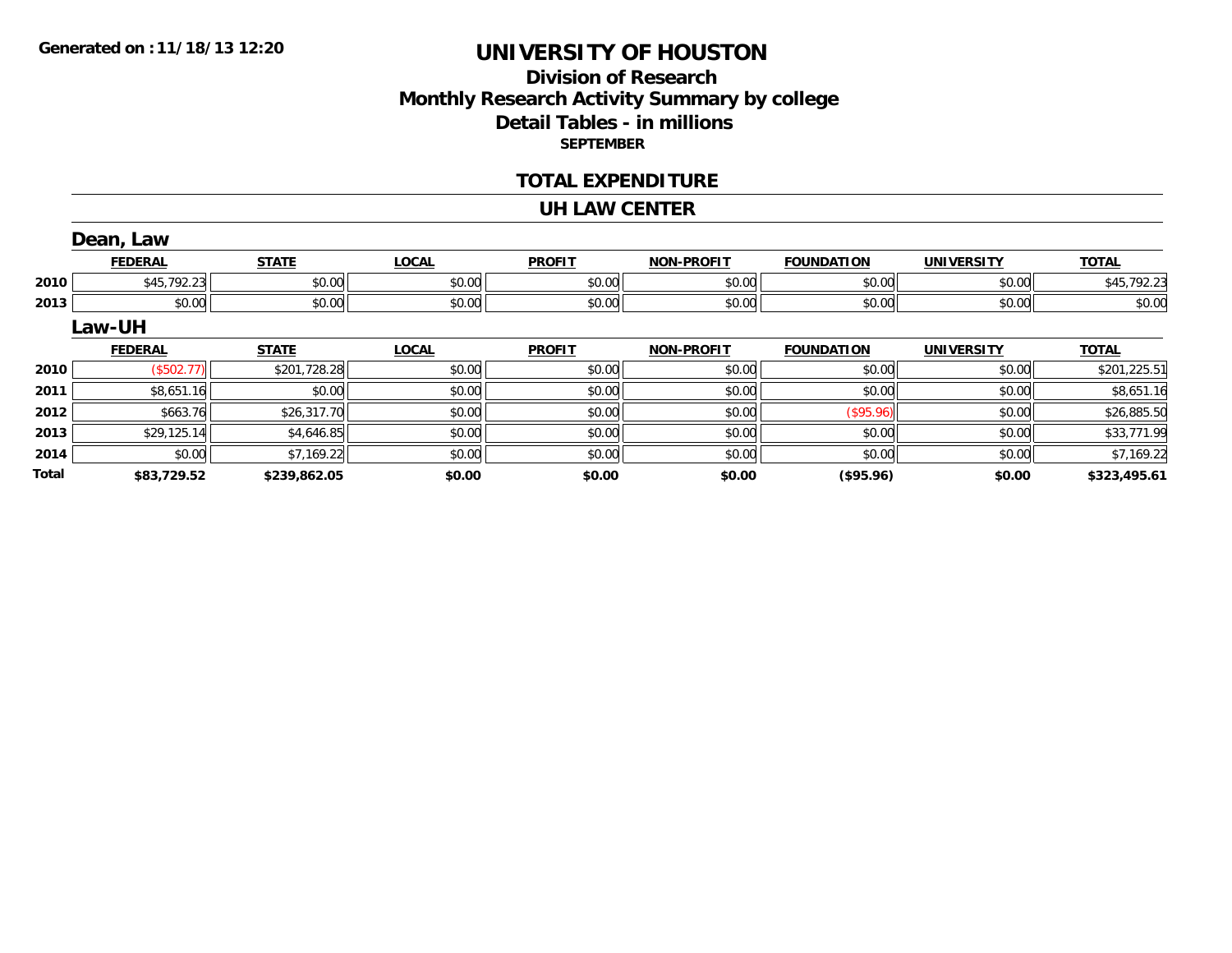## **Division of Research Monthly Research Activity Summary by college Detail Tables - in millions SEPTEMBER**

### **TOTAL EXPENDITURE**

### **UH SYSTEM**

| <b>KUHT-</b> |         |        |              |               |                   |                   |            |              |  |
|--------------|---------|--------|--------------|---------------|-------------------|-------------------|------------|--------------|--|
|              | FEDERAL | STATE  | <b>LOCAL</b> | <b>PROFIT</b> | <b>NON-PROFIT</b> | <b>FOUNDATION</b> | UNIVERSITY | <u>TOTAL</u> |  |
| 2010         | \$0.00  | \$0.00 | \$0.00       | \$0.00        | \$25,467.00       | \$0.00            | \$0.00     | 467.00       |  |
| Total        | \$0.00  | \$0.00 | \$0.00       | \$0.00        | \$25,467.00       | \$0.00            | \$0.00     | \$25,467.00  |  |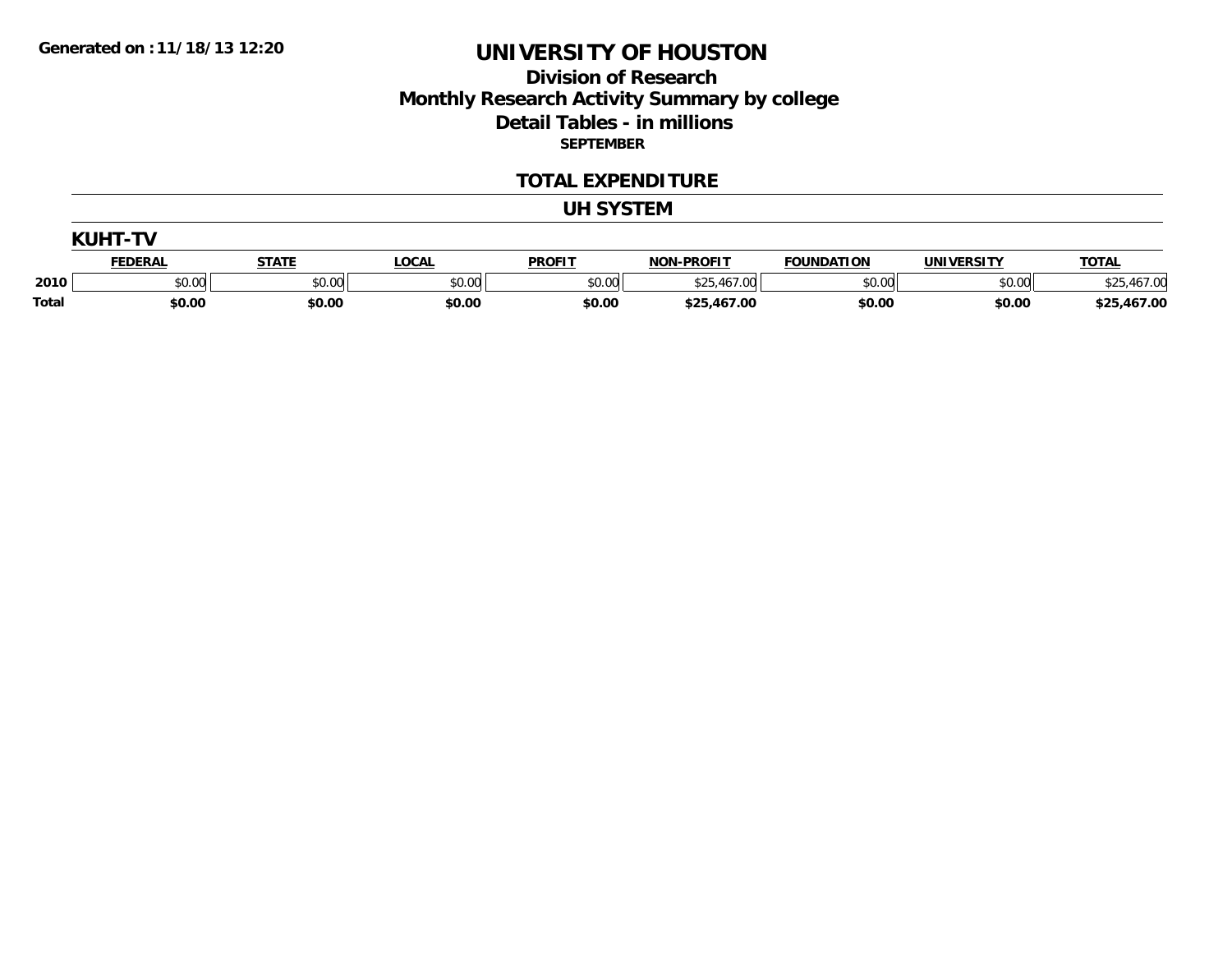## **Division of Research Monthly Research Activity Summary by college Detail Tables - in millions SEPTEMBER**

### **TOTAL EXPENDITURE**

### **UKNOWN COLLEGE**

# **Unknown Department**

|       | <b>FEDERAL</b> | <b>STATE</b>          | <b>_OCAL</b> | <b>PROFIT</b> | <b>NON-PROFIT</b> | <b>FOUNDATION</b> | <b>UNIVERSITY</b> | <b>TOTAL</b> |
|-------|----------------|-----------------------|--------------|---------------|-------------------|-------------------|-------------------|--------------|
| 2013  | \$0.00         | ≮N UU<br><b>JU.UU</b> | \$0.00       | \$0.00        | \$0.00            | \$0.00            | \$0.00            | \$0.00       |
| 2014  | \$0.00         | 0000<br>งบ.บบ         | \$0.00       | \$0.00        | \$0.00            | \$0.00            | \$0.00            | \$0.00       |
| Total | \$0.00         | \$0.00                | \$0.00       | \$0.00        | \$0.00            | \$0.00            | \$0.00            | \$0.00       |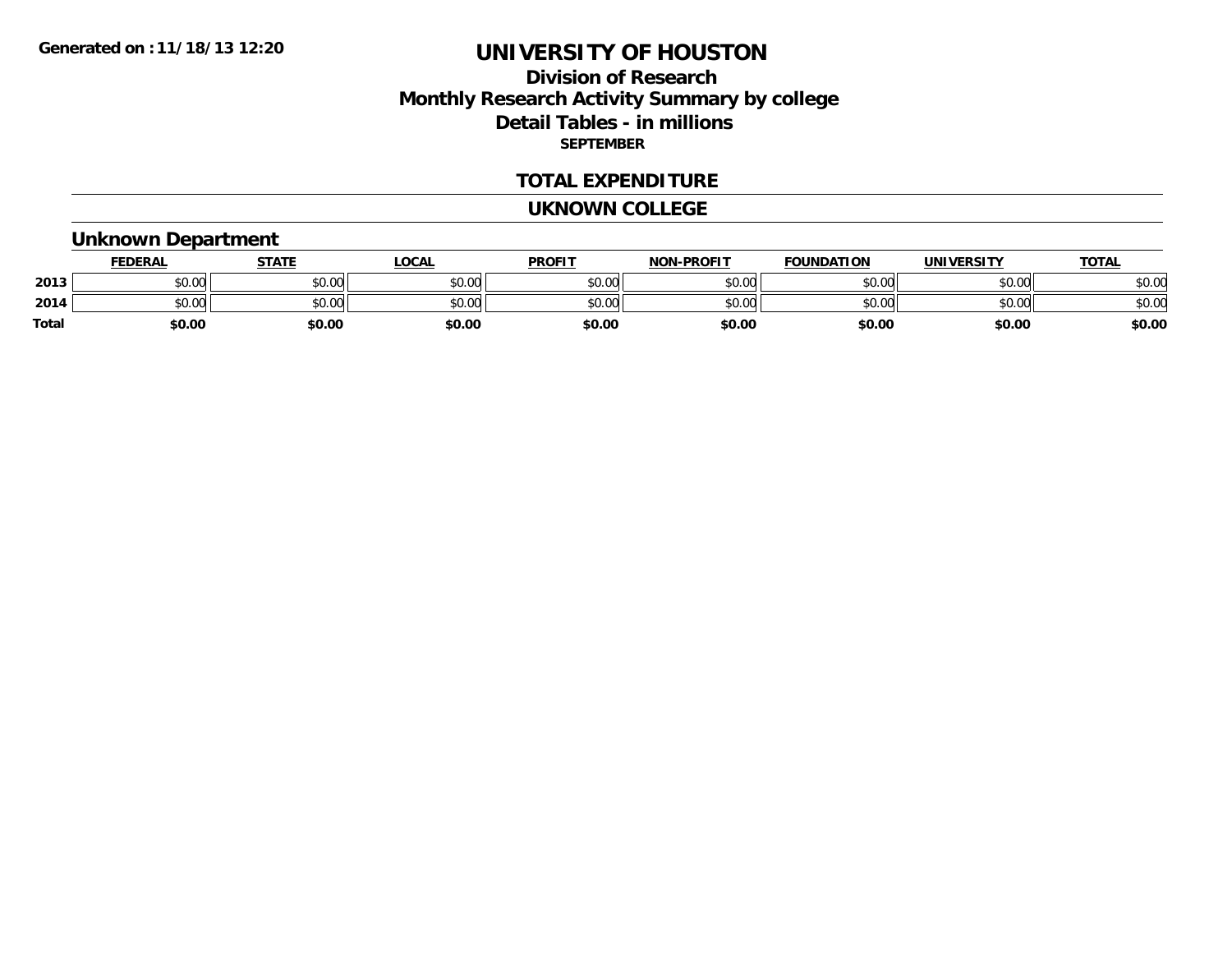### **Division of Research Monthly Research Activity Summary by college Detail Tables - in millions SEPTEMBER**

#### **TOTAL EXPENDITURE**

## **VICE PRESIDENT FOR ADMINISTRATION**

### **UH Police Department**

|              | EDERAI                            | <b>CTATE</b>  | <b>OCAL</b> | <b>PROFIT</b> | <b>DDAEIT</b><br>NIAR | <b>FOUNDATION</b> | UNIVERSITY | <b>TOTAL</b>        |
|--------------|-----------------------------------|---------------|-------------|---------------|-----------------------|-------------------|------------|---------------------|
| 2014         | $\sim$ 000<br>$\sim$<br>,,,,,,,,, | 0.00<br>JU.UU | \$0.00      | 0000<br>JU.UU | nn nn<br>pu.uu        | 0000<br>ט.טע      | \$0.00     | $\Omega$<br>JUUU.UU |
| <b>Total</b> | .000.00                           | \$0.00        | \$0.00      | \$0.00        | \$0.00                | \$0.00            | \$0.00     | .3.000.00           |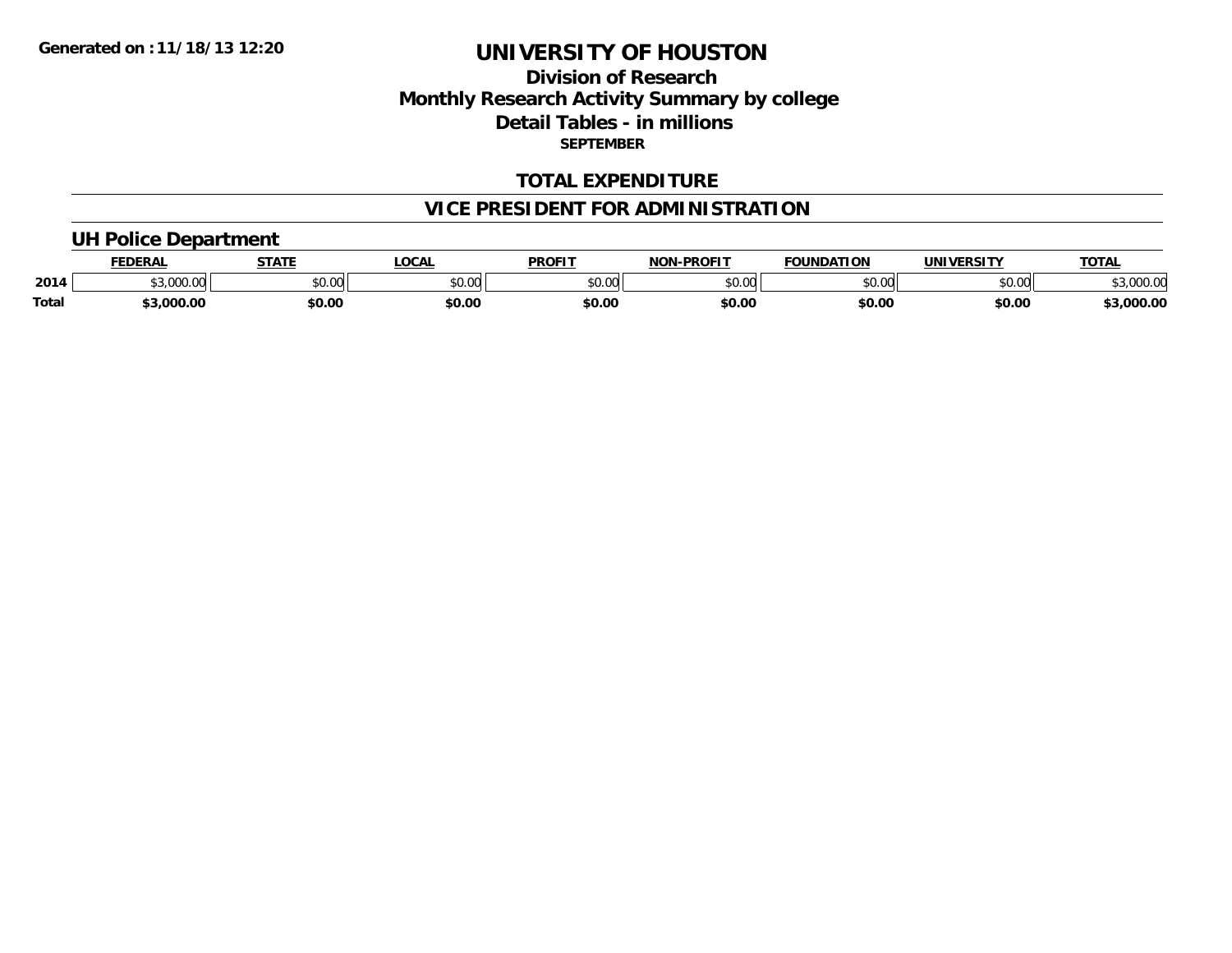# **Division of ResearchMonthly Research Activity Summary by college Detail Tables - in millions SEPTEMBER**

### **TOTAL EXPENDITURE**

#### **VICE PRESIDENT FOR STUDENT AFFAIRS**

# **Dean, Student Affairs**

|      | <b>FEDERAL</b> | <b>STATE</b> | <u>LOCAL</u> | <b>PROFIT</b> | <b>NON-PROFIT</b> | <b>FOUNDATION</b> | <b>UNIVERSITY</b> | <b>TOTAL</b> |
|------|----------------|--------------|--------------|---------------|-------------------|-------------------|-------------------|--------------|
| 2010 | \$0.00         | \$0.00       | \$0.00       | \$0.00        | \$0.00            | \$0.00            | \$0.00            | \$0.00       |
| 2011 | \$10,148.07    | \$0.00       | \$0.00       | \$0.00        | \$0.00            | \$0.00            | \$0.00            | \$10,148.07  |
| 2012 | \$1,146.31     | \$0.00       | \$0.00       | \$0.00        | \$0.00            | \$0.00            | \$0.00            | 1,146.31     |
| 2013 | \$1,175.43     | \$0.00       | \$0.00       | \$0.00        | \$0.00            | \$0.00            | \$0.00            | \$1,175.43   |

### **Vice President, Student Affairs**

|       | <b>FEDERAL</b> | <b>STATE</b> | <b>LOCAL</b> | <b>PROFIT</b> | NON-PROFIT | <b>FOUNDATION</b> | <b>UNIVERSITY</b> | <b>TOTAL</b> |
|-------|----------------|--------------|--------------|---------------|------------|-------------------|-------------------|--------------|
| 2010  | \$4,707.45     | \$0.00       | \$0.00       | \$0.00        | \$0.00     | \$0.00            | \$0.00            | \$4,707.45   |
| 2011  | \$14,357.62    | \$0.00       | \$0.00       | \$0.00        | \$0.00     | \$0.00            | \$0.00            | \$14,357.62  |
| 2012  | \$9,967.48     | \$0.00       | \$0.00       | \$0.00        | \$0.00     | \$0.00            | \$0.00            | \$9,967.48   |
| 2013  | \$10,529.34    | \$0.00       | \$0.00       | \$0.00        | \$0.00     | \$0.00            | \$0.00            | \$10,529.34  |
| 2014  | \$5,302.82     | \$0.00       | \$0.00       | \$0.00        | \$0.00     | \$0.00            | \$0.00            | \$5,302.82   |
| Total | \$57,334.52    | \$0.00       | \$0.00       | \$0.00        | \$0.00     | \$0.00            | \$0.00            | \$57,334.52  |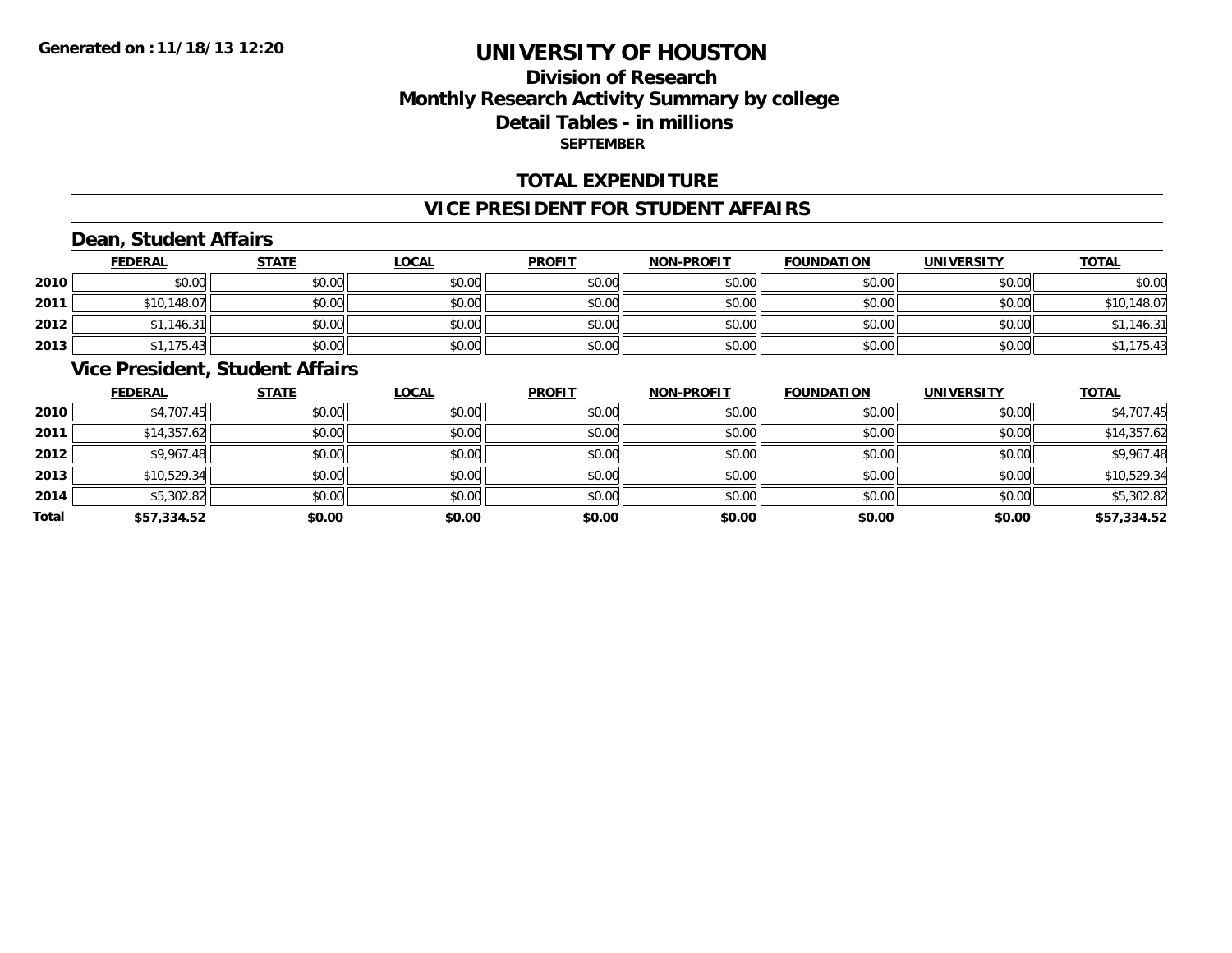### **Division of Research Monthly Research Activity Summary by college Detail Tables - in millions SEPTEMBER**

### **IDC RECOVERY**

#### **C.T. BAUER COLLEGE OF BUSINESS**

|       | <b>Finance</b>   |                                          |              |               |                   |                   |                   |              |
|-------|------------------|------------------------------------------|--------------|---------------|-------------------|-------------------|-------------------|--------------|
|       | <b>FEDERAL</b>   | <b>STATE</b>                             | <b>LOCAL</b> | <b>PROFIT</b> | <b>NON-PROFIT</b> | <b>FOUNDATION</b> | <b>UNIVERSITY</b> | <b>TOTAL</b> |
| 2010  | \$0.00           | \$0.00                                   | \$0.00       | \$0.00        | \$0.00            | \$0.00            | \$0.00            | \$0.00       |
| 2011  | \$0.00           | \$0.00                                   | \$0.00       | \$0.00        | \$0.00            | \$0.00            | \$0.00            | \$0.00       |
|       | Management       |                                          |              |               |                   |                   |                   |              |
|       | <b>FEDERAL</b>   | <b>STATE</b>                             | <b>LOCAL</b> | <b>PROFIT</b> | <b>NON-PROFIT</b> | <b>FOUNDATION</b> | <b>UNIVERSITY</b> | <b>TOTAL</b> |
| 2010  | \$4,588.20       | \$0.00                                   | \$0.00       | \$0.00        | \$0.00            | \$0.00            | \$0.00            | \$4,588.20   |
| 2011  | \$485.34         | \$0.00                                   | \$0.00       | \$0.00        | \$0.00            | \$0.00            | \$0.00            | \$485.34     |
|       | <b>Marketing</b> |                                          |              |               |                   |                   |                   |              |
|       | <b>FEDERAL</b>   | <b>STATE</b>                             | <b>LOCAL</b> | <b>PROFIT</b> | <b>NON-PROFIT</b> | <b>FOUNDATION</b> | <b>UNIVERSITY</b> | <b>TOTAL</b> |
| 2013  | \$0.00           | \$0.00                                   | \$0.00       | \$0.00        | \$0.00            | \$0.00            | \$0.00            | \$0.00       |
| 2014  | \$0.00           | \$0.00                                   | \$0.00       | \$0.00        | \$0.00            | \$0.00            | \$0.00            | \$0.00       |
|       |                  | <b>Small Business Development Center</b> |              |               |                   |                   |                   |              |
|       | <b>FEDERAL</b>   | <b>STATE</b>                             | <b>LOCAL</b> | <b>PROFIT</b> | <b>NON-PROFIT</b> | <b>FOUNDATION</b> | <b>UNIVERSITY</b> | <b>TOTAL</b> |
| 2010  | \$9,833.94       | \$0.00                                   | \$0.00       | \$0.00        | \$0.00            | \$0.00            | \$0.00            | \$9,833.94   |
| 2011  | \$4,620.44       | \$0.00                                   | \$0.00       | \$0.00        | \$0.00            | \$0.00            | \$0.00            | \$4,620.44   |
| 2012  | \$18,946.25      | \$0.00                                   | \$0.00       | \$0.00        | \$0.00            | \$0.00            | \$0.00            | \$18,946.25  |
| 2013  | \$44,514.52      | \$0.00                                   | \$0.00       | \$0.00        | \$0.00            | \$4.36            | \$0.00            | \$44,518.88  |
| 2014  | \$30,982.97      | \$0.00                                   | \$0.00       | \$0.00        | \$0.00            | \$1,707.06        | \$0.00            | \$32,690.03  |
| Total | \$113,971.66     | \$0.00                                   | \$0.00       | \$0.00        | \$0.00            | \$1,711.42        | \$0.00            | \$115,683.08 |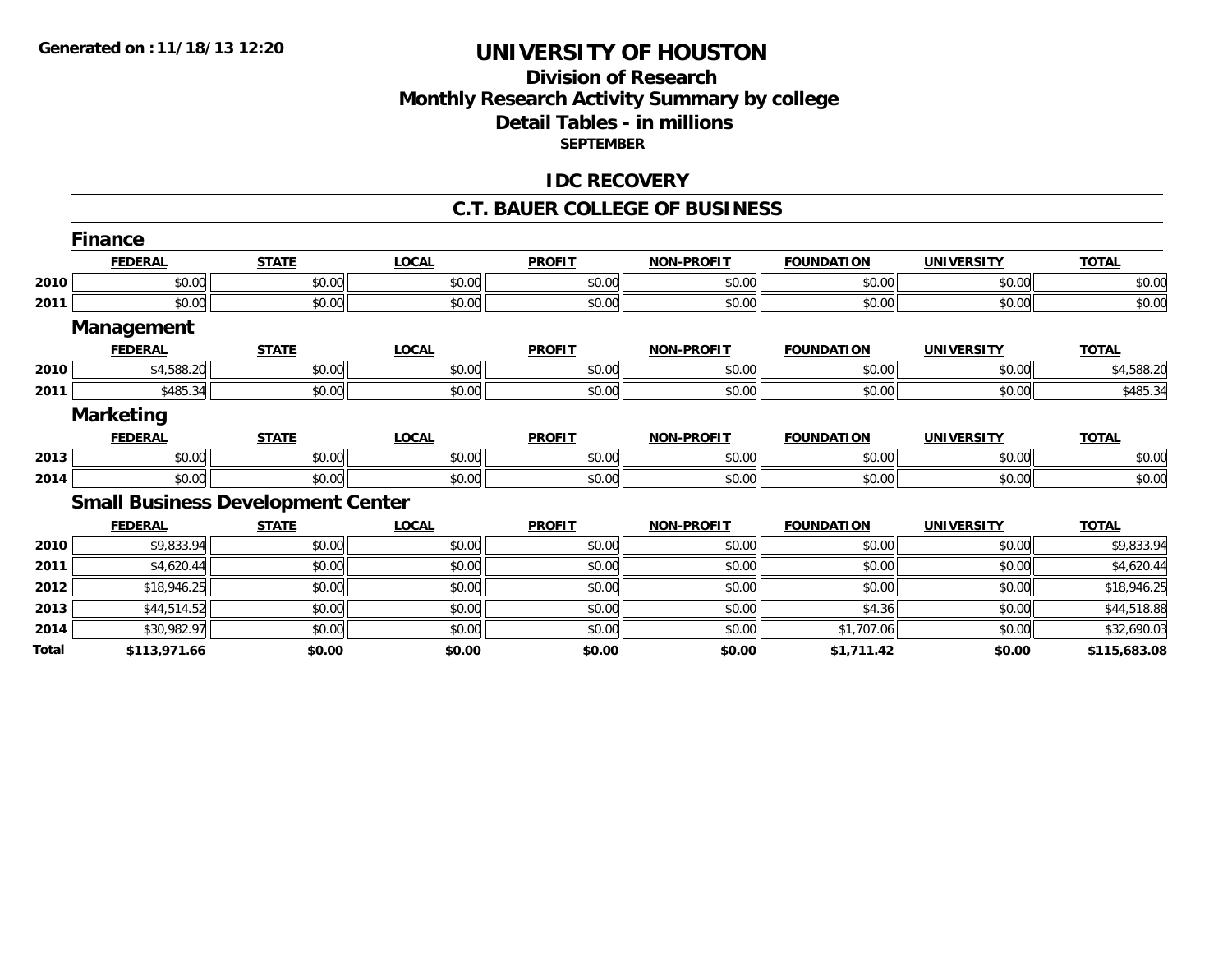**2011**

**2012**

# **UNIVERSITY OF HOUSTON**

# **Division of ResearchMonthly Research Activity Summary by college Detail Tables - in millions SEPTEMBER**

### **IDC RECOVERY**

## **COLLEGE OF EDUCATION**

# **Consistency Mgmt and Coop Disc**

|      | <b>FEDERAL</b>                       | <b>STATE</b> | <b>LOCAL</b> | <b>PROFIT</b> | <b>NON-PROFIT</b> | <b>FOUNDATION</b> | <b>UNIVERSITY</b> | <b>TOTAL</b> |
|------|--------------------------------------|--------------|--------------|---------------|-------------------|-------------------|-------------------|--------------|
| 2010 | \$0.00                               | \$0.00       | \$0.00       | \$0.00        | \$3,111.93        | \$0.00            | \$0.00            | \$3,111.93   |
| 2011 | \$0.00                               | \$0.00       | \$0.00       | \$0.00        | \$958.07          | \$0.00            | \$0.00            | \$958.07     |
| 2012 | \$0.00                               | \$0.00       | \$0.00       | \$0.00        | \$1,278.08        | \$0.00            | \$0.00            | \$1,278.08   |
| 2013 | \$0.00                               | \$0.00       | \$0.00       | \$0.00        | \$387.30          | \$0.00            | \$0.00            | \$387.30     |
|      | <b>Curriculum and Instruction</b>    |              |              |               |                   |                   |                   |              |
|      | <b>FEDERAL</b>                       | <b>STATE</b> | <b>LOCAL</b> | <b>PROFIT</b> | <b>NON-PROFIT</b> | <b>FOUNDATION</b> | <b>UNIVERSITY</b> | <b>TOTAL</b> |
| 2010 | \$3,121.04                           | \$0.00       | \$0.00       | \$0.00        | \$0.00            | \$48.98           | \$0.00            | \$3,170.02   |
| 2011 | \$3,015.53                           | \$0.00       | \$0.00       | \$0.00        | \$0.00            | \$570.10          | \$0.00            | \$3,585.63   |
| 2012 | \$4,409.65                           | \$319.63     | \$0.00       | \$0.00        | \$0.00            | \$177.69          | \$0.00            | \$4,906.97   |
| 2013 | \$4,325.36                           | \$281.87     | \$0.00       | \$0.00        | \$0.00            | \$109.26          | \$0.00            | \$4,716.49   |
| 2014 | \$3,753.42                           | \$0.00       | \$0.00       | \$0.00        | \$0.00            | \$28.48           | \$0.00            | \$3,781.90   |
|      | Dean, Education                      |              |              |               |                   |                   |                   |              |
|      | <b>FEDERAL</b>                       | <b>STATE</b> | <b>LOCAL</b> | <b>PROFIT</b> | <b>NON-PROFIT</b> | <b>FOUNDATION</b> | <b>UNIVERSITY</b> | <b>TOTAL</b> |
| 2010 | \$0.00                               | \$0.00       | \$0.00       | \$0.00        | \$0.00            | \$0.00            | \$0.00            | \$0.00       |
| 2011 | \$0.00                               | \$0.00       | \$0.00       | \$0.00        | \$0.00            | \$0.00            | \$0.00            | \$0.00       |
| 2012 | \$0.00                               | \$0.00       | \$0.00       | \$0.00        | \$0.00            | \$0.00            | \$0.00            | \$0.00       |
| 2013 | \$0.00                               | \$0.00       | \$0.00       | \$0.00        | \$0.00            | \$0.00            | \$0.00            | \$0.00       |
| 2014 | \$0.00                               | \$0.00       | \$0.00       | \$0.00        | \$0.00            | \$0.00            | \$0.00            | \$0.00       |
|      | <b>Educational Psychology</b>        |              |              |               |                   |                   |                   |              |
|      | <b>FEDERAL</b>                       | <b>STATE</b> | <b>LOCAL</b> | <b>PROFIT</b> | <b>NON-PROFIT</b> | <b>FOUNDATION</b> | <b>UNIVERSITY</b> | <b>TOTAL</b> |
| 2010 | \$1,550.84                           | \$0.00       | \$0.00       | \$0.00        | \$73.30           | \$4,602.65        | \$0.00            | \$6,226.79   |
| 2011 | \$433.33                             | \$0.00       | \$0.00       | \$0.00        | \$0.00            | \$748.84          | \$0.00            | \$1,182.18   |
| 2012 | \$2,379.54                           | \$0.00       | \$0.00       | \$0.00        | \$0.00            | \$0.00            | \$0.00            | \$2,379.54   |
| 2013 | \$4,003.34                           | \$0.00       | \$0.00       | \$0.00        | \$0.00            | (\$23.00)         | \$0.00            | \$3,980.34   |
| 2014 | \$14,947.83                          | \$0.00       | \$0.00       | \$0.00        | \$0.00            | \$0.00            | \$0.00            | \$14,947.83  |
|      | <b>Institute for Urban Education</b> |              |              |               |                   |                   |                   |              |
|      | <b>FEDERAL</b>                       | <b>STATE</b> | <b>LOCAL</b> | <b>PROFIT</b> | <b>NON-PROFIT</b> | <b>FOUNDATION</b> | <b>UNIVERSITY</b> | <b>TOTAL</b> |
| 2010 | \$1,577.90                           | \$0.00       | \$0.00       | \$0.00        | \$0.00            | \$0.00            | \$0.00            | \$1,577.90   |

\$1,726.16 \$0.00 \$0.00 \$0.00 \$0.00 \$0.00 \$0.00 \$1,726.16

\$1,631.66 \$0.00 \$0.00 \$0.00 \$0.00 \$0.00 \$0.00 \$1,631.66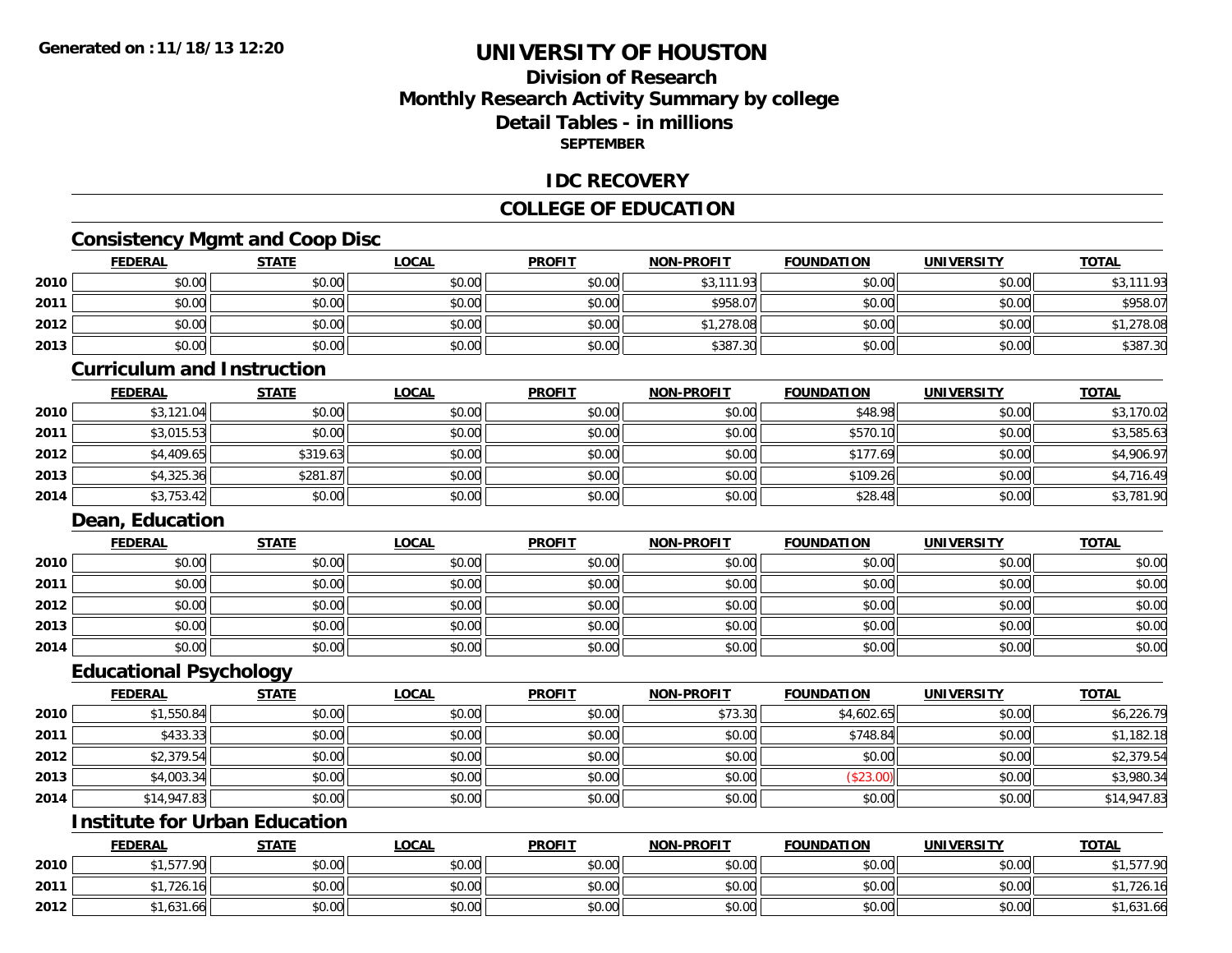# **Division of ResearchMonthly Research Activity Summary by college Detail Tables - in millions SEPTEMBER**

#### **IDC RECOVERY**

## **COLLEGE OF EDUCATION**

#### **Institute for Urban Education**

|       | <b>FEDERAL</b> | STATE    | LOCAL          | <b>PROFIT</b> | <b>NON-PROFIT</b> | <b>FOUNDATION</b> | UNIVERSITY | <b>TOTAL</b> |
|-------|----------------|----------|----------------|---------------|-------------------|-------------------|------------|--------------|
| 2013  | \$482.44       | \$0.00   | ≮N UU<br>JU.UU | \$0.00        | \$0.00            | \$0.00            | \$0.00     | \$482.44     |
| 2014  | \$46.99        | \$0.00   | \$0.00         | \$0.00        | \$0.00            | \$0.00            | \$0.00     | \$46.99      |
| Total | \$47,405.02    | \$601.50 | \$0.00         | \$0.00        | \$5,808.68        | \$6,263.00        | \$0.00     | \$60,078.20  |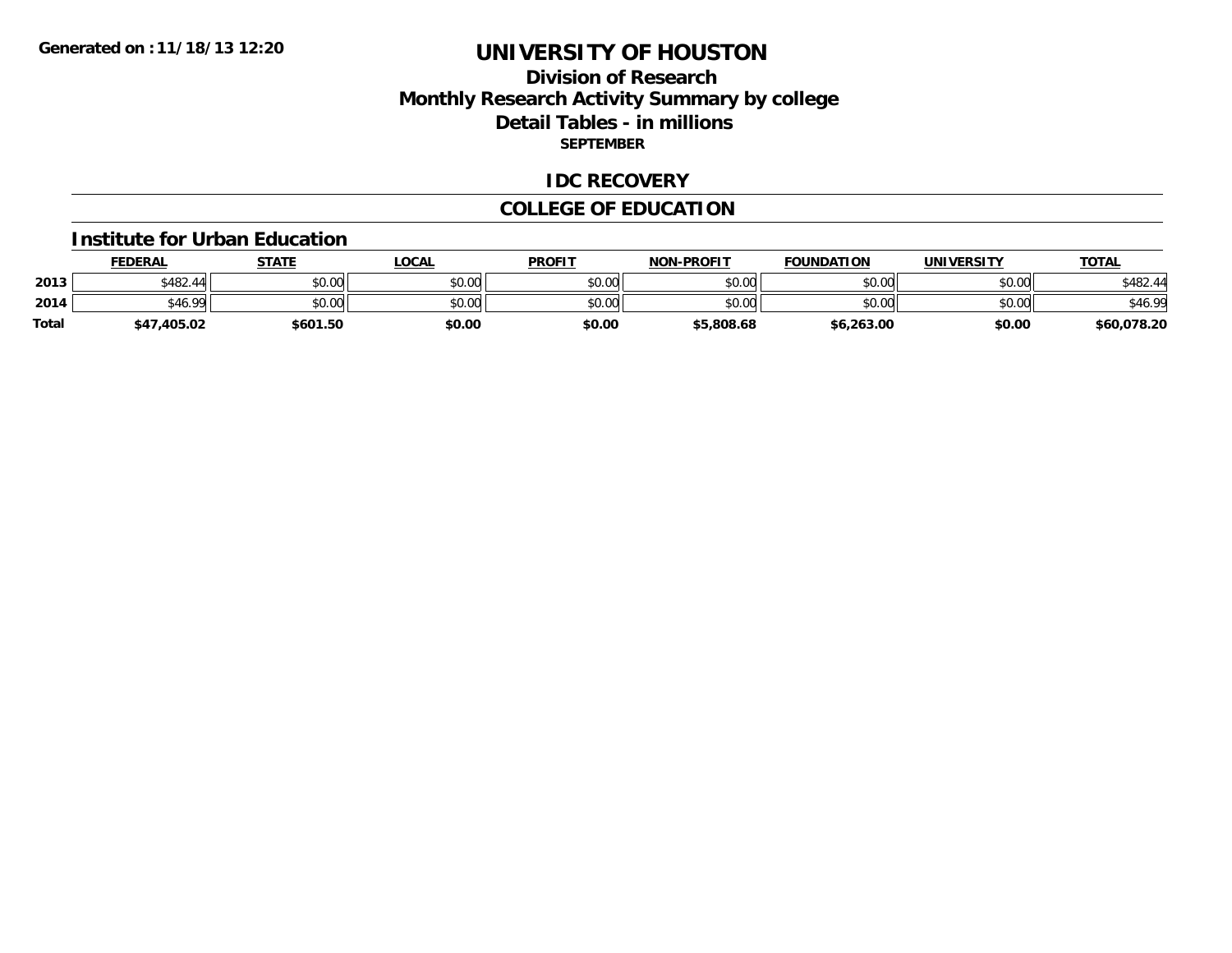## **Division of Research Monthly Research Activity Summary by college Detail Tables - in millions SEPTEMBER**

### **IDC RECOVERY**

#### **COLLEGE OF LIBERAL ARTS AND SOCIAL SCIENCES**

|      | Art                                    |              |              |               |                   |                   |                   |              |
|------|----------------------------------------|--------------|--------------|---------------|-------------------|-------------------|-------------------|--------------|
|      | <b>FEDERAL</b>                         | <b>STATE</b> | <b>LOCAL</b> | <b>PROFIT</b> | <b>NON-PROFIT</b> | <b>FOUNDATION</b> | <u>UNIVERSITY</u> | <b>TOTAL</b> |
| 2013 | \$255.20                               | \$0.00       | \$0.00       | \$0.00        | \$0.00            | \$0.00            | \$0.00            | \$255.20     |
| 2014 | \$352.69                               | \$0.00       | \$0.00       | \$0.00        | \$0.00            | \$0.00            | \$0.00            | \$352.69     |
|      | <b>Arte Publico Press</b>              |              |              |               |                   |                   |                   |              |
|      | <b>FEDERAL</b>                         | <b>STATE</b> | <b>LOCAL</b> | <b>PROFIT</b> | <b>NON-PROFIT</b> | <b>FOUNDATION</b> | <b>UNIVERSITY</b> | <b>TOTAL</b> |
| 2013 | \$0.00                                 | \$0.00       | \$0.00       | \$0.00        | \$0.00            | \$873.16          | \$0.00            | \$873.16     |
| 2014 | \$0.00                                 | \$0.00       | \$0.00       | \$0.00        | \$0.00            | \$2,046.85        | \$0.00            | \$2,046.85   |
|      | <b>Blaffer Gallery</b>                 |              |              |               |                   |                   |                   |              |
|      | <b>FEDERAL</b>                         | <b>STATE</b> | <b>LOCAL</b> | <b>PROFIT</b> | <b>NON-PROFIT</b> | <b>FOUNDATION</b> | <b>UNIVERSITY</b> | <b>TOTAL</b> |
| 2010 | \$479.73                               | \$0.00       | \$0.00       | \$0.00        | \$0.00            | \$0.00            | \$0.00            | \$479.73     |
| 2011 | \$1,431.32                             | \$0.00       | \$0.00       | \$0.00        | \$0.00            | \$0.00            | \$0.00            | \$1,431.32   |
|      | <b>Center for Public History</b>       |              |              |               |                   |                   |                   |              |
|      | <b>FEDERAL</b>                         | <b>STATE</b> | <b>LOCAL</b> | <b>PROFIT</b> | <b>NON-PROFIT</b> | <b>FOUNDATION</b> | <b>UNIVERSITY</b> | <b>TOTAL</b> |
| 2013 | \$3,184.50                             | \$0.00       | \$0.00       | \$0.00        | \$0.00            | \$0.00            | \$0.00            | \$3,184.50   |
| 2014 | \$47.50                                | \$0.00       | \$0.00       | \$0.00        | \$0.00            | \$0.00            | \$0.00            | \$47.50      |
|      | <b>Communication Disorders</b>         |              |              |               |                   |                   |                   |              |
|      | <b>FEDERAL</b>                         | <b>STATE</b> | <b>LOCAL</b> | <b>PROFIT</b> | <b>NON-PROFIT</b> | <b>FOUNDATION</b> | <b>UNIVERSITY</b> | <b>TOTAL</b> |
| 2010 | \$0.00                                 | \$0.00       | \$0.00       | \$0.00        | \$0.00            | \$0.00            | \$0.00            | \$0.00       |
| 2011 | \$188.69                               | \$0.00       | \$0.00       | \$0.00        | \$0.00            | \$0.00            | \$0.00            | \$188.69     |
| 2012 | \$369.08                               | \$0.00       | \$0.00       | \$0.00        | \$0.00            | \$0.00            | \$0.00            | \$369.08     |
| 2013 | \$0.00                                 | \$0.00       | \$0.00       | \$0.00        | \$0.00            | \$0.00            | \$0.00            | \$0.00       |
| 2014 | \$1,437.65                             | \$0.00       | \$0.00       | \$0.00        | \$0.00            | \$0.00            | \$0.00            | \$1,437.65   |
|      | Dean, Liberal Arts and Social Sciences |              |              |               |                   |                   |                   |              |
|      | <b>FEDERAL</b>                         | <b>STATE</b> | <b>LOCAL</b> | <b>PROFIT</b> | <b>NON-PROFIT</b> | <b>FOUNDATION</b> | <b>UNIVERSITY</b> | <b>TOTAL</b> |
| 2013 | \$0.00                                 | \$0.00       | \$0.00       | \$0.00        | \$0.00            | \$0.00            | \$0.00            | \$0.00       |
| 2014 | \$0.00                                 | \$0.00       | \$0.00       | \$0.00        | \$0.00            | \$0.00            | \$0.00            | \$0.00       |
|      | <b>Economics</b>                       |              |              |               |                   |                   |                   |              |
|      | <b>FEDERAL</b>                         | <b>STATE</b> | <b>LOCAL</b> | <b>PROFIT</b> | <b>NON-PROFIT</b> | <b>FOUNDATION</b> | UNIVERSITY        | <b>TOTAL</b> |
| 2010 | \$3,863.82                             | \$0.00       | \$0.00       | \$0.00        | \$0.00            | \$0.00            | \$0.00            | \$3,863.82   |
| 2013 | \$0.00                                 | \$0.00       | \$0.00       | \$0.00        | \$900.00          | \$0.00            | \$0.00            | \$900.00     |
| 2014 | \$0.00                                 | \$0.00       | \$0.00       | \$0.00        | \$0.00            | \$0.00            | \$0.00            | \$0.00       |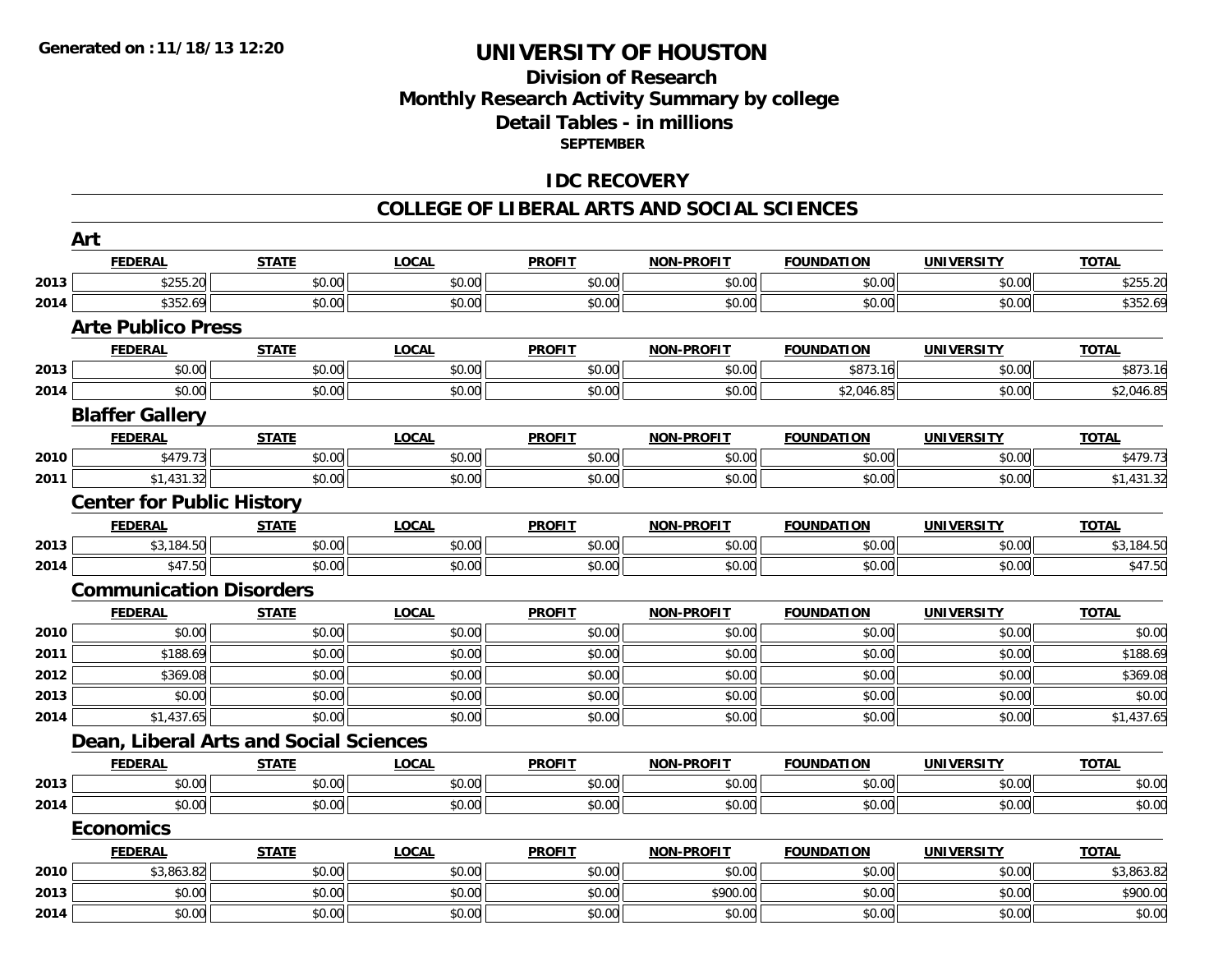# **Division of ResearchMonthly Research Activity Summary by college Detail Tables - in millions SEPTEMBER**

### **IDC RECOVERY**

#### **COLLEGE OF LIBERAL ARTS AND SOCIAL SCIENCES**

|      | English                               |              |              |               |                   |                   |                   |              |
|------|---------------------------------------|--------------|--------------|---------------|-------------------|-------------------|-------------------|--------------|
|      | <b>FEDERAL</b>                        | <b>STATE</b> | <b>LOCAL</b> | <b>PROFIT</b> | <b>NON-PROFIT</b> | <b>FOUNDATION</b> | <b>UNIVERSITY</b> | <b>TOTAL</b> |
| 2010 | \$0.00                                | \$0.00       | \$0.00       | \$0.00        | \$0.00            | \$0.00            | \$0.00            | \$0.00       |
| 2011 | \$0.00                                | \$0.00       | \$0.00       | \$0.00        | \$0.00            | \$0.00            | \$0.00            | \$0.00       |
| 2012 | \$0.00                                | \$0.00       | \$0.00       | \$0.00        | \$0.00            | \$0.00            | \$0.00            | \$0.00       |
| 2013 | \$2,846.25                            | \$0.00       | \$0.00       | \$0.00        | \$0.00            | \$0.00            | \$0.00            | \$2,846.25   |
| 2014 | \$0.00                                | \$0.00       | \$0.00       | \$0.00        | \$0.00            | \$0.00            | \$0.00            | \$0.00       |
|      | <b>Health and Human Performance</b>   |              |              |               |                   |                   |                   |              |
|      | <b>FEDERAL</b>                        | <b>STATE</b> | <b>LOCAL</b> | <b>PROFIT</b> | <b>NON-PROFIT</b> | <b>FOUNDATION</b> | <b>UNIVERSITY</b> | <b>TOTAL</b> |
| 2010 | \$46,459.11                           | \$0.00       | \$0.00       | \$1,511.07    | \$0.00            | \$72.32           | \$0.00            | \$48,042.50  |
| 2011 | \$27,140.69                           | \$0.00       | \$0.00       | \$4,436.77    | \$0.00            | \$64.69           | \$0.00            | \$31,642.14  |
| 2012 | \$3,876.25                            | \$0.00       | \$0.00       | \$2,232.64    | \$0.00            | \$0.00            | \$0.00            | \$6,108.89   |
| 2013 | \$35,548.26                           | \$0.00       | \$0.00       | \$2,808.59    | \$0.00            | (\$7.67)          | \$0.00            | \$38,349.18  |
| 2014 | \$59,222.27                           | \$0.00       | \$0.00       | \$2,418.53    | \$0.00            | \$0.00            | \$0.00            | \$61,640.80  |
|      | <b>Hispanic Studies</b>               |              |              |               |                   |                   |                   |              |
|      | <b>FEDERAL</b>                        | <b>STATE</b> | <b>LOCAL</b> | <b>PROFIT</b> | <b>NON-PROFIT</b> | <b>FOUNDATION</b> | <b>UNIVERSITY</b> | <b>TOTAL</b> |
| 2013 | \$0.00                                | \$0.00       | \$0.00       | \$0.00        | \$0.00            | \$0.00            | \$0.00            | \$0.00       |
|      | <b>Hobby Center for Public Policy</b> |              |              |               |                   |                   |                   |              |
|      | <b>FEDERAL</b>                        | <b>STATE</b> | <b>LOCAL</b> | <b>PROFIT</b> | <b>NON-PROFIT</b> | <b>FOUNDATION</b> | <b>UNIVERSITY</b> | <b>TOTAL</b> |
| 2010 | \$1,438.82                            | \$0.00       | \$0.00       | \$0.00        | \$0.00            | \$0.00            | \$0.00            | \$1,438.82   |
| 2011 | \$1,711.55                            | \$0.00       | \$0.00       | \$0.00        | \$0.00            | \$0.00            | \$0.00            | \$1,711.55   |
|      | <b>Modern/Classical Languages</b>     |              |              |               |                   |                   |                   |              |
|      | <b>FEDERAL</b>                        | <b>STATE</b> | <b>LOCAL</b> | <b>PROFIT</b> | <b>NON-PROFIT</b> | <b>FOUNDATION</b> | <b>UNIVERSITY</b> | <b>TOTAL</b> |
| 2013 | \$2,489.08                            | \$0.00       | \$0.00       | \$0.00        | \$0.00            | \$0.00            | \$0.00            | \$2,489.08   |
|      | <b>Philosophy</b>                     |              |              |               |                   |                   |                   |              |
|      | <b>FEDERAL</b>                        | <b>STATE</b> | <b>LOCAL</b> | <b>PROFIT</b> | <b>NON-PROFIT</b> | <b>FOUNDATION</b> | <b>UNIVERSITY</b> | <b>TOTAL</b> |
| 2010 | \$0.00                                | \$0.00       | \$0.00       | \$0.00        | \$0.00            | \$0.00            | \$0.00            | \$0.00       |
| 2011 | \$0.00                                | \$0.00       | \$0.00       | \$0.00        | \$0.00            | \$0.00            | \$0.00            | \$0.00       |
| 2012 | \$266.23                              | \$0.00       | \$0.00       | \$0.00        | \$0.00            | \$0.00            | \$0.00            | \$266.23     |
| 2013 | \$847.51                              | \$0.00       | \$0.00       | \$0.00        | \$0.00            | \$0.00            | \$0.00            | \$847.51     |
| 2014 | \$426.72                              | \$0.00       | \$0.00       | \$0.00        | \$0.00            | \$0.00            | \$0.00            | \$426.72     |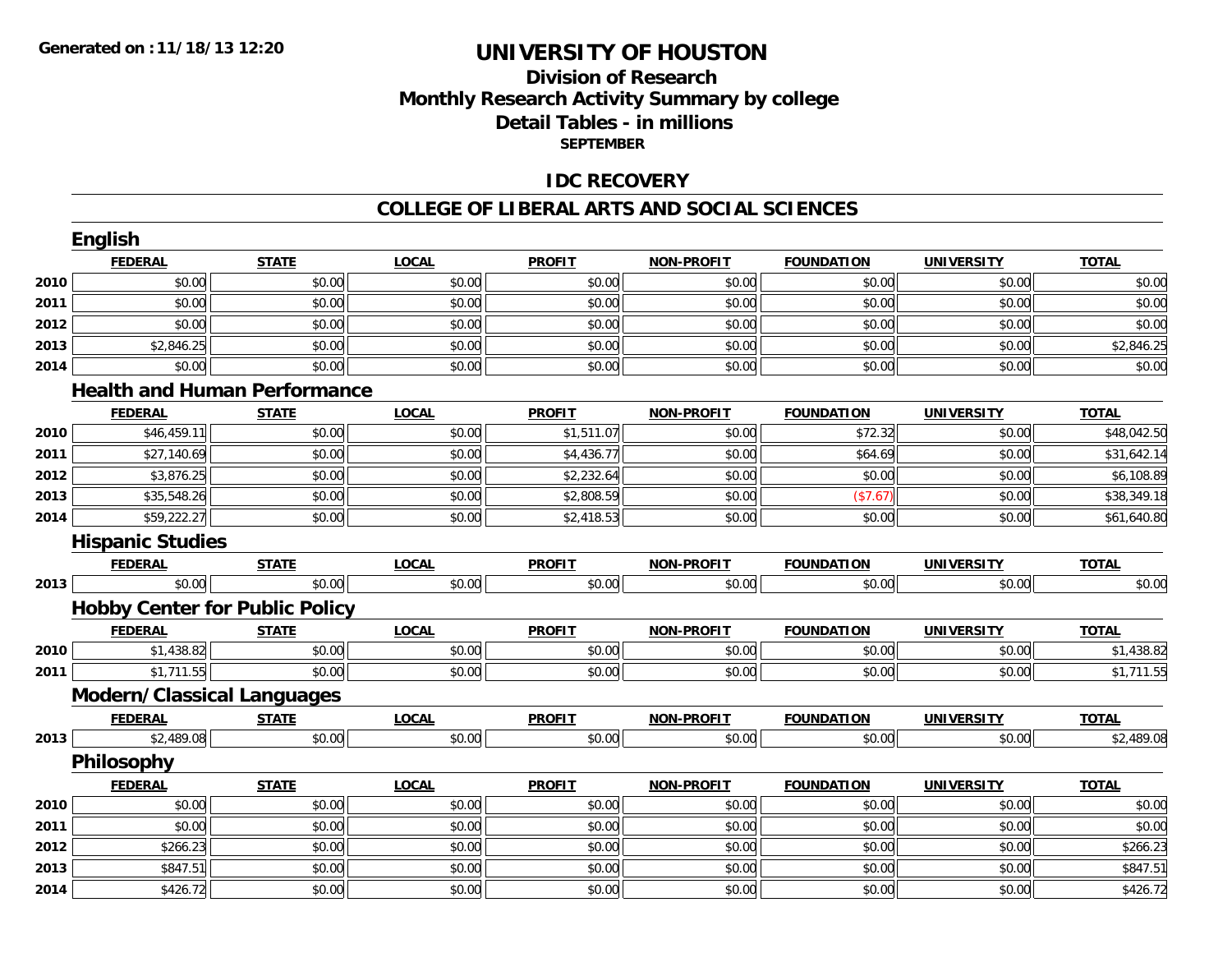# **Division of ResearchMonthly Research Activity Summary by college Detail Tables - in millions SEPTEMBER**

### **IDC RECOVERY**

#### **COLLEGE OF LIBERAL ARTS AND SOCIAL SCIENCES**

|       | <b>Political Science</b>       |              |              |               |                   |                   |                   |              |
|-------|--------------------------------|--------------|--------------|---------------|-------------------|-------------------|-------------------|--------------|
|       | <b>FEDERAL</b>                 | <b>STATE</b> | <b>LOCAL</b> | <b>PROFIT</b> | <b>NON-PROFIT</b> | <b>FOUNDATION</b> | <b>UNIVERSITY</b> | <b>TOTAL</b> |
| 2010  | \$0.00                         | \$0.00       | \$0.00       | \$0.00        | \$0.00            | \$0.00            | \$0.00            | \$0.00       |
| 2011  | \$0.00                         | \$0.00       | \$0.00       | \$0.00        | \$0.00            | \$0.00            | \$0.00            | \$0.00       |
| 2012  | \$0.00                         | \$0.00       | \$0.00       | \$0.00        | \$0.00            | \$0.00            | \$0.00            | \$0.00       |
| 2013  | (\$217.85)                     | \$0.00       | \$0.00       | \$0.00        | \$0.00            | \$0.00            | \$0.00            | (\$217.85)   |
| 2014  | \$0.00                         | \$0.00       | \$0.00       | \$0.00        | \$0.00            | \$0.00            | \$0.00            | \$0.00       |
|       | <b>Psychology</b>              |              |              |               |                   |                   |                   |              |
|       | <b>FEDERAL</b>                 | <b>STATE</b> | <b>LOCAL</b> | <b>PROFIT</b> | <b>NON-PROFIT</b> | <b>FOUNDATION</b> | <b>UNIVERSITY</b> | <b>TOTAL</b> |
| 2010  | \$104,283.97                   | \$105,382.40 | \$0.00       | \$391.20      | \$0.00            | \$172.63          | \$0.00            | \$210,230.20 |
| 2011  | \$61,424.89                    | \$418.60     | \$0.00       | \$645.24      | \$968.97          | \$563.20          | \$0.00            | \$64,020.90  |
| 2012  | \$107,141.40                   | \$24.29      | \$0.00       | \$154.80      | \$214.63          | \$300.22          | (\$3,117.51)      | \$104,717.83 |
| 2013  | \$97,897.86                    | \$17,324.11  | \$0.00       | \$0.00        | \$894.23          | \$3,655.10        | \$0.00            | \$119,771.30 |
| 2014  | \$80,428.11                    | \$0.00       | \$0.00       | \$0.00        | \$1,834.08        | (\$0.08)          | \$0.00            | \$82,262.11  |
|       | <b>School of Communication</b> |              |              |               |                   |                   |                   |              |
|       | <b>FEDERAL</b>                 | <b>STATE</b> | <b>LOCAL</b> | <b>PROFIT</b> | <b>NON-PROFIT</b> | <b>FOUNDATION</b> | <b>UNIVERSITY</b> | <b>TOTAL</b> |
| 2011  | \$0.00                         | \$0.00       | \$0.00       | \$0.00        | \$0.00            | \$0.00            | \$0.00            | \$0.00       |
| 2012  | \$0.00                         | \$0.00       | \$0.00       | \$0.00        | \$0.00            | \$0.00            | \$0.00            | \$0.00       |
| 2013  | \$0.00                         | \$0.00       | \$0.00       | \$0.00        | \$0.00            | \$0.00            | \$0.00            | \$0.00       |
|       | <b>Sociology</b>               |              |              |               |                   |                   |                   |              |
|       | <b>FEDERAL</b>                 | <b>STATE</b> | <b>LOCAL</b> | <b>PROFIT</b> | <b>NON-PROFIT</b> | <b>FOUNDATION</b> | <b>UNIVERSITY</b> | <b>TOTAL</b> |
| 2010  | \$4,462.11                     | \$0.00       | \$142.63     | \$0.00        | \$0.00            | \$0.00            | \$0.00            | \$4,604.74   |
| 2011  | \$4,264.85                     | \$0.00       | \$0.00       | \$0.00        | \$0.00            | \$0.00            | \$0.00            | \$4,264.85   |
| 2012  | \$910.26                       | \$0.00       | \$0.00       | \$0.00        | \$0.00            | \$0.00            | \$0.00            | \$910.26     |
| 2013  | (\$103.18)                     | \$0.00       | \$0.00       | \$0.00        | \$0.00            | \$0.00            | \$0.00            | (\$103.18)   |
| 2014  | \$397.50                       | \$0.00       | \$0.00       | \$0.00        | \$0.00            | \$0.00            | \$0.00            | \$397.50     |
| Total | \$654,772.82                   | \$123,149.40 | \$142.63     | \$14,598.83   | \$4,811.91        | \$7,740.42        | (\$3,117.51)      | \$802,098.50 |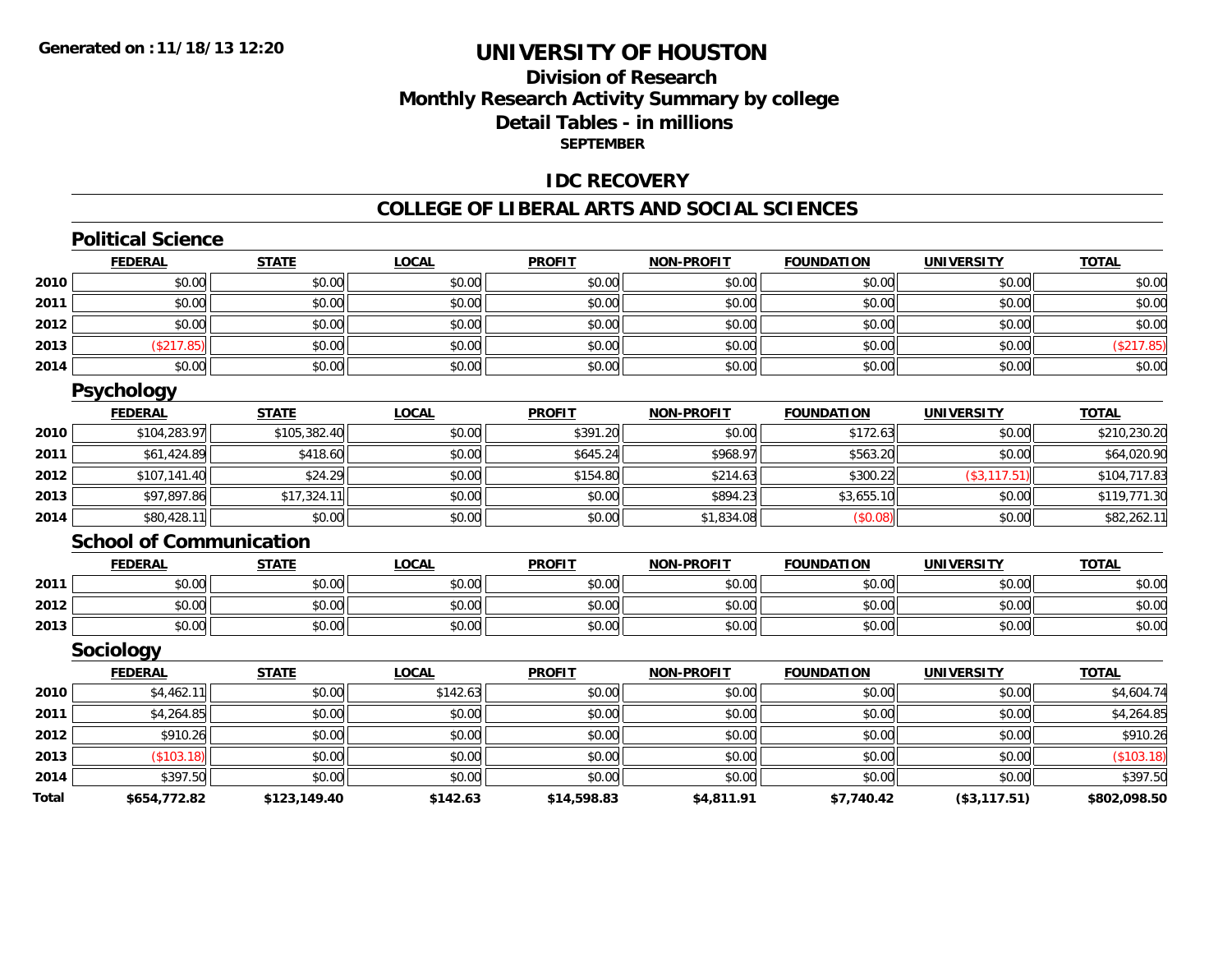# **Division of ResearchMonthly Research Activity Summary by college Detail Tables - in millions SEPTEMBER**

### **IDC RECOVERY**

#### **COLLEGE OF NATURAL SCIENCES AND MATHEMATICS**

# **Biology/Biochemistry**

|      | <b>FEDERAL</b>                                         | <b>STATE</b> | <b>LOCAL</b> | <b>PROFIT</b> | <b>NON-PROFIT</b> | <b>FOUNDATION</b> | <b>UNIVERSITY</b> | <b>TOTAL</b> |
|------|--------------------------------------------------------|--------------|--------------|---------------|-------------------|-------------------|-------------------|--------------|
| 2010 | \$37,176.19                                            | \$0.00       | \$0.00       | \$0.00        | \$969.34          | \$84.85           | \$0.00            | \$38,230.38  |
| 2011 | \$72,052.26                                            | \$0.00       | \$0.00       | \$0.00        | \$705.77          | \$0.00            | \$0.00            | \$72,758.03  |
| 2012 | \$75,934.40                                            | \$1,413.84   | \$0.00       | \$0.00        | \$3,197.56        | \$0.00            | \$0.00            | \$80,545.80  |
| 2013 | \$54,051.49                                            | \$853.04     | \$0.00       | \$0.00        | \$3,864.48        | \$736.88          | \$0.00            | \$59,505.89  |
| 2014 | \$59,755.56                                            | \$1,939.45   | \$0.00       | \$3,012.86    | \$2,279.13        | \$285.30          | \$0.00            | \$67,272.29  |
|      | <b>Center for Applied Geoscience Excellence</b>        |              |              |               |                   |                   |                   |              |
|      | <b>FEDERAL</b>                                         | <b>STATE</b> | <b>LOCAL</b> | <b>PROFIT</b> | <b>NON-PROFIT</b> | <b>FOUNDATION</b> | <b>UNIVERSITY</b> | <b>TOTAL</b> |
| 2010 | \$0.00                                                 | \$0.00       | \$0.00       | \$0.00        | \$0.00            | \$0.00            | \$0.00            | \$0.00       |
|      | <b>Center for Nuclear Receptors and Cell Signaling</b> |              |              |               |                   |                   |                   |              |
|      | <b>FEDERAL</b>                                         | <b>STATE</b> | <b>LOCAL</b> | <b>PROFIT</b> | <b>NON-PROFIT</b> | <b>FOUNDATION</b> | <b>UNIVERSITY</b> | <b>TOTAL</b> |
| 2010 | \$11,852.65                                            | \$0.00       | \$0.00       | \$0.00        | \$0.00            | \$0.00            | \$0.00            | \$11,852.65  |
| 2011 | \$22,555.95                                            | \$0.00       | \$0.00       | \$0.00        | \$0.00            | \$0.00            | \$0.00            | \$22,555.95  |
| 2012 | \$22,527.73                                            | \$458.58     | \$0.00       | \$2,512.46    | \$0.00            | \$0.00            | \$0.00            | \$25,498.77  |
| 2013 | \$29,931.44                                            | \$1,084.54   | \$0.00       | \$0.00        | \$0.00            | \$0.00            | \$0.00            | \$31,015.98  |
| 2014 | \$50,125.00                                            | \$1,570.35   | \$0.00       | \$0.00        | \$0.00            | \$0.00            | \$0.00            | \$51,695.35  |
|      | Chemistry                                              |              |              |               |                   |                   |                   |              |
|      | <b>FEDERAL</b>                                         | <b>STATE</b> | <b>LOCAL</b> | <b>PROFIT</b> | <b>NON-PROFIT</b> | <b>FOUNDATION</b> | <b>UNIVERSITY</b> | <b>TOTAL</b> |
| 2010 | \$32,087.27                                            | \$0.00       | \$0.00       | \$2,372.54    | (\$18.73)         | \$0.00            | \$8,238.73        | \$42,679.81  |
| 2011 | \$58,371.33                                            | \$0.00       | \$0.00       | \$2,169.69    | \$0.00            | \$0.00            | \$477.52          | \$61,018.54  |
| 2012 | \$53,631.44                                            | \$3,031.27   | \$0.00       | \$1,047.88    | \$0.00            | \$0.00            | (\$665.92)        | \$57,044.67  |
| 2013 | \$51,352.32                                            | \$2,031.61   | \$0.00       | \$3,407.23    | \$0.00            | \$0.00            | (\$294.00)        | \$56,497.16  |
| 2014 | \$53,803.53                                            | \$1,825.11   | \$0.00       | \$711.23      | \$0.00            | \$0.00            | \$0.00            | \$56,339.87  |
|      | <b>Computer Science</b>                                |              |              |               |                   |                   |                   |              |
|      | <b>FEDERAL</b>                                         | <b>STATE</b> | <b>LOCAL</b> | <b>PROFIT</b> | <b>NON-PROFIT</b> | <b>FOUNDATION</b> | <b>UNIVERSITY</b> | <b>TOTAL</b> |
| 2010 | \$73,746.42                                            | \$0.00       | \$0.00       | \$362.49      | \$0.00            | \$0.00            | \$0.00            | \$74,108.91  |
| 2011 | \$103,378.31                                           | \$328.87     | \$0.00       | \$2,401.01    | \$5,909.82        | \$0.00            | \$0.00            | \$112,018.01 |
| 2012 | \$50,143.58                                            | \$188.00     | \$0.00       | \$8,210.07    | \$6,097.30        | \$0.00            | \$0.00            | \$64,638.95  |
| 2013 | \$43,322.07                                            | \$522.35     | \$0.00       | \$8,702.64    | \$4,796.66        | \$0.00            | \$0.00            | \$57,343.72  |
| 2014 | \$39,674.92                                            | \$0.00       | \$0.00       | \$9,002.89    | \$7,521.67        | \$0.00            | \$0.00            | \$56,199.48  |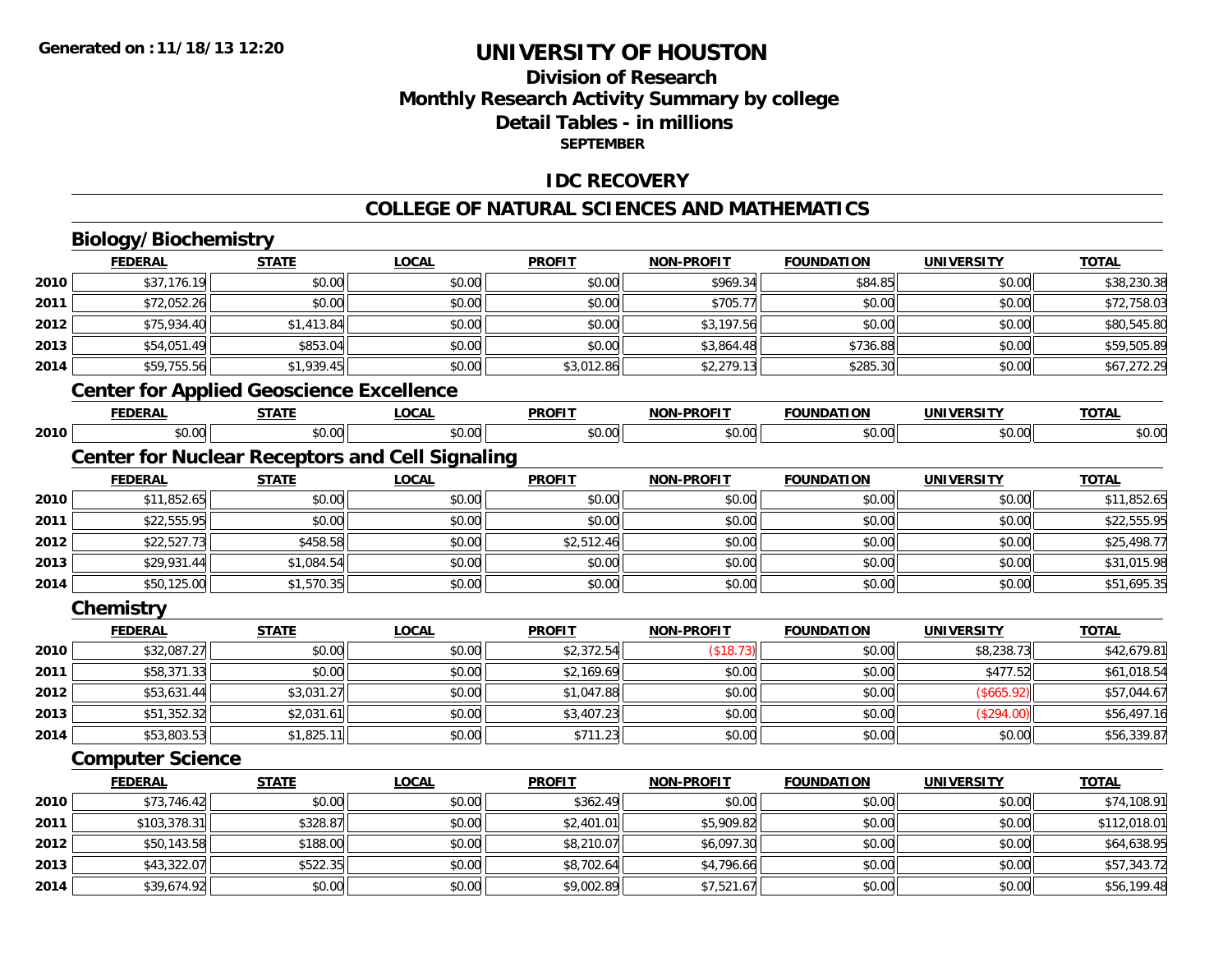## **Division of ResearchMonthly Research Activity Summary by college Detail Tables - in millionsSEPTEMBER**

### **IDC RECOVERY**

## **COLLEGE OF NATURAL SCIENCES AND MATHEMATICS**

## **Dean, Natural Sciences and Mathematics**

|      | <u>FEDERAL</u> | <b>STATE</b> | <u>LOCAL</u> | <b>PROFIT</b> | <b>NON-PROFIT</b> | <b>FOUNDATION</b> | <b>UNIVERSITY</b> | <b>TOTAL</b> |
|------|----------------|--------------|--------------|---------------|-------------------|-------------------|-------------------|--------------|
| 2010 | \$0.00         | \$0.00       | \$0.00       | \$0.00        | \$0.00            | \$0.00            | \$0.00            | \$0.00       |
| 2011 | \$0.00         | \$0.00       | \$0.00       | \$0.00        | \$0.00            | \$0.00            | \$0.00            | \$0.00       |
| 2012 | \$1,064.90     | \$0.00       | \$0.00       | \$0.00        | \$0.00            | \$0.00            | \$0.00            | \$1,064.90   |
| 2013 | \$3,390.02     | \$0.00       | \$0.00       | \$0.00        | \$0.00            | \$0.00            | \$0.00            | \$3,390.02   |
| 2014 | \$1,706.86     | \$0.00       | \$0.00       | \$0.00        | \$0.00            | \$0.00            | \$0.00            | \$1,706.86   |

### **Earth & Atmospheric Sciences**

|      | <b>FEDERAL</b> | <u>STATE</u> | <b>LOCAL</b> | <b>PROFIT</b> | <b>NON-PROFIT</b> | <b>FOUNDATION</b> | <b>UNIVERSITY</b> | <b>TOTAL</b> |
|------|----------------|--------------|--------------|---------------|-------------------|-------------------|-------------------|--------------|
| 2010 | (\$18,350.25)  | \$2,014.94   | \$0.00       | \$32,535.24   | (\$7,106.01)      | \$0.00            | \$0.00            | \$9,093.92   |
| 2011 | \$19,398.07    | \$5,426.51   | \$0.00       | \$46,685.90   | \$3,807.15        | \$0.00            | \$0.00            | \$75,317.63  |
| 2012 | \$41,218.54    | \$10,172.55  | \$0.00       | \$18,693.08   | \$3,500.50        | \$0.00            | \$0.00            | \$73,584.66  |
| 2013 | \$23,455.30    | \$1,110.70   | \$0.00       | \$33,712.85   | \$5,393.62        | \$0.00            | \$0.00            | \$63,672.47  |
| 2014 | \$24,366.98    | \$9,037.24   | \$0.00       | \$28,306.51   | \$3,779.09        | \$158.32          | \$0.00            | \$65,648.15  |

# **Institute for Climate and Atmospheric Science**

|      | <b>FEDERAL</b> | <b>STATE</b> | <b>LOCAL</b> | <b>PROFIT</b> | <b>NON-PROFIT</b> | <b>FOUNDATION</b> | <b>UNIVERSITY</b> | <b>TOTAL</b> |
|------|----------------|--------------|--------------|---------------|-------------------|-------------------|-------------------|--------------|
| 2010 | \$0.00         | \$0.00       | \$0.00       | \$0.00        | \$0.00            | \$0.00            | \$0.00            | \$0.00       |
| 2011 | \$0.00         | \$0.00       | \$0.00       | \$0.00        | \$0.00            | \$0.00            | \$0.00            | \$0.00       |
| 2012 | \$0.00         | \$0.00       | \$0.00       | \$0.00        | \$0.00            | \$0.00            | \$0.00            | \$0.00       |
| 2013 | \$0.00         | \$0.00       | \$0.00       | \$0.00        | \$0.00            | \$0.00            | \$0.00            | \$0.00       |
| 2014 | \$0.00         | \$0.00       | \$0.00       | \$0.00        | \$0.00            | \$0.00            | \$0.00            | \$0.00       |

#### **Mathematics**

|      | <b>FEDERAL</b> | <b>STATE</b> | <u>LOCAL</u> | <b>PROFIT</b> | <b>NON-PROFIT</b> | <b>FOUNDATION</b> | <b>UNIVERSITY</b> | <b>TOTAL</b> |
|------|----------------|--------------|--------------|---------------|-------------------|-------------------|-------------------|--------------|
| 2010 | \$18,304.97    | \$0.00       | \$0.00       | \$0.00        | \$0.00            | \$0.00            | \$0.00            | \$18,304.97  |
| 2011 | \$16,269.39    | \$0.00       | \$0.00       | \$1,108.69    | \$1,325.88        | \$0.00            | \$0.00            | \$18,703.96  |
| 2012 | \$8,440.29     | \$1,898.93   | \$0.00       | \$1,515.01    | \$0.00            | \$0.00            | \$0.00            | \$11,854.23  |
| 2013 | \$27,891.70    | \$0.00       | \$0.00       | \$7,948.60    | \$0.00            | \$107.23          | \$0.00            | \$35,947.53  |
| 2014 | \$27,394.74    | \$0.00       | \$0.00       | \$2,550.50    | \$0.00            | \$291.34          | \$0.00            | \$30,236.58  |

#### **Physics**

|      | <b>FEDERAL</b>                   | $C = A + C$   | .OCAI                  | <b>PROFIT</b>                               | $LDD$ $N$<br>៱៲កស             | <b>DUNDATION</b>                       | $-1 - 1 - 1$         | <b>TOTAL</b> |
|------|----------------------------------|---------------|------------------------|---------------------------------------------|-------------------------------|----------------------------------------|----------------------|--------------|
| 2010 | $\sim$<br>Ан.                    | 0000<br>pu.uu | $\sim$ 00<br>₽∪.∪∪     | $\sqrt{2}$<br>$\sim$<br>. محل. ل <u>ح</u> د | 00 NAN 01                     | $\overline{a}$ $\overline{a}$<br>vv.vv | 0.00<br>vu.vu        | , JU         |
| 2011 | $\uparrow$ $\uparrow$<br>,,,,,,, | 0000<br>JU.UU | ተ ሶ<br>$\sim$<br>vu.uu | JO.JJO.J                                    | $*$ $\cap$ $\Omega$<br>PO. AO | JU.UU                                  | 0.00<br><b>JU.UU</b> | 40,300.0     |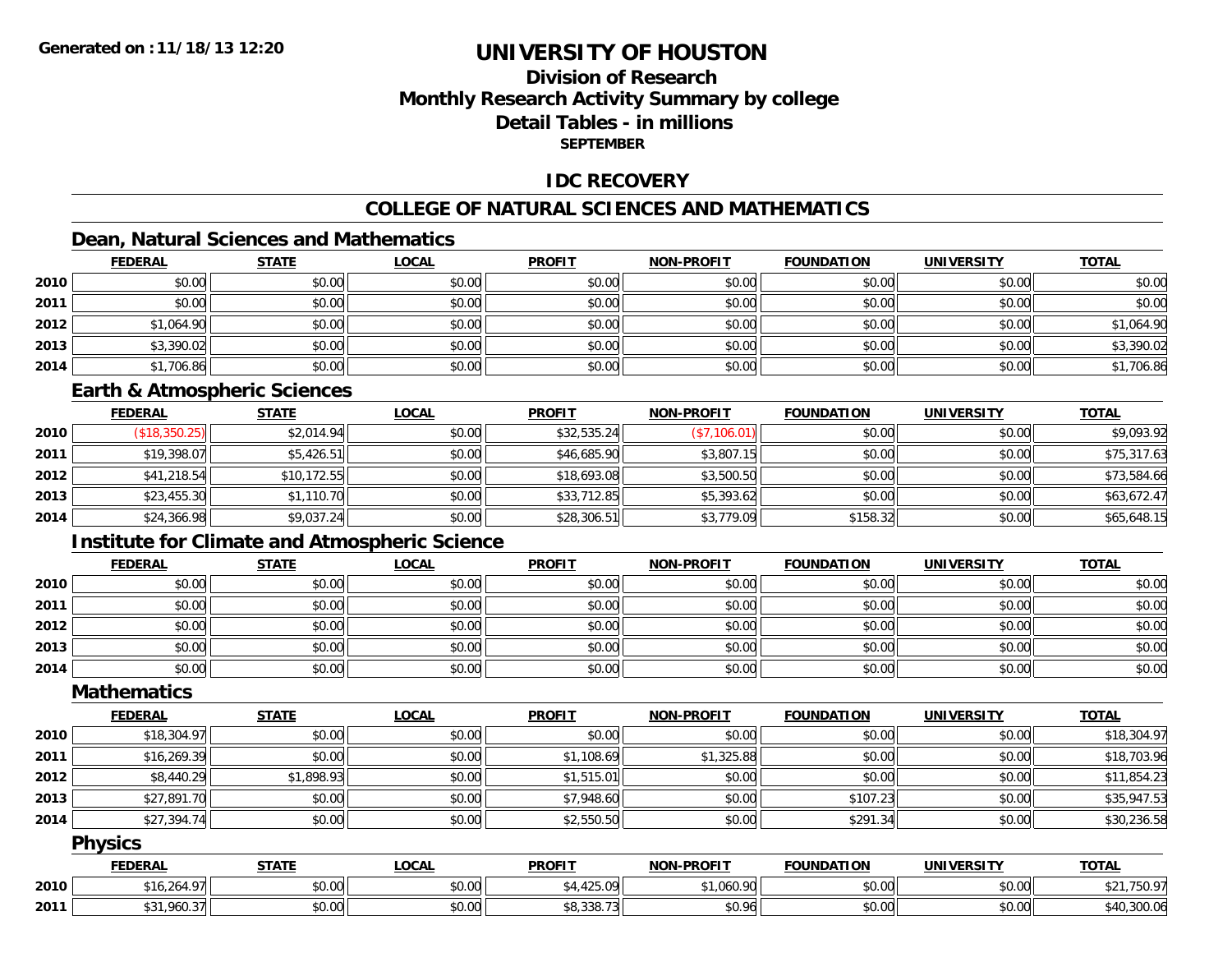## **Division of Research Monthly Research Activity Summary by college Detail Tables - in millions SEPTEMBER**

#### **IDC RECOVERY**

#### **COLLEGE OF NATURAL SCIENCES AND MATHEMATICS**

|       | <b>Physics</b> |              |              |               |                   |                   |                   |                |  |  |  |  |
|-------|----------------|--------------|--------------|---------------|-------------------|-------------------|-------------------|----------------|--|--|--|--|
|       | <b>FEDERAL</b> | <b>STATE</b> | <b>LOCAL</b> | <b>PROFIT</b> | <b>NON-PROFIT</b> | <b>FOUNDATION</b> | <b>UNIVERSITY</b> | <b>TOTAL</b>   |  |  |  |  |
| 2012  | \$68,036.77    | (\$61.33)    | \$0.00       | (\$96,364.79) | \$394.22          | \$0.00            | \$0.00            | (\$27,995.13)  |  |  |  |  |
| 2013  | \$53,264.79    | \$0.00       | \$0.00       | (\$7,195.53)  | \$0.00            | \$0.00            | \$0.00            | \$46,069.26    |  |  |  |  |
| 2014  | \$41,496.82    | \$0.00       | \$0.00       | \$7,078.94    | \$0.00            | \$0.00            | \$0.00            | \$48,575.76    |  |  |  |  |
| Total | \$1,401,049.13 | \$44,846.55  | \$0.00       | \$133,251.80  | \$47,479.30       | \$1,663.92        | \$7,756.33        | \$1,636,047.03 |  |  |  |  |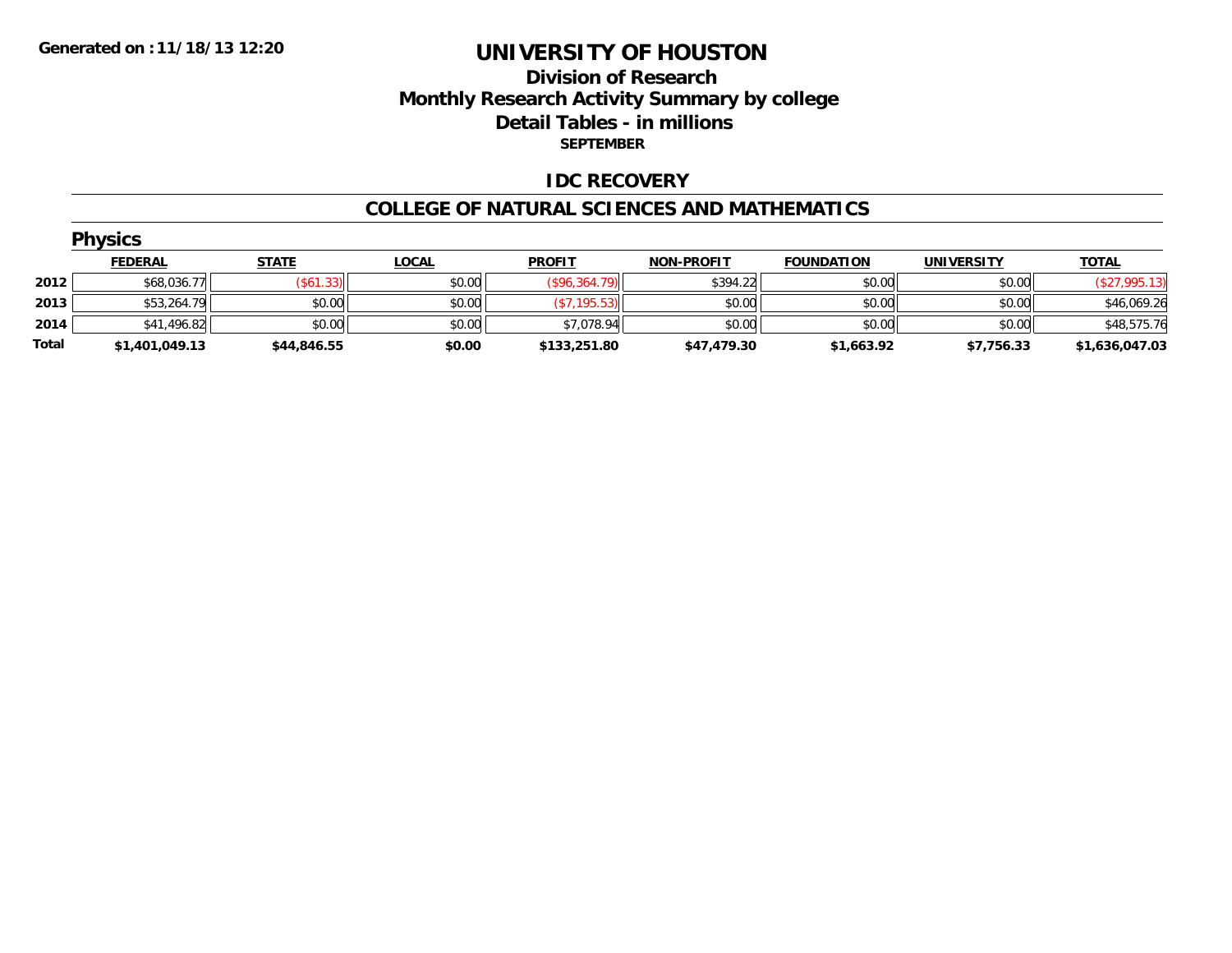## **Division of Research Monthly Research Activity Summary by college Detail Tables - in millions SEPTEMBER**

#### **IDC RECOVERY**

#### **COLLEGE OF OPTOMETRY**

# **Optometry, Community**

|       | <b>FEDERAL</b> | <b>STATE</b> | <b>LOCAL</b> | <b>PROFIT</b> | <b>NON-PROFIT</b> | <b>FOUNDATION</b> | <b>UNIVERSITY</b> | <b>TOTAL</b> |
|-------|----------------|--------------|--------------|---------------|-------------------|-------------------|-------------------|--------------|
| 2010  | \$69,006.13    | \$276.96     | \$0.00       | \$6,837.72    | \$0.00            | \$0.00            | \$13,742.88       | \$89,863.69  |
| 2011  | \$73,129.42    | \$319.91     | \$0.00       | \$3,076.25    | \$0.00            | \$0.00            | \$10,356.37       | \$86,881.95  |
| 2012  | \$73,398.72    | \$0.00       | \$0.00       | \$5,922.42    | \$0.00            | \$0.00            | \$6,169.64        | \$85,490.78  |
| 2013  | \$112,326.07   | \$0.00       | \$0.00       | \$12,690.26   | \$0.00            | \$0.00            | \$1,777.80        | \$126,794.13 |
| 2014  | \$89,176.00    | \$0.00       | \$0.00       | \$18,201.58   | \$0.00            | \$0.00            | \$8,111.71        | \$115,489.29 |
| Total | \$417,036.33   | \$596.87     | \$0.00       | \$46,728.23   | \$0.00            | \$0.00            | \$40,158.40       | \$504,519.83 |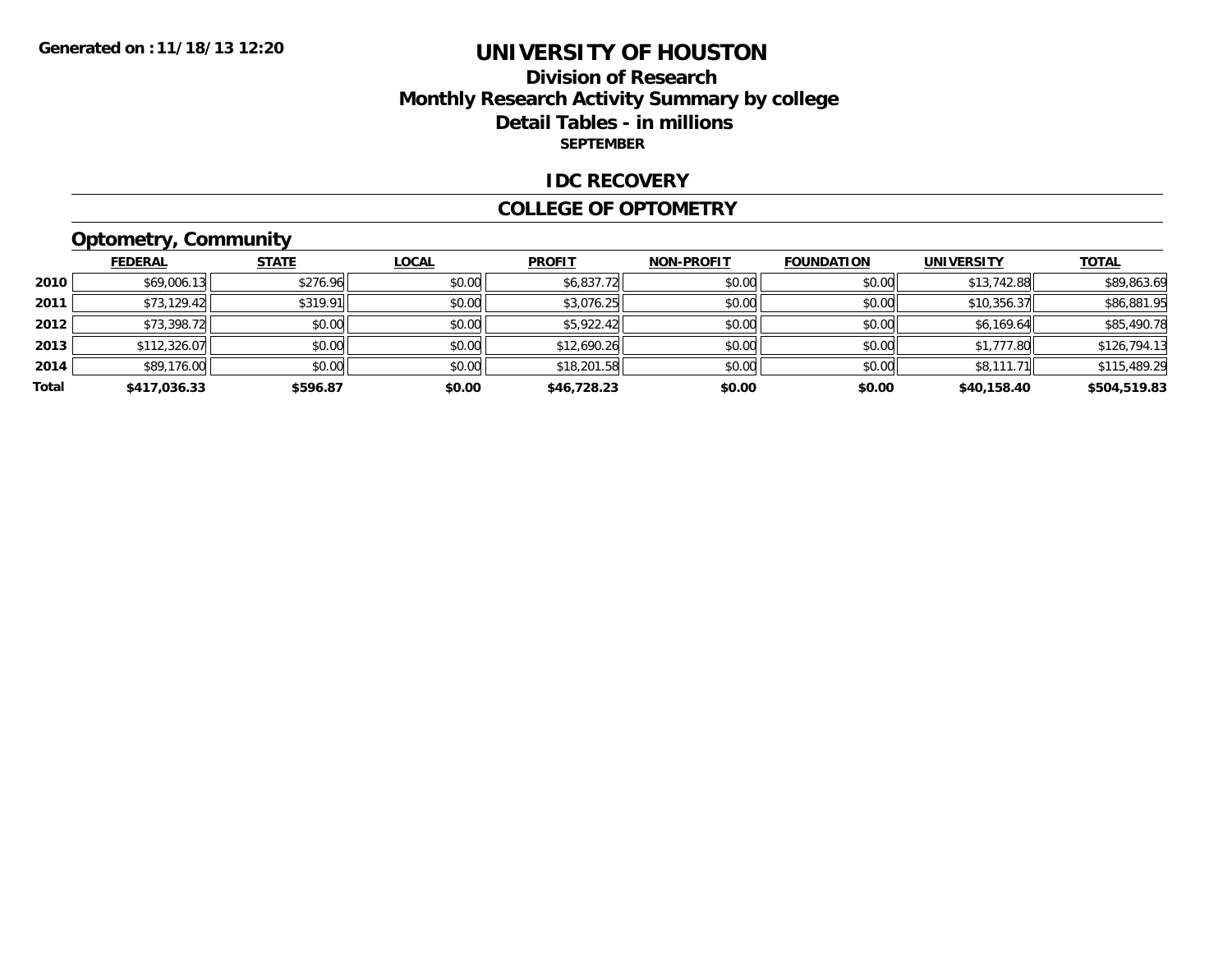## **Division of ResearchMonthly Research Activity Summary by college Detail Tables - in millions SEPTEMBER**

### **IDC RECOVERY**

### **COLLEGE OF PHARMACY**

# **Clinical Sciences and Administration**

|      | <b>FEDERAL</b> | <b>STATE</b> | <b>LOCAL</b> | <b>PROFIT</b> | <b>NON-PROFIT</b> | <b>FOUNDATION</b> | <b>UNIVERSITY</b> | <b>TOTAL</b> |
|------|----------------|--------------|--------------|---------------|-------------------|-------------------|-------------------|--------------|
| 2010 | \$584.26       | \$0.00       | \$0.00       | \$6,109.61    | \$850.13          | \$0.00            | \$18.87           | \$7,562.87   |
| 2011 | \$4,765.95     | \$0.00       | \$0.00       | \$2,377.78    | \$0.00            | \$0.00            | \$0.00            | \$7,143.73   |
| 2012 | \$8,165.38     | \$0.00       | \$0.00       | \$549.28      | \$0.00            | \$0.00            | \$0.00            | \$8,714.66   |
| 2013 | \$4,204.38     | \$0.00       | \$0.00       | \$2,671.21    | \$0.00            | \$0.00            | \$0.00            | \$6,875.59   |
| 2014 | \$1,243.32     | \$0.00       | \$0.00       | \$7,025.03    | \$0.00            | \$0.00            | \$0.00            | \$8,268.35   |

# **Dean, Pharmacy**

|      | <u>FEDERAL</u> | <b>STATE</b> | <b>LOCAL</b> | <b>PROFIT</b> | <b>NON-PROFIT</b> | <b>FOUNDATION</b> | <b>UNIVERSITY</b> | <b>TOTAL</b> |
|------|----------------|--------------|--------------|---------------|-------------------|-------------------|-------------------|--------------|
| 2010 | \$0.00         | \$0.00       | \$0.00       | \$0.00        | \$0.00            | \$0.00            | \$0.00            | \$0.00       |
| 2011 | \$0.00         | \$0.00       | \$0.00       | \$0.00        | \$0.00            | \$0.00            | \$0.00            | \$0.00       |
| 2012 | \$0.00         | \$0.00       | \$0.00       | \$0.00        | \$0.00            | \$0.00            | \$0.00            | \$0.00       |
| 2013 | \$0.00         | \$0.00       | \$0.00       | \$0.00        | \$0.00            | \$0.00            | \$0.00            | \$0.00       |
| 2014 | \$0.00         | \$0.00       | \$0.00       | \$0.00        | \$0.00            | \$0.00            | \$0.00            | \$0.00       |

# **Pharmacological and Pharmaceutical Sciences**

|       | <b>FEDERAL</b> | <b>STATE</b> | <b>LOCAL</b> | <b>PROFIT</b> | <b>NON-PROFIT</b> | <b>FOUNDATION</b> | <b>UNIVERSITY</b> | <b>TOTAL</b> |
|-------|----------------|--------------|--------------|---------------|-------------------|-------------------|-------------------|--------------|
| 2010  | \$27,708.92    | \$0.00       | \$0.00       | \$721.63      | \$1,090.20        | \$1.69            | \$0.00            | \$29,522.44  |
| 2011  | \$42,648.65    | \$48.15      | \$0.00       | \$0.00        | \$1,131.58        | \$0.00            | \$0.00            | \$43,828.38  |
| 2012  | \$15,746.97    | \$0.01       | \$0.00       | \$0.00        | \$809.23          | \$0.00            | \$0.00            | \$16,556.21  |
| 2013  | \$35,539.42    | \$0.00       | \$0.00       | \$0.00        | \$673.26          | \$247.81          | \$0.00            | \$36,460.49  |
| 2014  | \$33,214.53    | \$0.00       | \$0.00       | \$0.00        | \$0.00            | \$21.80           | \$0.00            | \$33,236.33  |
| Total | \$173,821.77   | \$48.16      | \$0.00       | \$19,454.54   | \$4,554.40        | \$271.30          | \$18.87           | \$198,169.04 |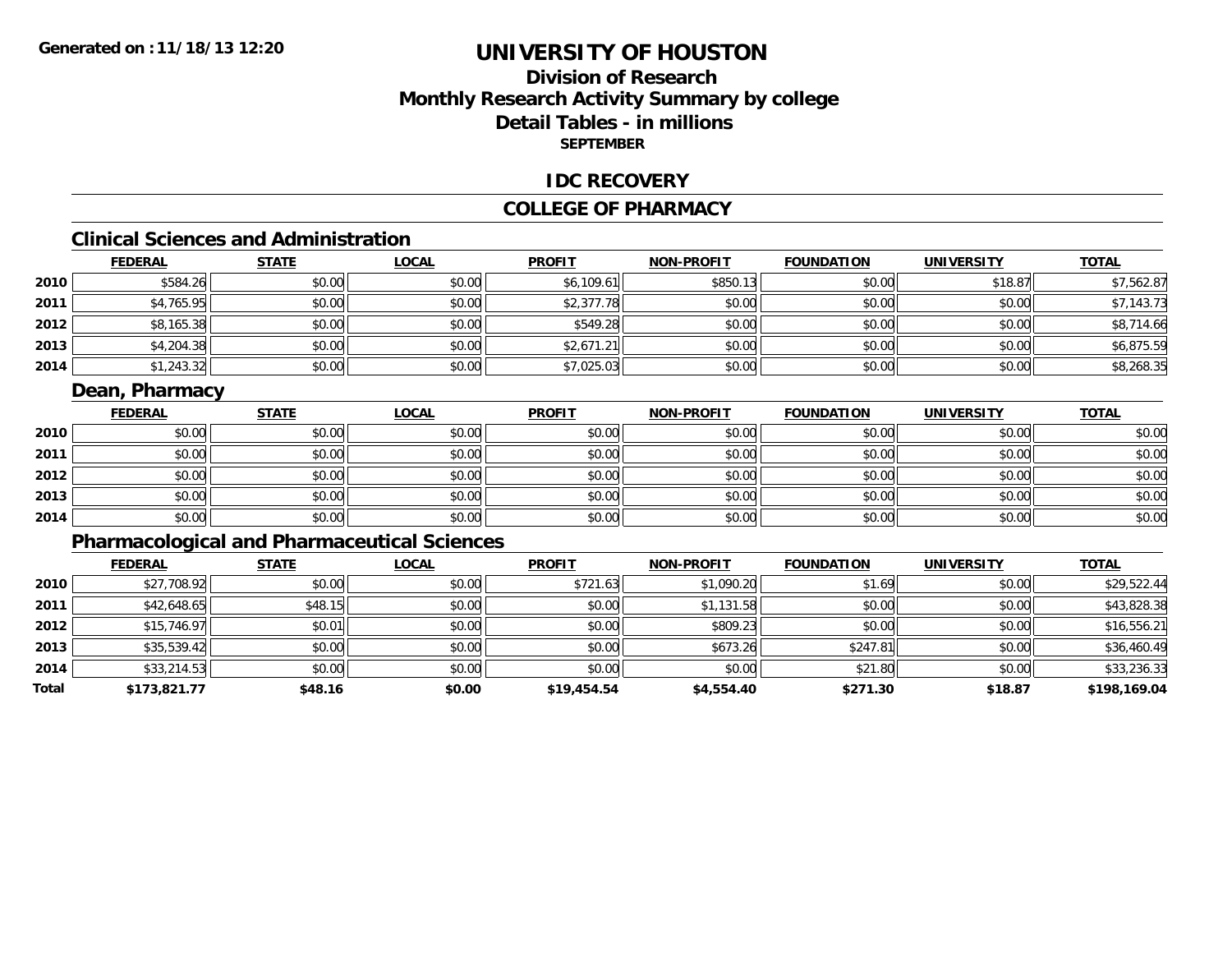# **Division of ResearchMonthly Research Activity Summary by college Detail Tables - in millions SEPTEMBER**

### **IDC RECOVERY**

#### **COLLEGE OF TECHNOLOGY**

|      | <b>Center for Life Sciences Technology</b>    |              |              |               |                   |                   |                   |              |
|------|-----------------------------------------------|--------------|--------------|---------------|-------------------|-------------------|-------------------|--------------|
|      | <b>FEDERAL</b>                                | <b>STATE</b> | <b>LOCAL</b> | <b>PROFIT</b> | <b>NON-PROFIT</b> | <b>FOUNDATION</b> | <b>UNIVERSITY</b> | <b>TOTAL</b> |
| 2010 | \$0.00                                        | \$0.00       | \$0.00       | \$0.00        | \$0.00            | \$0.00            | \$0.00            | \$0.00       |
|      | <b>Center for Technology Literacy</b>         |              |              |               |                   |                   |                   |              |
|      | <b>FEDERAL</b>                                | <b>STATE</b> | <b>LOCAL</b> | <b>PROFIT</b> | <b>NON-PROFIT</b> | <b>FOUNDATION</b> | <b>UNIVERSITY</b> | <b>TOTAL</b> |
| 2011 | \$6,335.10                                    | \$0.00       | \$0.00       | \$0.00        | \$0.00            | \$0.00            | \$0.00            | \$6,335.10   |
| 2012 | \$13,646.30                                   | \$0.00       | \$0.00       | \$0.00        | \$0.00            | \$0.00            | \$0.00            | \$13,646.30  |
| 2013 | \$3,089.85                                    | \$0.00       | \$0.00       | \$0.00        | \$0.00            | \$0.00            | \$0.00            | \$3,089.85   |
| 2014 | \$480.91                                      | \$0.00       | \$0.00       | \$0.00        | \$0.00            | \$0.00            | \$0.00            | \$480.91     |
|      | <b>Construction Management</b>                |              |              |               |                   |                   |                   |              |
|      | <b>FEDERAL</b>                                | <b>STATE</b> | <b>LOCAL</b> | <b>PROFIT</b> | <b>NON-PROFIT</b> | <b>FOUNDATION</b> | <b>UNIVERSITY</b> | <b>TOTAL</b> |
| 2013 | \$0.00                                        | \$0.00       | \$0.00       | \$0.00        | \$0.00            | \$154.08          | \$0.00            | \$154.08     |
| 2014 | \$0.00                                        | \$147.90     | \$0.00       | \$0.00        | \$0.00            | \$813.26          | \$0.00            | \$961.16     |
|      | Dean, Technology                              |              |              |               |                   |                   |                   |              |
|      | <b>FEDERAL</b>                                | <b>STATE</b> | <b>LOCAL</b> | <b>PROFIT</b> | <b>NON-PROFIT</b> | <b>FOUNDATION</b> | <b>UNIVERSITY</b> | <b>TOTAL</b> |
| 2010 | \$3,508.59                                    | \$0.00       | \$0.00       | \$0.00        | \$0.00            | \$0.00            | \$0.00            | \$3,508.59   |
| 2011 | \$70.24                                       | \$0.00       | \$0.00       | \$0.00        | \$0.00            | \$0.00            | \$0.00            | \$70.24      |
| 2012 | \$0.00                                        | \$0.00       | \$0.00       | \$0.00        | \$0.00            | \$0.00            | \$0.00            | \$0.00       |
| 2013 | (\$2,103.98)                                  | \$0.00       | \$0.00       | \$0.00        | \$0.00            | \$0.00            | \$0.00            | (\$2,103.98) |
| 2014 | \$0.00                                        | \$0.00       | \$0.00       | \$0.00        | \$0.00            | \$0.00            | \$0.00            | \$0.00       |
|      | <b>Engineering Technology</b>                 |              |              |               |                   |                   |                   |              |
|      | <b>FEDERAL</b>                                | <b>STATE</b> | <b>LOCAL</b> | <b>PROFIT</b> | <b>NON-PROFIT</b> | <b>FOUNDATION</b> | <b>UNIVERSITY</b> | <b>TOTAL</b> |
| 2010 | \$6,514.16                                    | \$0.00       | \$0.00       | \$90.09       | \$0.00            | \$11,097.82       | \$38.22           | \$17,740.29  |
| 2011 | \$7,388.18                                    | \$0.00       | \$0.00       | \$0.00        | \$0.00            | \$2,336.92        | \$0.00            | \$9,725.10   |
| 2012 | \$10,537.81                                   | \$0.00       | \$0.00       | \$720.64      | \$0.00            | \$0.00            | \$0.00            | \$11,258.45  |
| 2013 | \$2,306.85                                    | \$0.00       | \$0.00       | \$740.14      | \$0.00            | \$0.00            | \$0.00            | \$3,046.99   |
| 2014 | \$2,408.71                                    | \$0.00       | \$0.00       | \$2,109.67    | \$0.00            | \$0.00            | \$0.00            | \$4,518.38   |
|      | <b>Human Development and Consumer Science</b> |              |              |               |                   |                   |                   |              |
|      | <b>FEDERAL</b>                                | <b>STATE</b> | <b>LOCAL</b> | <b>PROFIT</b> | <b>NON-PROFIT</b> | <b>FOUNDATION</b> | <b>UNIVERSITY</b> | <b>TOTAL</b> |
| 2010 | (\$188.29)                                    | \$0.00       | \$0.00       | \$415.56      | \$0.00            | \$0.00            | \$0.00            | \$227.27     |
| 2011 | \$134.60                                      | \$0.00       | \$0.00       | \$251.42      | \$0.00            | \$0.00            | \$0.00            | \$386.02     |
| 2012 | (\$191.23)                                    | \$0.00       | \$0.00       | \$0.00        | \$0.00            | \$0.00            | \$0.00            | (\$191.23)   |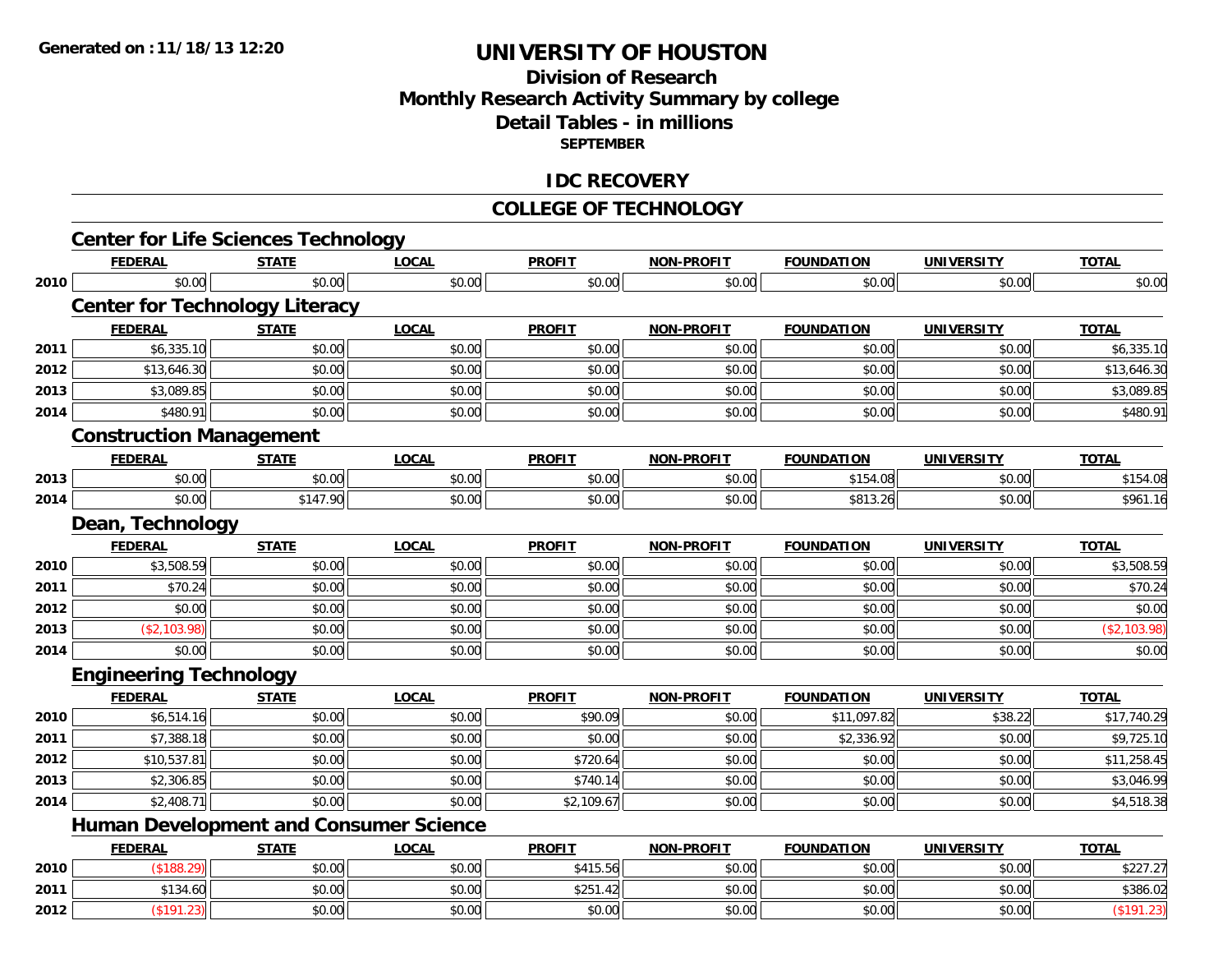# **Division of ResearchMonthly Research Activity Summary by college Detail Tables - in millions SEPTEMBER**

### **IDC RECOVERY**

#### **COLLEGE OF TECHNOLOGY**

## **Information & Logistics Technology**

|      | <b>FEDERAL</b> | <b>STATE</b> | <u>LOCAL</u> | <b>PROFIT</b> | <b>NON-PROFIT</b> | <b>FOUNDATION</b> | <b>UNIVERSITY</b> | <b>TOTAL</b> |
|------|----------------|--------------|--------------|---------------|-------------------|-------------------|-------------------|--------------|
| 2010 | \$245.92       | \$0.00       | \$0.00       | \$0.00        | \$0.00            | \$0.00            | \$0.00            | \$245.92     |
| 2011 | \$0.00         | \$0.00       | \$0.00       | \$0.00        | \$0.00            | \$0.00            | \$0.00            | \$0.00       |
| 2012 | \$2,386.05     | \$0.00       | \$0.00       | \$0.00        | \$0.00            | \$0.00            | \$0.00            | \$2,386.05   |
| 2013 | \$0.00         | \$0.00       | \$0.00       | \$0.00        | \$0.00            | \$0.00            | \$0.00            | \$0.00       |
| 2014 | \$0.00         | \$0.00       | \$0.00       | \$0.00        | \$0.00            | \$0.00            | \$0.00            | \$0.00       |

# **Texas Manufacturing Assistance Center**

|              | <b>FEDERAL</b> | <b>STATE</b> | LOCAL  | <b>PROFIT</b> | <b>NON-PROFIT</b> | <b>FOUNDATION</b> | <b>UNIVERSITY</b> | <b>TOTAL</b> |
|--------------|----------------|--------------|--------|---------------|-------------------|-------------------|-------------------|--------------|
| 2010         | \$0.00         | \$0.00       | \$0.00 | \$0.00        | \$0.00            | \$0.00            | \$0.00            | \$0.00       |
| 2013         | \$0.00         | \$0.00       | \$0.00 | \$0.00        | \$0.00            | \$0.00            | \$0.00            | \$0.00       |
| <b>Total</b> | \$56,569.77    | \$147.90     | \$0.00 | \$4,327.52    | \$0.00            | \$14,402.08       | \$38.22           | \$75,485.49  |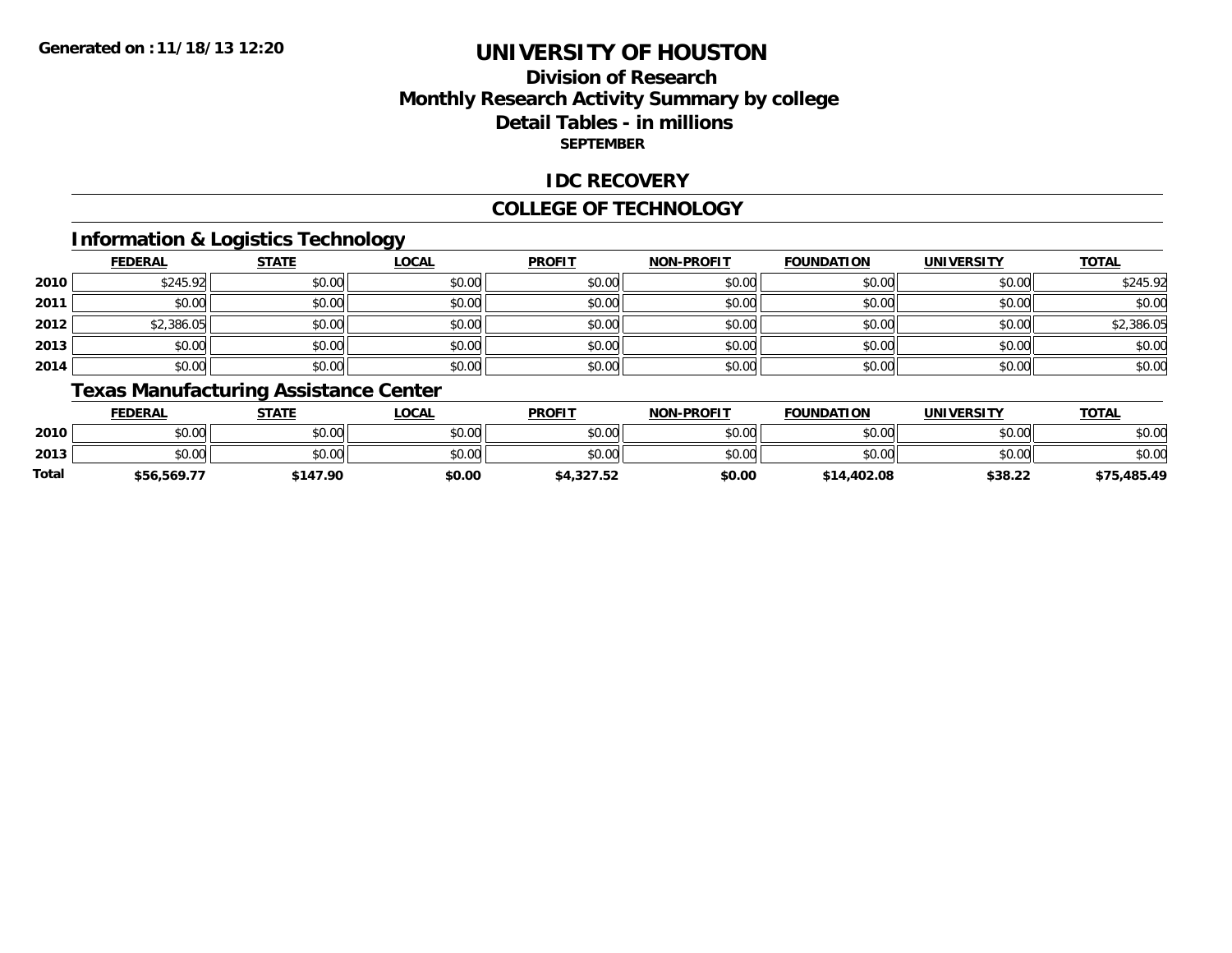# **Division of ResearchMonthly Research Activity Summary by college Detail Tables - in millions SEPTEMBER**

### **IDC RECOVERY**

# **CULLEN COLLEGE OF ENGINEERING**

# **Biomedical Engineering**

|      | <b>FEDERAL</b>                                 | <b>STATE</b>    | <b>LOCAL</b>                                             | <b>PROFIT</b> | <b>NON-PROFIT</b> | <b>FOUNDATION</b> | <b>UNIVERSITY</b> | <b>TOTAL</b>    |
|------|------------------------------------------------|-----------------|----------------------------------------------------------|---------------|-------------------|-------------------|-------------------|-----------------|
| 2010 | \$2,182.88                                     | \$0.00          | \$0.00                                                   | \$0.00        | \$0.00            | \$0.00            | \$0.00            | \$2,182.88      |
| 2011 | \$5,712.15                                     | \$0.00          | \$0.00                                                   | \$0.00        | \$0.00            | \$0.00            | \$0.00            | \$5,712.15      |
| 2012 | \$7,561.90                                     | \$0.00          | \$0.00                                                   | \$0.00        | \$0.00            | \$0.00            | \$0.00            | \$7,561.90      |
| 2013 | \$9,338.25                                     | \$0.00          | \$0.00                                                   | \$76.49       | \$0.00            | \$0.00            | \$0.00            | \$9,414.74      |
| 2014 | \$25,733.75                                    | \$0.00          | \$0.00                                                   | \$5,733.51    | \$0.00            | \$0.00            | \$0.00            | \$31,467.26     |
|      |                                                |                 | <b>Center for Innovative Grouting Materials and Tech</b> |               |                   |                   |                   |                 |
|      | <b>FEDERAL</b>                                 | <b>STATE</b>    | <b>LOCAL</b>                                             | <b>PROFIT</b> | <b>NON-PROFIT</b> | <b>FOUNDATION</b> | <b>UNIVERSITY</b> | <b>TOTAL</b>    |
| 2012 | \$0.00                                         | \$0.00          | \$0.00                                                   | \$0.00        | \$0.00            | \$0.00            | \$0.00            | \$0.00          |
| 2013 | \$0.00                                         | \$0.00          | \$0.00                                                   | \$0.00        | \$0.00            | \$0.00            | \$0.00            | \$0.00          |
| 2014 | \$0.00                                         | \$0.00          | \$0.00                                                   | \$0.00        | \$0.00            | \$0.00            | \$0.00            | \$0.00          |
|      | <b>Chemical Engineering</b>                    |                 |                                                          |               |                   |                   |                   |                 |
|      | <b>FEDERAL</b>                                 | <b>STATE</b>    | <b>LOCAL</b>                                             | <b>PROFIT</b> | <b>NON-PROFIT</b> | <b>FOUNDATION</b> | <b>UNIVERSITY</b> | <b>TOTAL</b>    |
| 2010 | \$35,185.38                                    | (\$198, 103.65) | \$257.85                                                 | \$9,572.84    | \$0.00            | \$0.00            | \$6,875.56        | (\$146, 212.02) |
| 2011 | \$50,915.09                                    | \$12,931.59     | \$0.00                                                   | \$8,874.64    | \$0.00            | \$0.00            | \$3,593.80        | \$76,315.13     |
| 2012 | \$42,565.38                                    | (\$530.01)      | \$0.00                                                   | \$17,778.38   | \$0.00            | \$0.00            | (\$0.02)          | \$59,813.72     |
| 2013 | \$64,943.41                                    | \$0.00          | \$0.00                                                   | \$18,053.96   | \$0.00            | (\$15.16)         | \$0.00            | \$82,982.21     |
| 2014 | \$68,788.43                                    | \$264.74        | \$0.00                                                   | \$9,797.42    | \$0.00            | \$271.14          | \$0.00            | \$79,121.73     |
|      | <b>Civil Engineering</b>                       |                 |                                                          |               |                   |                   |                   |                 |
|      | <b>FEDERAL</b>                                 | <b>STATE</b>    | <b>LOCAL</b>                                             | <b>PROFIT</b> | <b>NON-PROFIT</b> | <b>FOUNDATION</b> | <b>UNIVERSITY</b> | <b>TOTAL</b>    |
| 2010 | \$28,762.60                                    | \$993.59        | \$4,444.18                                               | \$0.00        | \$1,759.66        | \$0.00            | \$0.00            | \$35,960.03     |
| 2011 | \$19,322.66                                    | \$1,254.74      | \$0.00                                                   | \$4,127.00    | \$53.90           | \$0.00            | \$2,233.70        | \$26,992.00     |
| 2012 | \$11,731.74                                    | \$2,668.59      | \$13,888.34                                              | \$5,712.52    | \$1,653.87        | \$0.00            | \$0.00            | \$35,655.06     |
| 2013 | \$21,274.22                                    | \$2,664.58      | \$0.00                                                   | \$2,057.37    | \$1,242.54        | \$0.00            | \$0.00            | \$27,238.70     |
| 2014 | \$85,610.28                                    | \$688.99        | \$0.00                                                   | \$9,114.41    | \$1,906.83        | \$8,766.71        | \$0.00            | \$106,087.22    |
|      | Compositor Engineering and Applications Contor |                 |                                                          |               |                   |                   |                   |                 |

#### **Composites Engineering and Applications Center**

|      | <b>FEDERAL</b> | <b>STATE</b> | <b>LOCAL</b> | <b>PROFIT</b> | <b>NON-PROFIT</b> | <b>FOUNDATION</b> | <b>UNIVERSITY</b> | <b>TOTAL</b> |
|------|----------------|--------------|--------------|---------------|-------------------|-------------------|-------------------|--------------|
| 2011 | \$0.00         | \$0.00       | \$0.00       | \$0.00        | \$0.00            | \$0.00            | \$0.00            | \$0.00       |
| 2012 | \$0.00         | \$0.00       | \$0.00       | \$0.00        | \$0.00            | \$0.00            | \$0.00            | \$0.00       |
| 2013 | \$0.00         | \$0.00       | \$0.00       | \$0.00        | \$0.00            | \$0.00            | \$0.00            | \$0.00       |
| 2014 | \$0.00         | \$0.00       | \$0.00       | \$0.00        | \$0.00            | \$0.00            | \$0.00            | \$0.00       |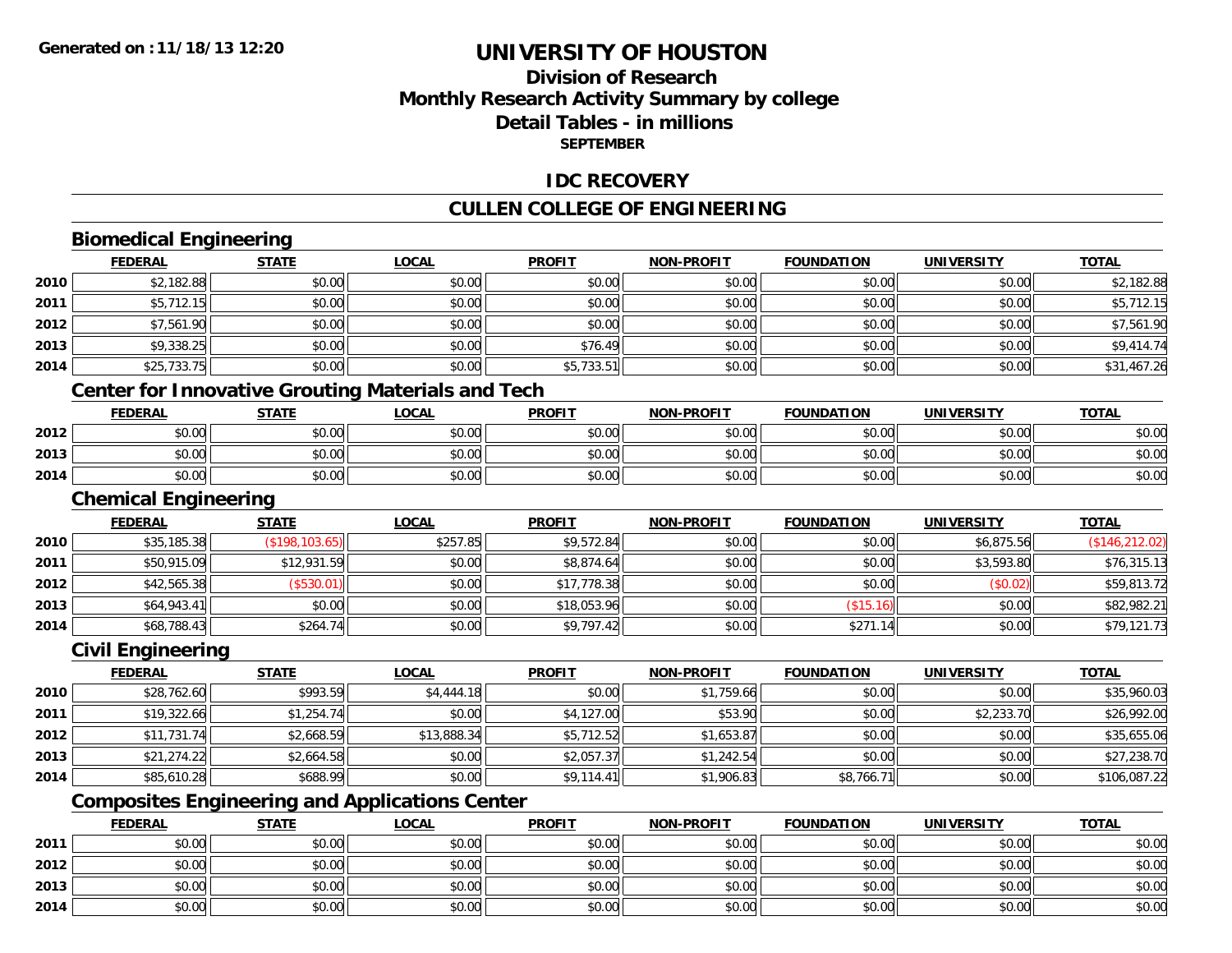## **Division of ResearchMonthly Research Activity Summary by college Detail Tables - in millionsSEPTEMBER**

### **IDC RECOVERY**

### **CULLEN COLLEGE OF ENGINEERING**

# **Dean, Engineering**

|      | <b>FEDERAL</b> | <b>STATE</b> | <u>LOCAL</u> | <b>PROFIT</b> | <b>NON-PROFIT</b> | <b>FOUNDATION</b> | <b>UNIVERSITY</b> | <u>TOTAL</u> |
|------|----------------|--------------|--------------|---------------|-------------------|-------------------|-------------------|--------------|
| 2010 | \$306.29       | \$0.00       | \$0.00       | \$0.00        | \$0.00            | \$0.00            | \$0.00            | \$306.29     |
| 2011 | \$381.61       | \$0.00       | \$0.00       | \$0.00        | \$0.00            | \$0.00            | \$0.00            | \$381.61     |
| 2012 | \$184.30       | \$0.00       | \$0.00       | \$0.00        | \$0.00            | \$0.00            | \$0.00            | \$184.30     |
| 2013 | \$202.97       | \$0.00       | \$0.00       | \$0.00        | \$0.00            | \$0.00            | \$0.00            | \$202.97     |
| 2014 | \$574.80       | \$0.00       | \$0.00       | \$0.00        | \$0.00            | \$0.00            | \$0.00            | \$574.80     |

## **Electrical & Computer Engineering**

|      | <b>FEDERAL</b> | <b>STATE</b> | <u>LOCAL</u> | <b>PROFIT</b> | <b>NON-PROFIT</b> | <b>FOUNDATION</b> | <b>UNIVERSITY</b> | <b>TOTAL</b> |
|------|----------------|--------------|--------------|---------------|-------------------|-------------------|-------------------|--------------|
| 2010 | \$14,859.59    | \$171.83     | \$0.00       | \$9,169.16    | \$1,070.72        | \$0.00            | \$89.18           | \$25,360.48  |
| 2011 | \$29,910.31    | \$4,787.94   | \$0.00       | \$3,971.57    | \$607.86          | \$0.00            | \$532.02          | \$39,809.69  |
| 2012 | \$38,937.56    | \$131.55     | \$0.00       | \$3,603.65    | \$0.00            | (S16.163.66)      | (S0.21)           | \$26,508.90  |
| 2013 | \$57,983.26    | \$51.44      | \$0.00       | \$2,965.13    | \$0.00            | \$0.00            | \$0.00            | \$60,999.83  |
| 2014 | \$64,250.60    | \$141.36     | \$0.00       | \$14,557.87   | \$1,382.81        | \$3,581.75        | \$0.00            | \$83,914.39  |

## **Industrial Engineering**

|      | <b>FEDERAL</b> | <b>STATE</b> | <u>LOCAL</u> | <b>PROFIT</b> | <b>NON-PROFIT</b> | <b>FOUNDATION</b> | <b>UNIVERSITY</b> | <b>TOTAL</b> |
|------|----------------|--------------|--------------|---------------|-------------------|-------------------|-------------------|--------------|
| 2010 | \$1,438.09     | \$0.00       | \$0.00       | \$0.00        | \$0.00            | \$0.00            | \$0.00            | \$1,438.09   |
| 2011 | \$2,565.32     | \$0.00       | \$1,982.13   | \$0.00        | \$0.00            | \$0.00            | \$0.00            | \$4,547.45   |
| 2012 | \$4,427.39     | \$0.00       | \$1,953.26   | \$0.00        | \$0.00            | \$0.00            | \$0.00            | \$6,380.65   |
| 2013 | \$2,273.90     | \$0.00       | \$110.12     | \$0.00        | \$0.00            | \$0.00            | \$0.00            | \$2,384.02   |
| 2014 | \$9,292.38     | \$0.00       | \$1,300.51   | \$0.00        | \$0.00            | \$1,071.00        | \$0.00            | \$11,663.89  |

#### **Mechanical Engineering**

|      | <b>FEDERAL</b> | <b>STATE</b> | <u>LOCAL</u> | <b>PROFIT</b> | <b>NON-PROFIT</b> | <b>FOUNDATION</b> | <b>UNIVERSITY</b> | <b>TOTAL</b> |
|------|----------------|--------------|--------------|---------------|-------------------|-------------------|-------------------|--------------|
| 2010 | \$36,813.30    | \$0.00       | \$0.00       | \$2,396.79    | \$3,373.13        | \$0.00            | \$0.00            | \$42,583.22  |
| 2011 | \$72,171.09    | \$206.38     | \$0.00       | \$15,970.31   | \$4,393.77        | \$0.00            | \$0.00            | \$92,741.55  |
| 2012 | \$37,833.59    | \$1,006.23   | \$0.00       | \$7,945.51    | \$0.00            | \$0.00            | \$0.00            | \$46,785.32  |
| 2013 | \$51,435.01    | \$336.60     | \$0.00       | \$2,179.79    | \$0.00            | \$378.94          | \$0.00            | \$54,330.34  |
| 2014 | \$60,561.03    | \$1,933.67   | \$0.00       | \$12,655.55   | \$0.00            | \$6,132.11        | \$0.00            | \$81,282.36  |

# **National Wind Energy Center**

|      | <b>FEDERAL</b> | <b>CTATL</b> | <b>_OCAL</b> | <b>PROFIT</b> | NON-DDOELT | <b>FOUNDATION</b> | UNIVERSITY<br>ERJI | <b>TOTAL</b> |
|------|----------------|--------------|--------------|---------------|------------|-------------------|--------------------|--------------|
| 2011 | $\sim$         | ሖ ヘ          | $\sim$ 00    | 0000          | 0000       | 0000              | $\sim$ $\sim$      | $\sim$       |
|      | וט.טי          | JU.UU        | JU.UU        | JU.UU         | PO.OO      | JU.UU             | <b>JU.UU</b>       | JU.UU        |
| 2012 | 0000           | $\sim$ 00    | $\sim$ 00    | $\cdots$      | 0000       | 0000              | $\sim$ $\sim$      | $\cdots$     |
|      | ,uu            | JU.U         | vv.vv        | JU.UU         | PO.OO      | PU.UU             | <b>JU.UU</b>       | <b>JU.UU</b> |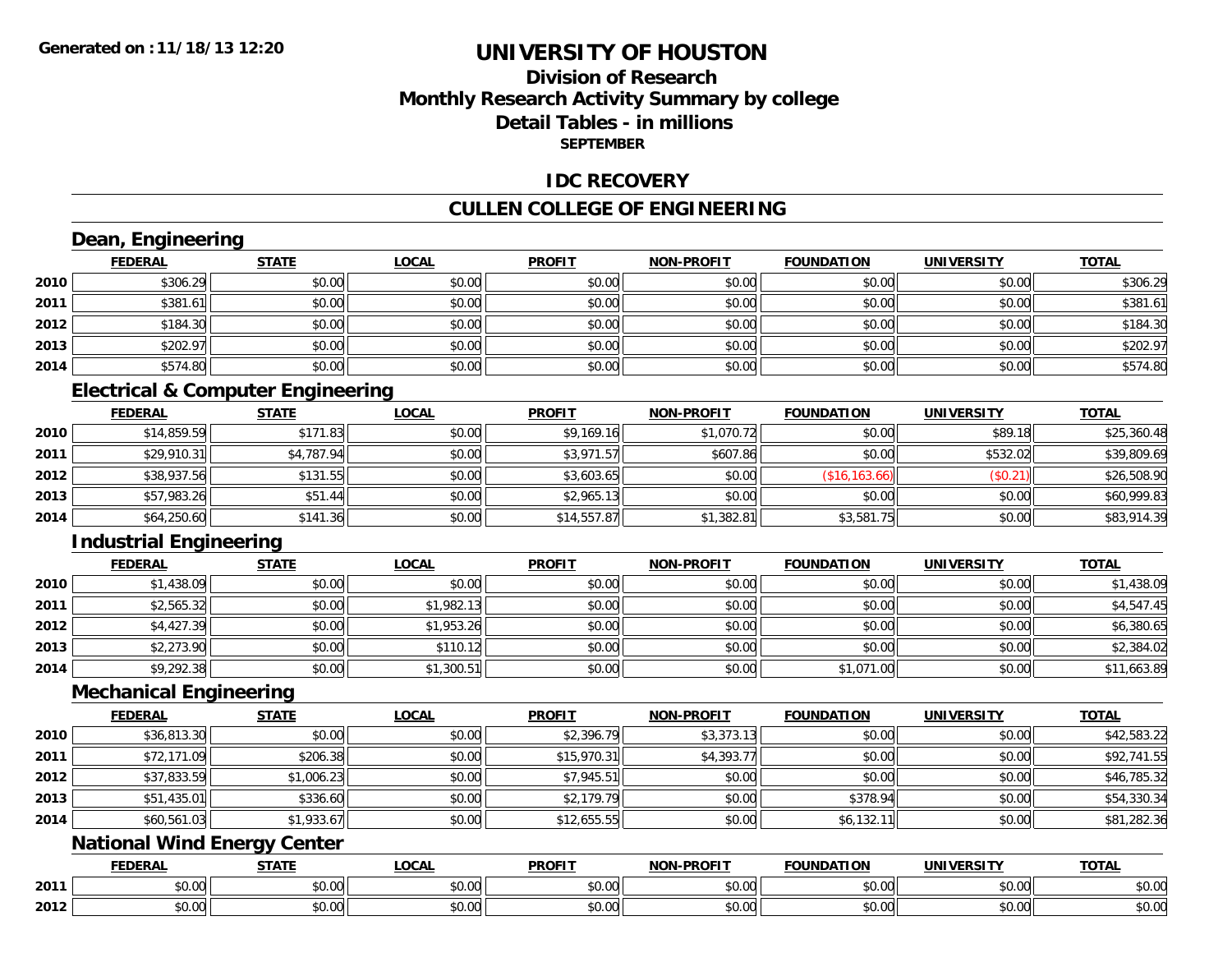## **Division of Research Monthly Research Activity Summary by college Detail Tables - in millions SEPTEMBER**

#### **IDC RECOVERY**

# **CULLEN COLLEGE OF ENGINEERING**

# **National Wind Energy Center**

|              | <u>FEDERAL</u> | <b>STATE</b>      | <u>LOCAL</u> | <b>PROFIT</b> | <b>NON-PROFIT</b> | <b>FOUNDATION</b> | UNIVERSITY  | <b>TOTAL</b>   |
|--------------|----------------|-------------------|--------------|---------------|-------------------|-------------------|-------------|----------------|
| 2013         | \$0.00         | \$0.00            | \$0.00       | \$0.00        | \$0.00            | \$0.00            | \$0.00      | \$0.00         |
| 2014         | \$0.00         | \$0.00            | \$0.00       | \$0.00        | \$0.00            | \$0.00            | \$0.00      | \$0.00         |
| <b>Total</b> | \$966.030.49   | $($ \$168.399.84) | \$23,936.39  | \$166,313.87  | \$17,445.09       | \$4,022.83        | \$13,324.03 | \$1,022,672.86 |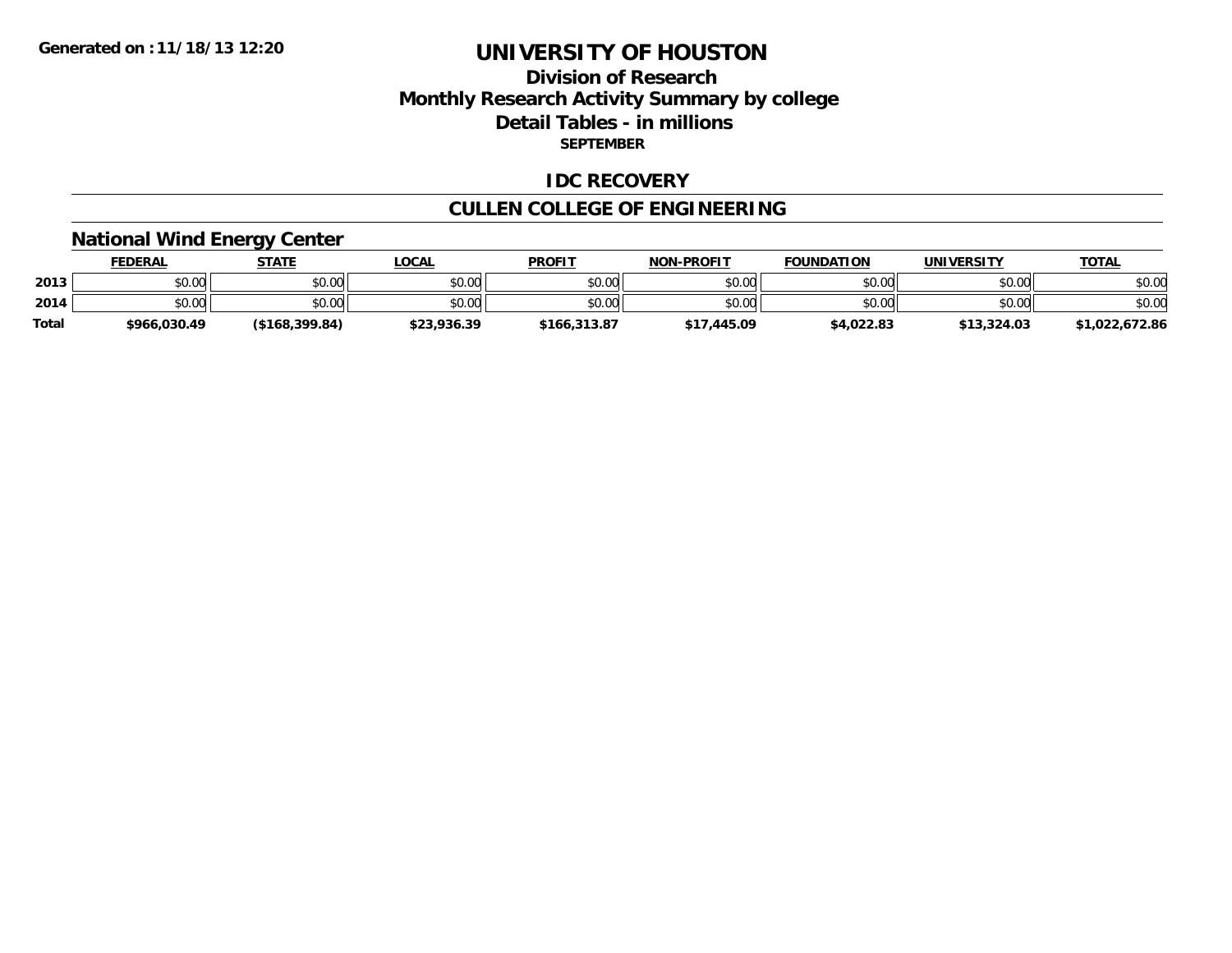**2013**

**2014**

# **UNIVERSITY OF HOUSTON**

# **Division of ResearchMonthly Research Activity Summary by college Detail Tables - in millions SEPTEMBER**

### **IDC RECOVERY**

# **DIVISION OF RESEARCH**

|      | <b>Allied Geophysical Laboratories</b>    |              |                                                           |               |                   |                   |                   |              |
|------|-------------------------------------------|--------------|-----------------------------------------------------------|---------------|-------------------|-------------------|-------------------|--------------|
|      | <b>FEDERAL</b>                            | <b>STATE</b> | <b>LOCAL</b>                                              | <b>PROFIT</b> | <b>NON-PROFIT</b> | <b>FOUNDATION</b> | <b>UNIVERSITY</b> | <b>TOTAL</b> |
| 2012 | \$0.00                                    | \$0.00       | \$0.00                                                    | \$910.74      | \$0.00            | \$0.00            | \$0.00            | \$910.74     |
| 2013 | \$0.00                                    | \$0.00       | \$0.00                                                    | \$503.88      | \$0.00            | \$0.00            | \$0.00            | \$503.88     |
|      |                                           |              | <b>Center for Advanced Computing and Data Systems</b>     |               |                   |                   |                   |              |
|      | <b>FEDERAL</b>                            | <b>STATE</b> | <b>LOCAL</b>                                              | <b>PROFIT</b> | <b>NON-PROFIT</b> | <b>FOUNDATION</b> | <b>UNIVERSITY</b> | <b>TOTAL</b> |
| 2010 | \$0.00                                    | \$0.00       | \$0.00                                                    | \$0.00        | \$0.00            | \$0.00            | \$0.00            | \$0.00       |
| 2011 | \$0.00                                    | \$0.00       | \$0.00                                                    | \$0.00        | \$0.00            | \$0.00            | \$0.00            | \$0.00       |
| 2012 | \$1,022.94                                | \$0.00       | \$0.00                                                    | \$0.00        | \$0.00            | \$0.00            | \$0.00            | \$1,022.94   |
| 2013 | \$0.00                                    | \$0.00       | \$0.00                                                    | \$0.00        | \$0.00            | \$0.00            | \$0.00            | \$0.00       |
| 2014 | \$0.00                                    | \$0.00       | \$0.00                                                    | \$0.00        | \$0.00            | \$0.00            | \$0.00            | \$0.00       |
|      | <b>Center for Advanced Materials</b>      |              |                                                           |               |                   |                   |                   |              |
|      | <b>FEDERAL</b>                            | <b>STATE</b> | <b>LOCAL</b>                                              | <b>PROFIT</b> | <b>NON-PROFIT</b> | <b>FOUNDATION</b> | <b>UNIVERSITY</b> | <b>TOTAL</b> |
| 2010 | \$0.00                                    | \$0.00       | \$0.00                                                    | \$0.00        | \$0.00            | \$0.00            | \$0.00            | \$0.00       |
| 2011 | \$0.00                                    | \$2,578.12   | \$0.00                                                    | \$2,562.00    | \$0.00            | \$0.00            | \$0.00            | \$5,140.12   |
| 2012 | \$0.00                                    | \$0.00       | \$0.00                                                    | \$0.00        | \$0.00            | \$0.00            | \$0.00            | \$0.00       |
| 2013 | \$0.00                                    | \$0.00       | \$0.00                                                    | \$0.00        | \$0.00            | \$0.00            | \$0.00            | \$0.00       |
| 2014 | \$0.00                                    | \$0.00       | \$0.00                                                    | \$0.00        | \$0.00            | \$0.00            | \$0.00            | \$0.00       |
|      |                                           |              | <b>Center for Biomedical &amp; Environmental Genomics</b> |               |                   |                   |                   |              |
|      | <b>FEDERAL</b>                            | <b>STATE</b> | <b>LOCAL</b>                                              | <b>PROFIT</b> | <b>NON-PROFIT</b> | <b>FOUNDATION</b> | <b>UNIVERSITY</b> | <b>TOTAL</b> |
| 2010 | \$0.00                                    | \$0.00       | \$0.00                                                    | \$0.00        | \$0.00            | \$0.00            | \$0.00            | \$0.00       |
| 2011 | \$0.00                                    | \$0.00       | \$0.00                                                    | \$0.00        | \$0.00            | \$0.00            | \$0.00            | \$0.00       |
| 2012 | \$0.00                                    | \$0.00       | \$0.00                                                    | \$0.00        | \$0.00            | \$0.00            | \$0.00            | \$0.00       |
| 2013 | \$0.00                                    | \$0.00       | \$0.00                                                    | \$0.00        | \$0.00            | \$0.00            | \$0.00            | \$0.00       |
| 2014 | \$0.00                                    | \$0.00       | \$0.00                                                    | \$0.00        | \$0.00            | \$0.00            | \$0.00            | \$0.00       |
|      | <b>Center for Industrial Partnerships</b> |              |                                                           |               |                   |                   |                   |              |
|      | <b>FEDERAL</b>                            | <b>STATE</b> | <b>LOCAL</b>                                              | <b>PROFIT</b> | <b>NON-PROFIT</b> | <b>FOUNDATION</b> | <b>UNIVERSITY</b> | <b>TOTAL</b> |
| 2010 | \$1,321.43                                | \$0.00       | \$0.00                                                    | \$164.22      | \$0.00            | \$0.00            | \$0.00            | \$1,485.65   |
| 2011 | \$4,731.23                                | \$0.00       | \$0.00                                                    | \$840.96      | \$0.00            | \$0.00            | \$0.00            | \$5,572.19   |
| 2012 | \$1,397.01                                | \$0.00       | \$0.00                                                    | \$398.84      | \$0.00            | \$0.00            | \$0.00            | \$1,795.85   |

\$97.38 \$0.00 \$0.00 \$936.20 \$0.00 \$0.00 \$0.00 \$1,033.57

4 \$142.66 \$142.66 \$0.00 \$0.00 \$0.00 \$0.00 \$0.00 \$806.18 \$0.00 \$0.00 \$0.00 \$0.00 \$948.84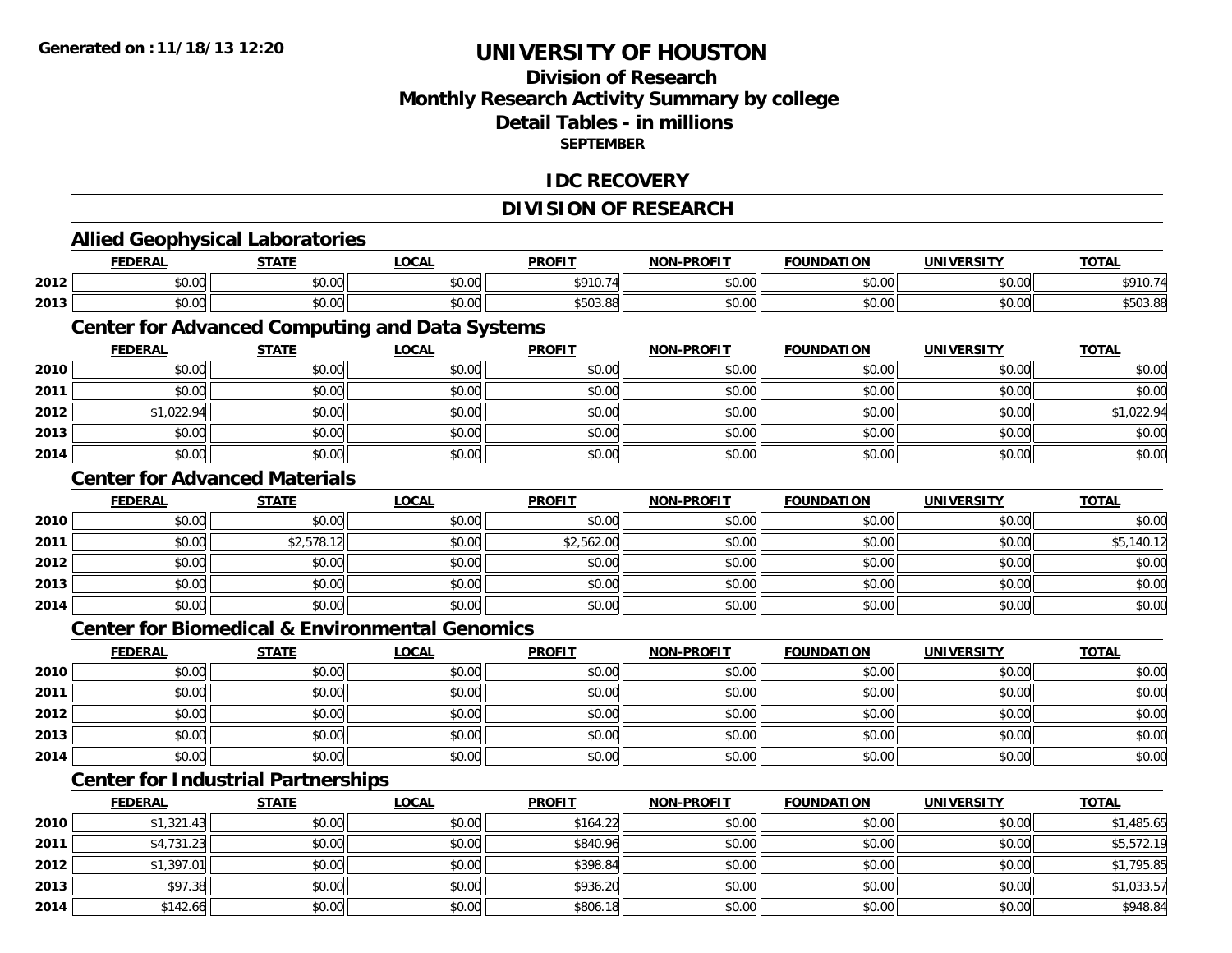**2013**

# **UNIVERSITY OF HOUSTON**

# **Division of ResearchMonthly Research Activity Summary by college Detail Tables - in millions SEPTEMBER**

### **IDC RECOVERY**

#### **DIVISION OF RESEARCH**

|      |                                                                            |              |              | <b>DIVISION OF RESEARCH</b> |                   |                   |                   |              |
|------|----------------------------------------------------------------------------|--------------|--------------|-----------------------------|-------------------|-------------------|-------------------|--------------|
|      | <b>Center for Neuromotor &amp; Biomechanics Research</b><br><b>FEDERAL</b> | <b>STATE</b> | <b>LOCAL</b> | <b>PROFIT</b>               | <b>NON-PROFIT</b> | <b>FOUNDATION</b> | <b>UNIVERSITY</b> | <b>TOTAL</b> |
| 2010 | \$0.00                                                                     | \$0.00       | \$0.00       | \$0.00                      | \$0.00            | \$0.00            | \$0.00            | \$0.00       |
| 2011 | \$0.00                                                                     | \$0.00       | \$0.00       | \$0.00                      | \$0.00            | \$0.00            | \$0.00            | \$0.00       |
| 2012 | \$0.00                                                                     | \$0.00       | \$0.00       | \$0.00                      | \$0.00            | \$0.00            | \$0.00            | \$0.00       |
| 2013 | \$0.00                                                                     | \$0.00       | \$0.00       | \$0.00                      | \$0.00            | \$0.00            | \$0.00            | \$0.00       |
| 2014 | \$0.00                                                                     | \$0.00       | \$0.00       | \$0.00                      | \$0.00            | \$0.00            | \$0.00            | \$0.00       |
|      | <b>Division of Research</b>                                                |              |              |                             |                   |                   |                   |              |
|      | <b>FEDERAL</b>                                                             | <b>STATE</b> | <b>LOCAL</b> | <b>PROFIT</b>               | <b>NON-PROFIT</b> | <b>FOUNDATION</b> | <b>UNIVERSITY</b> | <b>TOTAL</b> |
| 2010 | \$202.70                                                                   | \$0.00       | \$0.00       | \$0.00                      | \$0.00            | \$0.00            | \$0.00            | \$202.70     |
|      | <b>Institute for Nanoenergy</b>                                            |              |              |                             |                   |                   |                   |              |
|      | <b>FEDERAL</b>                                                             | <b>STATE</b> | <b>LOCAL</b> | <b>PROFIT</b>               | <b>NON-PROFIT</b> | <b>FOUNDATION</b> | <b>UNIVERSITY</b> | <b>TOTAL</b> |
| 2010 | \$0.00                                                                     | \$0.00       | \$0.00       | \$0.00                      | \$0.00            | \$0.00            | \$0.00            | \$0.00       |
| 2012 | \$0.00                                                                     | \$0.00       | \$0.00       | \$0.00                      | \$0.00            | \$0.00            | \$0.00            | \$0.00       |
| 2013 | \$0.00                                                                     | \$0.00       | \$0.00       | \$0.00                      | \$0.00            | \$0.00            | \$0.00            | \$0.00       |
| 2014 | \$0.00                                                                     | \$0.00       | \$0.00       | \$0.00                      | \$0.00            | \$0.00            | \$0.00            | \$0.00       |
|      | <b>Office of Contracts and Grants</b>                                      |              |              |                             |                   |                   |                   |              |
|      | <b>FEDERAL</b>                                                             | <b>STATE</b> | <b>LOCAL</b> | <b>PROFIT</b>               | <b>NON-PROFIT</b> | <b>FOUNDATION</b> | <b>UNIVERSITY</b> | <b>TOTAL</b> |
| 2010 | \$0.00                                                                     | \$0.00       | \$0.00       | \$0.00                      | \$0.00            | \$0.00            | \$0.00            | \$0.00       |
| 2011 | \$0.00                                                                     | \$0.00       | \$0.00       | \$0.00                      | \$0.00            | \$0.00            | \$0.00            | \$0.00       |
| 2012 | \$0.00                                                                     | \$0.00       | \$0.00       | \$0.00                      | \$0.00            | \$0.00            | \$0.00            | \$0.00       |
| 2013 | \$0.00                                                                     | \$0.00       | \$0.00       | \$0.00                      | \$0.00            | \$0.00            | \$0.00            | \$0.00       |
|      | <b>TcSAM</b>                                                               |              |              |                             |                   |                   |                   |              |
|      | <b>FEDERAL</b>                                                             | <b>STATE</b> | <b>LOCAL</b> | <b>PROFIT</b>               | <b>NON-PROFIT</b> | <b>FOUNDATION</b> | <b>UNIVERSITY</b> | <b>TOTAL</b> |
| 2010 | \$0.00                                                                     | \$0.00       | \$0.00       | \$0.00                      | \$0.00            | \$0.00            | \$0.00            | \$0.00       |
| 2011 | \$0.00                                                                     | \$0.00       | \$0.00       | \$0.00                      | \$0.00            | \$0.00            | \$0.00            | \$0.00       |
|      | <b>TcSUH</b>                                                               |              |              |                             |                   |                   |                   |              |
|      | <b>FEDERAL</b>                                                             | <b>STATE</b> | <b>LOCAL</b> | <b>PROFIT</b>               | <b>NON-PROFIT</b> | <b>FOUNDATION</b> | <b>UNIVERSITY</b> | <b>TOTAL</b> |
| 2010 | \$3,453.73                                                                 | \$0.00       | \$0.00       | \$910.61                    | \$0.00            | \$0.00            | \$0.00            | \$4,364.34   |
| 2011 | \$4,711.41                                                                 | \$2,011.00   | \$0.00       | \$4,466.98                  | \$0.00            | \$0.00            | \$0.00            | \$11,189.39  |
| 2012 | \$6,679.76                                                                 | \$197.33     | \$0.00       | \$5,994.78                  | \$0.00            | \$0.00            | \$0.00            | \$12,871.87  |

 $\textbf{3} \quad \textbf{\textcolor{blue}{\textbf{3}}} \quad \textbf{\textcolor{blue}{\textbf{3}}} \quad \textbf{\textcolor{blue}{\textbf{3}}} \quad \textbf{\textcolor{blue}{\textbf{3}}} \quad \textbf{\textcolor{blue}{\textbf{3}}} \quad \textbf{\textcolor{blue}{\textbf{3}}} \quad \textbf{\textcolor{blue}{\textbf{3}}} \quad \textbf{\textcolor{blue}{\textbf{3}}} \quad \textbf{\textcolor{blue}{\textbf{3}}} \quad \textbf{\textcolor{blue}{\textbf{3}}} \quad \textbf{\textcolor{blue}{\textbf{3}}} \quad \textbf{\textcolor{blue}{\textbf{3}}} \quad \textbf{\textcolor{blue$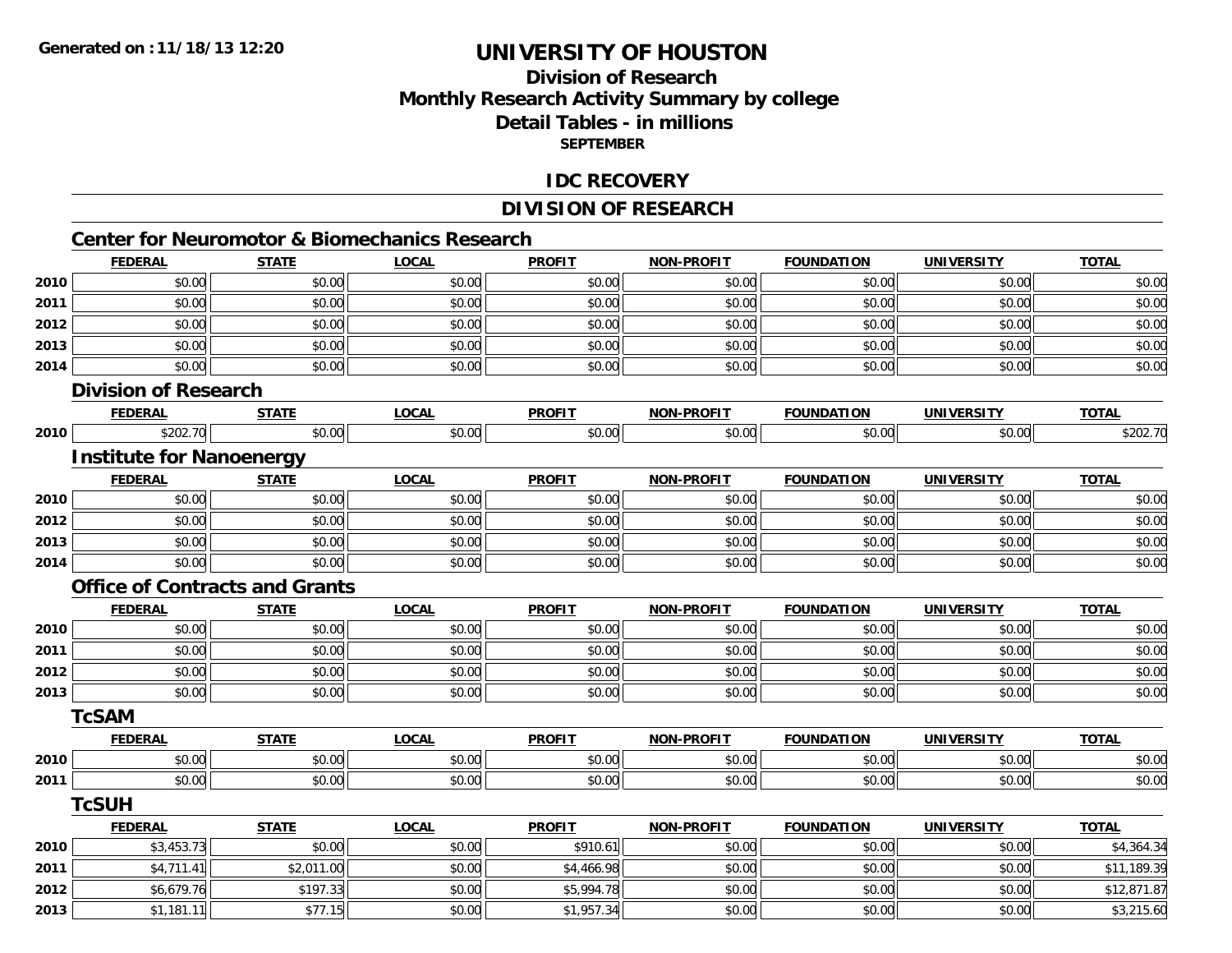### **Division of Research Monthly Research Activity Summary by college Detail Tables - in millions SEPTEMBER**

#### **IDC RECOVERY**

## **DIVISION OF RESEARCH**

|       | <b>TcSUH</b>                         |              |              |               |                   |                   |                   |              |
|-------|--------------------------------------|--------------|--------------|---------------|-------------------|-------------------|-------------------|--------------|
|       | <b>FEDERAL</b>                       | <b>STATE</b> | <b>LOCAL</b> | <b>PROFIT</b> | <b>NON-PROFIT</b> | <b>FOUNDATION</b> | <b>UNIVERSITY</b> | <b>TOTAL</b> |
| 2014  | \$6,746.04                           | \$212.05     | \$0.00       | \$2,020.04    | \$0.00            | \$0.00            | \$0.00            | \$8,978.13   |
|       | <b>Texas Obesity Research Center</b> |              |              |               |                   |                   |                   |              |
|       | <b>FEDERAL</b>                       | <b>STATE</b> | <b>LOCAL</b> | <b>PROFIT</b> | <b>NON-PROFIT</b> | <b>FOUNDATION</b> | <b>UNIVERSITY</b> | <b>TOTAL</b> |
| 2011  | \$0.00                               | \$0.00       | \$0.00       | \$0.00        | \$0.00            | \$0.00            | \$0.00            | \$0.00       |
| 2013  | \$0.00                               | \$0.00       | \$0.00       | \$0.00        | \$0.00            | \$0.00            | \$0.00            | \$0.00       |
| 2014  | \$0.00                               | \$0.00       | \$0.00       | \$0.00        | \$0.00            | \$0.00            | \$0.00            | \$0.00       |
|       | <b>TIMES</b>                         |              |              |               |                   |                   |                   |              |
|       | <b>FEDERAL</b>                       | <b>STATE</b> | <b>LOCAL</b> | <b>PROFIT</b> | <b>NON-PROFIT</b> | <b>FOUNDATION</b> | <b>UNIVERSITY</b> | <b>TOTAL</b> |
| 2010  | \$3,265.25                           | \$0.00       | \$0.00       | \$0.00        | \$0.00            | \$0.00            | \$342.35          | \$3,607.60   |
| 2011  | \$3,834.89                           | \$0.00       | \$0.00       | \$0.00        | \$0.00            | \$0.00            | \$0.00            | \$3,834.89   |
| 2012  | \$14,168.81                          | \$0.00       | \$0.00       | \$0.00        | \$0.00            | \$0.00            | \$0.00            | \$14,168.81  |
| 2013  | \$50,821.24                          | \$0.00       | \$0.00       | \$0.00        | \$0.00            | \$0.00            | \$0.00            | \$50,821.24  |
| 2014  | \$38,085.46                          | \$0.00       | \$0.00       | \$0.00        | \$0.00            | \$0.00            | \$0.00            | \$38,085.46  |
| Total | \$141,863.05                         | \$5,075.65   | \$0.00       | \$22,472.75   | \$0.00            | \$0.00            | \$342.35          | \$169,753.80 |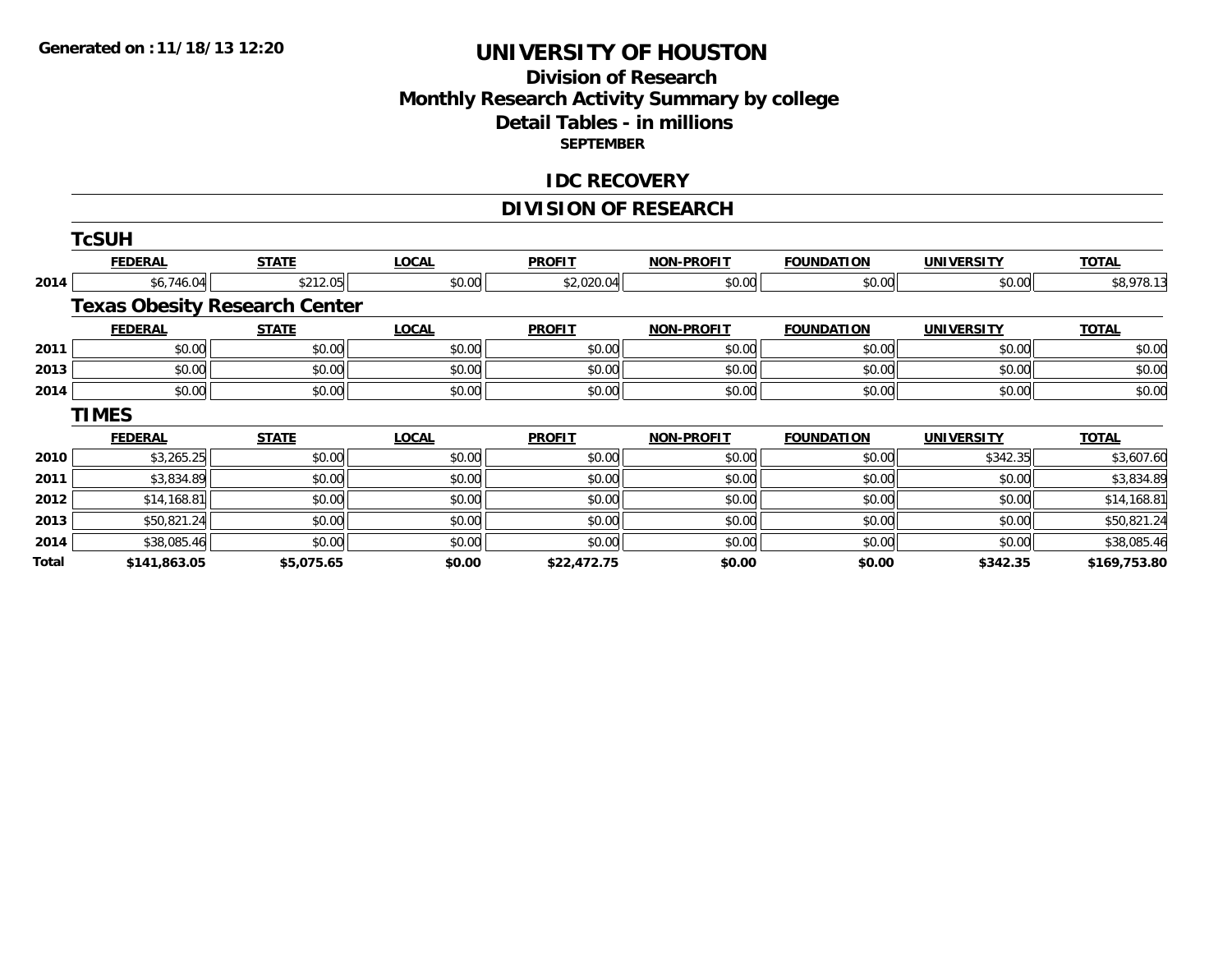# **Division of ResearchMonthly Research Activity Summary by college Detail Tables - in millions SEPTEMBER**

## **IDC RECOVERY**

#### **GRADUATE COLLEGE OF SOCIAL WORK**

# **Center for Drug and Social Policy Research**

|      | <b>FEDERAL</b>                                              | <b>STATE</b> | <b>LOCAL</b> | <b>PROFIT</b> | <b>NON-PROFIT</b> | <b>FOUNDATION</b> | <b>UNIVERSITY</b> | <b>TOTAL</b> |
|------|-------------------------------------------------------------|--------------|--------------|---------------|-------------------|-------------------|-------------------|--------------|
| 2010 | \$0.00                                                      | \$0.00       | \$0.00       | \$0.00        | \$0.00            | \$0.00            | \$0.00            | \$0.00       |
| 2011 | \$0.00                                                      | \$0.00       | \$0.00       | \$0.00        | \$0.00            | \$0.00            | \$0.00            | \$0.00       |
| 2012 | \$0.00                                                      | \$0.00       | \$0.00       | \$0.00        | \$0.00            | \$0.00            | \$0.00            | \$0.00       |
| 2013 | \$0.00                                                      | \$0.00       | \$0.00       | \$0.00        | \$0.00            | \$0.00            | \$0.00            | \$0.00       |
| 2014 | \$0.00                                                      | \$0.00       | \$0.00       | \$0.00        | \$0.00            | \$0.00            | \$0.00            | \$0.00       |
|      | <b>Center for Health Equities &amp; Evaluation Research</b> |              |              |               |                   |                   |                   |              |
|      | <b>FEDERAL</b>                                              | <b>STATE</b> | <b>LOCAL</b> | <b>PROFIT</b> | <b>NON-PROFIT</b> | <b>FOUNDATION</b> | <b>UNIVERSITY</b> | <b>TOTAL</b> |
| 2013 | \$2,420.56                                                  | \$0.00       | \$0.00       | \$0.00        | \$0.00            | \$0.00            | \$0.00            | \$2,420.56   |
|      | <b>Child &amp; Family for Innovative Research</b>           |              |              |               |                   |                   |                   |              |
|      | <b>FEDERAL</b>                                              | <b>STATE</b> | <b>LOCAL</b> | <b>PROFIT</b> | <b>NON-PROFIT</b> | <b>FOUNDATION</b> | <b>UNIVERSITY</b> | <b>TOTAL</b> |
| 2010 | \$1,209.30                                                  | \$0.00       | \$0.00       | \$0.00        | \$0.00            | \$0.00            | \$0.00            | \$1,209.30   |
| 2011 | \$307.07                                                    | \$0.00       | \$0.00       | \$0.00        | \$0.00            | \$0.00            | \$0.00            | \$307.07     |
| 2012 | \$1,125.91                                                  | \$0.00       | \$0.00       | \$0.00        | \$0.00            | \$0.00            | \$0.00            | \$1,125.91   |
| 2013 | \$33.05                                                     | \$0.00       | \$0.00       | \$65.84       | \$0.00            | \$0.00            | \$0.00            | \$98.89      |
| 2014 | \$0.00                                                      | \$0.00       | \$0.00       | \$0.00        | \$0.00            | \$0.00            | \$0.00            | \$0.00       |
|      | <b>Community Projects - Social Work</b>                     |              |              |               |                   |                   |                   |              |
|      | <b>FEDERAL</b>                                              | <b>STATE</b> | <b>LOCAL</b> | <b>PROFIT</b> | <b>NON-PROFIT</b> | <b>FOUNDATION</b> | <b>UNIVERSITY</b> | <b>TOTAL</b> |
| 2010 | \$0.00                                                      | \$0.00       | \$0.00       | \$0.00        | \$0.00            | \$0.00            | \$0.00            | \$0.00       |
| 2011 | \$0.00                                                      | \$0.00       | \$0.00       | \$0.00        | \$0.00            | \$0.00            | \$0.00            | \$0.00       |
| 2012 | \$0.00                                                      | \$0.00       | \$0.00       | \$0.00        | \$0.00            | \$0.00            | \$0.00            | \$0.00       |
| 2013 | \$0.00                                                      | \$0.00       | \$0.00       | \$0.00        | \$0.00            | \$0.00            | \$0.00            | \$0.00       |
|      | Dean, Social Work                                           |              |              |               |                   |                   |                   |              |
|      | <b>FEDERAL</b>                                              | <b>STATE</b> | <b>LOCAL</b> | <b>PROFIT</b> | <b>NON-PROFIT</b> | <b>FOUNDATION</b> | <b>UNIVERSITY</b> | <b>TOTAL</b> |
| 2010 | \$37,528.18                                                 | \$2,051.87   | \$0.00       | \$0.00        | \$0.00            | \$8.41            | \$0.00            | \$39,588.46  |
| 2011 | \$33,672.60                                                 | \$1,024.76   | \$0.00       | \$0.00        | \$0.00            | \$10.78           | \$0.00            | \$34,708.14  |
| 2012 | \$27,216.26                                                 | \$0.00       | \$0.00       | \$0.00        | \$0.00            | \$0.00            | \$0.00            | \$27,216.26  |
| 2013 | \$13,114.52                                                 | \$0.00       | \$0.00       | \$0.00        | \$0.00            | \$0.00            | \$0.00            | \$13,114.52  |
| 2014 | \$5,982.52                                                  | \$0.00       | \$0.00       | \$0.00        | \$0.00            | \$0.00            | \$0.00            | \$5,982.52   |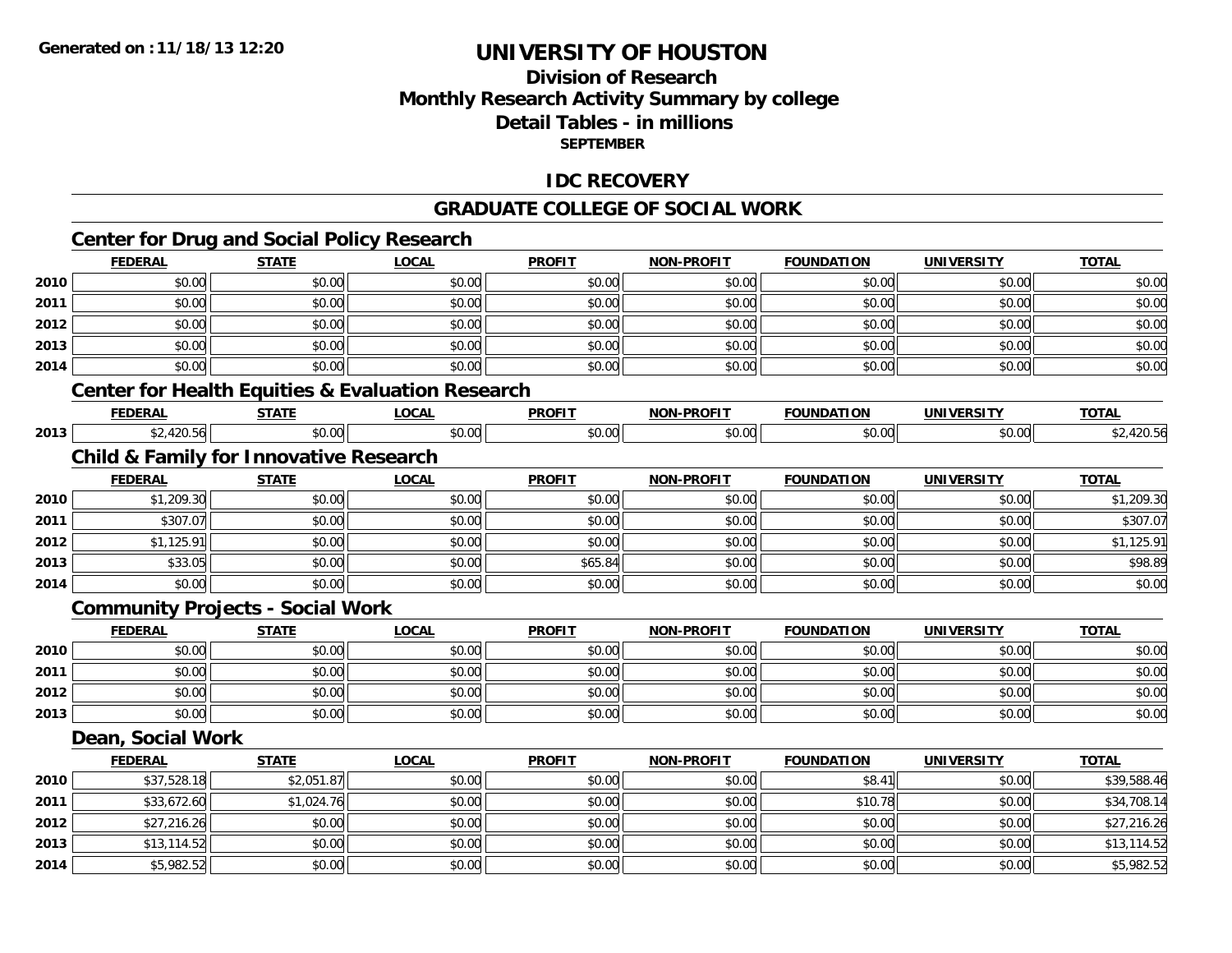## **Division of Research Monthly Research Activity Summary by college Detail Tables - in millions SEPTEMBER**

#### **IDC RECOVERY**

#### **GRADUATE COLLEGE OF SOCIAL WORK**

# **Office for Drug SPR**

|       | <b>FEDERAL</b> | <b>STATE</b> | <b>LOCAL</b> | <b>PROFIT</b> | <b>NON-PROFIT</b> | <b>FOUNDATION</b> | <b>UNIVERSITY</b> | <b>TOTAL</b> |
|-------|----------------|--------------|--------------|---------------|-------------------|-------------------|-------------------|--------------|
| 2010  | \$0.00         | \$0.00       | \$0.00       | \$0.00        | \$0.00            | \$0.00            | \$0.00            | \$0.00       |
| 2011  | \$0.00         | \$0.00       | \$0.00       | \$0.00        | \$0.00            | \$0.00            | \$0.00            | \$0.00       |
| 2012  | \$0.00         | \$0.00       | \$0.00       | \$0.00        | \$0.00            | \$0.00            | \$0.00            | \$0.00       |
| 2013  | \$0.00         | \$0.00       | \$0.00       | \$0.00        | \$0.00            | \$0.00            | \$0.00            | \$0.00       |
| Total | \$122,609.98   | \$3.076.63   | \$0.00       | \$65.84       | \$0.00            | \$19.19           | \$0.00            | \$125,771.63 |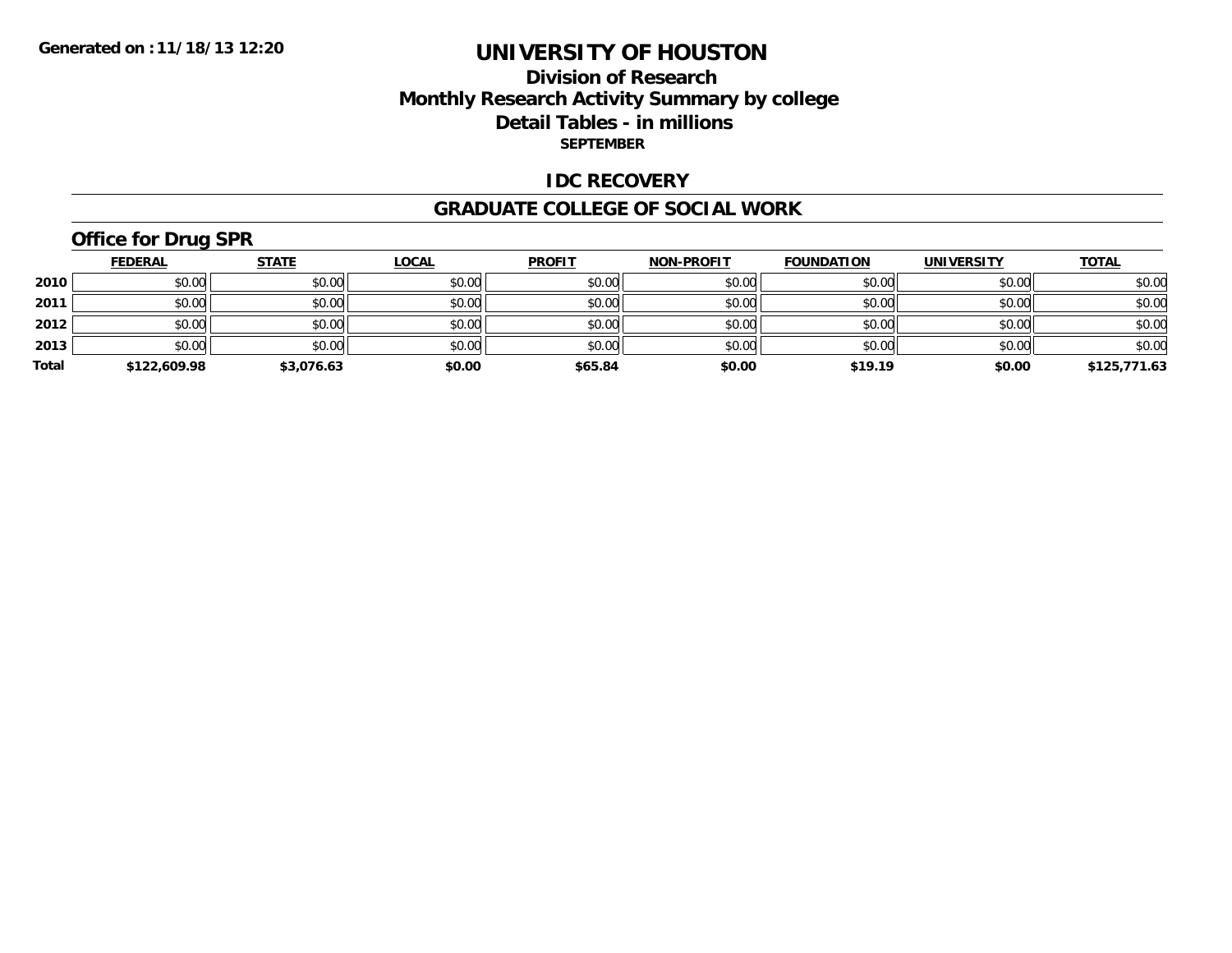# **Division of ResearchMonthly Research Activity Summary by college Detail Tables - in millions SEPTEMBER**

#### **IDC RECOVERY**

#### **HILTON COLLEGE OF HOTEL AND RESTAURANT MANAGEMENT**

### **Hotel and Restaurant Management**

|       | <b>FEDERAL</b> | <b>STATE</b> | <u>LOCAL</u> | <b>PROFIT</b> | <b>NON-PROFIT</b> | <b>FOUNDATION</b> | <b>UNIVERSITY</b> | <b>TOTAL</b> |
|-------|----------------|--------------|--------------|---------------|-------------------|-------------------|-------------------|--------------|
| 2011  | \$0.00         | \$0.00       | \$0.00       | \$54.33       | \$0.00            | \$0.00            | \$0.00            | \$54.33      |
| 2012  | \$397.43       | \$0.00       | \$0.00       | \$0.00        | \$0.00            | \$0.00            | \$0.00            | \$397.43     |
| 2013  | \$260.19       | \$804.38     | \$0.00       | \$0.00        | \$0.00            | \$0.00            | \$0.00            | \$1,064.57   |
| 2014  | \$2,687.95     | \$0.00       | \$0.00       | \$0.00        | \$0.00            | \$0.00            | \$0.00            | \$2,687.95   |
| Total | \$3,345.57     | \$804.38     | \$0.00       | \$54.33       | \$0.00            | \$0.00            | \$0.00            | \$4,204.28   |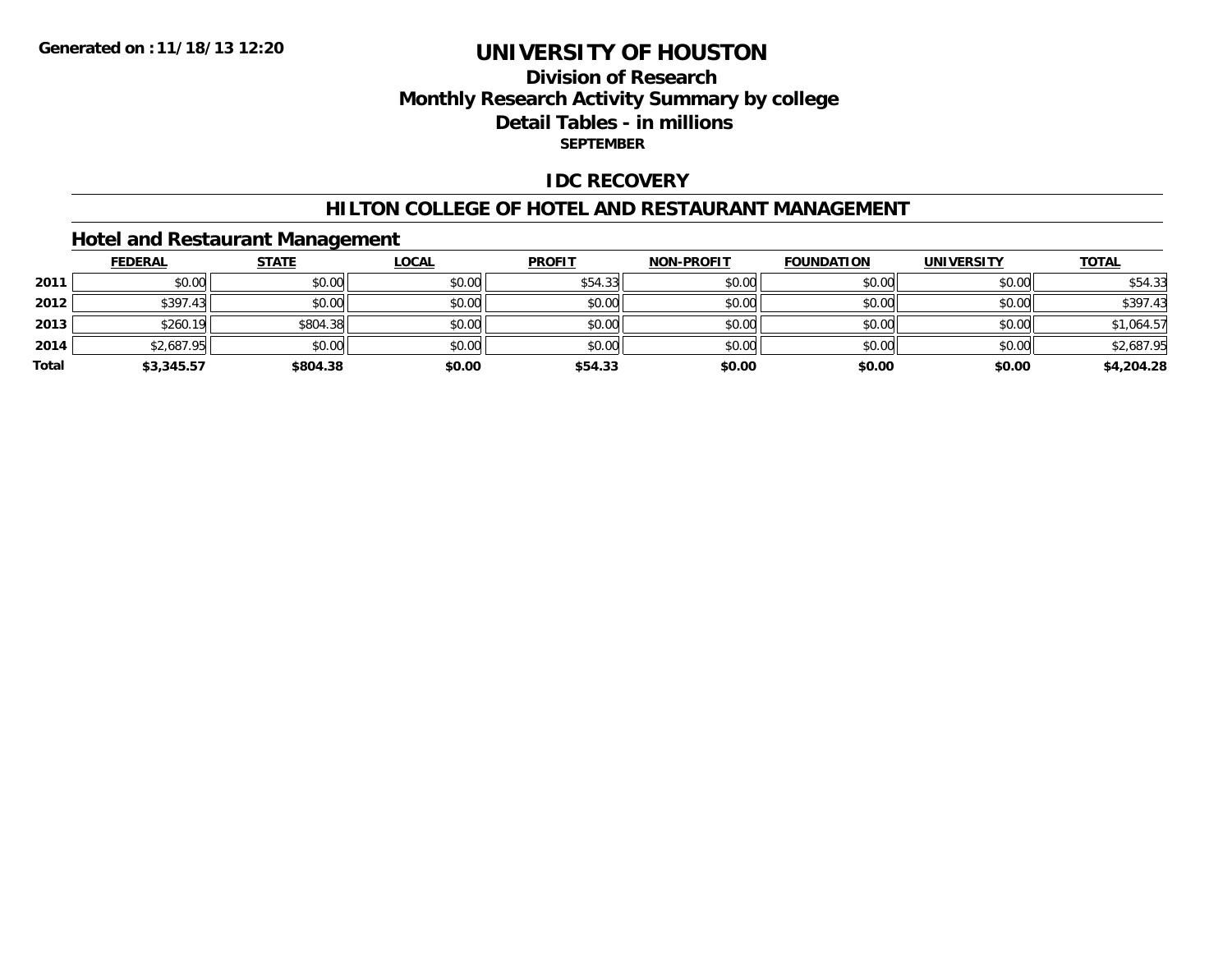# **Division of ResearchMonthly Research Activity Summary by college Detail Tables - in millions SEPTEMBER**

#### **IDC RECOVERY**

#### **HONORS COLLEGE**

# **Dean, Honors College**

|       | <b>FEDERAL</b> | <u>STATE</u> | <b>LOCAL</b> | <b>PROFIT</b> | <b>NON-PROFIT</b> | <b>FOUNDATION</b> | <b>UNIVERSITY</b> | <b>TOTAL</b> |
|-------|----------------|--------------|--------------|---------------|-------------------|-------------------|-------------------|--------------|
| 2012  | \$0.00         | \$0.00       | \$0.00       | \$0.00        | \$106.38          | \$0.00            | \$0.00            | \$106.38     |
| 2013  | \$595.47       | \$0.00       | \$0.00       | \$0.00        | \$1,918.06        | \$0.00            | \$0.00            | \$2,513.53   |
| 2014  | \$822.94       | \$0.00       | \$0.00       | \$0.00        | \$206.55          | \$6.60            | \$0.00            | \$1,036.09   |
| Total | \$1,418.41     | \$0.00       | \$0.00       | \$0.00        | \$2,230.99        | \$6.60            | \$0.00            | \$3,656.00   |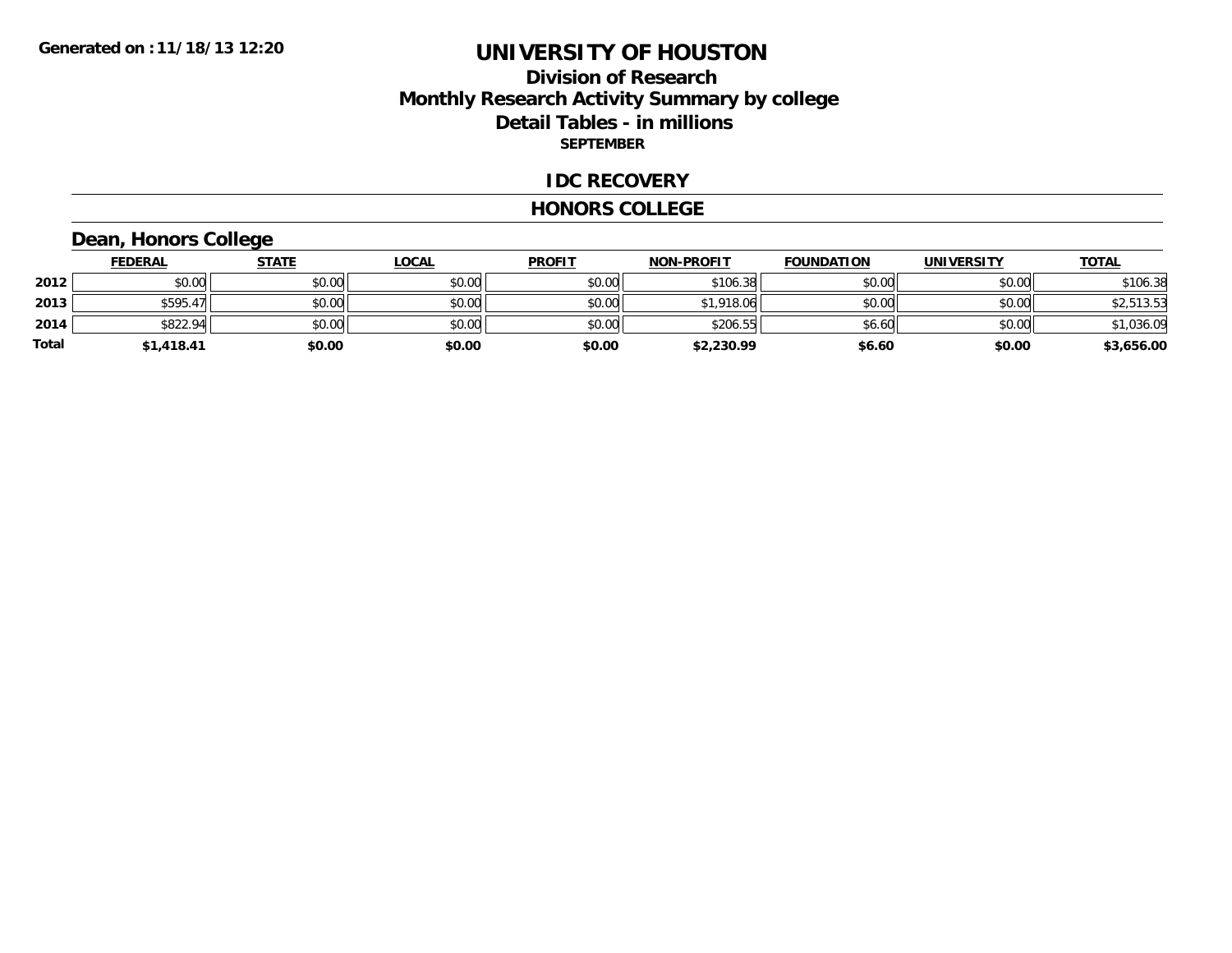## **Division of Research Monthly Research Activity Summary by college Detail Tables - in millions SEPTEMBER**

#### **IDC RECOVERY**

#### **LIBRARY**

# **Administration, Library**

|       | <b>FEDERAL</b> | <b>STATE</b> | <b>LOCAL</b> | <b>PROFIT</b> | <b>NON-PROFIT</b> | <b>FOUNDATION</b> | <b>UNIVERSITY</b> | <b>TOTAL</b> |
|-------|----------------|--------------|--------------|---------------|-------------------|-------------------|-------------------|--------------|
| 2010  | \$0.00         | \$0.00       | \$0.00       | \$0.00        | \$0.00            | \$0.00            | \$0.00            | \$0.00       |
| 2011  | \$0.00         | \$0.00       | \$0.00       | \$0.00        | \$0.00            | \$0.00            | \$0.00            | \$0.00       |
| 2012  | \$0.00         | \$0.00       | \$0.00       | \$0.00        | \$0.00            | \$0.00            | \$0.00            | \$0.00       |
| 2013  | \$0.00         | \$0.00       | \$0.00       | \$0.00        | \$0.00            | \$0.00            | \$0.00            | \$0.00       |
| Total | \$0.00         | \$0.00       | \$0.00       | \$0.00        | \$0.00            | \$0.00            | \$0.00            | \$0.00       |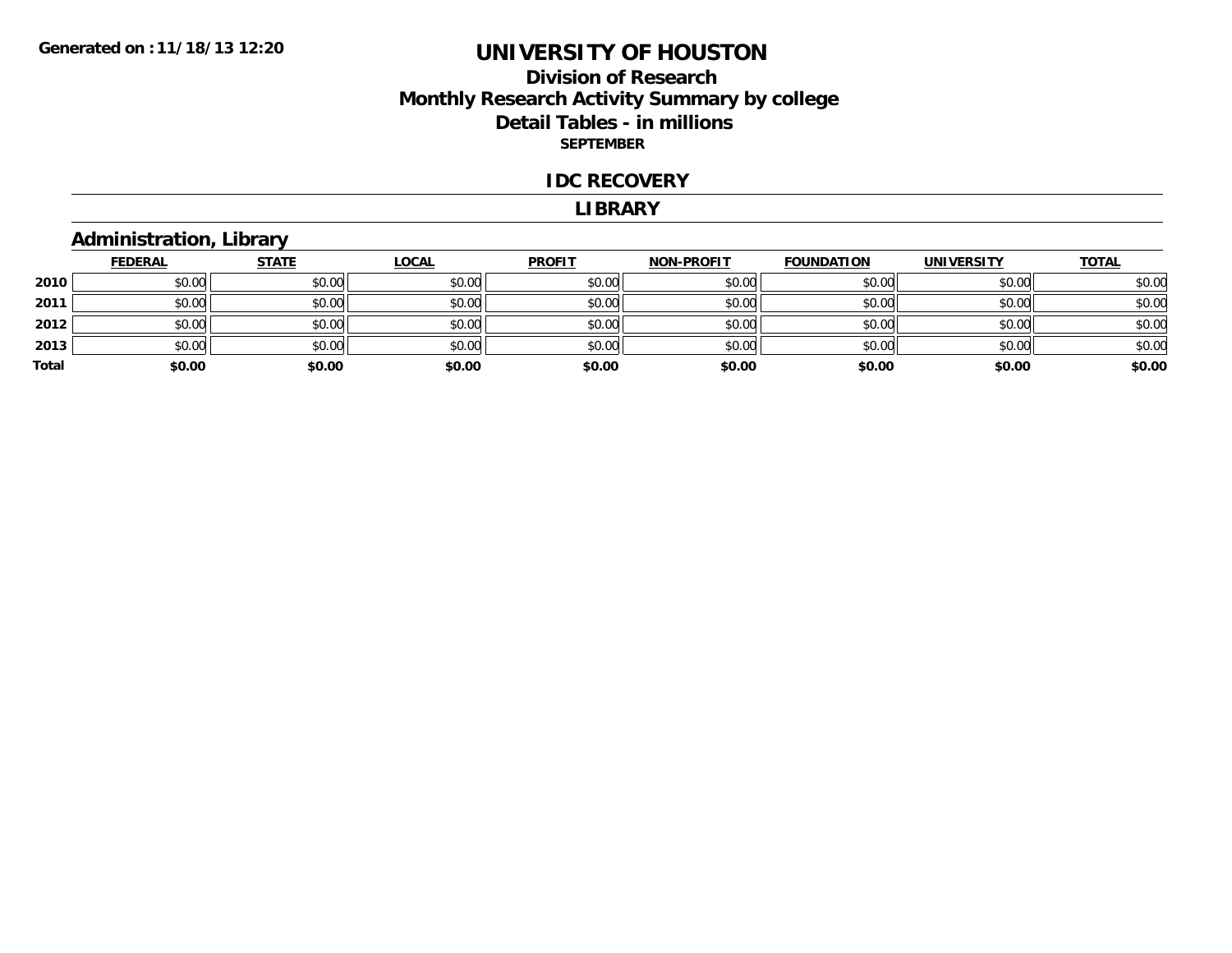# **Division of ResearchMonthly Research Activity Summary by college Detail Tables - in millions SEPTEMBER**

### **IDC RECOVERY**

# **SENIOR V.P. FOR ACADEMIC AFFAIRS AND PROVOST**

### **Learning and Assessment Services**

|      | <b>FEDERAL</b> | <b>STATE</b> | <u>LOCAL</u> | <b>PROFIT</b> | <b>NON-PROFIT</b> | <b>FOUNDATION</b> | <b>UNIVERSITY</b> | <b>TOTAL</b> |
|------|----------------|--------------|--------------|---------------|-------------------|-------------------|-------------------|--------------|
| 2010 | \$1,382.31     | \$673.87     | \$0.00       | \$0.00        | \$0.00            | \$0.00            | \$0.00            | \$2,056.18   |
| 2011 | \$1,316.87     | \$720.64     | \$0.00       | \$0.00        | \$0.00            | \$0.00            | \$0.00            | \$2,037.51   |
| 2012 | \$1,601.61     | \$209.51     | \$0.00       | \$0.00        | \$0.00            | \$0.00            | \$0.00            | \$1,811.12   |
| 2013 | \$1,549.43     | \$334.89     | \$0.00       | \$0.00        | \$0.00            | \$0.00            | \$0.00            | \$1,884.32   |
| 2014 | \$1,533.22     | \$624.97     | \$0.00       | \$0.00        | \$0.00            | \$0.00            | \$0.00            | \$2,158.19   |

### **Learning Support Services**

|      | <b>FEDERAL</b> | <b>STATE</b> | <u>LOCAL</u> | <b>PROFIT</b> | <b>NON-PROFIT</b> | <b>FOUNDATION</b> | <b>UNIVERSITY</b> | <b>TOTAL</b> |
|------|----------------|--------------|--------------|---------------|-------------------|-------------------|-------------------|--------------|
| 2010 | \$242.83       | \$0.00       | \$0.00       | \$0.00        | \$0.00            | \$0.00            | \$0.00            | \$242.83     |
| 2011 | \$698.02       | \$0.00       | \$0.00       | \$0.00        | \$0.00            | \$0.00            | \$0.00            | \$698.02     |
| 2012 | \$78.85        | \$0.00       | \$0.00       | \$0.00        | \$0.00            | \$0.00            | \$0.00            | \$78.85      |
| 2013 | \$80.85        | \$0.00       | \$0.00       | \$0.00        | \$0.00            | \$0.00            | \$0.00            | \$80.85      |

#### **Senior V.P. for Academic Affairs and Provost**

|       | <b>FEDERAL</b> | <b>STATE</b> | <b>LOCAL</b> | <b>PROFIT</b> | <b>NON-PROFIT</b> | <b>FOUNDATION</b> | UNIVERSITY | <b>TOTAL</b> |
|-------|----------------|--------------|--------------|---------------|-------------------|-------------------|------------|--------------|
| 2013  | \$0.00         | \$0.00       | \$0.00       | \$0.00        | \$0.00            | \$0.00            | \$0.00     | \$0.00       |
| 2014  | \$0.00         | \$0.00       | \$0.00       | \$0.00        | \$0.00            | \$0.00            | \$0.00     | \$0.00       |
| Total | \$8,483.98     | \$2,563.88   | \$0.00       | \$0.00        | \$0.00            | \$0.00            | \$0.00     | \$11,047.86  |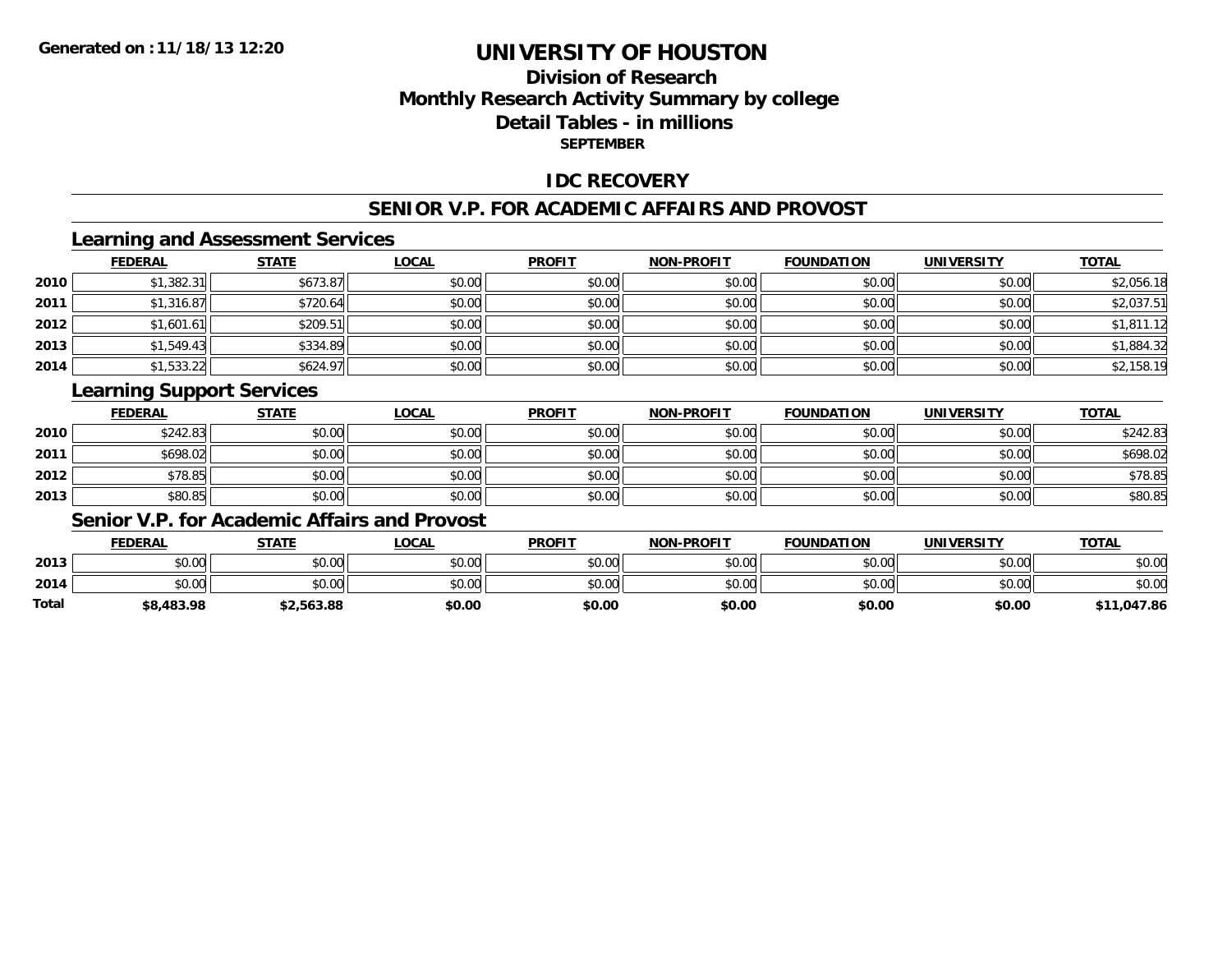**Total**

# **UNIVERSITY OF HOUSTON**

# **Division of ResearchMonthly Research Activity Summary by college Detail Tables - in millions SEPTEMBER**

### **IDC RECOVERY**

#### **UH LAW CENTER**

|      | Dean, Law      |              |              |               |                   |                   |                   |              |
|------|----------------|--------------|--------------|---------------|-------------------|-------------------|-------------------|--------------|
|      | <b>FEDERAL</b> | <b>STATE</b> | <b>LOCAL</b> | <b>PROFIT</b> | <b>NON-PROFIT</b> | <b>FOUNDATION</b> | <b>UNIVERSITY</b> | <b>TOTAL</b> |
| 2010 | \$15,264.08    | \$0.00       | \$0.00       | \$0.00        | \$0.00            | \$0.00            | \$0.00            | \$15,264.08  |
| 2013 | \$0.00         | \$0.00       | \$0.00       | \$0.00        | \$0.00            | \$0.00            | \$0.00            | \$0.00       |
|      | Law-UH         |              |              |               |                   |                   |                   |              |
|      |                |              |              |               |                   |                   |                   |              |
|      | <b>FEDERAL</b> | <b>STATE</b> | <b>LOCAL</b> | <b>PROFIT</b> | <b>NON-PROFIT</b> | <b>FOUNDATION</b> | <b>UNIVERSITY</b> | <b>TOTAL</b> |
| 2010 | \$1,078.20     | \$0.00       | \$0.00       | \$0.00        | \$0.00            | \$0.00            | \$0.00            | \$1,078.20   |
| 2011 | \$2,883.72     | \$0.00       | \$0.00       | \$0.00        | \$0.00            | \$0.00            | \$0.00            | \$2,883.72   |
| 2012 | \$0.00         | \$0.00       | \$0.00       | \$0.00        | \$0.00            | (\$147.51)        | \$0.00            | (\$147.51)   |

**\$28,869.44 \$0.00 \$0.00 \$0.00 \$0.00 (\$147.51) \$0.00 \$28,721.93**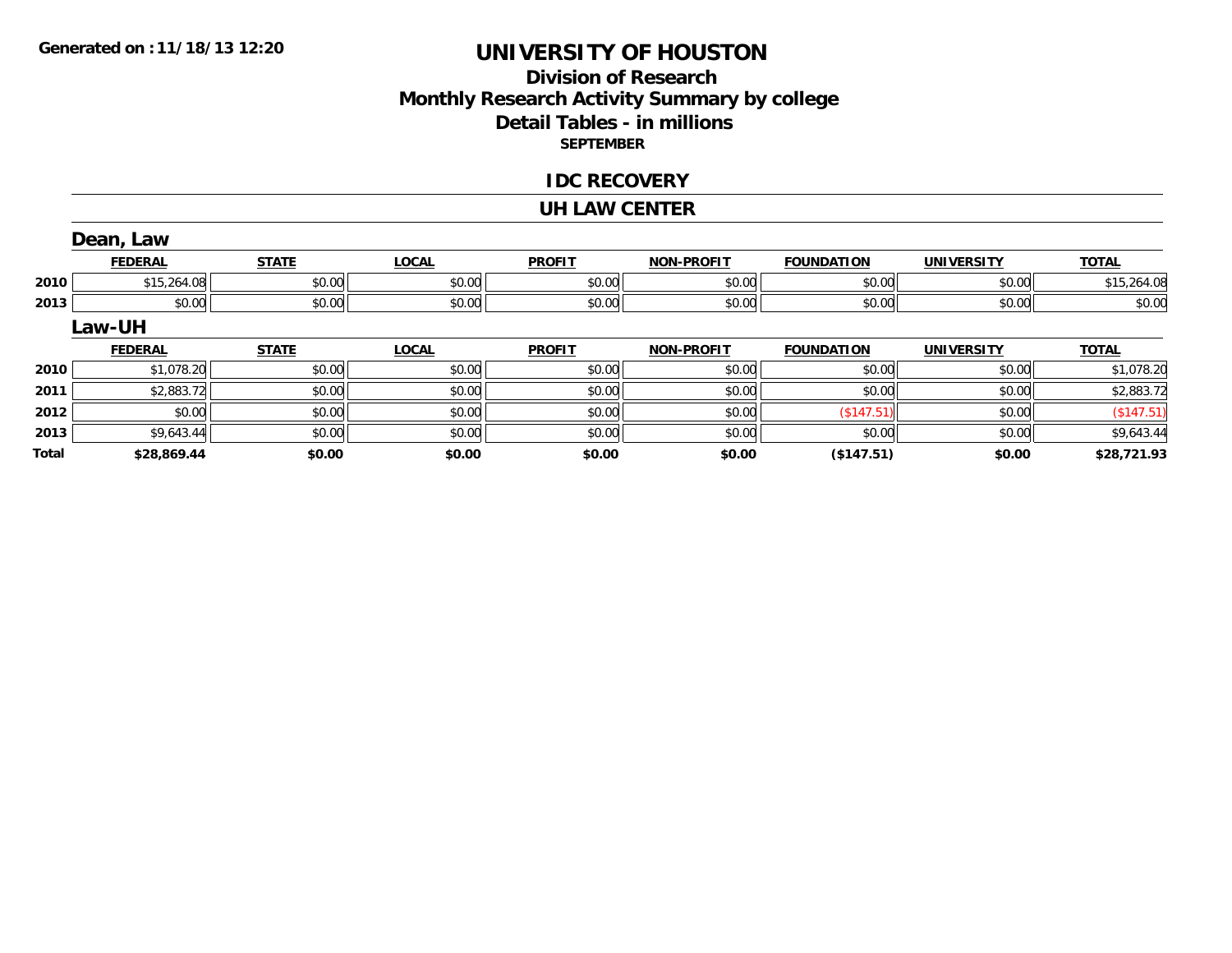## **Division of Research Monthly Research Activity Summary by college Detail Tables - in millions SEPTEMBER**

#### **IDC RECOVERY**

#### **UKNOWN COLLEGE**

# **Unknown Department**

|              | <b>FEDERAL</b> | STATE  | LOCAL  | <b>PROFIT</b> | <b>NON-PROFIT</b> | <b>FOUNDATION</b> | <b>UNIVERSITY</b> | <b>TOTAL</b> |
|--------------|----------------|--------|--------|---------------|-------------------|-------------------|-------------------|--------------|
| 2013         | \$0.00         | \$0.00 | \$0.00 | \$0.00        | \$0.00            | \$0.00            | \$0.00            | \$0.00       |
| 2014         | \$0.00         | \$0.00 | \$0.00 | \$0.00        | \$0.00            | \$0.00            | \$0.00            | \$0.00       |
| <b>Total</b> | \$0.00         | \$0.00 | \$0.00 | \$0.00        | \$0.00            | \$0.00            | \$0.00            | \$0.00       |